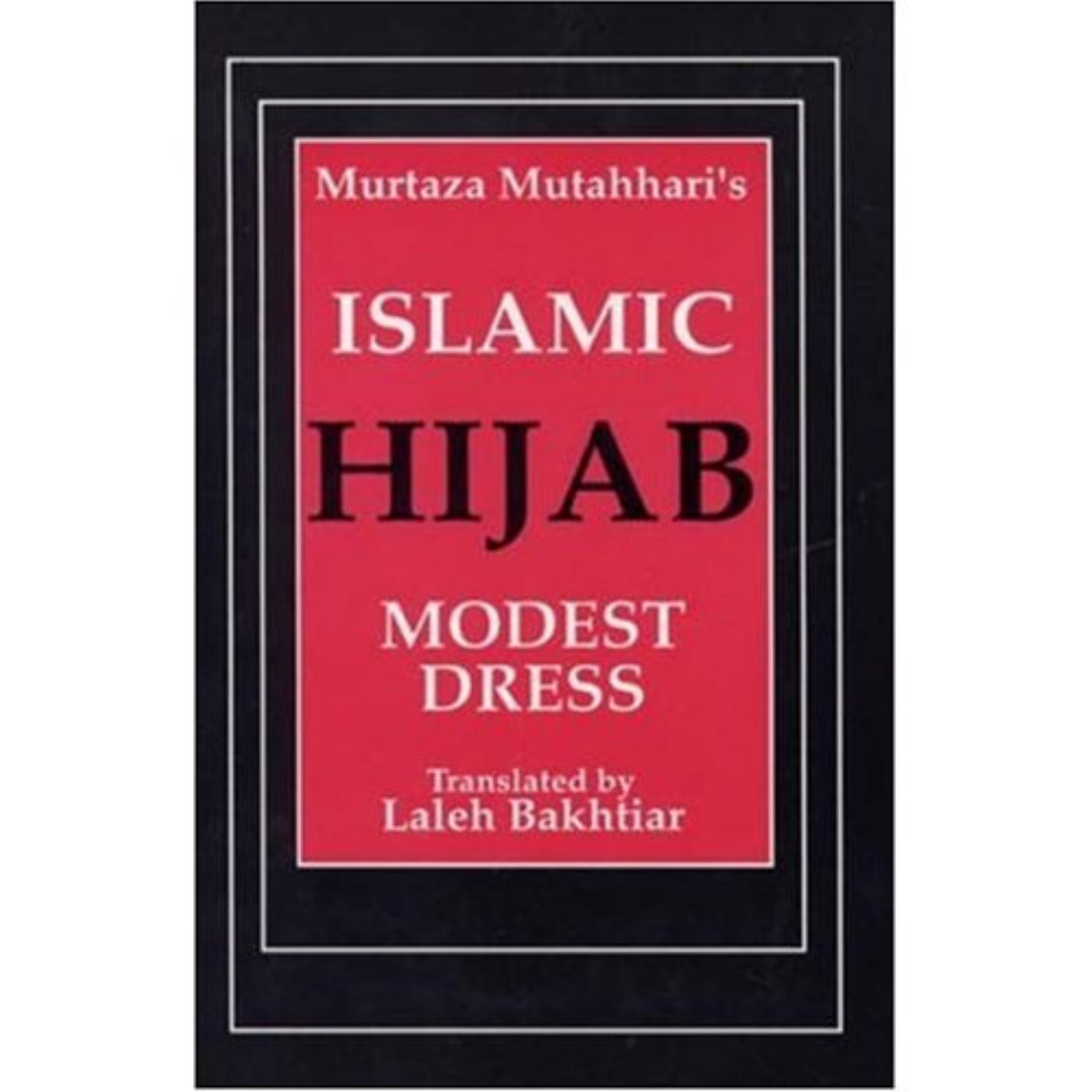# The Islamic Modest Dress by Murtadha Mutahhari [Introduction](#page-3-0) [The Real Visage of the Modest Dress](#page-6-0) [Psychological Tranquility](#page-7-0) [Solidifying the Root of the Family](#page-10-0) [The Perseverance of Society](#page-13-0) Chapter 1 [First Lesson](#page-16-0) The Philosophical Reason The Social Reason Chapter 2 [Second Lesson](#page-28-0) [The Economic Reason](#page-29-0) [The Ethical Reason](#page-31-0) [The Psychological Reason](#page-34-0) Chapter 3 [Third Lesson](#page-42-0) [The Command to Announce Your Entrance to Someone's House](#page-44-0) [The Command to 'cast down their glance'](#page-48-0) [On the Command to Guard Their Private Parts](#page-50-0) Chapter 4 [Fourth Lesson](#page-52-0) [The Exceptions](#page-52-1) [Is 'Looking' Permissible For Men?](#page-54-0) Chapter 5 [Fifth Lesson](#page-61-0) [From the View Point of Traditions](#page-61-1) [Concerning 'What Their Right Hands Own'](#page-62-0)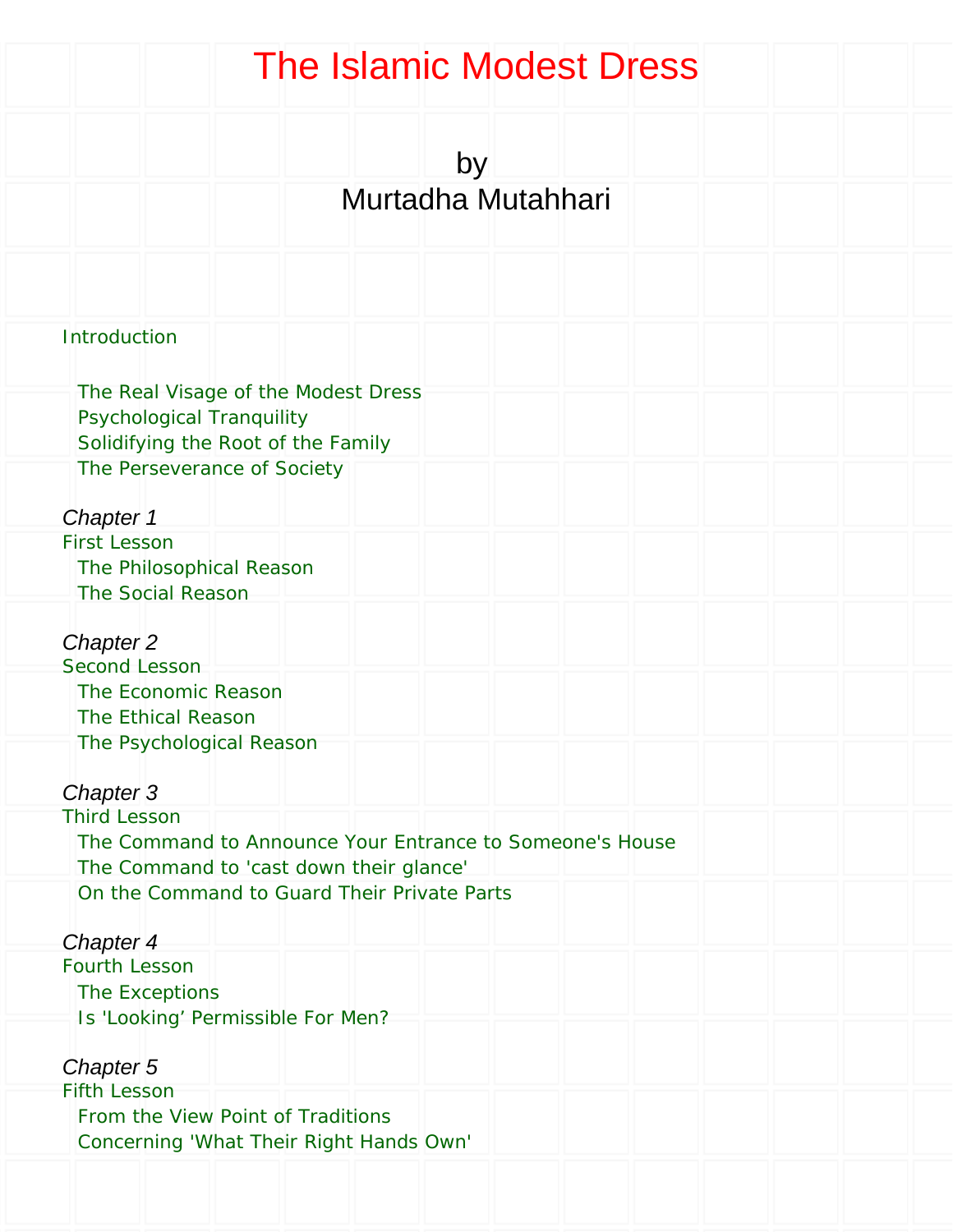| Hearing The Voice of A Non-Mahram Woman                                                             |  |
|-----------------------------------------------------------------------------------------------------|--|
| <b>Shaking Hands</b><br>These Are Issues Of Religious Edicts                                        |  |
| <b>Muslim Custom</b>                                                                                |  |
| The Religious Edicts on These Issues                                                                |  |
| Chapter <sub>6</sub>                                                                                |  |
| <b>Sixth Lesson</b><br><b>Traditions and Narrations</b>                                             |  |
| The Exception of a Suitor                                                                           |  |
| Other Exceptions Referred to in the Holy Quran<br>The Conclusion of Verse 24:31                     |  |
|                                                                                                     |  |
| Chapter 7<br><b>Seventh Lesson</b>                                                                  |  |
| "Such women as are past child-bearing age"                                                          |  |
| In Particular Reference to the Wives of the Holy Prophet<br>The Verse on the Outer Garment (jilbab) |  |
|                                                                                                     |  |
| Chapter 8<br>Epilogue                                                                               |  |
|                                                                                                     |  |
| Chapter 9<br>Glossary                                                                               |  |
|                                                                                                     |  |
|                                                                                                     |  |
|                                                                                                     |  |
|                                                                                                     |  |
|                                                                                                     |  |
|                                                                                                     |  |
|                                                                                                     |  |
|                                                                                                     |  |
|                                                                                                     |  |
|                                                                                                     |  |
|                                                                                                     |  |
|                                                                                                     |  |
|                                                                                                     |  |
|                                                                                                     |  |
|                                                                                                     |  |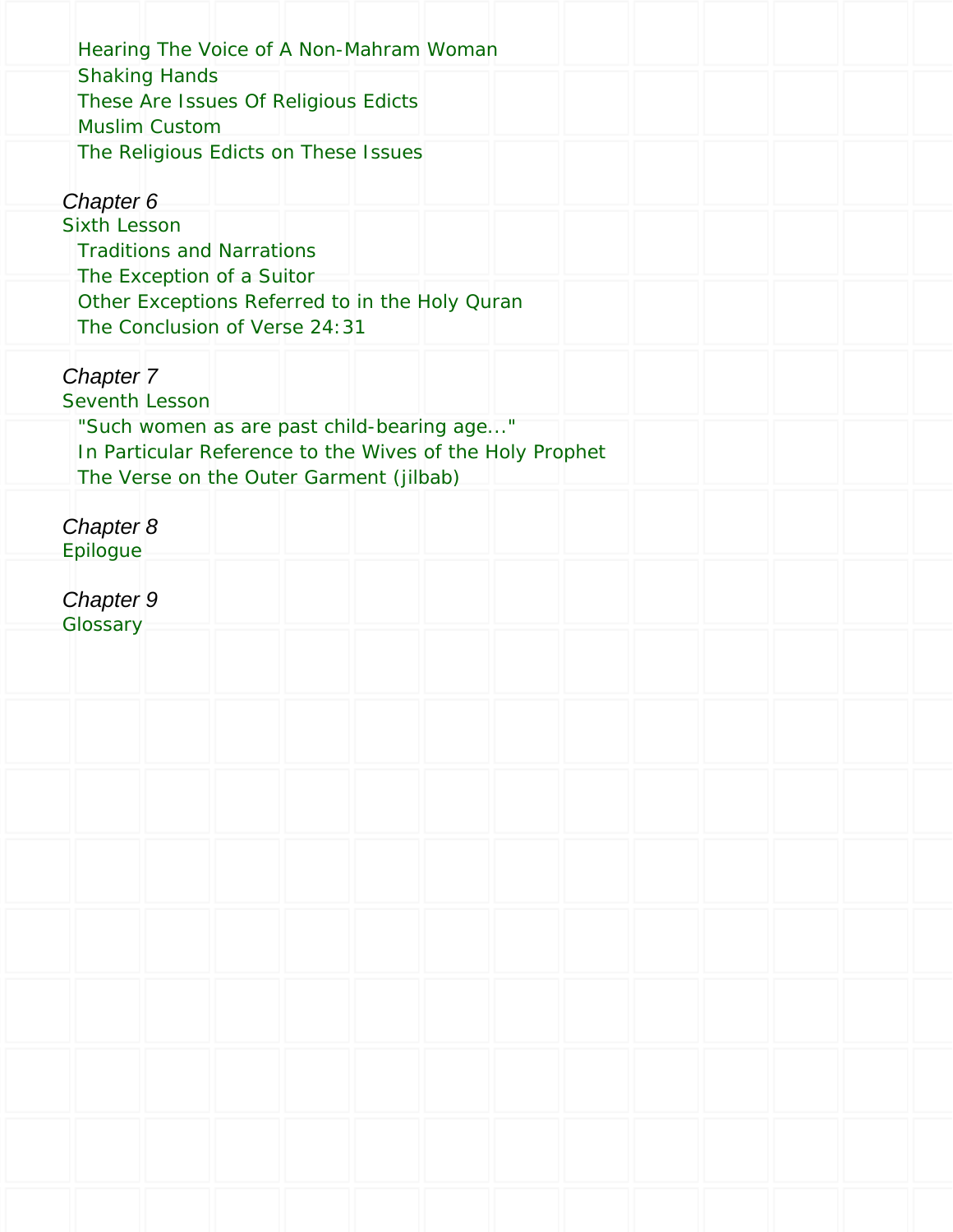### **Introduction**



#### <span id="page-3-0"></span>**The Word hijab (Modest Dress)**

We believe in a particular philosophy in Islam for woman's *hijab* or modest dress which forms our intellectual point of view and in regard to analysis, it can be called the basis for the Islamic modest dress.

Before we begin our discussion, it is necessary to look at the meaning of the word hijab which is used in our age to refer to a woman's covering. This word gives the sense of 'covering' because it refers to a veil or a means of 'covering' . Perhaps it can be said that because of the origin of the word, not every covering is hijab. That 'covering' which is referred to as a hijab is that which appears behind a curtain. The Holy Quran describes the setting of the sun in the story of the Prophet Solomon, "... until the sun was covered (bil hijab) and time for the afternoon ritual prayer was over." (38:32) The diaphragm separating the heart from the stomach is also called 'hijab'.

<span id="page-3-1"></span>In the advice given by Imam Ali to Malik Ashtar, he states, " ... prolong not your seclusion (*hijab*) from your subjects, for a ruler's seclusion from his subjects is a kind of constraint and (results in) a lack of knowledge of affairs. Seclusion from them cuts rulers off from the knowledge of that from which they have been secluded. [\[1\]](#page-14-0)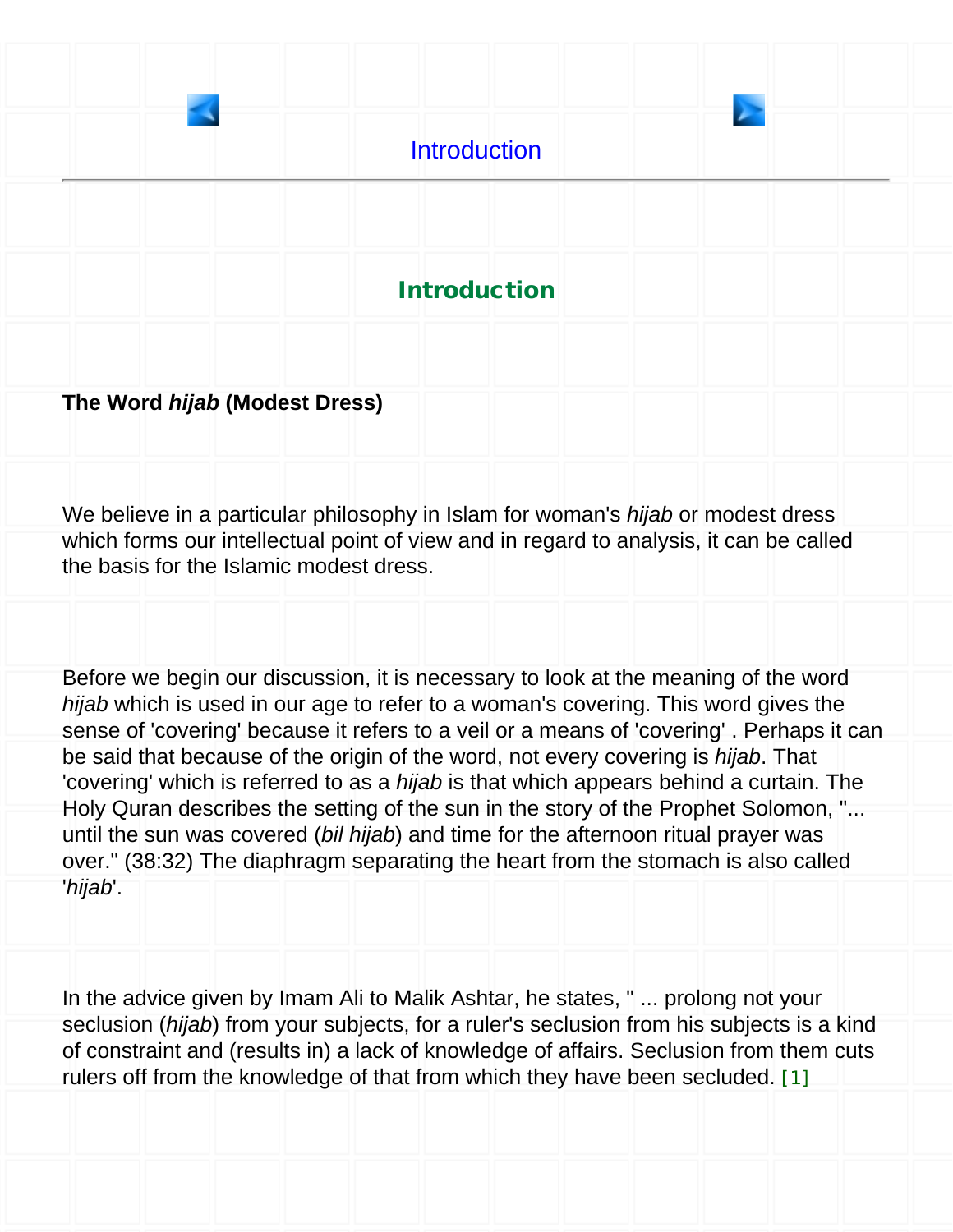<span id="page-4-0"></span>Ibn Khaldun says in the Muqaddimah, "Governments do not consider a separation to exist between themselves and the people at the beginning of their formation but little by little, the separation and distance between the ruler and the people grows and finally it causes unpleasant results." [\[2\]](#page-14-1) Ibn Khaldun used the word hijab in the sense of meaning 'curtain' and 'separation' and not 'covering'.

The use of the word satr, in the sense of 'covering' was used instead of *hijab*, especially by the religious jurisprudents. The religious jurisprudents, whether in the section on the ritual prayers or inthe section on marriage, refer to this issue and use the word satr and not hijab.

It would have been best if the word had not been changed and we had continued to use the word 'covering' or satr because, as we have said, the prevalent meaning of the word hijab is veil. If it is to be used in the sense of 'covering', it gives the idea of a woman being placed behind a curtain. This very thing has caused a great number of people to think that Islam has wanted women to always remain behind a curtain, to be imprisoned in the house and not to leave it.

The duty for covering, which has been established for women in Islam, does not necessarily mean that they should not leave their homes. It is not the intention of Islam to imprison women. We may find such ideas in the ancient, pre-Islamic past of some countries like Iran or India but no such thing exists in Islam.

The philosophy behind the *hijab* for woman in Islam is that she should cover her body in her associations with men 'whom she is not related to according to the Divine Law' (na-mahram) and that she does not flaunt and display herself. The verses of the Holy Quran which refer to this issue affirm this and the edicts of the religious jurisprudents confirm it. We will refer to the extent of this covering by using the Quran and the Sunnah as sources. The relevant verses do not refer to the word hijab. Verses which refer to this issue, whether in Surah Nur (Chapter 24) or Surah Ahzab (Chapter 33), have mentioned the extent of the covering and contacts between men and women without using the word *hijab*. The verse in which the word *hijab* is used refers to the wives of the Holy Prophet of Islam.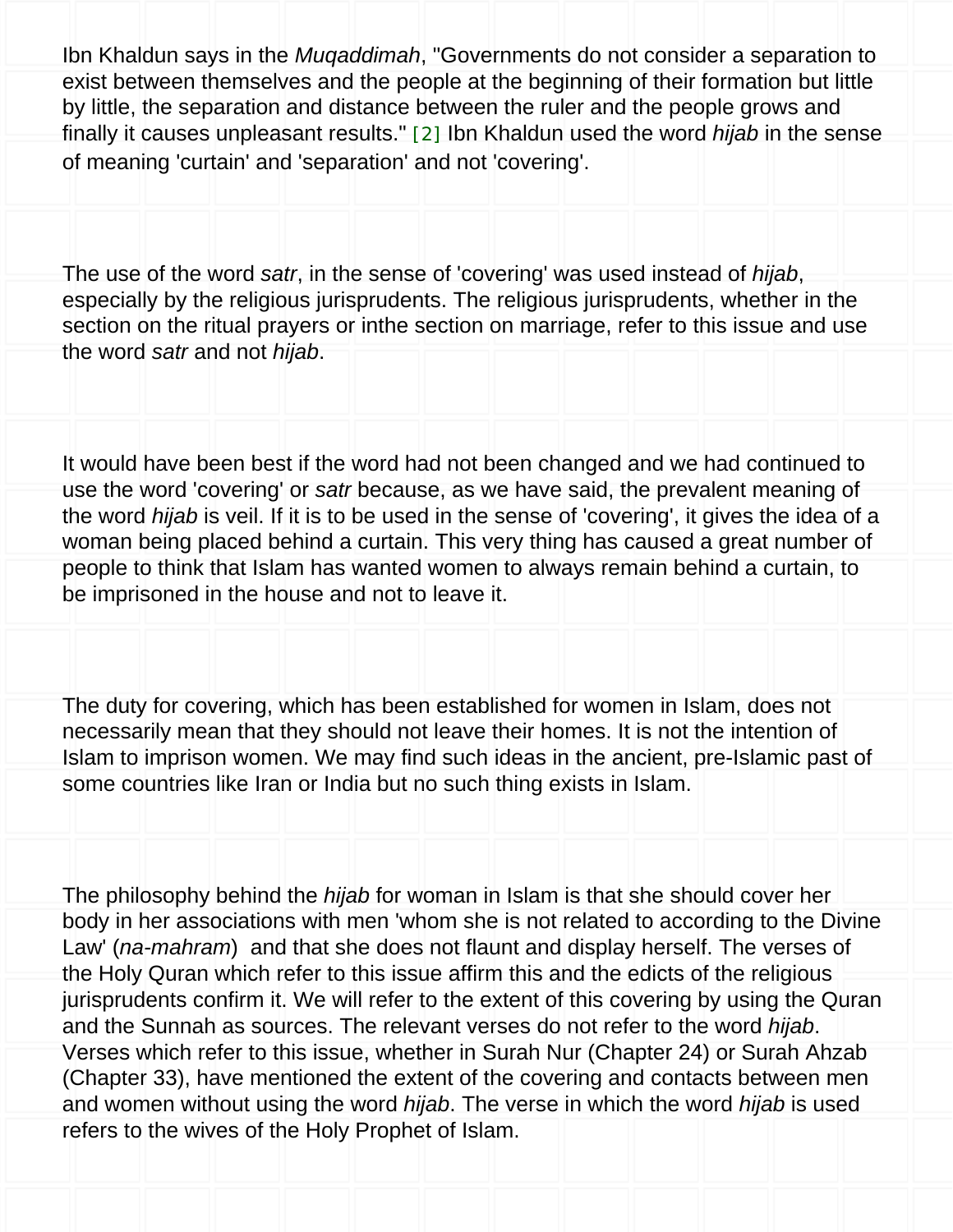We know that in the Holy Quran there are special commands about the Prophet's wives. The first verse addressed to them begins, "O wives of the Prophet! You are not as other women..." (33:32). Islam held the special relationship of the wives of the Prophet in such a great esteem that they were to remain at home for basically political and social reasons during the lifetime of the Holy Prophet and after his death. The Holy Quran says directly to the wives of the Prophet, "Remain in your houses." (33:33). Islam desired that the honor and respect of these 'Mothers of the Believers', who were held in great respect by the Muslims, not be misused and that they do not become a political and social tool for selfish and ambitious men.

I think that the reason why the wives of the Prophet were forbidden to marry after the Prophet's death was for this very reason. That is, a husband after the Holy Prophet might misuse the dignity and respect of his wife. Therefore, if commands are more emphatic and severe in regard to the wives of the Prophet, it is because of this.

At any rate, the verse in which the word hijab is used is, "...and when you ask his wives for any object, ask them from behind a curtain (hijab)..." (33:53). According to history and Islamic tradition, when ever you see the 'verse of hijab' referred to, for instance, "such and such was the case before the revelation of 'the verse of hijab" " or "such and such was the case after the revelation of 'the verse of hijab"", it refers to this verse which relates to the wives of the Prophet and not the verses of Surah Nur which states, "Say to the believing men that they cast down their glance and guard their private parts. That is purer for them. Surely God is Aware of what they do. And say to the believing women that they cast down their glance..." (24:3S31). Or the verse of Surah Ahzab which states, "O Prophet! Say to thy wives and daughters and the believing women that they draw their outer garments (jilabib) close to them . So it is more likely that they will be known and not hurt. God is All-forgiving, Allcompassionate." (33:59)

But there is a question as to why, in the recent era, the current expression of the religious jurisprudents, that is, satr, did not become prevalent instead of hijab? The reason is unknown to me. Perhaps they mistook the Islamic *hijab* for the *hijab* which is traditional in other countries. We will give further explanation about this later.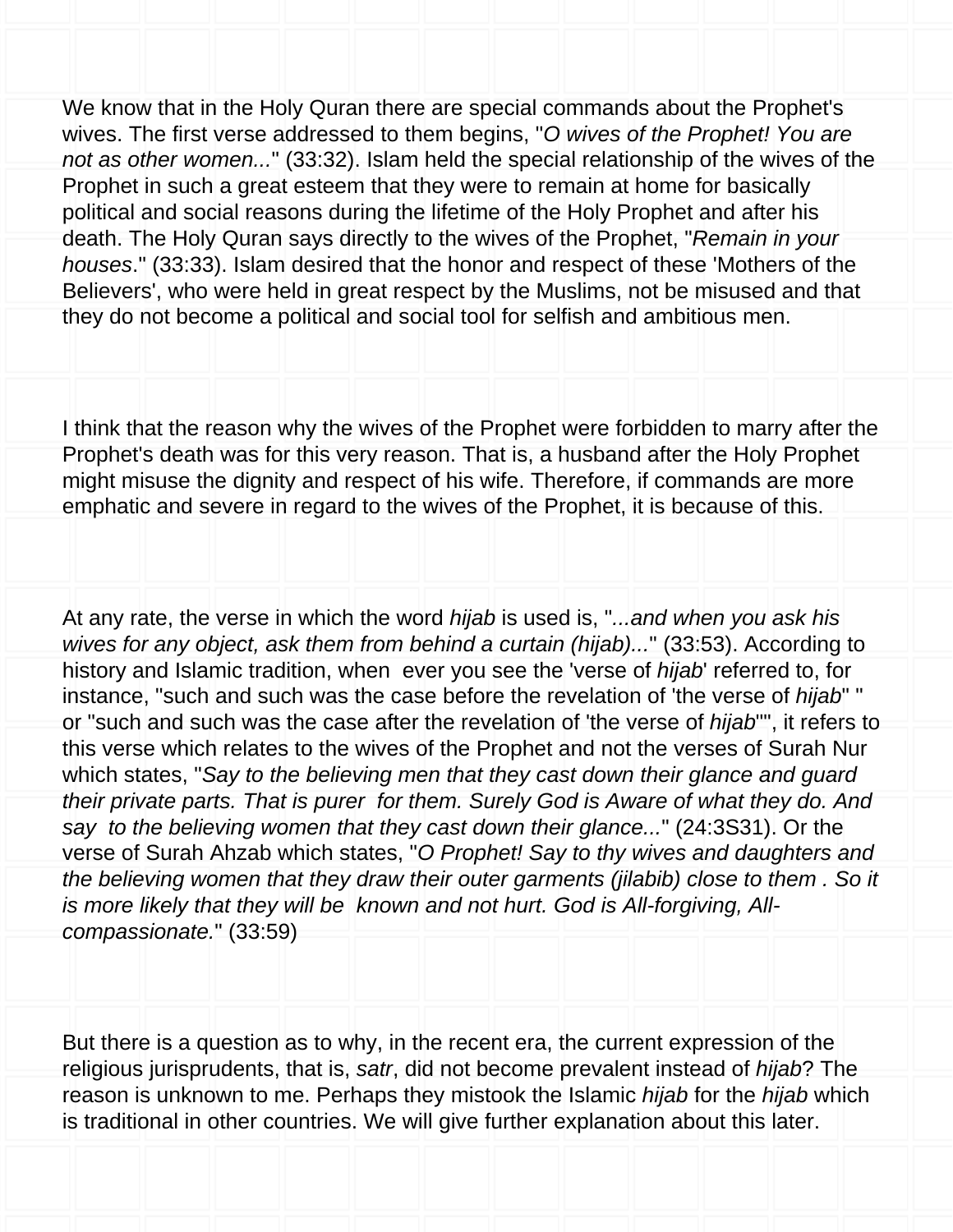#### <span id="page-6-0"></span>**The Real Visage of the Modest Dress**

The fact is that the covering or its new expression, *hijab*, is not concerned with whether or not it is good for a woman to appear in society covered or uncovered. The point is whether or not a woman and a man's need of her should be a limitless, free association or not.

Should a man have the right to satisfy his needs with every woman and in every place short of committing adultery?

Islam, which looks at the spirit of the problem, answers: No. Men are only allowed to satisfy their sexual desires with their legal wives within a marital situation based upon the laws of marriage which establish a series of heavy commitments. It is forbidden for men to have any physical relations with women they are not related to by marriage.

It is true that the question externally appears to be, "What should a woman do?" Must she leave her home covered or uncovered? That is, the person about whom the question is raised is a woman and the question is often expressed in very heartrendering tones, "Is it better for a woman to be free or condemned and imprisoned in the modest dress?" But something else lies at the root of the question. That is, should men be free to take sexual benefit from women in any way they choose short of committing adultery or not? That is, the one who benefits here is a man and not a woman or at least a man benefits more than a woman does. As Will Durant has said, "The mini-skirt is a blessing for everyone in the world except cloth merchants."

So the depth of the question is whether or not the seeking of sexual pleasure should be limited to the family environment and legal wives or is the freedom of seeking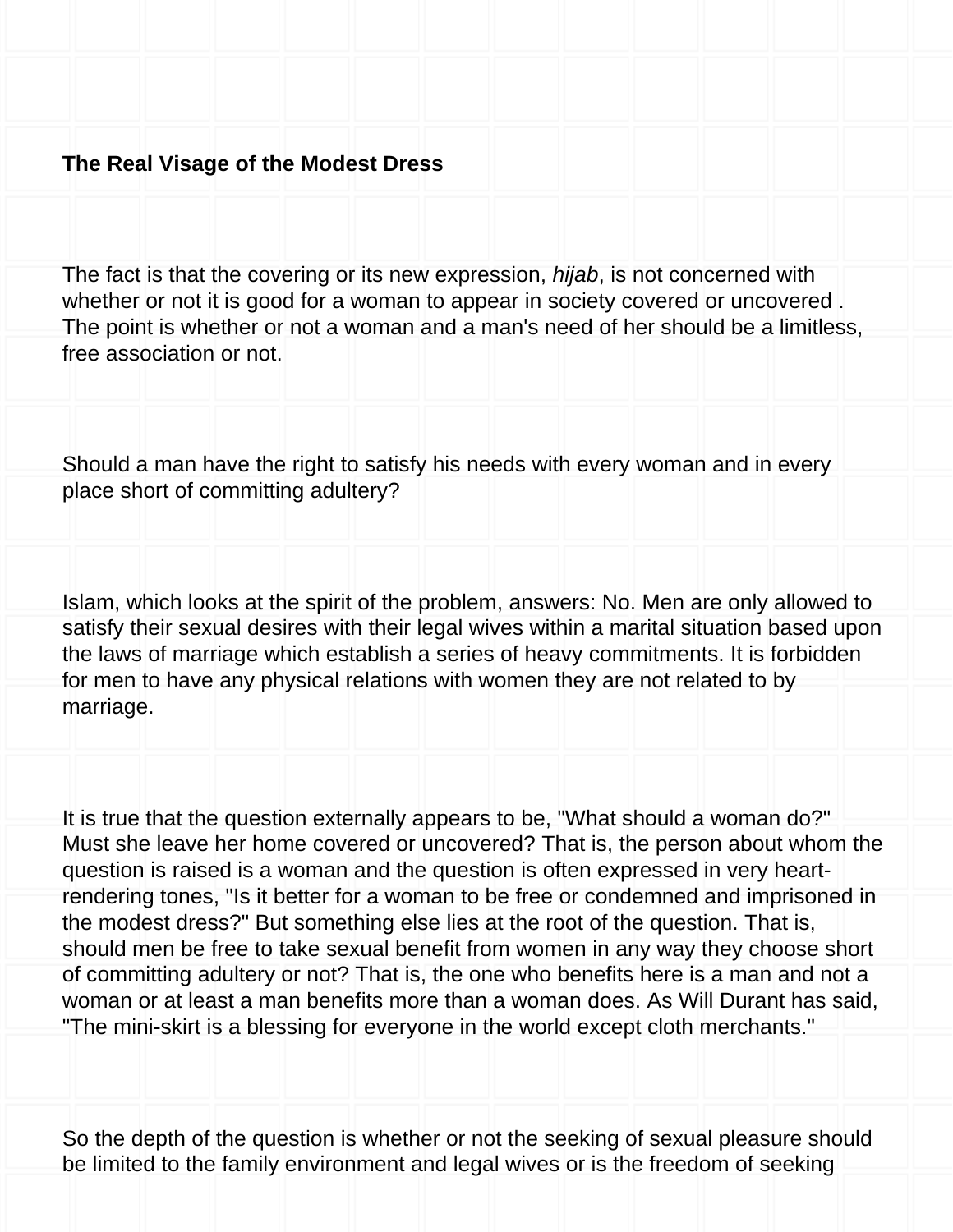sexual fulfillment something that should be satisfied in society at large? Islam defends the first theory. According to Islamic precepts, limiting sexual desires to the family environment and legal wives helps to maintain the mental health of the society. It strengthens the relationships between the members of the family and fosters the development of a perfect harmony between a husband and wife. As far as society is concerned, it keeps and preserves energies to be then used for social activities and it causes a woman to attain a higher position in the eyes of man.

The philosophy of the Islamic 'covering' depends on several things. Some of them are psychological and some relate to the home and the family. Others have sociological roots and some of them relate to raising the dignity of a woman and preventing her debasement.

The modest dress in Islam is rooted in a more general and basic issue. That is, Islamic precepts aim at limiting all kinds of sexual enjoyment to the family and the marital environment within the bounds of marriage so that society is only a place for work and activity. It is opposite of the Western system of the present era which mixes work with sexual enjoyment. Islam separates these two environments completely.

#### <span id="page-7-0"></span>**Psychological Tranquility**

Without limits being established for relations between men and women or with unlimited free associations, sexual excitement and stimulation increase and demands become unquenchable and insatiable. The sexual instinct is a powerful, deep-rooted instinct which resembles the fathomless ocean . Although one thinks that by obeying it, one will have tamed it, its rebellious nature continues to show forth. It is like a fire: the more fuel is added to it, the greater would be its flame. In order to comprehend this, two points should be noted.

Firstly, just as history recalls those who coveted wealth, who were continuously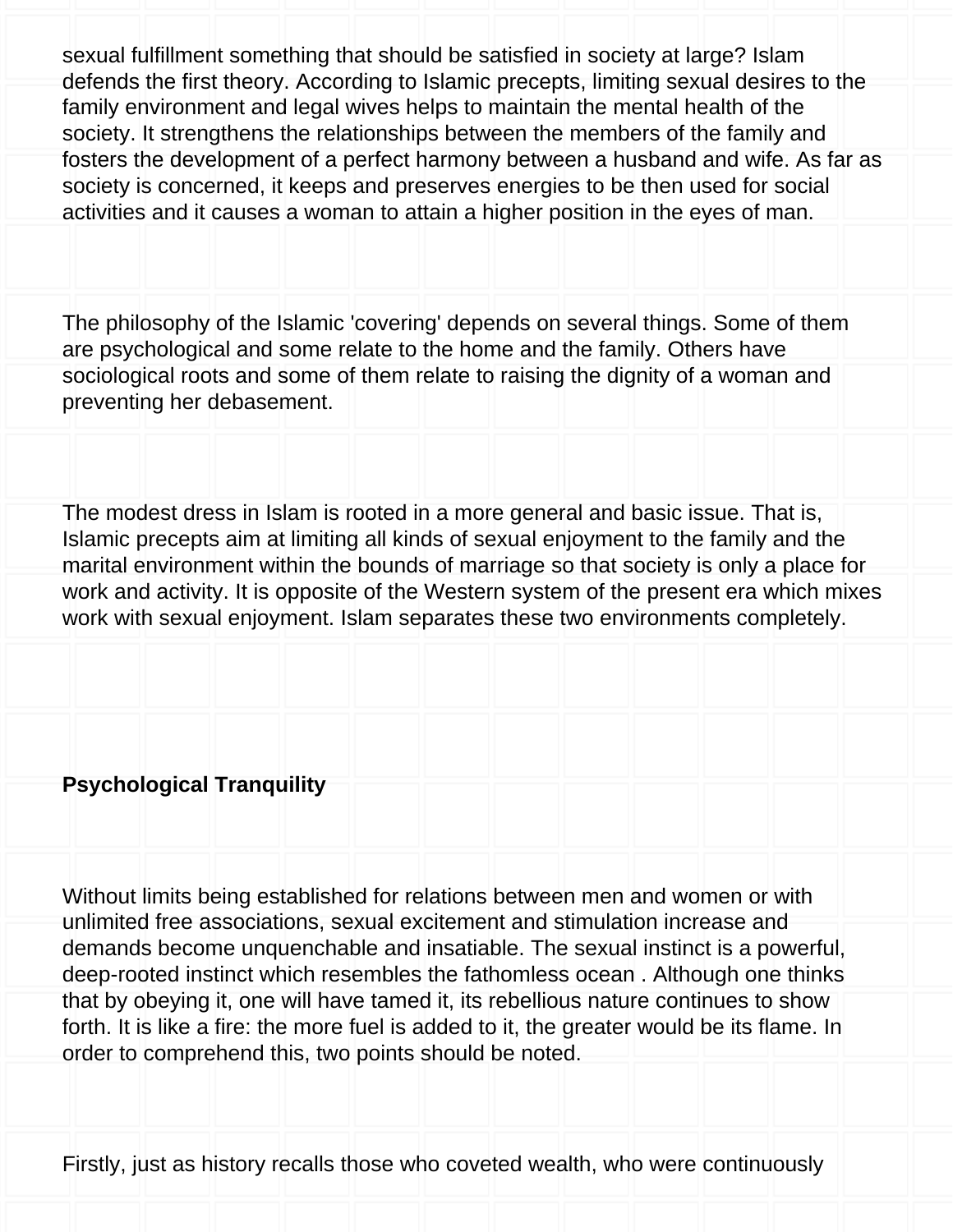seeking to add to what they already had and however much more they gained, they were still greedy for more, it also mentions those who were covetous for sexual pleasures. In no way were they satisfied by possessing beautiful women and dominating over them. This was the situation of all of those who had harems and, in truth, all those who had the power to possess women.

Christensen writes about the Sassanian rulers: The women we see carved into stone at Taq-i-Bustan are only a few of the 3000 women Khosrow Parviz possessed in his harem. This king was never satisfied sexually. Whenever girls, widows or women with children were presented to him for their beauty, he would order that they be sent to his harem. Whenever he desired to replenish his harem, he would write letters to his governors wherein he would describe the perfect and beautiful women he wanted. They then would send him any women who fit his description." [\[4\]](#page-15-0)

<span id="page-8-0"></span>Stories like this are endless in history. In most recent times, this greed does not take the form of harems but exists in another form with the difference that today it is not necessary for a person to have the wealth and possibilities that Khosrow Parviz or Harun alRashid had. Today, with the blessing of contemporary culture, it is possible for a man who only has one-thousandth of the possibilities of Parviz or Harun to take advantage of women.

Secondly, have you ever considered what the desire to serenade or write love poems stems from in humanity? A large part of world literature is filled with love poems. In this type of literature, a man praises his beloved, asks for his needs to be satisfied by the beloved, raises the position of the beloved as he lowers his own status and suffers greatly from separation. What is this? Why does humanity not behave in the same way towards other needs? Have you ever seen a person who worships money or a person who is ambitious for higher material positions, writing love poems on money or on ambition? Has anyone ever written a love poem asking for bread? Why is it that people enjoy listening to or reading the love poems of another? Why is it that so many people receive such pleasure from Hafiz's love poems? Is it not because each person senses that it conforms to some very deep instinct which possesses their whole being? How mistaken are those who say that the one and only reason which forms the basis for human activity is an economic one!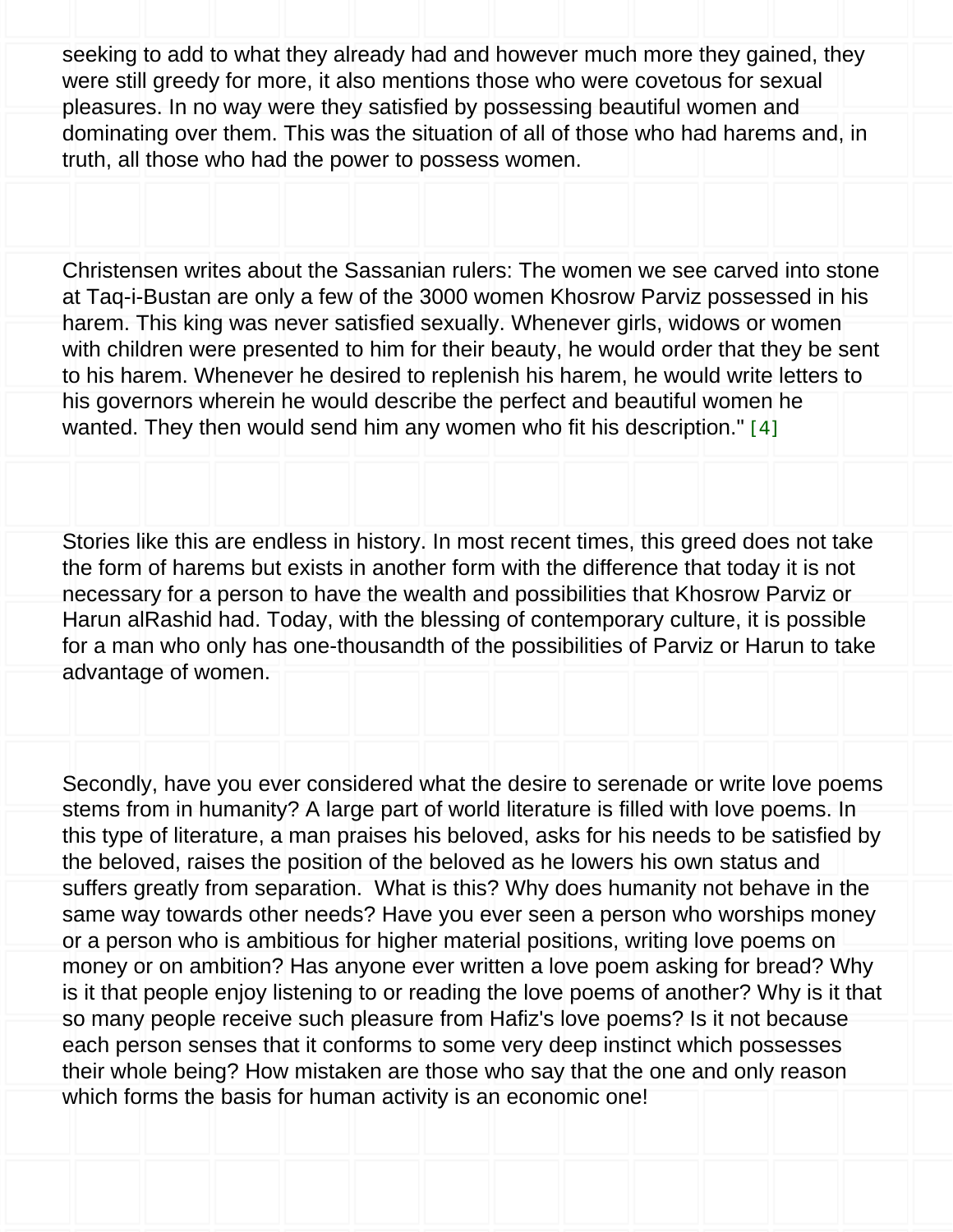Human beings have developed special literary rhythmic forms to express sexual love just as they have done with spiritualities whereas no special literary rhythmic forms have been developed for things which are essentially material like bread and water. We do not want to insinuate that all loves are sexual nor do we mean to imply that all of Hafiz's or Sa'adi's poems stem from their sexual instinct. This is something which needs to be discussed separately at another time.

But what is clear is that many of the love poems are ones written by men in devotion to women. It is sufficient for us to recognize that a man's attention towards a woman is not based on bread and water so that it can be satiated when the stomach is full. Rather, it either takes the form of greed and worship of variety and multiplicity or the form of love and love poems. We will later discuss under what conditions the state of greed and sexual covetousness is strengthened and under what conditions love and love poems assume a spiritual quality.

At any rate, Islam has placed special emphasis upon the amazing power of this fiery instinct. There are traditions which speak of the danger of a 'look', the danger of a man and woman being alone together and, finally, the danger of the instinct which unites a man and a woman.

Islam has established ways of controlling, balancing and taming the instinct. Duties have been given to both men and women in this area. One duty which is the responsibility of both men and women relates to looking at each other. "Say to the believing men to cast down their glance and guard their private parts..." (24:30). And, "Say to the believing women to cast down their glance and guard their private parts." (24:31). In summary, the command is that a man and a woman should not fix their eyes upon each other; they should not flirt with each other; they should not look at each other with lust or with the intention of seeking sexual pleasure (unless it is within the sacred bounds of marriage).

Islam has established a particular command for a woman which is that she covers her body from a man with whom she is not *mahram* and that she should not flaunt herself or put her body on display in society. She is asked not to stimulate the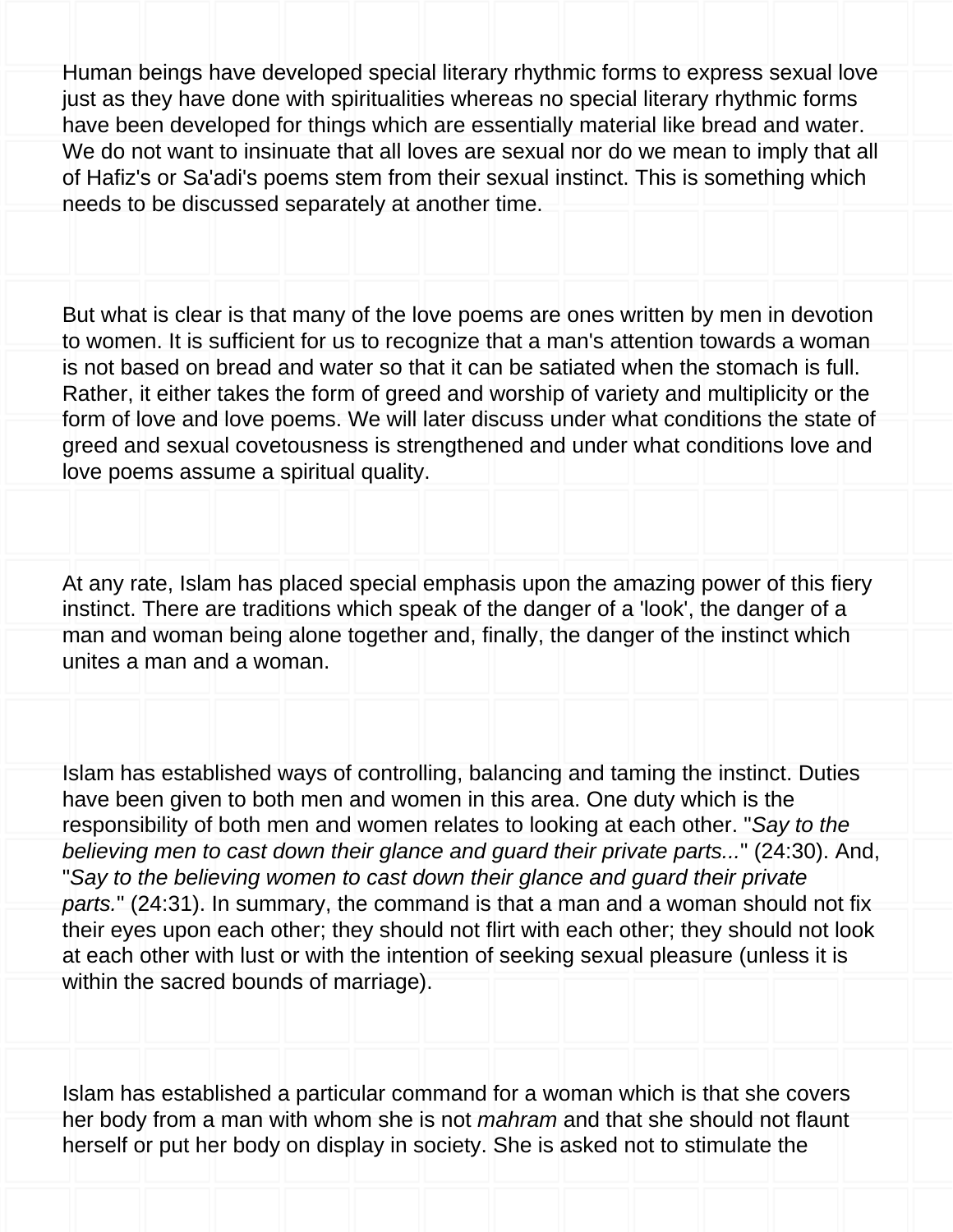attention of men by any means.

The human soul readily accepts stimulation. It is great error to think that the sexual desires of humanity are limited in extent and that after a certain point, are naturally satisfied. Just as the human being, man or woman, is never satiated with wealth or position and is continuously seeking more, in the area of sexual desires, it is the same. No man is ever naturally satisfied by beauty and no woman is ever naturally satisfied by a man's attention and the conquest of his heart. Clearly the desires of the heart are never satiated.

On the other hand, unlimited demands are never fulfilled and a sense of deprivation is continuously felt. Not achieving one's desires results in psychological illnesses and complexes. Why is it that in the West psychological illnesses have increased? The reason is freedom of sexual ethics and continuous sexual stimulation through the newspapers, magazines, cinemas, theaters and official and unofficial parties and even the streets and alleys.

The reason why the Islamic command to cover is exclusive to women is because the desire to show off and display one's self is a particular trait of women. She is the hunter in the domination of the hearts of men and man is the prey, whereas man is the hunter in the domination of the body of women and she is the prey. A woman's desire to display herself comes from this essence of the hunter. It is the female instinct which, because of its particular nature, wishes to capture hearts and imprison the male. Thus, the deviation begins with the female instinct and therefore the command to cover was issued.

#### <span id="page-10-0"></span>**Solidifying the Root of the Family**

There is no doubt that anything which confirms the roots of the family and increases the perception of marital relations is good for the family unit. The greatest efforts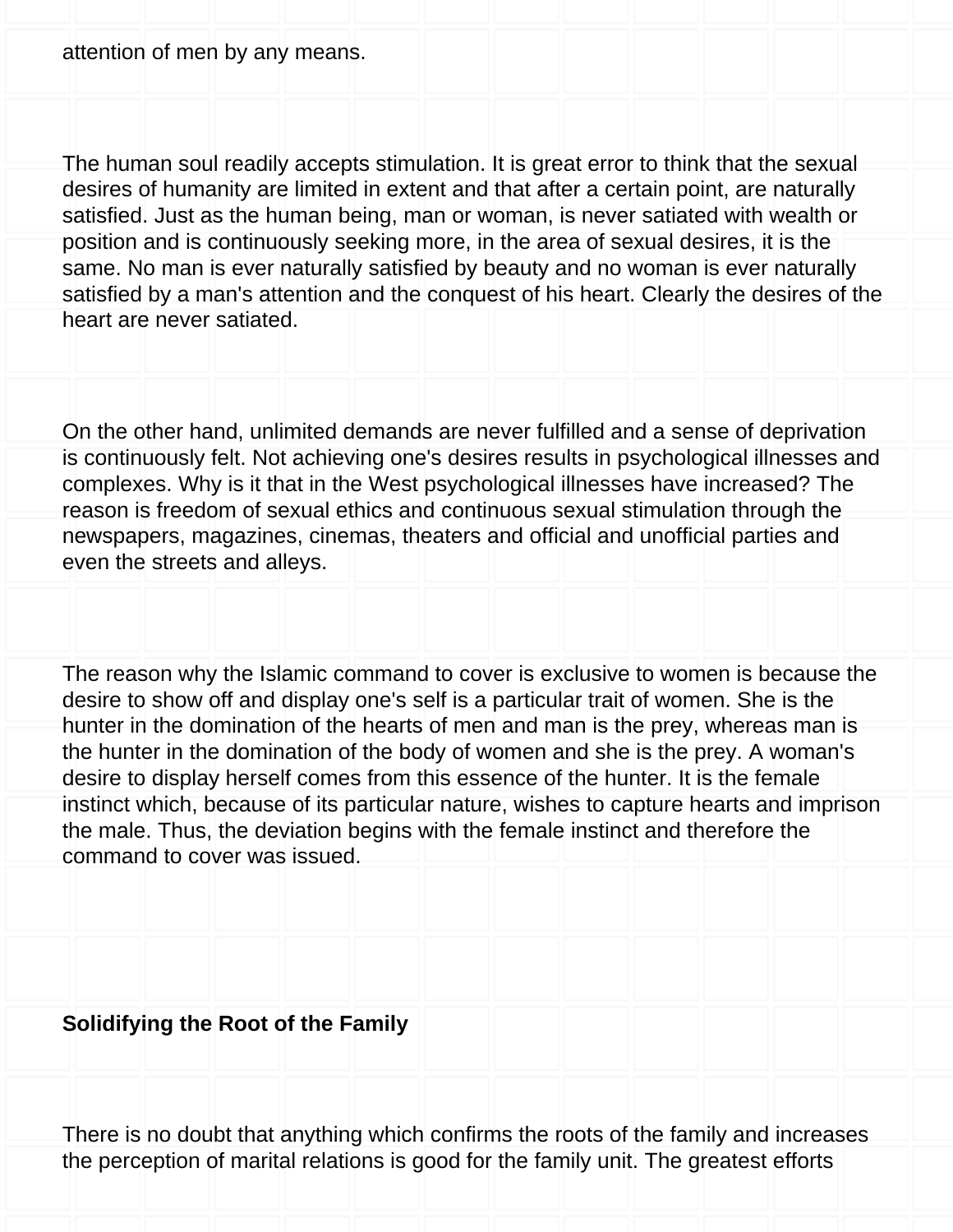must be made to have this happen. The opposite is also true. Anything which causes the relationship between a husband and wife to grow cold is detrimental to a family and must be struggled against.

Finding the fulfillment of sexual desires within the family environment and within the framework of a legal marriage will strengthen the relationship between a husband and wife causing their union to become more stable.

The philosophy of the modest dress and the control of sexual desires other than with a legal wife, from the point of view of the family unit, is so that one legal partner will be the cause for the wellbeing of the other, whereas in the system of free sexual relationships, one's legal partner is psychologically considered as a competitor, someone who gets in the way of that person's 'fun' like a prison guard. As a result, the basis for the family becomes enmity and hatred.

The youth of today have fled from marriage and whenever marriage is suggested to them, they say, "It is too soon. I am still too young," or give some other excuse because of this very reason. In the past, one of the greatest desires of the young people was to get married. They were not so particular before about the blessings of Europe which introduced so many women as goods.

Marriage in the past was undertaken after a time of anticipation and wishful thinking. For this very reason, the partners saw their happiness and well-being in their partner. But today, sexual desires are so freely satisfied outside of marriage that there is no longer any reason to have the former feelings. Free relationships of girls and boys have made marriage look like a duty and a limitation to them. It then becomes necessary to speak to them about ethics, morals, etc. As some magazines suggest, it must be forced upon the young people.

The difference between the society which limits sexual relations to the family environment and a legal marriage with a society which promotes free relationships is that marriage in the first society is the end to the anticipation and deprivation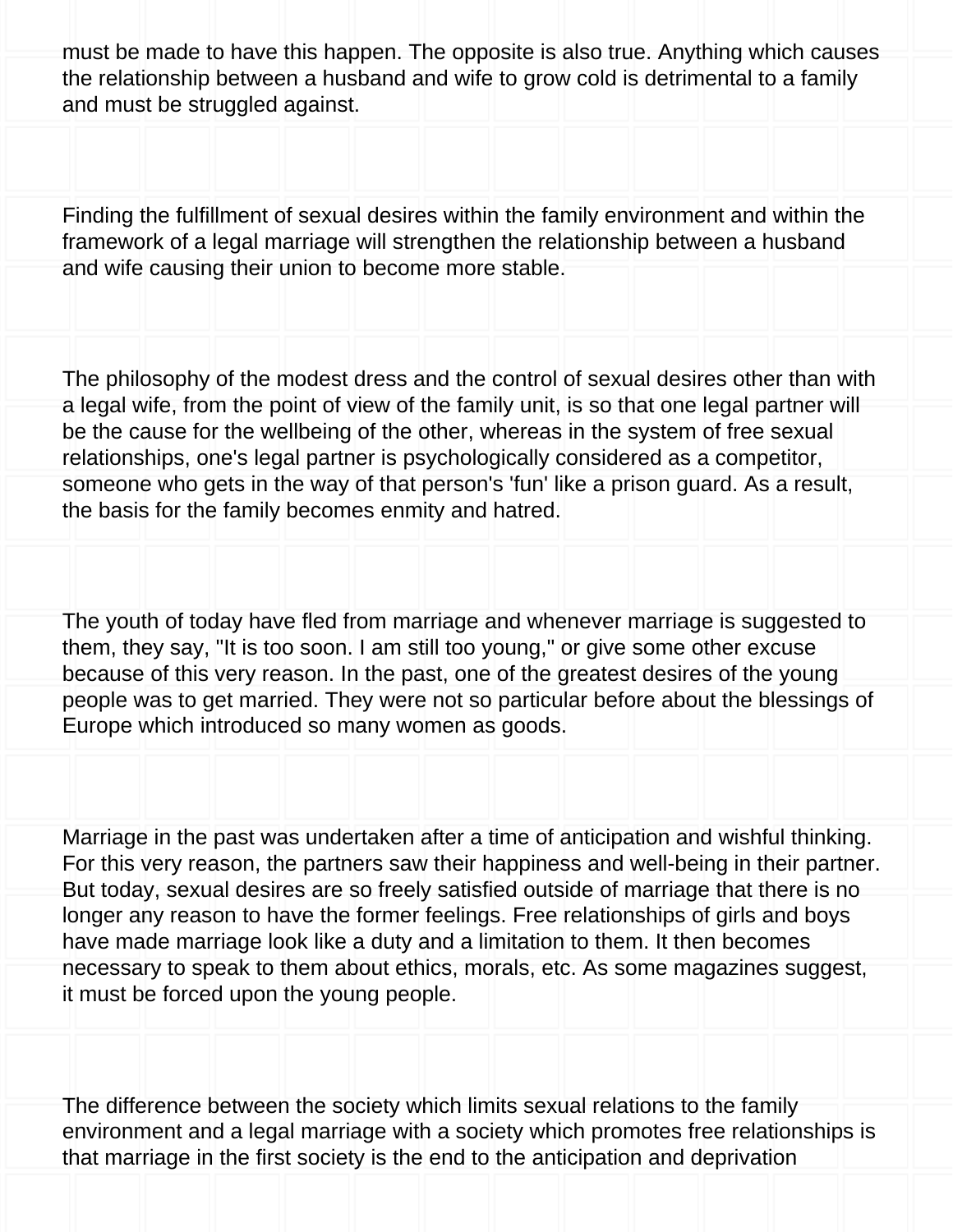whereas in the latter, it is the beginning of deprivation and limitation. In the system of free sexual relationships, the marriage contract ends the free period of boys and girls and it obliges them to learn to be loyal to each other whereas in the Islamic system, their deprivation and anticipation is met.

The system of free relationships, in the first place, causes boys to become soldiers of fortune because of marriage and the formation of a family and not until their high, young spirits tend to become weak, do they turn to marriage. Then a girl is taken because she will bear children or clean the house or act as a maid. In the second place, it weakens the roots of the existing marriage. Instead of the marriage being based upon a pure love and deep affection where they know their partner to be the person who shares in their happiness, the reverse happens. They look at their partner with the eyes of a competitor, as a person who prevents freedom and brings limitations. As they say, each one becomes the other's prison guard . When a boy or girl want to say, "I am married," they say instead, "I have taken on a prison guard." What does this mean? This means that before marriage they were free to go wherever they wanted to flirt. There was no one to tell them what to do. But after marriage, these freedoms were limited. If a man goes home late one night, there will be an argument with his partner. "Where were you?" If he talks with a young girl, his wife objects. It is clear to what extent family relations become weakened and cold in such a system.

Some people like Bertrand Russell believe that the prevention of free relationships is not just for the certainty of men in relationship to future generations because methods of birth control have been developed to solve this difficulty. Thus, the issue is not just the knowledge of who the father is. The other issue is that the purest of emotions exist between the marriage partners and the relationship should be based on unity and solidarity. These goals can only be met when the partners close their eyes to other relationships, when the man closes his eyes to other women, when the wife is not bent on stimulating and attracting anyone but her husband and when the principle of forbidding the satisfaction of sexual desires outside of the family, even before marriage, exists.

In addition, when a woman who has progressed following Russell and people like him and in accordance with the 'new sexual ethics' still seeks her love in another in spite of having a legal husband. When she sleeps with a man who has become the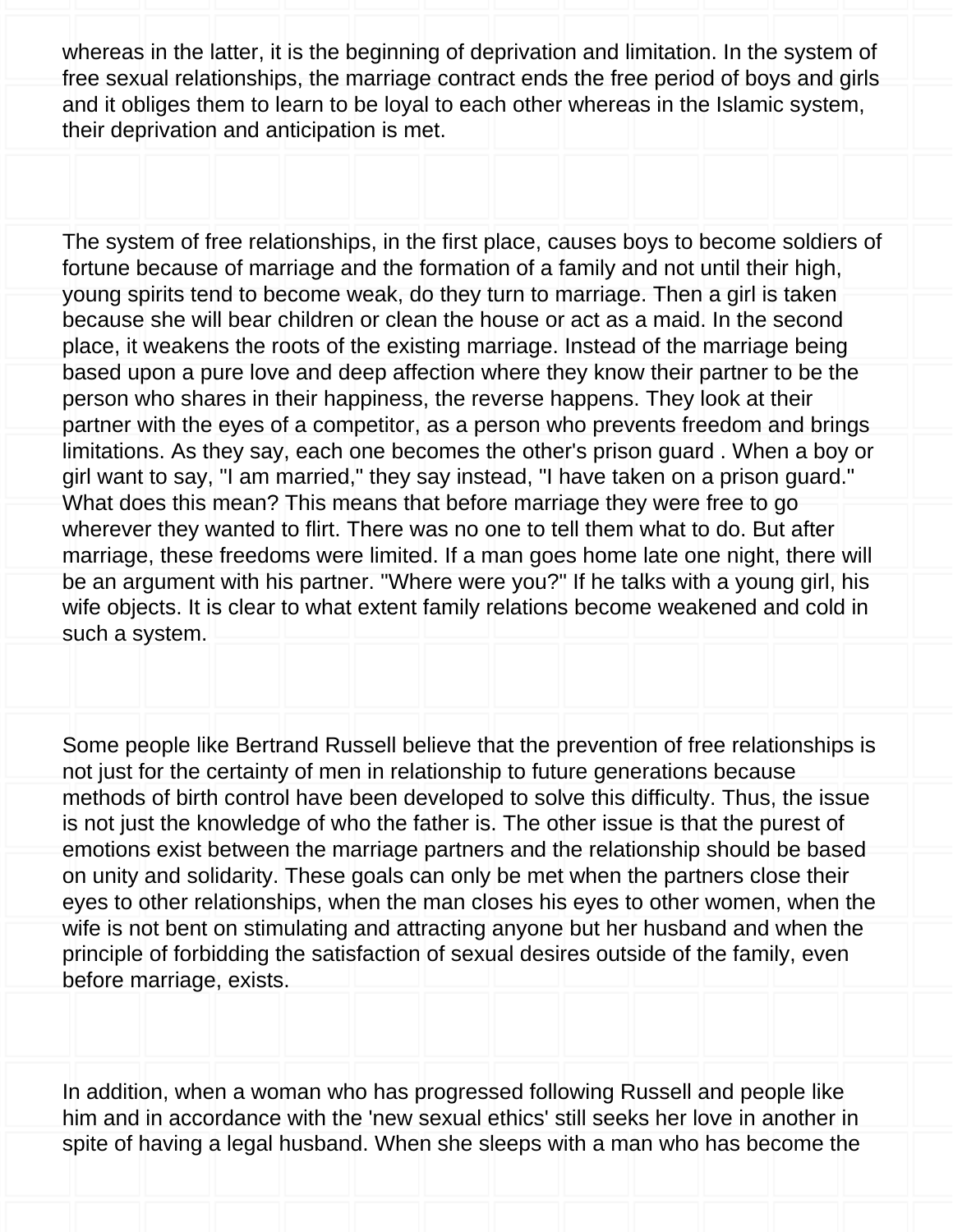love of her life, what assurance is there that she will take preventing measures with a man who is her legal husband whom she does not love and not get pregnant by the man she now loves and then claims her legal husband to be the father of the child? It is clear that such a woman will prefer to have her child be the product of the man she now loves, not of the man who the law says is her legal husband and the only person by whom she should have children. It is natural that a man should have children by a woman who loves him and not by a woman who is forced upon him by the law. Europe has clearly shown that the statistics for illegitimate children has risen at an alarming rate despite the modern means for preventing pregnancy.

#### <span id="page-13-0"></span>**The Perseverance of Society**

Taking sexual desires from the bounds of the family environment to society has weakened society's capacity for work and activity. Contrary to the opinion that 'the modest dress results in paralyzing half of the energy potential of the individuals of society', the lack of the modest dress and the gradual development of free relationships has caused the social force to fail.

That which has caused the paralysis of women's power and that which has imprisoned her talents is the lack of the modest dress. In Islam, there is no question of the modest dress prohibiting a woman from participating in cultural, social or economic activities. Islam neither says that a woman cannot leave her home nor does it say that she cannot seek knowledge and learning. Rather, men and women must both learn and seek knowledge. There is no objection to women's economic activities in Islam. Islam has never wanted women to be useless and unoccupied. It has never desired that women bring up useless and indifferent children. The covering of the body, except for the face and hands, is not to prevent any kind of cultural or social or economic activity. That which paralyses the working force is the corruption of the work environment by the element of seeking the satisfaction of sexual pleasures.

If a boy and a girl study in a separate environment or in one environment where the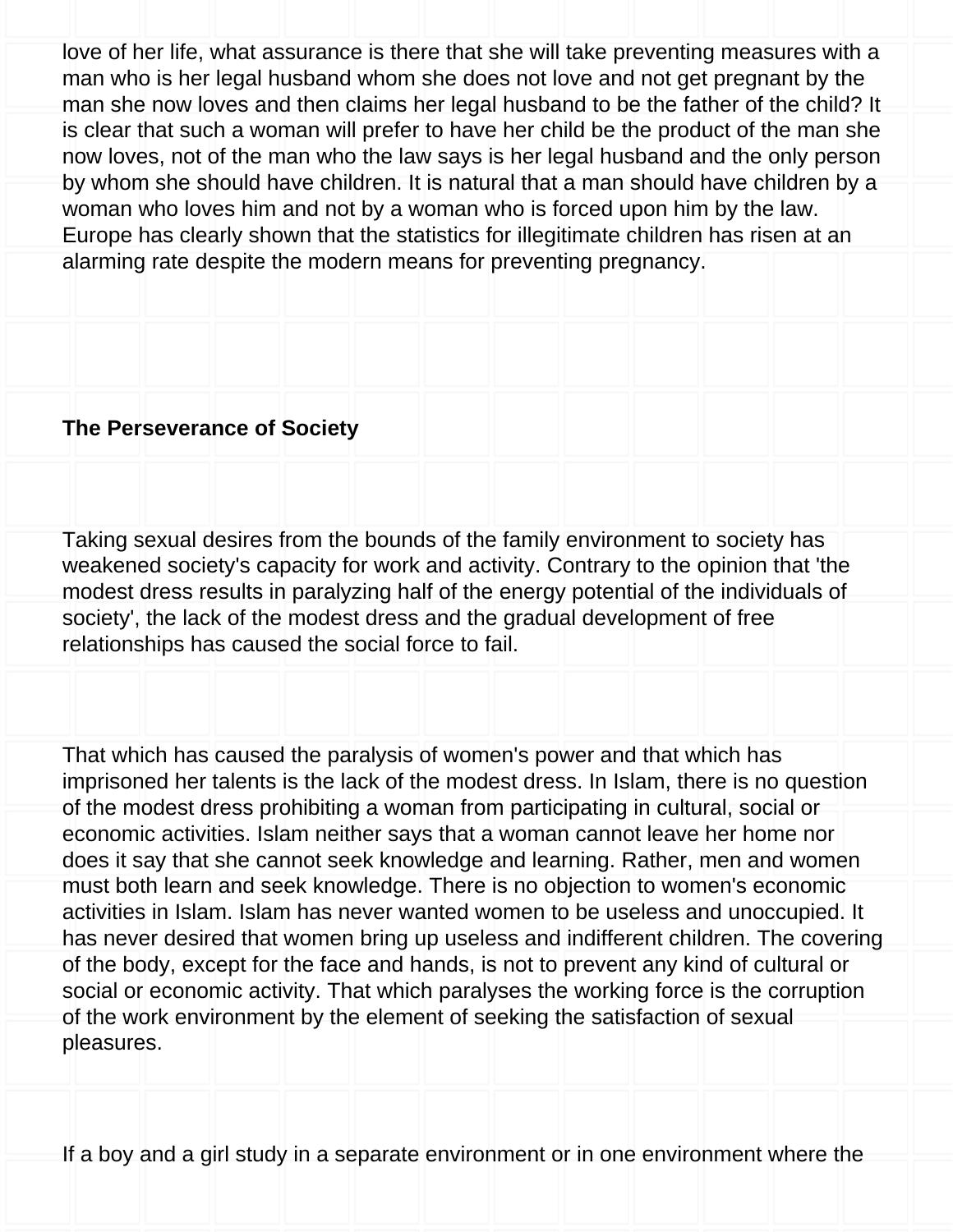girl covers her body and wears no makeup, do they not study better? Do they not think better and listen to the words of the teacher better? Or is it better when a boy sits beside a girl who has on make-up and is wearing a short skirt which barely reaches her knees? Will men work better in an environment where the streets, offices, factories, etc., are continuously filled with women who are all wearing heavy make-up and are not covered or in an environment where these scenes do not exist? Any company or office that is serious about its work and endeavors to produce good products or services, prevents these kinds of inter-mixings. If you do not believe this, check it out yourself.

The truth is that the disgraceful lack of the modest dress in Iran (he is speaking before the victory of the Islamic Revolution) whereby we were even moving ahead of America, is a product of the corrupt Western capitalist societies. It is one of the results of the worship of money and the pursuance of sexual fulfillment that is prevalent in Western capitalism. It is one of the means they use to manipulate human society and stimulate them by this force to become consumers of their products. If an Iranian woman only wants to put on make-up for her legal husband or only wants to get dressed up for gatherings with women, she will not be a consumer of Western products. She will not be obliged to unconsciously corrupt the morals of young boys and girls, to weaken them so that they are no longer active members of society which is to the benefit of the exploiters.

<span id="page-14-0"></span>[\[1\]](#page-3-1). Letter to Malik Ashtar, the Nahj al Balaghah, Translated from the Arabic by William Chittick in Shi'ite Anthology.

<span id="page-14-1"></span>[\[2\]](#page-4-0). Ibn Khaldun, The Mugaddimah, translated from the Arabic by Franz Rosenthal

[\[3\]](#page-3-0). A man and a woman are related in two awys according to the Divine Law, either through close kinship, which is clearly stipulated in the Quran, or they are married to each other. That is, a man and a woman are related in the Divine Law if their kinship is too close for marriage or they are actually married. This is referred to as mahram. Non mahram refers to a man and a woman who can marry each other.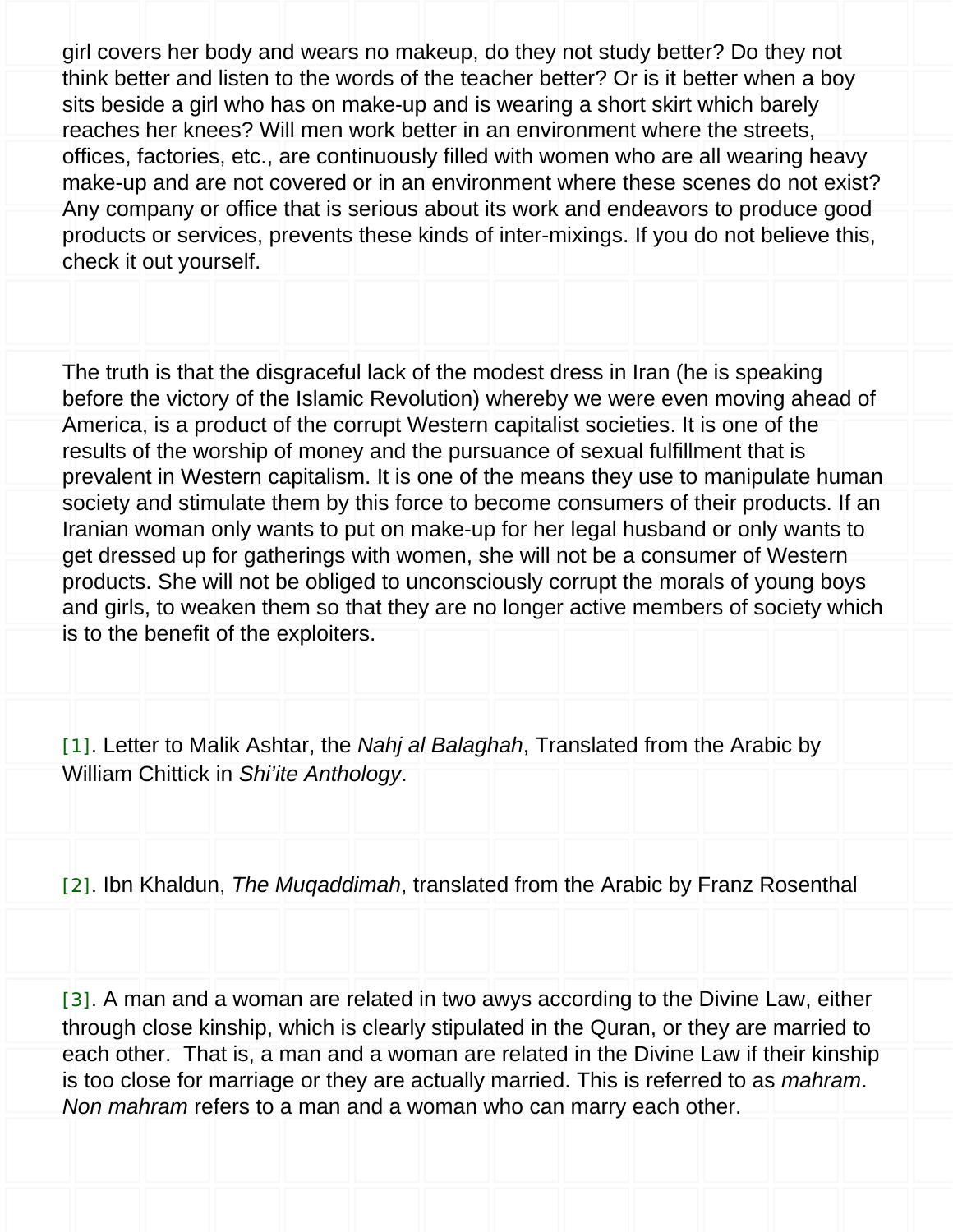| [4] Arthur Christensen, L'Iran sous Les Sassanides. |  |  |
|-----------------------------------------------------|--|--|
|-----------------------------------------------------|--|--|

<span id="page-15-0"></span>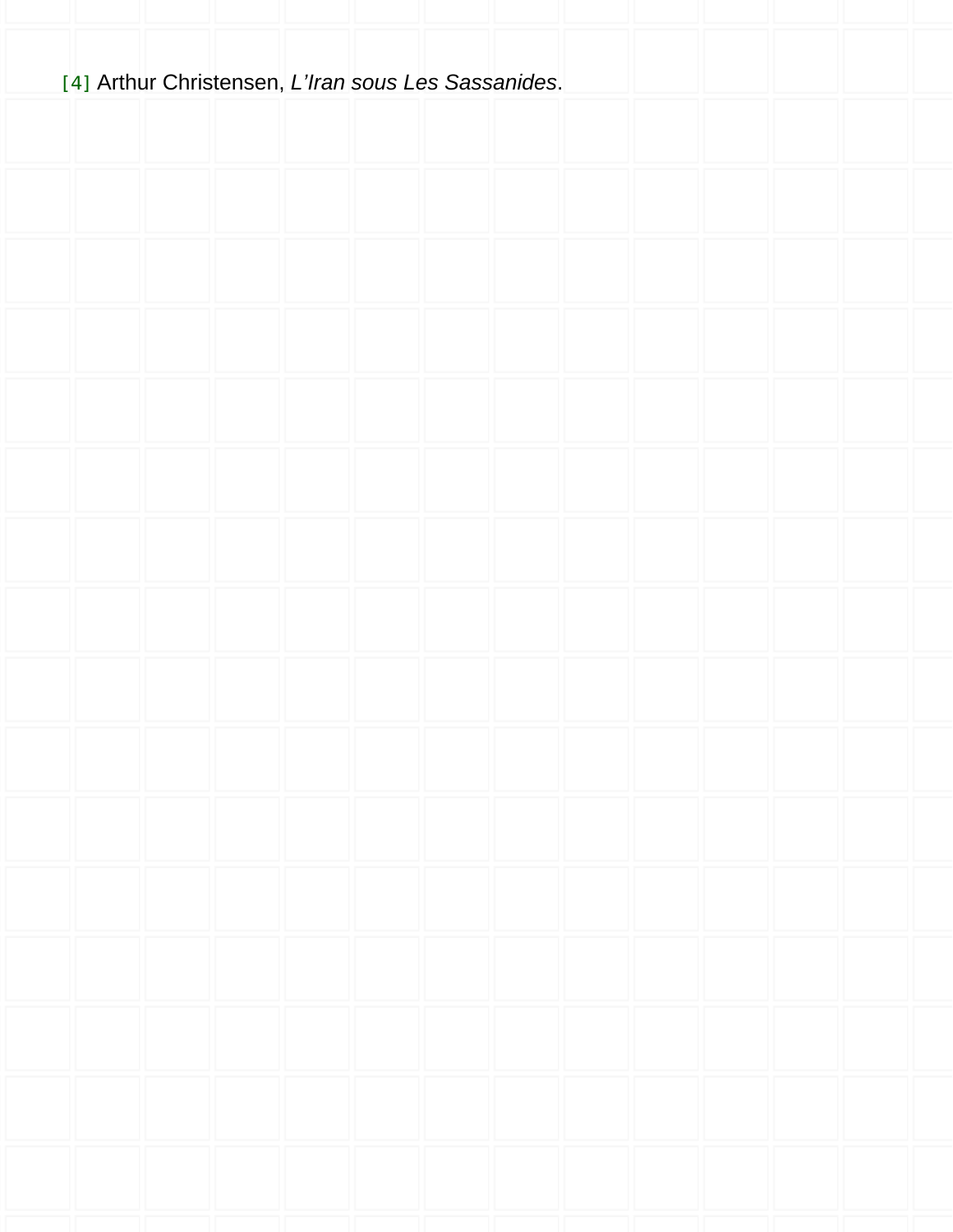

#### <span id="page-16-0"></span>**Reasons Given for the Modest Dress**

Our discourse will center around the Islamic modest dress. We will discuss the modest dress from three aspects and I think that it is best if we divide it in this way.

One discussion will be a philosophical and socio-historic one about why the modest dress appeared among people, in general, because it is not particular to Islam. It existed before Islam among many of the ancient nations and it was stronger in Sassanian Iran than in any other place. What reasons have been given for this? It is possible that some of these reasons may be correct in relation to some societies? In other words, are the causes given for the development of the modest dress true in some places? Then we have to see if the reasons they have given hold true for the modest dress in Islam as well, or whether or not Islam has other reasons. We will deduce the Islamic point of view from Islam itself.

The second discussion relates to the problems which a person may find with the modest dress, the criticisms that one may make about it and the drawbacks which are mentioned. What are these drawbacks that others mention? Does the Islamic modest dress have the same drawbacks that are mentioned for the modest dress in general? Thus, the second discussion will be devoted to criticisms.

The third area of discussion relates to the Islamic modest dress itself, its history, whether or not there was the modest dress during the Age of Ignorance in Arabia and Islam confirmed it, increased it or decreased it? Or did it not exist in the Age of Ignorance and Islam established it?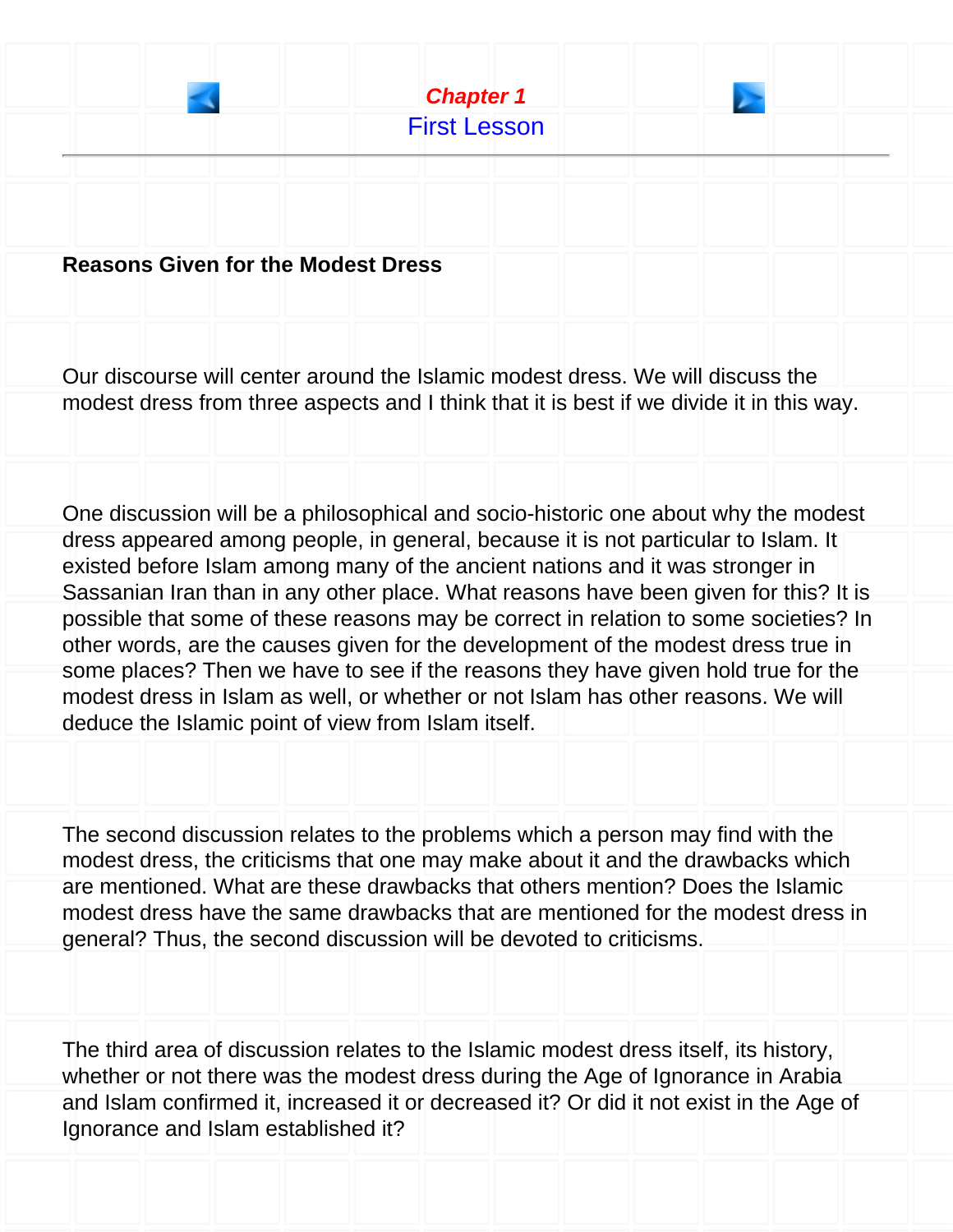Then, what is the Islamic modest dress? Here we will refer to the verses and commentaries upon the Holy Ouran and traditions from the Holy Prophet and the pure Imams. The verses referred to are in two Chapters, Surah Nur and Surah Ahzab.

### The Philosophical Reason

Social commentators have often presented their reasons for the appearance of the modest dress centered around the idea that even in the first principles of nature, no covering or veil has been made to come between males and females. They say that there is no instance in nature where a curtain or veil appears between the male and female sex or for the female sex to be set aside behind a curtain and to wear a covering.

It would appear that there are five reasons given for the appearance of the modest dress. The philosophical reason centers on the tendency towards asceticism and struggling with pleasures in an effort to subdue the ego. The main source for this thought is perhaps India where a barrier was created between men and women through the pursuance of asceticism because a woman is the highest form of lustful pleasure giving. If men were to mix freely with women, according to this idea, a man would mainly pursue this and his society would remain underdeveloped in other areas. Therefore, he had to struggle to conquer his own soul by denying it enjoyment of sexual pleasures.

Other things which, like women, cause lust to arise within the human being are also struggled against such as the resistance towards cleanliness or encouragment of messiness and filth. Do not think that some people chose this because of carelessness on their part or because of recklessness or lack of concern. It was rooted in a philosophy which confirmed and even extended it. As Bertrand Russell mentions in his book, *Marriage and Ethics*, in the early stages of Christianity, this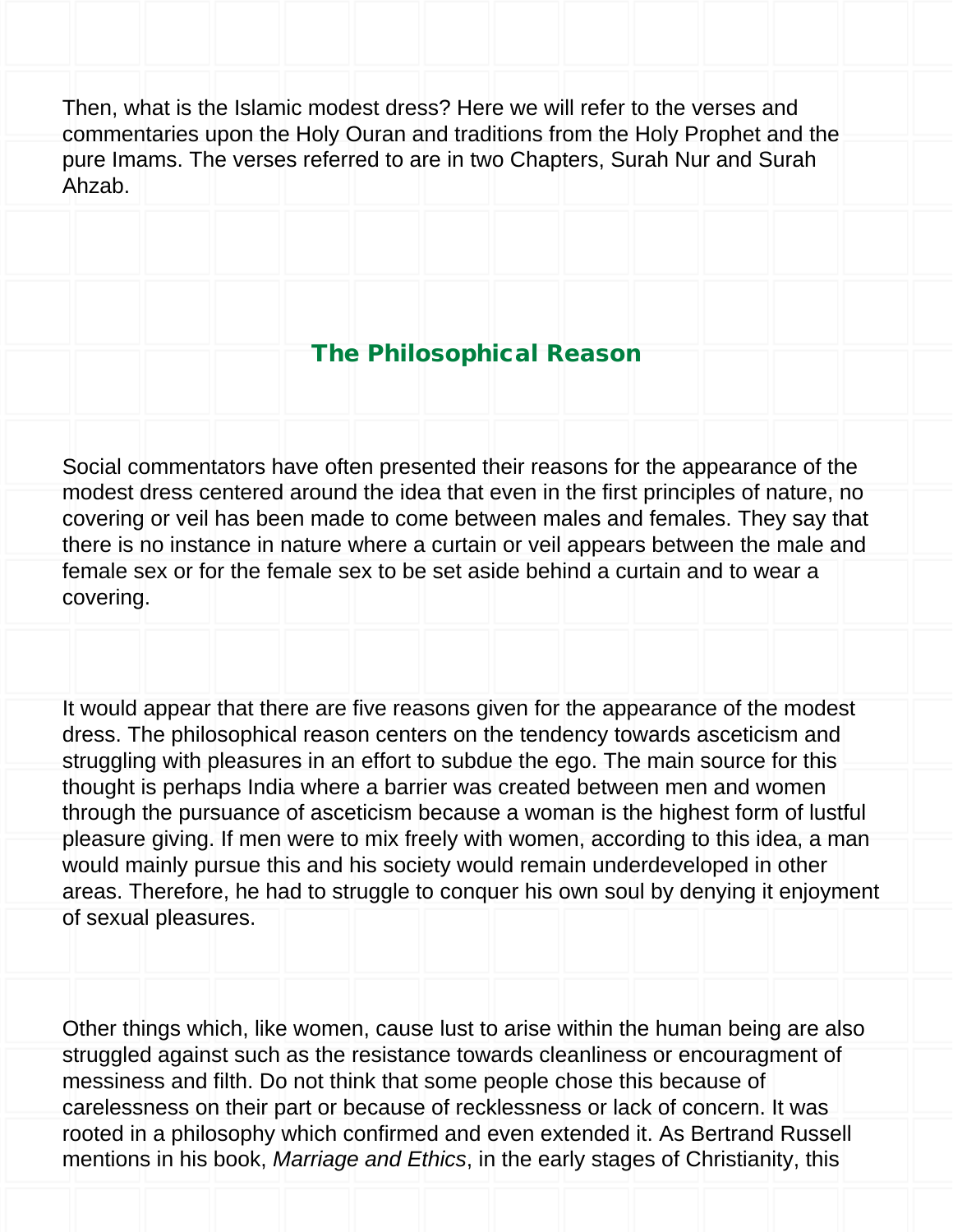kind of thinking developed through St. Paul when celibacy was encouraged and moved a large number of people towards the wilderness to destroy satan. Then, he says that the Church even rose in opposition to taking a bath because the body leads to sin. The Church applauded uncleanliness and a smelly body took on the smell of sanctity. According to St. Paul, cleanliness of the body opposed cleanliness of the spirit and lice come to be considered as 'pearls of God'. [1]

Then it occurred to me that having long hair among the faqirs who, as you know, practiced asceticism and remained celibate from women, was for this very reason. They say that in the past, whether or not it is true, whoso ever shortened or cut the hair of the body, that person's sexual instincts were strengthened. Thus, with this reasoning, long hair would lessen sexual desires.

This idea existed in the past and perhaps it is true that if a person were to cut or shorten or shave all the hair on one's body, one would increase one's sexual desires. Then the Indians and the Sikhs who forbid the cutting of their hair could have been for this very reason because they were practicing asceticism.

Some have said that the reason why the modest dress was found in the world, in an absolute sense, was because the idea of asceticism appeared. Then they ask why asceticism was found or began to develop among people. They have mentioned two reasons for this.

First, because among the deprived class, there were people who carried on with women, had beloveds and then their beloveds were taken away from them, a kind of hatred for women suddenly developed in them, in particular, where women themselves conspired against them. Thus, a hatred developed against women. They essentially began to seek celibacy and asceticism and would propagate to the extent possible against women. This they developed as a philosophy of the priests.

The second reason given for the appearance of desire for asceticism is the opposite of the first. Persons who were very extreme in their sexual practices, an extent which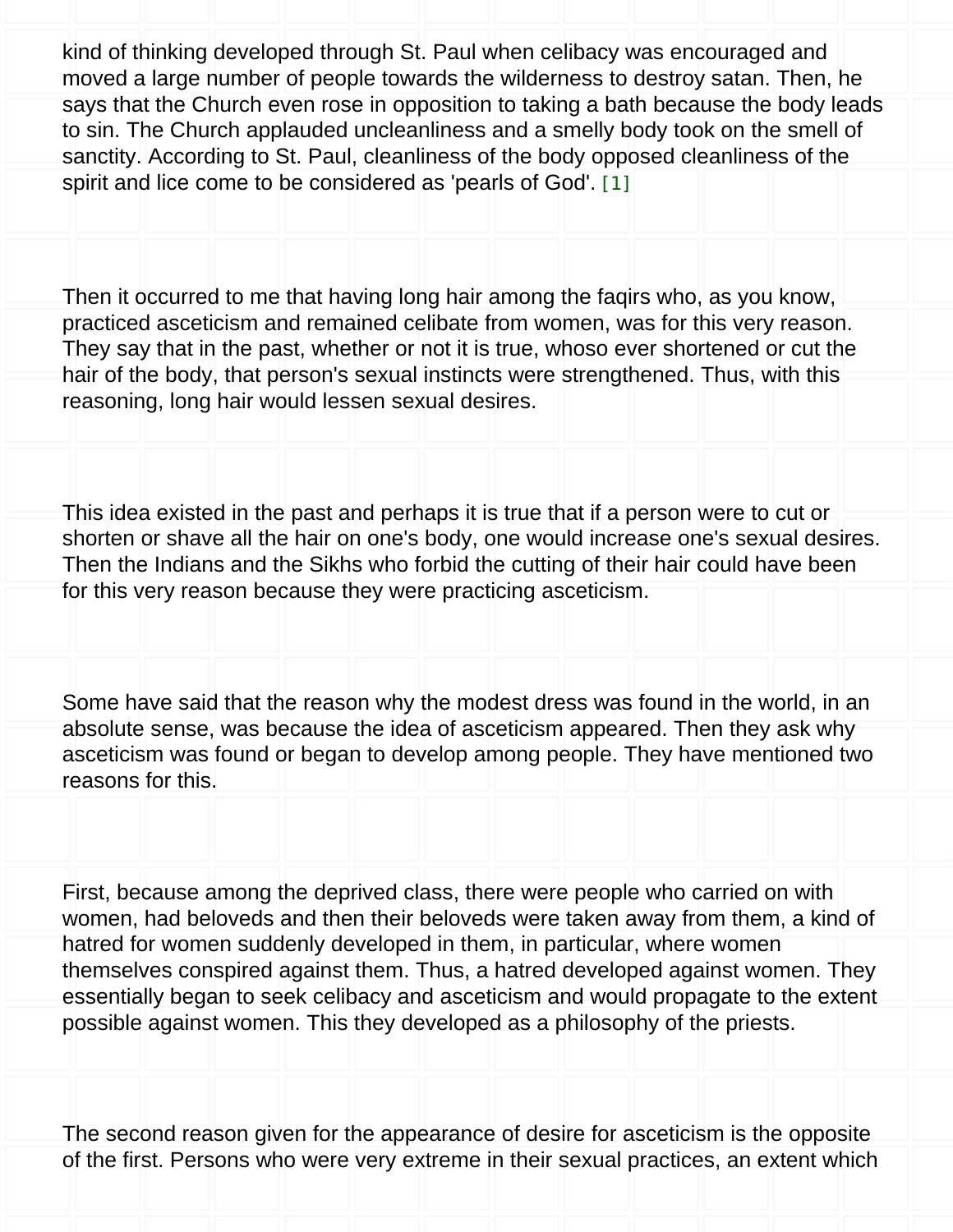even exceeded the limits of nature and persons who turned to drugs or stimulators or things so that they were continuously stimulated in one way or another, would suddenly turn away from sex. It can be seen in human nature that sometimes when one does something to an extreme limit, one then turns completely away from it, even if it were something pleasurable. If something is imposed, a revulsion towards it can develop. At the end of their lives, they develop a hatred for sexual activity. History more or less confirms this in the lives of sultans who had spent their lives in carnal pleasures and harems. At the end of their lives, because of the extremity of their behavior, a hatred for it developed within them. They say it produced immense exhaustion within them and created a sense of antagonism and rivalry against women.

At any rate, they say that the modest dress and the barrier between men and women was caused by the appearance of the idea of seeking asceticism. The materialists who wanted to justify asceticism and ascetic practices said that it was for one of these two reasons.

As to these two reasons, we do not say that none of these existed in the world. They could have been and these causes might have had these effects but Islam, as we will mention later, established the modest dress. It did not exist during the Age of Ignorance in Arabia. We have to see whether or not these causes have been mentioned in Islam and have been given as proof or other reasons have been given for it. Does this precept conform with other Islamic precepts? Does the Islamic spirit of asceticism conform with the concept of asceticism which we have mentioned? We will see that Islam has never presented this point of view and, as a matter of fact, Islam has struggled greatly against this view. Even non-Muslims agree that Islam never promoted asceticism and ascetic practices. The concept that began among Hindus and extended to Christianity did not exist in Islam.

It is clear that whatever Islam brought to the concept of the modest dress this reason was not one of them. Islam has emphasized cleanliness. Rather than considering lice to be God's pearls, it said, "Cleanliness stems from faith." The Holy Prophet saw a person whose hair was disheveled, whose clothes were dirty and he presented a bad appearance. He said, "Pleasure and taking advantage of God's blessings is part of religion." [2]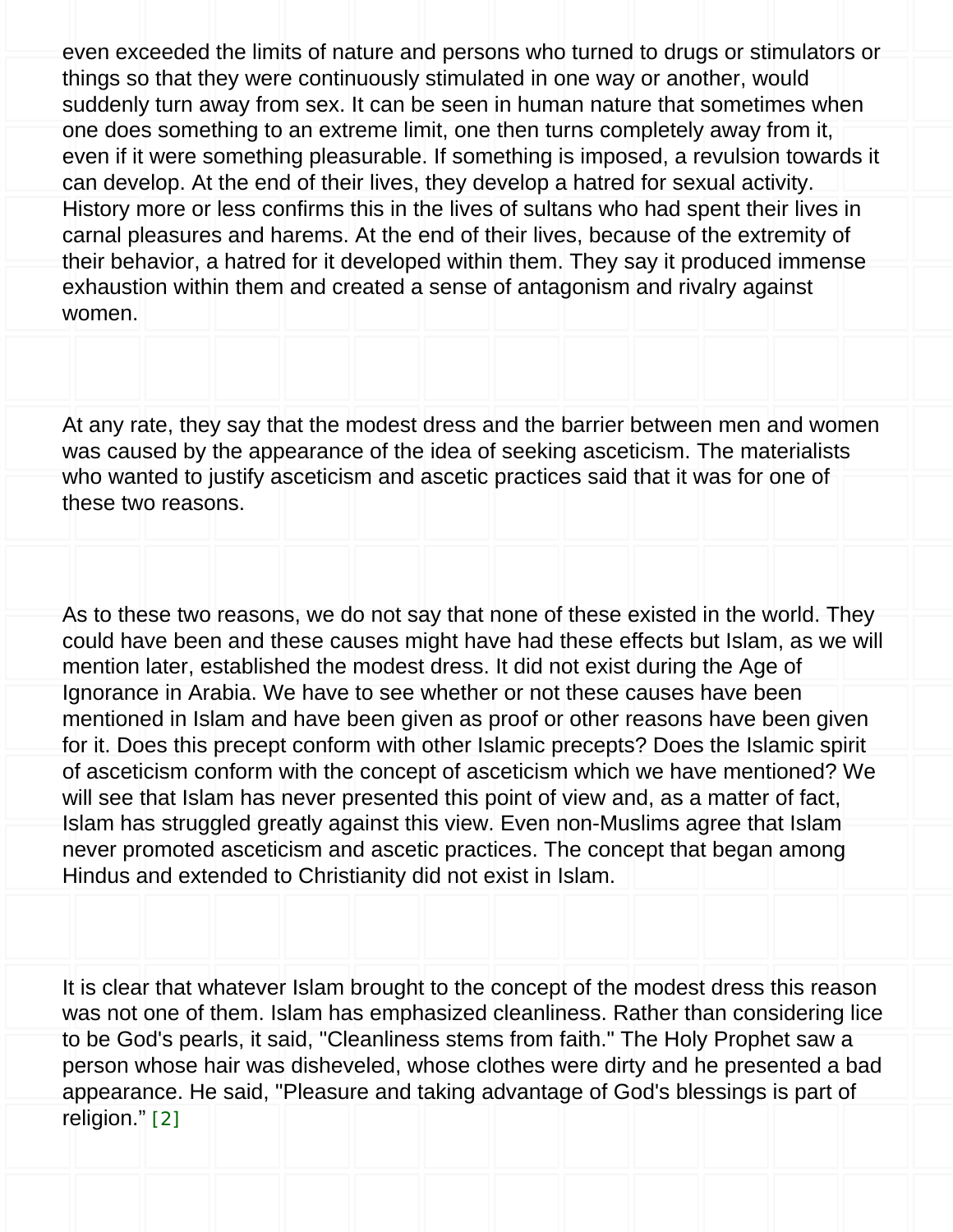The Holy Prophet said, "The worst servants of God are those who are dirty." [3] Imam Ali, peace be upon him, said, "God is beautiful and He loves beauty." [4] Imam Sadiq, peace be upon him, said, "God is beautiful and He loves His creatures to embellish themselves and reflect their beauty. The reverse is also true. He considers poverty and pseudo-poverty to be enemies. If God has given you a blessing, the effect of that blessing must be shown in your life." They asked him, "How should the blessing of God be shown?" He said, "By the clothes of a person being clean, smelling good, whitening their house with stucco, sweeping in front of their house and lighting their lamps before sunset which will add to its splendor of their home." [5]

In the oldest books we have available such as Kafi, which has been used for one thousand years, there is a section called bab alziyye wa tajammul. Here Islam has strongly emphasized combing the hair, keeping it short, making use of perfumes and oiling one's hair.

In order to perform their worship better and in order to gain greater spiritual pleasures, a group of Companions of the Holy Prophet left their wives and children. They fasted during the day and performed worship at night. As soon as the Holy Prophet learned of this, he prevented them from continuing, saying, "I, who am your leader, do not do this. I fast on some days and on others, I do not. I worship a part of the night and I spend other parts of it with my wives." This group then asked the Prophet's permission to castrate themselves. The Holy Prophet did not give his permission. He said that this was forbidden in Islam.

One day three women went to the Prophet. They complained about their husbands. One said that her husband did not eat meat. Another said that her husband shunned perfume. The third said that her husband distanced himself from her. The Prophet of God suddenly became angry, threw down his cloak, left his house and went to the mosque. He went upon the minbar and cried out, "What should be done with a group of my friends who put meat, perfume and women aside? I myself eat meat. I smell perfume and I receive pleasure from my wives. Whoever objects to my methods is not from among me. [6]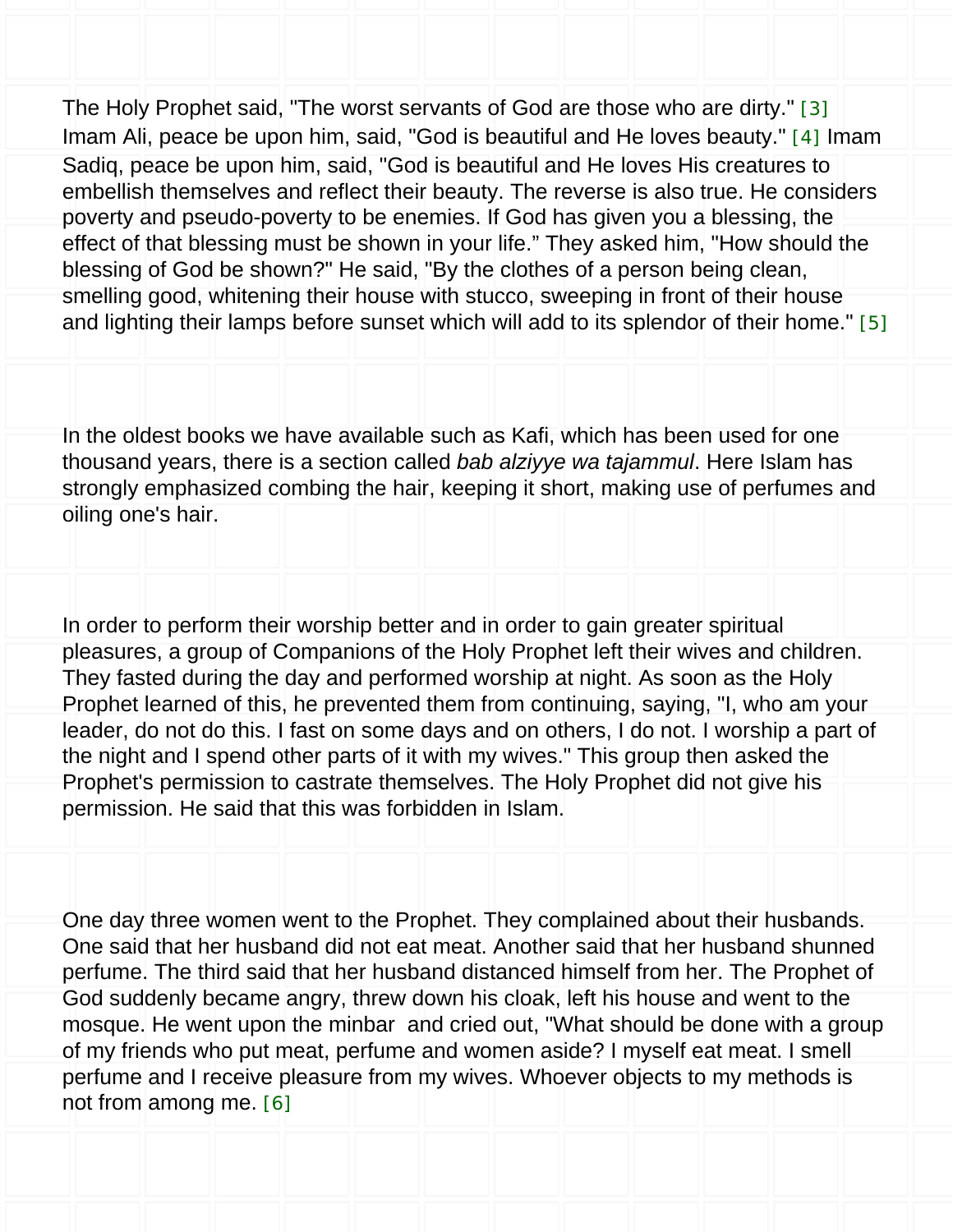The command was given to shorten the length of dress because the custom among the Arabs was to wear dresses which were so long that they swept the streets. Because of cleanliness, one of the first verses revealed to the Holy Prophet was, "And thy garments, keep free from stain." (74:4)

Also, the encouragement to wear white clothes is, first of all, because of beauty and secondly, because of cleanliness. White clothes show off dirt sooner. This has been indicated in the traditions. When the Holy Prophet wanted to meet his Companions, he would first look in a mirror, comb his hair, and check his appearance. He said, "God loves His servants who when they are going to see their friends make themselves ready and look nice." That is: Wear white clothes because they are more beautiful and cleaner.

The Holy Quran says that the creation of means of embellishment are among the kindnesses that God shows His creatures and it severely criticizes those who deny themselves the beauties of this world. The Holy Quran says, "Who has forbidden the beautiful (gifts) of God which He has produced for His servants and the things, clean and pure, (which He has provided) for sustenance?" (7:32)

Islamic traditions say that the pure Imams consistently debated with the Sufis and referring to this very verse of the Holy Quran, invalidated their deeds. [8]

The legitimate pleasures which spouses receive from each other are considered to be blessings in Islam, among the Divine rewards. It is perhaps difficult for foreigners to understand this concept and perhaps they reflect to themselves, "How strange that they call this filthy act, a blessing, a spiritual reward!" It is surprising for a Hindu or a Christian to realize how much spiritual reward there is in performing the ritual bath (ghusl) after sexual intercourse and washing away the sweat which has been created by this act.

Islam has placed many limitations on the issues but within the area that has been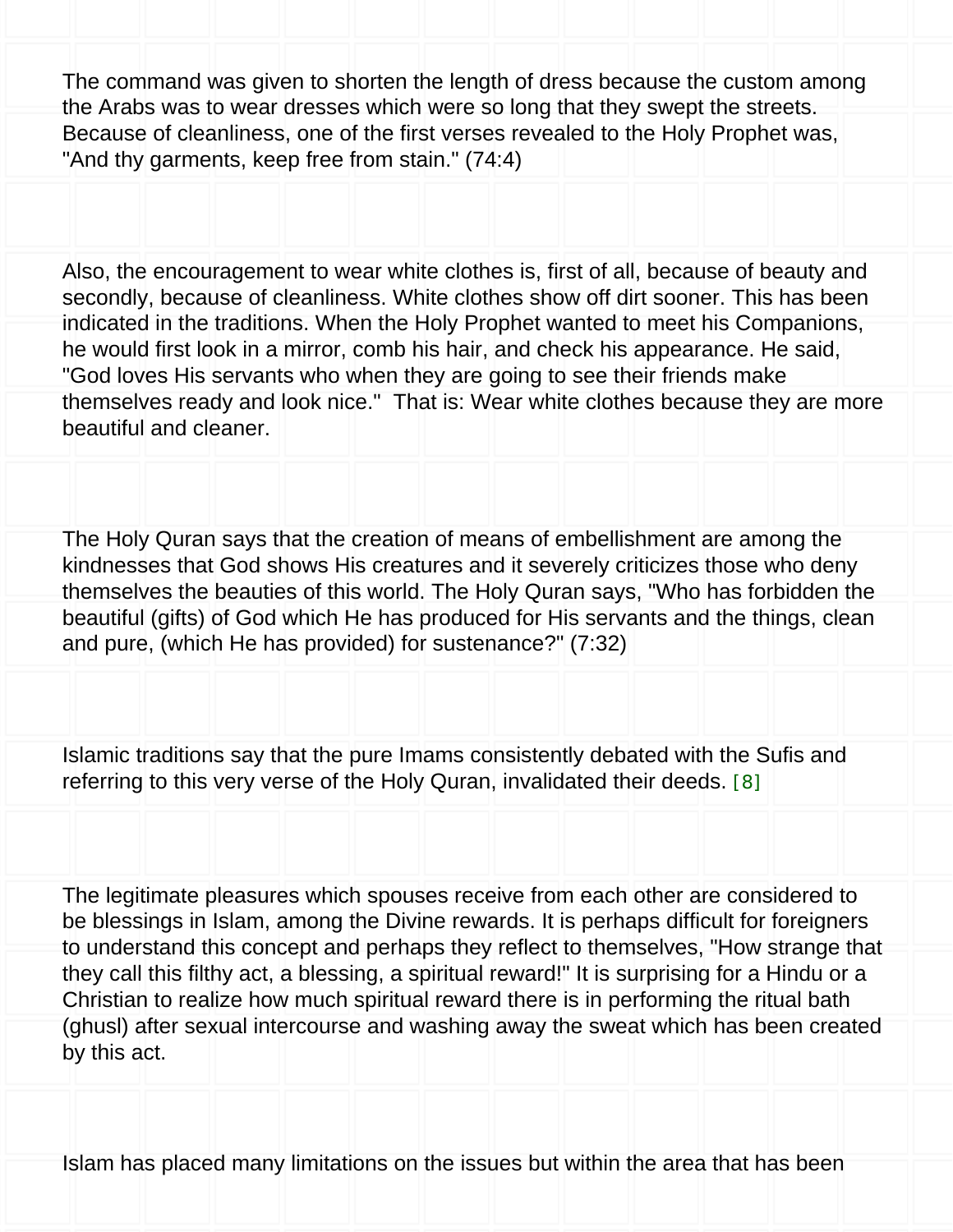limited, not only does it not forbid it, but it encourages it and it has even presented the kindness and compassion of women as being among the qualities upheld by God's Prophets.

There is a tradition which says, "Within the nature of the Prophets is their love of woman..." [9] The Holy Prophet straightaway forbids the seeking of asceticism and ascetic practices at the beginning of Islam, practices which may have been in imitation of monks. What a great encouragement has been given to women. In the same way that they are encouraged to limit their contacts with men who are not their husbands, they are encouraged to adorn themselves for their husbands. A woman who does not do so is even cursed; a woman must make herself beautiful for her husband. At the same time, husbands are encouraged to cleanliness.

Hasan ibn Jahm said, 'I went to see Musa ibn Jafar', peace be upon him, and saw that he has used (hair dye) on his hair. I said, 'Have you made use of henna?' He said, 'Yes. A man's use of henna and his dressing well increases the chastity of his wife. Some women lose their chastity because their husbands do not dress well for them." [10]

In another tradition of the Holy Prophet, one of the reasons he gives for Jewish women committing adultery was because their husbands were so filthy that their wives sought men who were clean and well-groomed." [11]

Uthman ibn Maz'un was one of the recorders of the traditions of the Holy Prophet. He wanted to put this world aside in imitation of the monks and forbid himself sexual pleasures. His wife went to the Holy Prophet and said, "O Prophet of God, Uthman fasts every day and he gets up every night for prayer." The Holy Prophet became angry and went to him. Uthman was performing his ritual prayer. The Prophet waited until his ritual prayer had ended. He then said, "O Uthman, God has not sent me to institute monasticism and asceticism. God has sent me to introduce the Divine Law which is primordial and simple and to tell people about the return to God. I perform my ritual prayers. I fast and I also have relations with my wives. Whosoever loves religion which coincides with my primordial nature must follow what I do. Marriage is one of my customs." [12]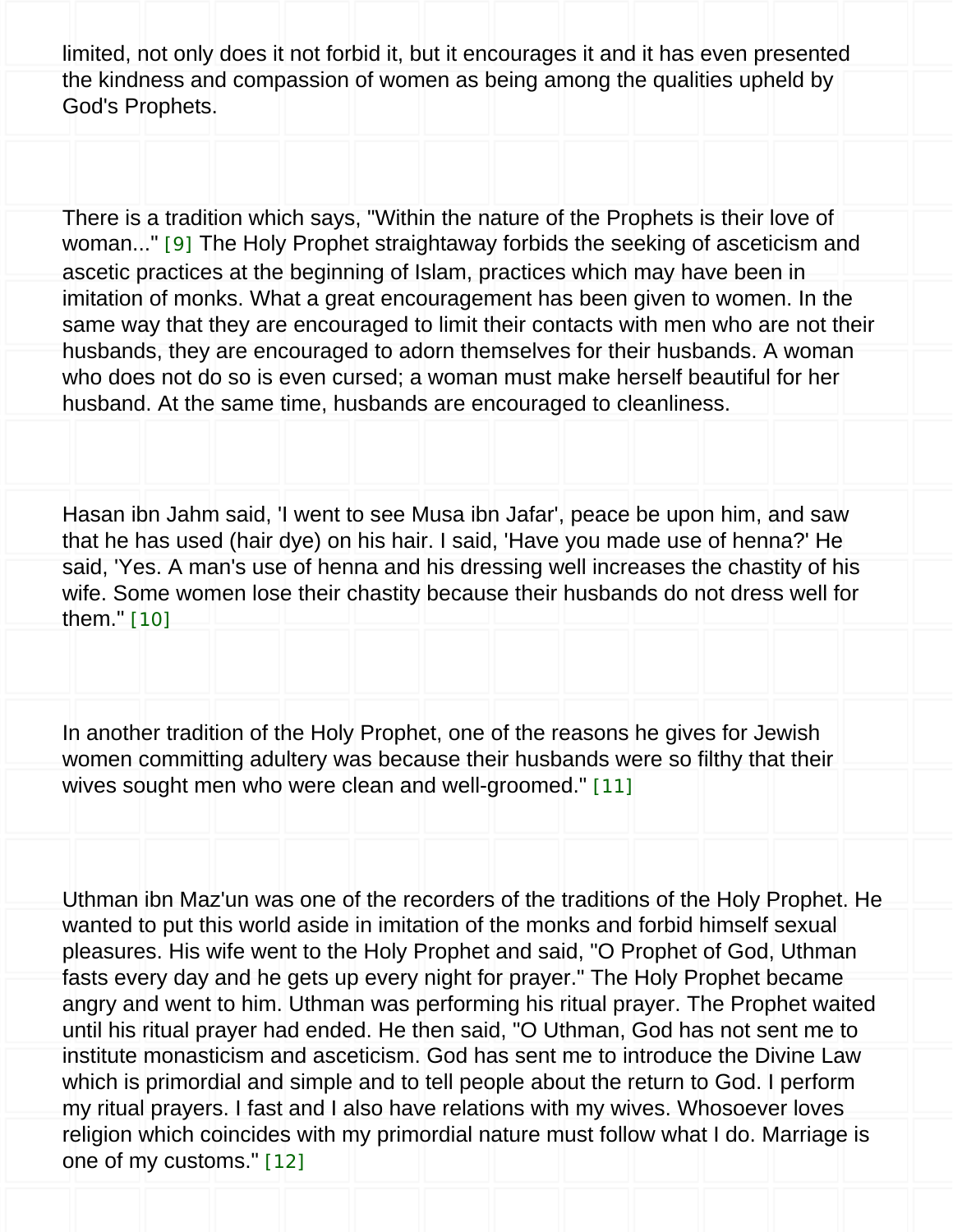Clearly this philosophy of asceticism cannot be attributed to Islam. This philosophy might have existed in some places in the world but it does not conform to Islam.

### The Social Reason

Another cause which has been given for the observance of the modest dress is the sense of insecurity. They say that the modest dress appeared because of the lack of security which had developed.

There were times in history when those who had power and force held the keys to everything. If people had money, property and wealth, for instance, if aristocrats had jewels, they had to hide them so that none would know what they had because whenever it became known what so and so had, powerful persons would forcibly take it away. People who had great wealth would hide it. They would hide it so well, even from their own children that when they died no one knew where it was. They were afraid to tell their children for fear they would tell their friends, etc. and then everyone would know what they had. The person would then die and thus everything that he had remained hidden.

Lack of security was very extensive in the past. Just as there was no security in relation to wealth and property, there was no security in relation to women either. Just as men were obliged to hide their money and their wealth, they were obliged to hide their women. History records that in Sassanian Iran, the high priests and princes would seek out and take any beautiful girl that they heard about. The idea of the modest dress then was to hide women so that no other man would come to know about her.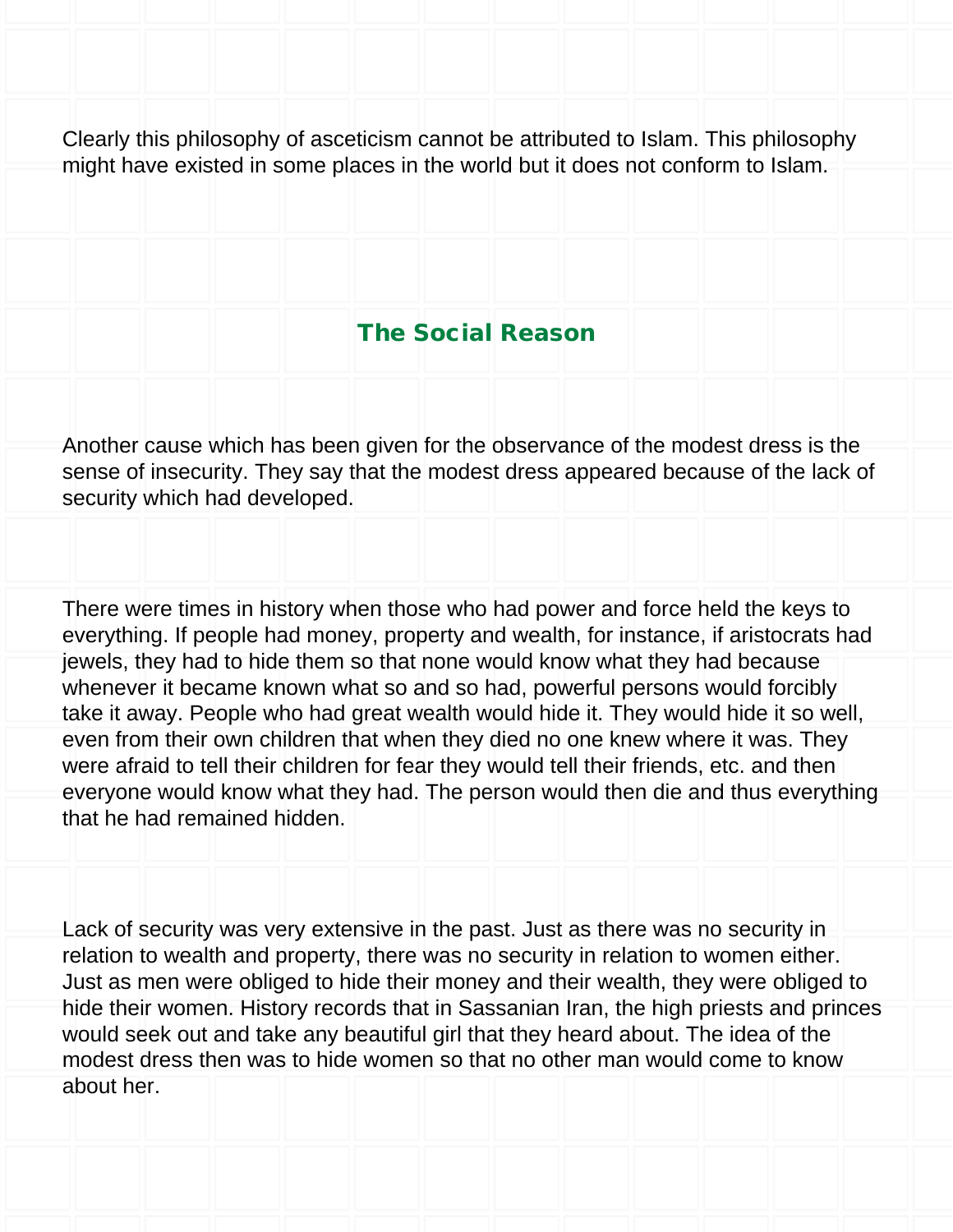Will Durant in his Story of Civilization writes about the situation in ancient Iran. Count Gobineau also wrote about the modest dress, "The modest dress which presently exists in Iran basically relates to pre-Islamic Iran and not Islamic Iran." [13] He believes the difference between the modest dress in Iran and the modest dress in other places is the national character of Iranians.

Thus, in ancient Iran, as history tells us, the men had no assurance with regard to their women. I read a story about the time of Anushiravan the Just who had a Major in his army and even though the major had hidden his wife, word of her beauty had spread.

One day when the Mapr was out of town, Anushiravan went to this wife and then he returned to his palace. The woman told her husband. The man saw that not only would he now lose his wife, but his own life as well if he tried to keep her. He let her go. Anushiravan was informed that Major so and so had divorced his wife. When he saw the Major he said, "I understand you had a beautiful garden and that you sold it. Why?" The Major said . "Your majesty, I saw footprints of a lion in the garden and I was afraid the lion would eat me." He laughed and said, "No. That lion will not be found in that garden again."

Thus, there was no security . Everyone lived in fear and because of this, they say one of the causes for the appearance of the modest dress was insecurity. Then they say that this cause no longer exists. No one takes another's wife through force. Therefore, since insecurity in this sense no longer exists, there is no reason for the modest dress. Just as people can now put their money in the bank where no one will touch it, there is security. Since security exists, there is presently no need for the modest dress.

We have to compare this with the philosophy of Islam. Was the reason Islam brought the modest dress because of this question of security? When we look at the issue, we see that neither in Islamic analyses has such an issue appeared nor does it conform with history. The modest dress did not exist among the Arab bedouins during the Age of Ignorance and, at the same time, security existed That is, at the same time that individual insecurity and aggression against women had attained the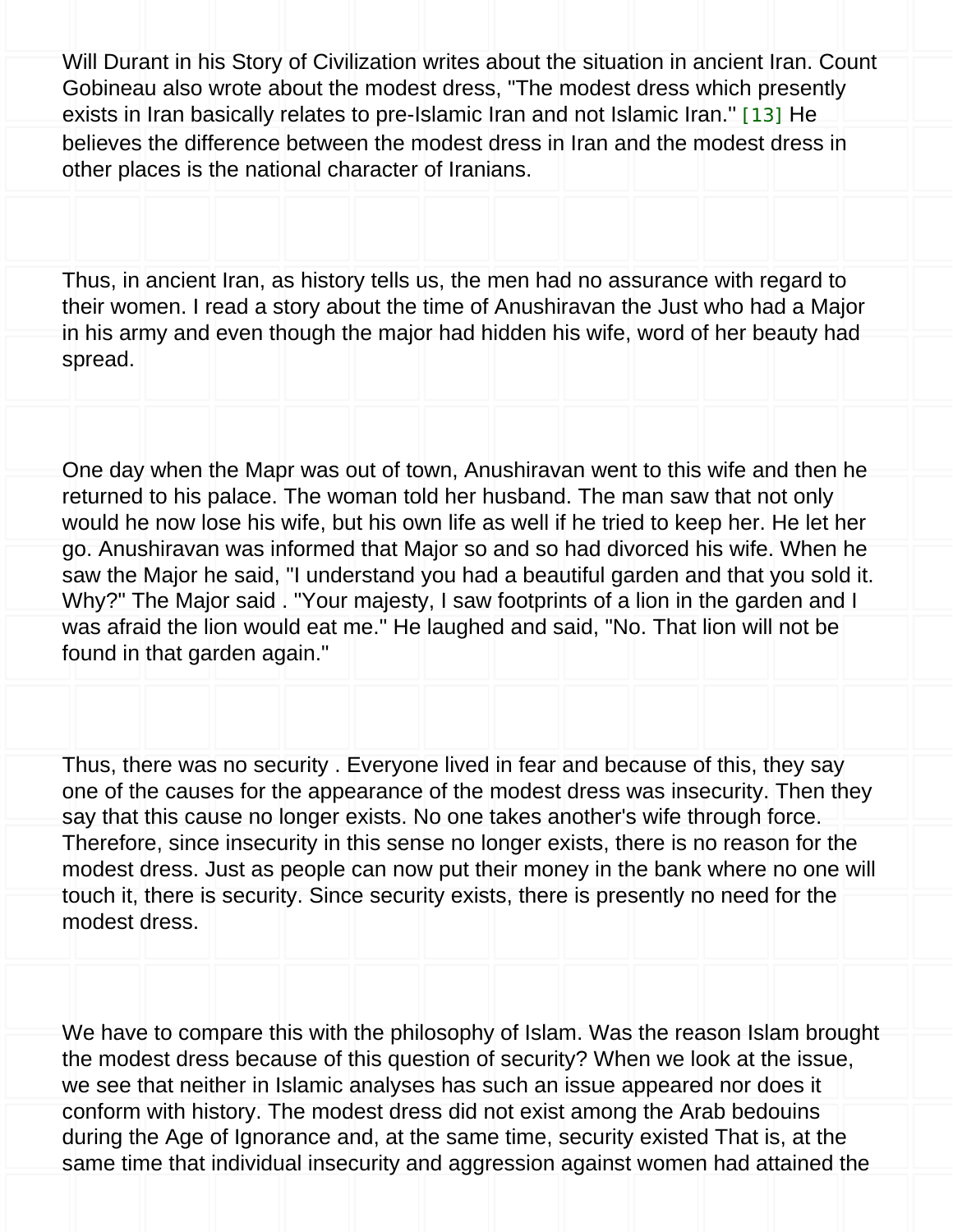greatest extent possible in Iran and women covered themselves, this type of aggression did not exist among individuals in the tribes in Arabia. The very tribal character protected the women.

The security which did not exist among the tribes was social or group security and covering does not solve this kind of problem. When two tribes fought, they not only took the men, but the women, their children and everything else as well . Covering would not have protected the women.

In spite of the obvious differences which the Arab bedouins had with our industrialized life, it resembled our life in the sense that adultery, in particular, by married women, was rampant. But because of a certain type of democracy and lack of tyranny, no one would forcibly take the wife of another man. Yet the individual insecurity which a person in the industrialized West sensed was lacking among the bedouins.

The covering prevents the aggression of a person who lives in one place. This kind of aggression does not exist among tribes. Therefore, we cannot say that Islamic precepts established the modest dress simply to provide security.

The Islamic philosophy for covering is other than this and will be explained later. At the same time, we do not want to say that the security of a woman against the aggression of a man is not at all to be considered. We will discuss this when we refer to the verse on garments. We also do not feel that this issue is irrelevant today and that women have total security against the aggression of men. All one has to do is to read the newspapers about the crimes committed against women in the Western world.

[1]. Bertrand Russell, Marriage and Ethics, p. 30.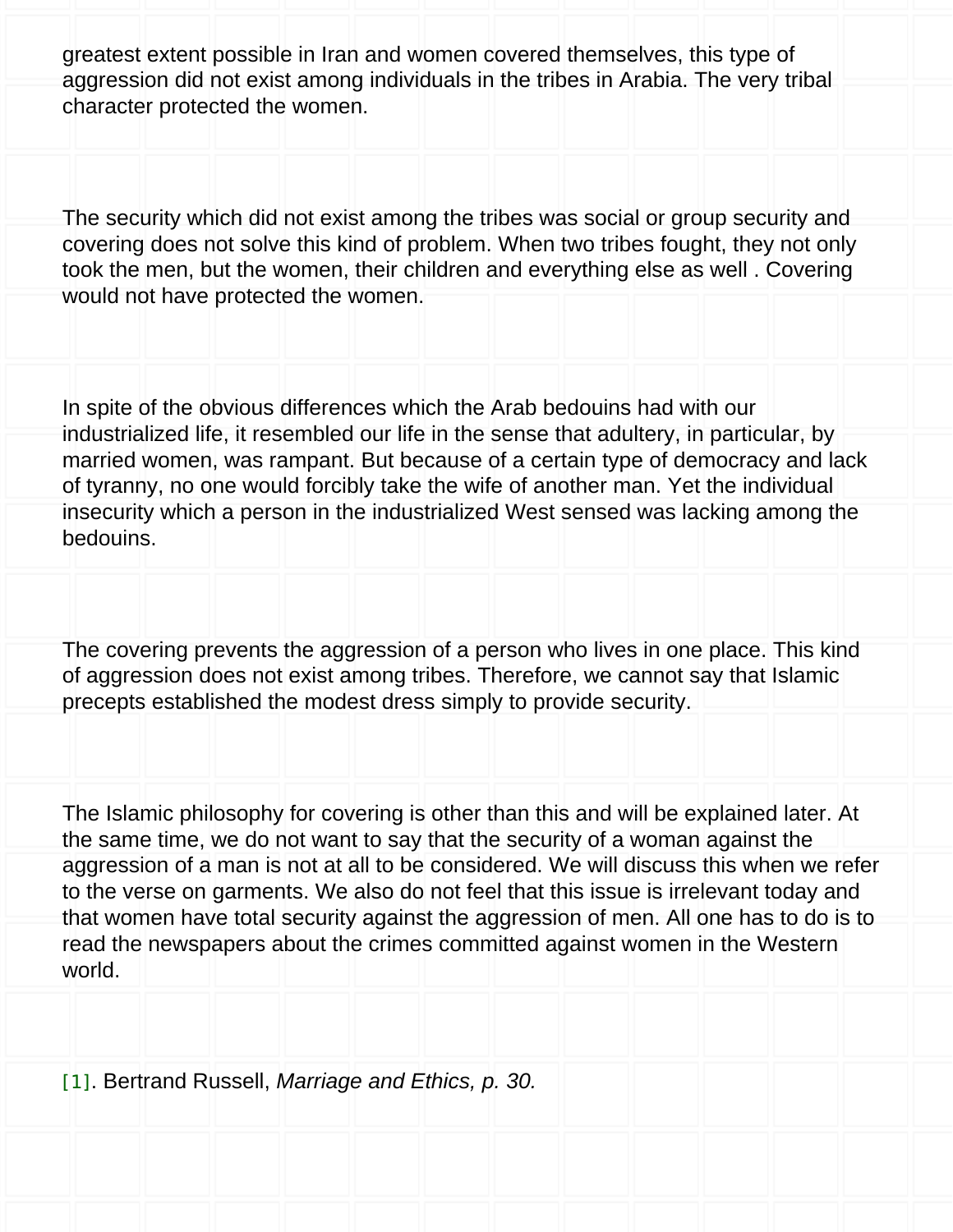| [2]. al-Hurr al-Amili Wasa'il al-Shi'ah, vol.1, p. 277.                     |
|-----------------------------------------------------------------------------|
| $[3]$ . Ibid.                                                               |
| $[4]$ . Ibid.                                                               |
| [5]. Ibid., vol. 1, p. 278.                                                 |
| [6]. Ibid, vol. 3, p.14; Muhammad ibn Ya'qub Kulayni, Kafi, vol. 5, p. 496. |
| [7]. Op.cit., Wasa'il, vol.1, p. 280.                                       |
| [8]. Ibid., vol. 1, p. 278.                                                 |
| [9]. Ibid., vol. 1, p. 279.                                                 |
| $[10]$ . Ibid., vol. 3, p. 3.                                               |
| [11]. Op. cit., Kafi, vol. 5, p. 567.                                       |
|                                                                             |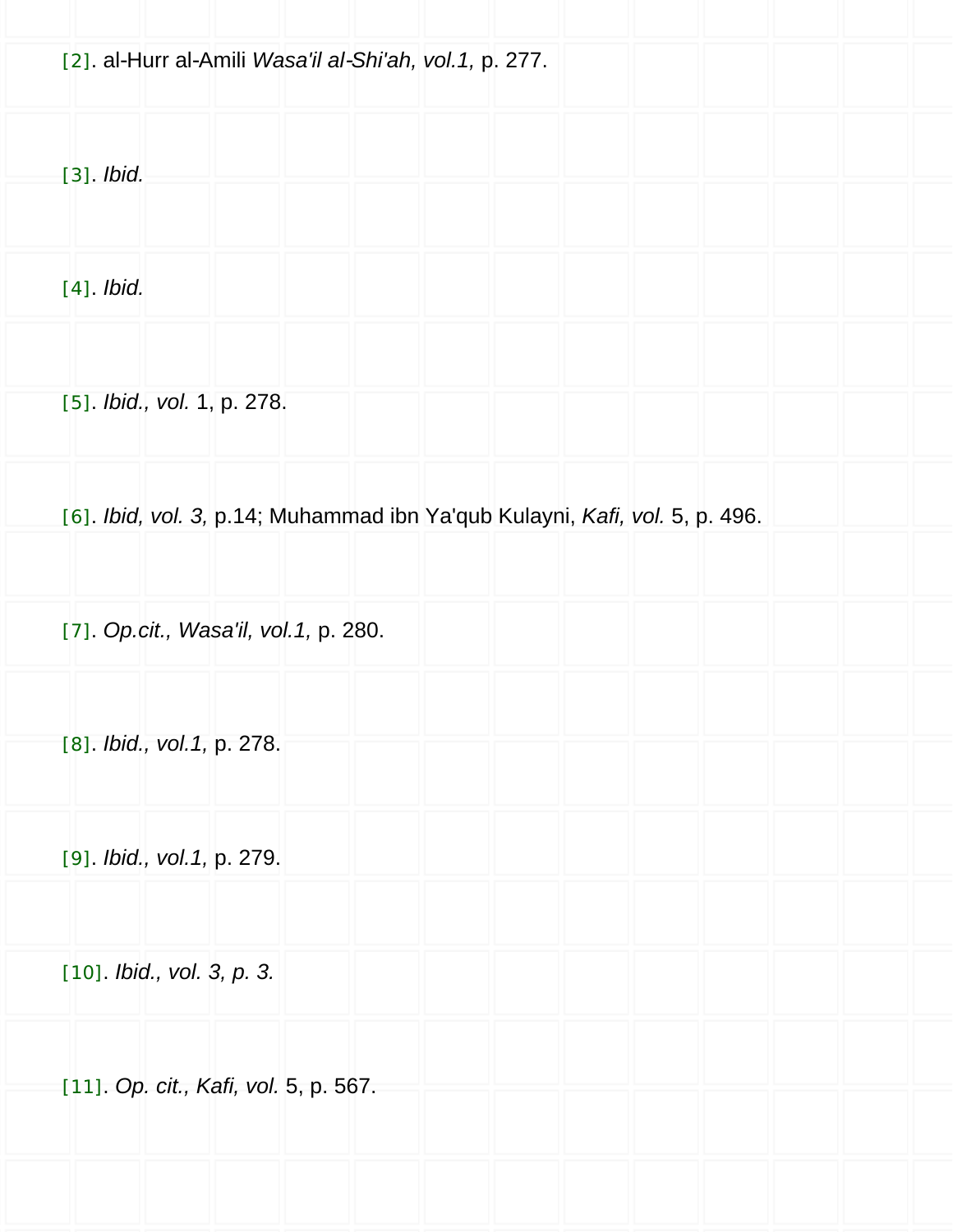## [13].Count Gobineau, Three Years in Iran.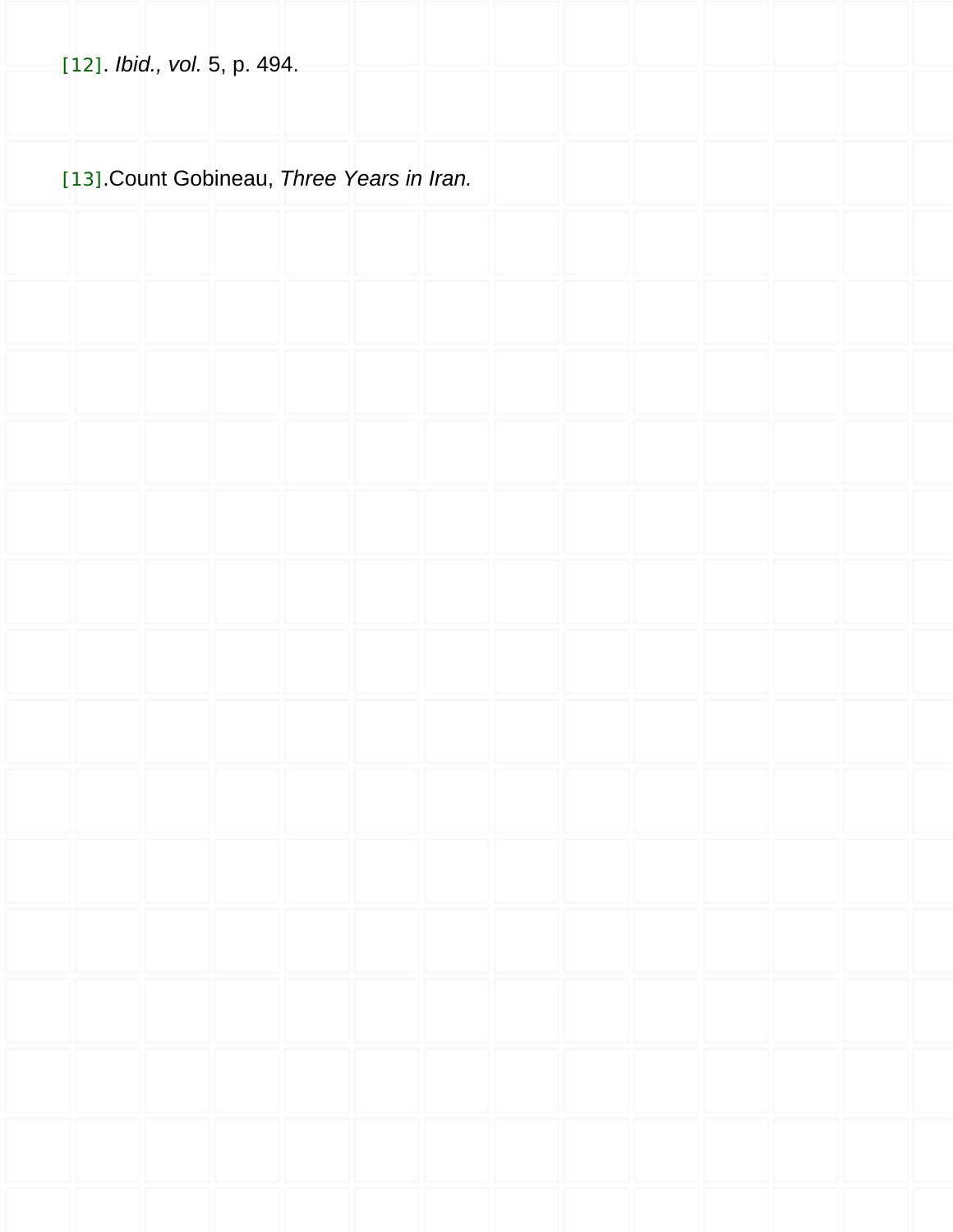<span id="page-28-0"></span>Our discussion will center on the issue of the modest dress (hijab) in Islam but as we had mentioned, we must first hold a more general discussion because the modest dress is not exclusive to Islam. That is, it is not the idea that the modest dress appeared for the first time in the world with Islam. It existed before Islam among ancient peoples other than the Arab nations. It existed in ancient India and in ancient Iran, as well. The modest dress which ancient India and Iran had was much stricter than that which Islam brought. Of course, if we take the Arabian peninsula into consideration, the Islamic modest dress was established, not imitated. That is, Islam imported the modest dress into the Arabian peninsula but it existed in non-Arab lands throughout the world.

It is a phenomena which existed during non-Islamic times. Philosophical, social, economic, ethical and psychological reasons have been given as the cause for the development of this phenomenon and as to how it happened that the modest dress came to appear in history among people. It is necessary to mention these reasons because they have said that these are the causes for the appearance of the modest dress and that it first appeared because of certain very particular conditions which existed in those times. Conditions whereby it was, perhaps, necessary for it to be but now that those conditions no longer exist, there is no reason for the modest dress.

Thus, we have to see what the reasons mentioned are, whether or not they are the real causes or is it, as some people say that which caused the modest dress to come into being was unjust. Is it that from the very beginning the modest dress itself was imposed upon women? If this is so, they conclude that this is even more reason why it should never have come into being.

In the last discussion we mentioned two reasons, one of which was the sense of insecurity. We said that this has been mentioned as a reason for women wearing the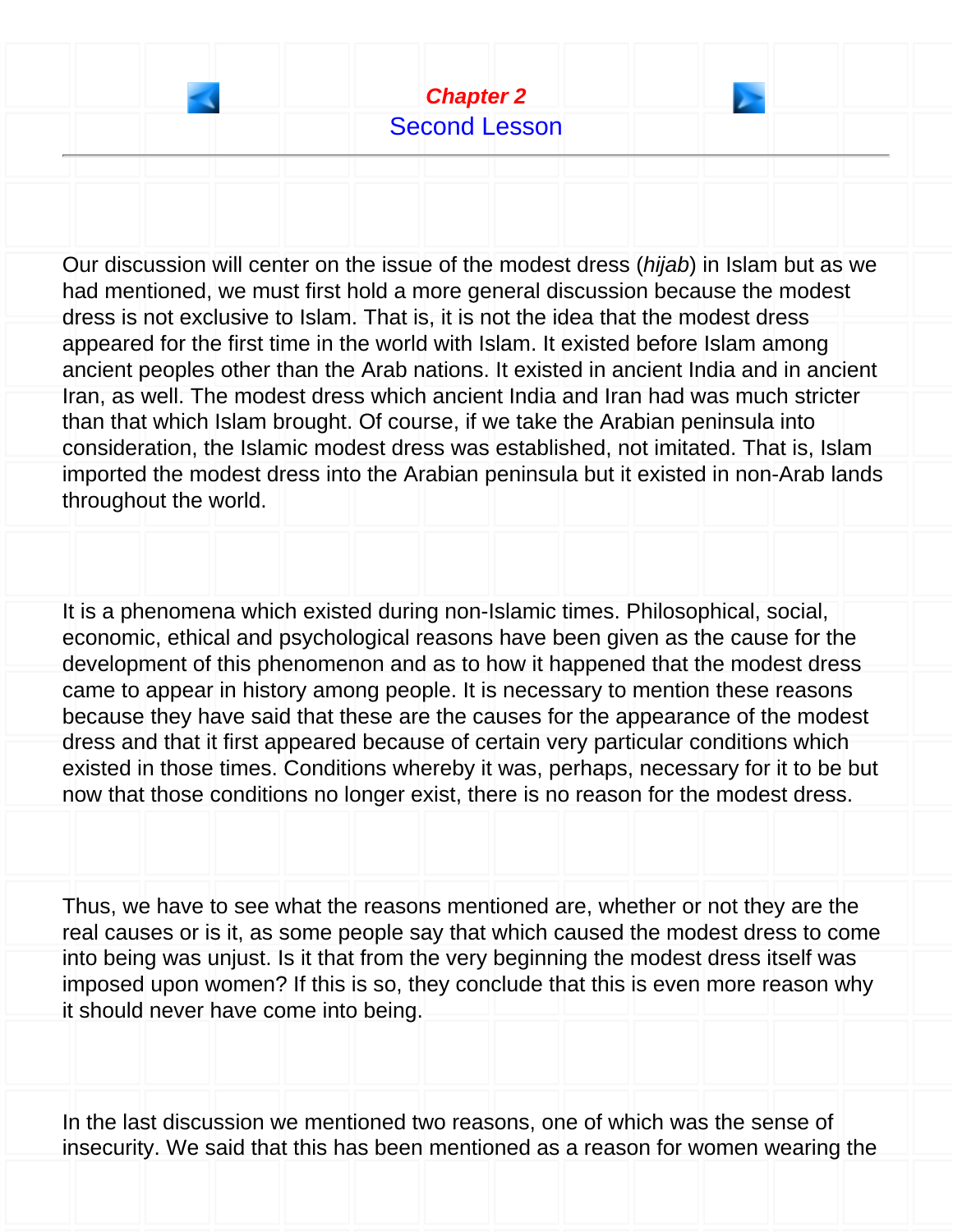modest dress . The other reason mentioned was the sense of asceticism, the sense of struggling against sexual urges. This is something which existed in the world, in both the East and the West. In the East, one of its largest centers was India and in the West, Greece.

#### The Economic Reason

<span id="page-29-0"></span>Another reason given for the modest dress is that they have said that the modest dress developed because of economics, and of course, it was to exploit women. As a result of this, it is unjust. They came and divided things this way. They said history shows that there have been four eras in the relations between men and women, including the present age.

The first age of humanity, according to this view, was a communal age with reference to sex. That is, essentially no family life existed. The second era was when men dominated over women and women were seen as their slaves and a means to serve men. The second era, then, was the era of ownership by man. The third era was the age when women arose in objection to men and the fourth era is the era of equality of rights between men and women.

The first era, the communal age, they say, relates to pre-history. The era of ownership is the longest era that history has recorded where man dominated over woman and they identify Islam as an example of this era. The third era, which is known as the era of rebellion, occurred in the second half of the 19th century. The fourth era is the one which more or less has appeared or is appearing. It is the era of seeking complete equality between men and women's rights.

It is clear that these eras were developed from what others said about economics which refers to the various eras of humanity with the first era being communal, then the feudal era, the era of capitalism and the era of communism. That which they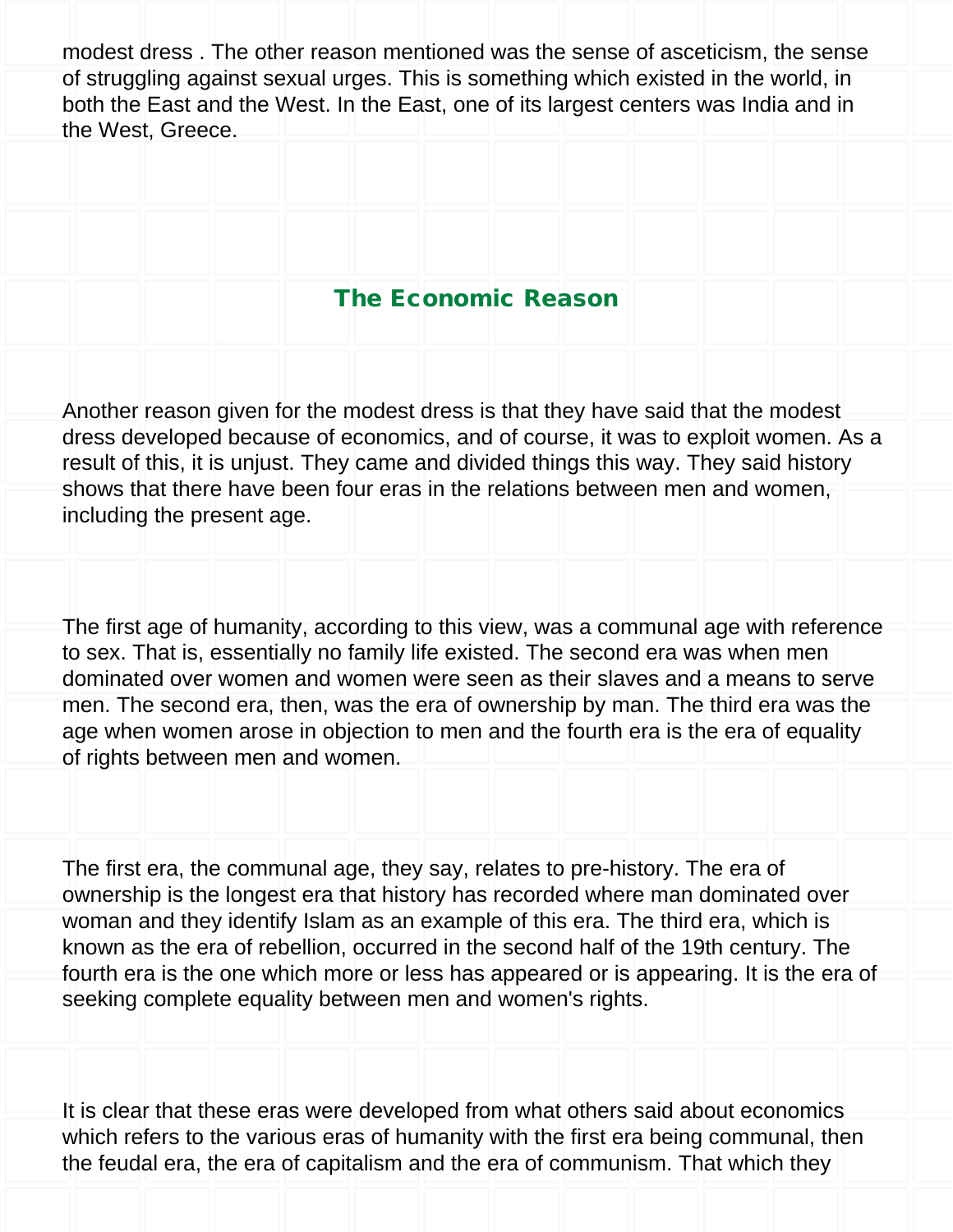have mentioned as to the economic causes for the appearance of the modest dress does not relate whatsoever to these economic stages mentioned by others.

These four stages expressed in this manner are all erroneous. There are no facts regarding the first era which they mention as being communal. There is no evidence that family life did not exist from the very beginning.

We do not intend to go into detail about these eras but simply to refer to the fact that they say the modest dress relates to the era when men dominated over women. If we do not accept that era, they say that it resulted from men being the mediator for women: A man hired a woman for his own purposes. He kept her in his home to do his work. He left some of his work for a woman to do for him. This was similar to when they imprisoned slaves and prevented them from leaving to better perform the work of their master. Men saw that it would be to their advantage to put women behind a curtain and prevent their comings and goings so that they would better undertake the work of the house which had been given to them to do. Thus, men did this in order for them to have hired women from the economic point of view and to have turned them into an instrument. Otherwise there was no reason to do such a thing. Wherever the modest dress has appeared, it was accompanied by such a situation of the employing of women by men to work in the house.

Is it true that Ws reason existed in those places in the world where the modest dress appeared? We do not deny that perhaps in some corners of the world this situation existed. If men prevented women from leaving their home and prevented others from seeing them in whatever form, if men imprisoned women, the roots of such a cause might have been economic. However, we are discussing Islam. Islam, on the one hand, established and brought the modest dress and, on the other, very directly stated something which is among the very clear aspects of Islam which is that a man has absolutely no right to gain economically from a woman. That is, a woman has economic independence. Great emphasis has been given to this issue.

That is, a man has no right to benefit economically in anyway whatsoever from a woman. The jobs of a woman belong to her. If, within the home itself, work is given to a woman to do if she so desires. But if a woman were to say, "No. I won't do that," a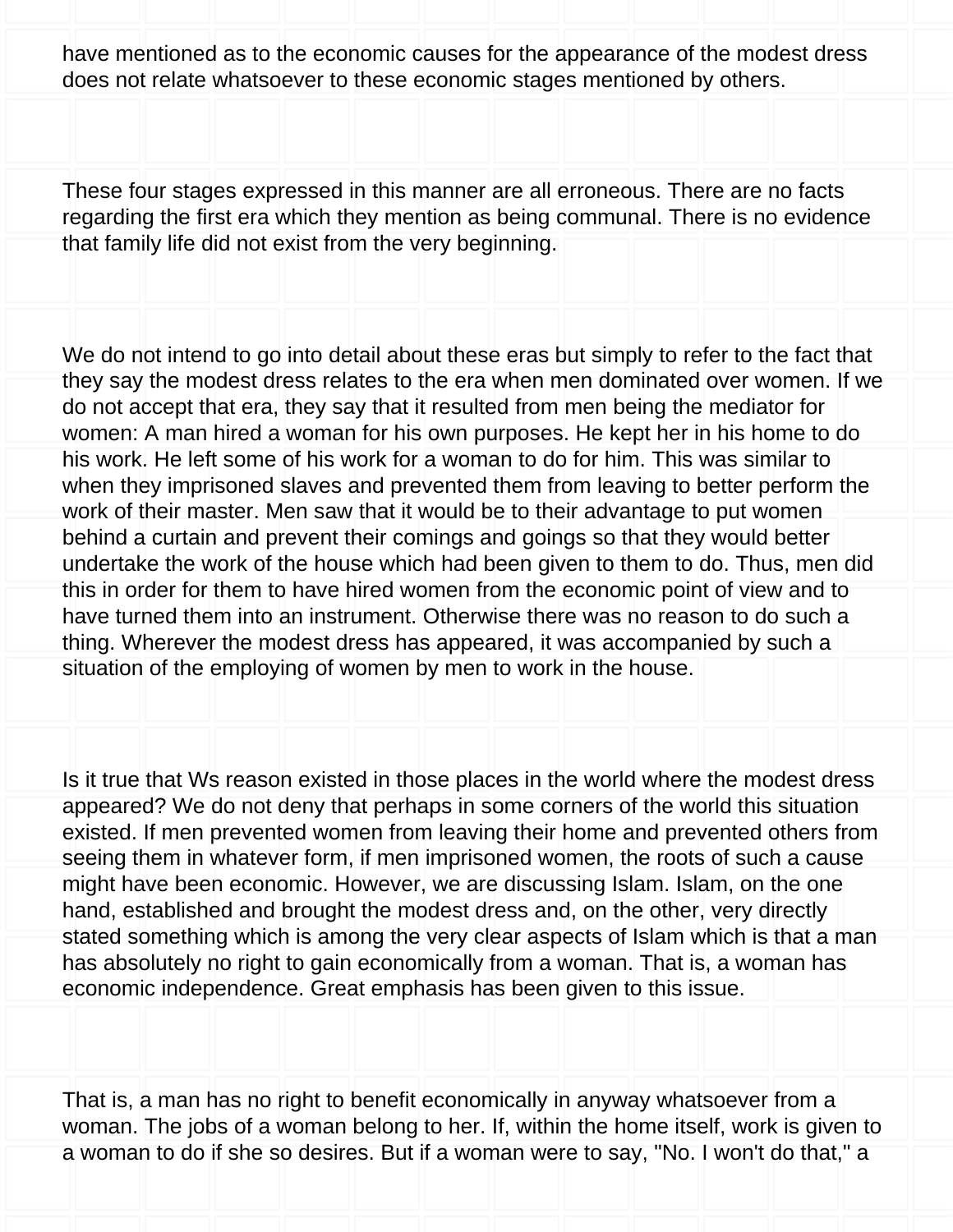A woman is free in whatever work she does. In the first place, she has a right to refuse; a man has no right to order her to do something. Secondly, if she says, "I will do this for such and such a wage," she has a right to receive a wage, in the case of nursing her child, for instance. Even though a mother has priority to nurse her own child, she still has a right to obtain a wage for it. Her priority is in the sense that if another woman wanted to nurse her child and says, "I will take 1,000 rials a month to nurse the child," the mother herself says, '1 will not take more than that," then the mother has priority to nurse the child unless the other woman, for some reason, is more suitable.

A woman has a right to work outside the home as long as it does not harm the family environment. Whatever she earns belongs to her alone, no matter what legitimate work she performs.

It must be clearly recognized, then, that Islamic precepts do not intend for the modest dress to be a means to economically exploit women. If this had been the intention, the rulings would have reflected this. For instance, the precepts would have stated that a man has the right to employ his wife in his home and a woman must wear the modest dress. Then these two things would have been connected. A system which states that a man has no right to exploit a woman but, on the other hand, that same system has established the modest dress, clearly, then, did not establish the modest dress to exploit women.

<span id="page-31-0"></span>We do not think, either, that this reason was a very major one for wherever in the world the modest dress existed but some Iranians who have written against the laws of Islam have greatly stressed this point. That is, they say in order for men to be able to keep women in their homes to exploit them and to turn them into their own tools, they imprisoned them. This is one reason they have given and as we have stated, this reason in no way conforms with Islam.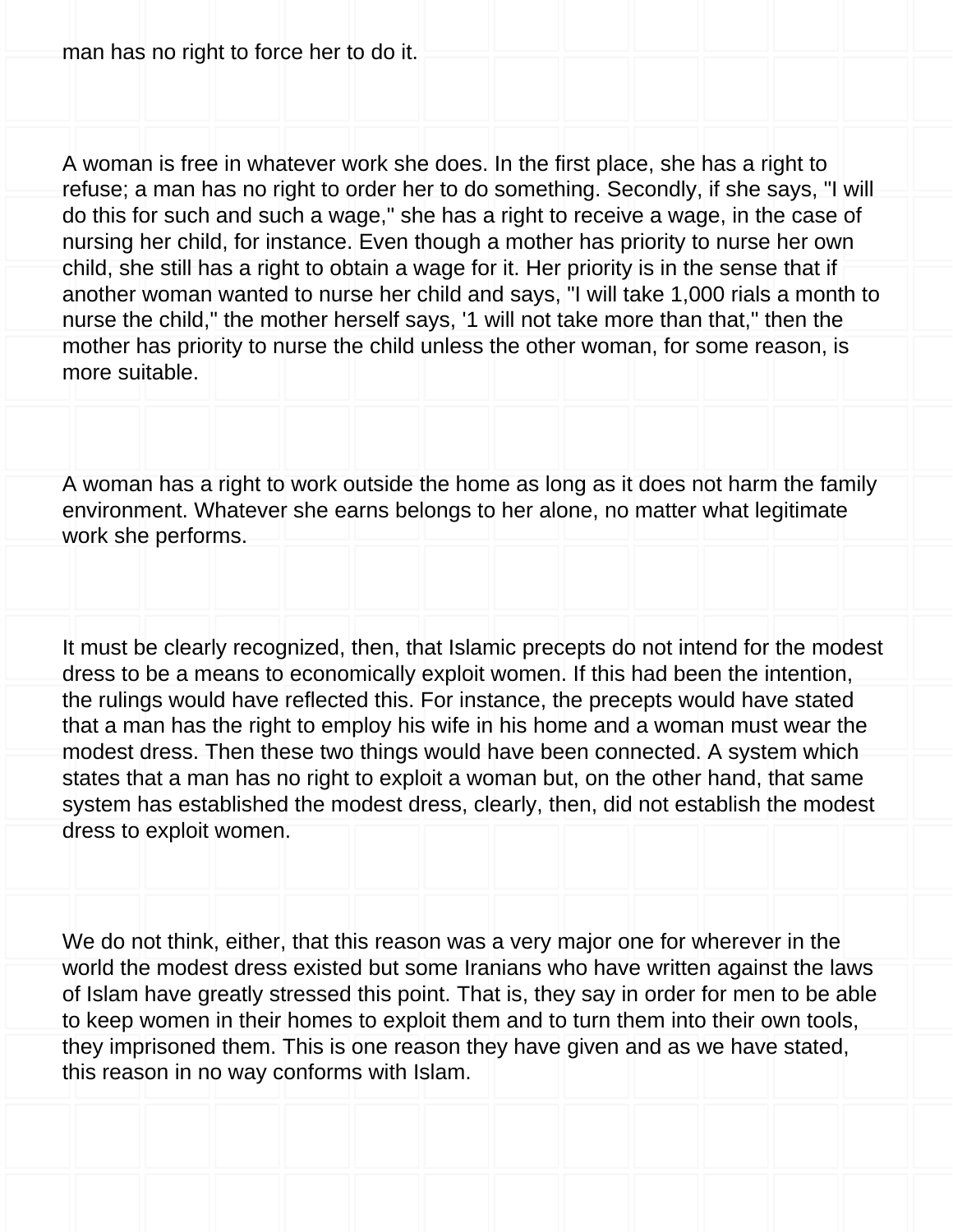#### The Ethical Reason

Another reason they have given for the appearance of the modest dress has an ethical aspect. That is, it relates to the character and nature of individual.

They say it stems from the selfishness of men and men's jealousy. A man dominated over a woman so that he could enjoy her exclusively himself; so that no other man would share with him, not only in sexual intercourse but in everything. He wanted to monopolize a woman so that the touching of her body and even the viewing of her be exclusively his privilege. That is, a type of excessive greed which existed in men caused them to present the modest dress.

Russell says just this. He says that human beings have been able, to a certain extent, to dominate over their greed for wealth in such a way that they later encouraged charity and sharing one's table with others because these related to wealth. They came to regard excessive greed as something disagreeable in human beings but they were not able to control their greed for sex in the same way. Thus, they came and changed the name of this to 'manliness' or 'zeal'.

They considered jealousy and greed under this name to be a virtue whereas if charity is good and if it is good in relation to wealth, it should be good in relation to women as well, or else it is wrong in both areas. How is it that when it comes to something that belongs to a person, it is good to be generous and liberal with it but then when it relates to women, it is evil. No, there is absolutely no difference between them. If it is good, it is good for both and if it is bad, it relates to both.

In the first place, it is not right to compare 'having a wife' to 'having property'. Secondly, from our point of view, there is a difference between jealousy and zeal (passion, fervor or ardency, ghairat). We believe them to be two different feelings. Zeal is a natural instinct given to humanity. It is a collective word. That is, its roots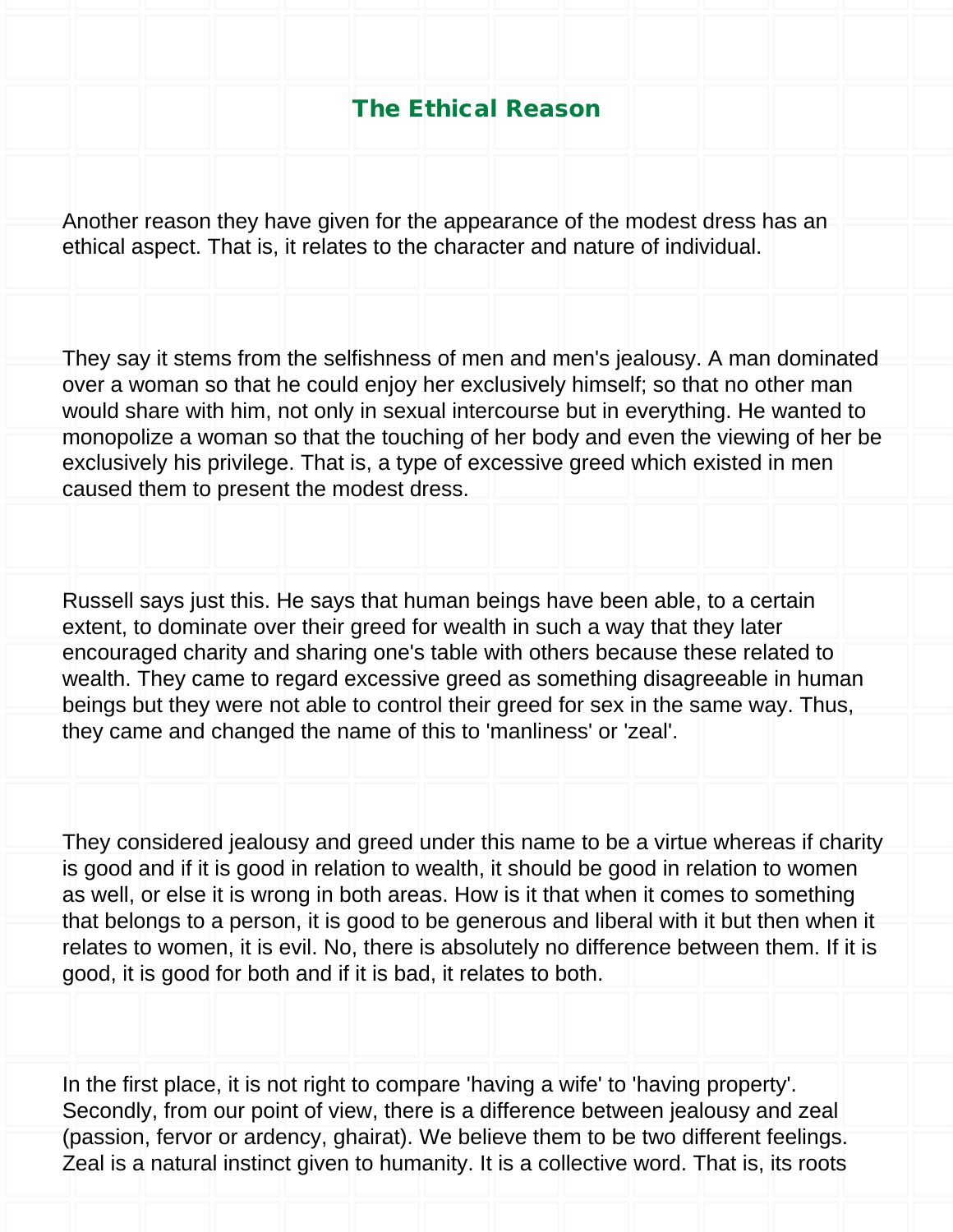are to preserve society, not an individual. It is like a policeman that God has placed within humanity to preserve future generations.

As we have pointed out, however, much satisfaction a man receives in sexual pleasures, his sense of zeal becomes more weakened along with his sensitivities towards modesty, piety and moral will-power. Lustful men do not object to their wives having affairs; they may even enjoy it and defend such deeds.

Whereas the opposite is true of men who struggle against their ego's desires and lust. In this struggle, gathering together their moral forces, they dominate over vices such as greed, envy or the worship of money within themselves. They become what the term 'human being' really means. They then devote themselves to serving people as a sense of providing service to others develops within them. Such men have greater 'zeal' or 'sense of manliness' and are more jealous and protective of women. As a matter of fact, they protect all women in general. That is, their conscience does not permit them to allow any kind of aggression against women in society for it is as if they were the protectors of all women.

Imam Ali said, "A noble, zealous person never commits adultery." He did not say 'a jealous person never commits adultery' but rather a zealous one. Why? Because manliness is a noble, human virtue. It is a human virtue which relates to society and its purity. Just as a zealous man does not allow the corruption of women he is related to, neither is he content to see the women of society being corrupted. This is because zeal is other than jealousy. Jealousy is a personal and individual affair and stems from a series of spiritual beliefs but zeal is an emotion and a sensitivity which relates to the human species as a whole.

The secret of the fact that men have a very great sensitivity towards their wife having sexual intercourse with other men is an instinct which creation gave to every man to preserve future generations. If this did not exist, if the singular affection for children did not exist, not even one individual would be inclined towards reproduction. If this sense of wonder did not exist within the human being to protect and guard the place of the seed so that other seeds, which are similar, would not fall there, the relation between the sexes would be completely cut off. No one would know their father and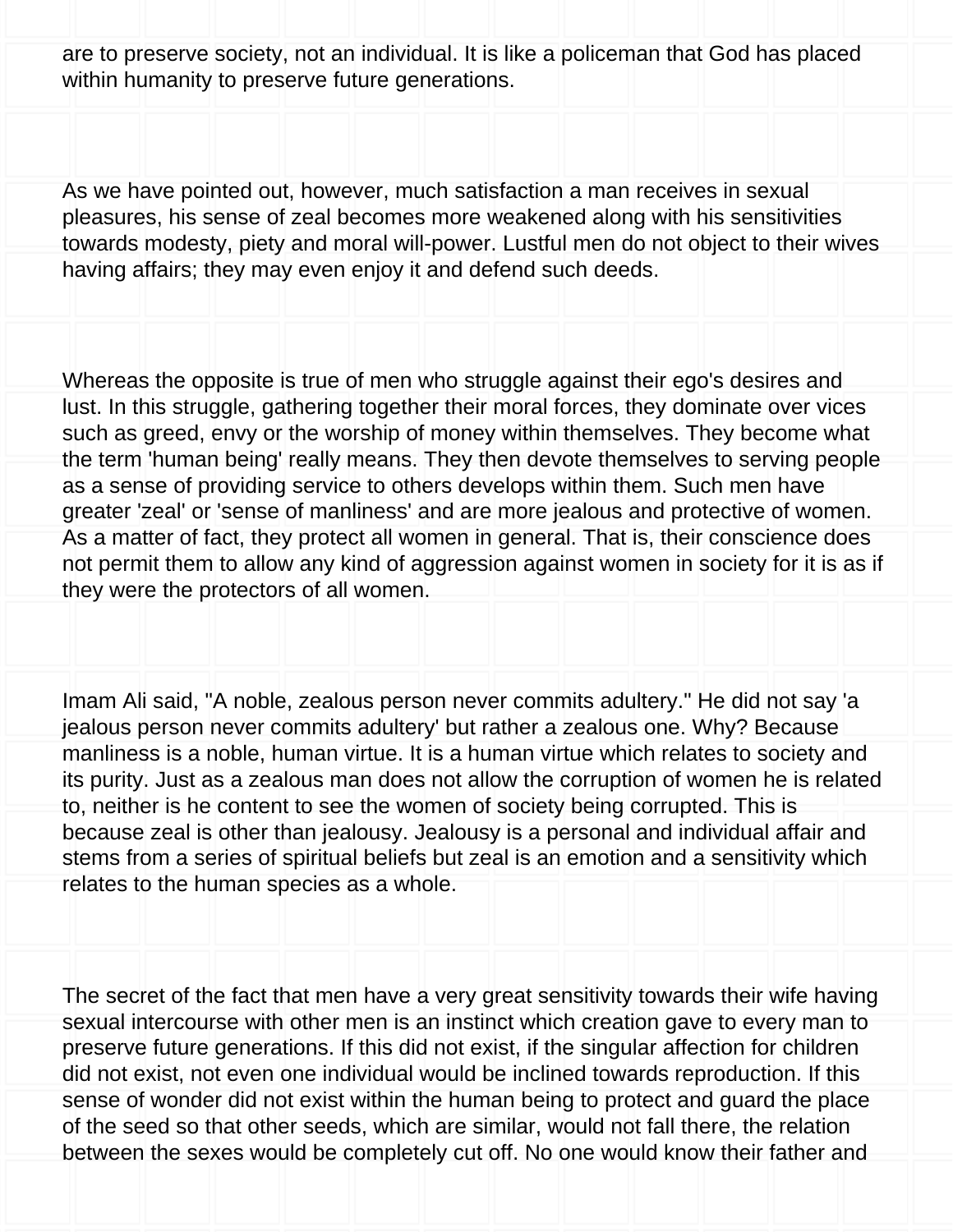no father would know his child whereas the connection between one generation to another is one of the principles of human society. If it did not exist, there would be no society.

Human beings have been given an instinct which is the basis for the preservation of society and that instinct is this: Women are desirous of preserving their generations and so are men but women are protected as a result. When a child is born, it is clear who its mother is and the mother knows her child. Even if she were to have intercourse with a thousand men, she would know that the future generations are assured but men are not reassured in this way unless they have guarded that woman and created some precautions whereby they are assured of their fatherhood.

Can a person say that we must eliminate this instinct called 'zeal' which exists within human beings? And, that this is the same thing as jealousy? This is something which even those who have a community type of living as far as property is concerned have not said in relation to women.

# The Psychological Reason

<span id="page-34-0"></span>Some people believe that the modest dress and staying at home are based on psychological reasons and that women have had an inferiority complex towards men from the very beginning. This feeling is based on two reasons: One is that some women think they lack something organic in their body in comparison to men. The other reason is the bleeding during their monthly menstruation and following childbirth.

The monthly period was considered to be a kind of deficiency in ancient times. That is why women were isolated during their monthly period and everybody avoided associating with them.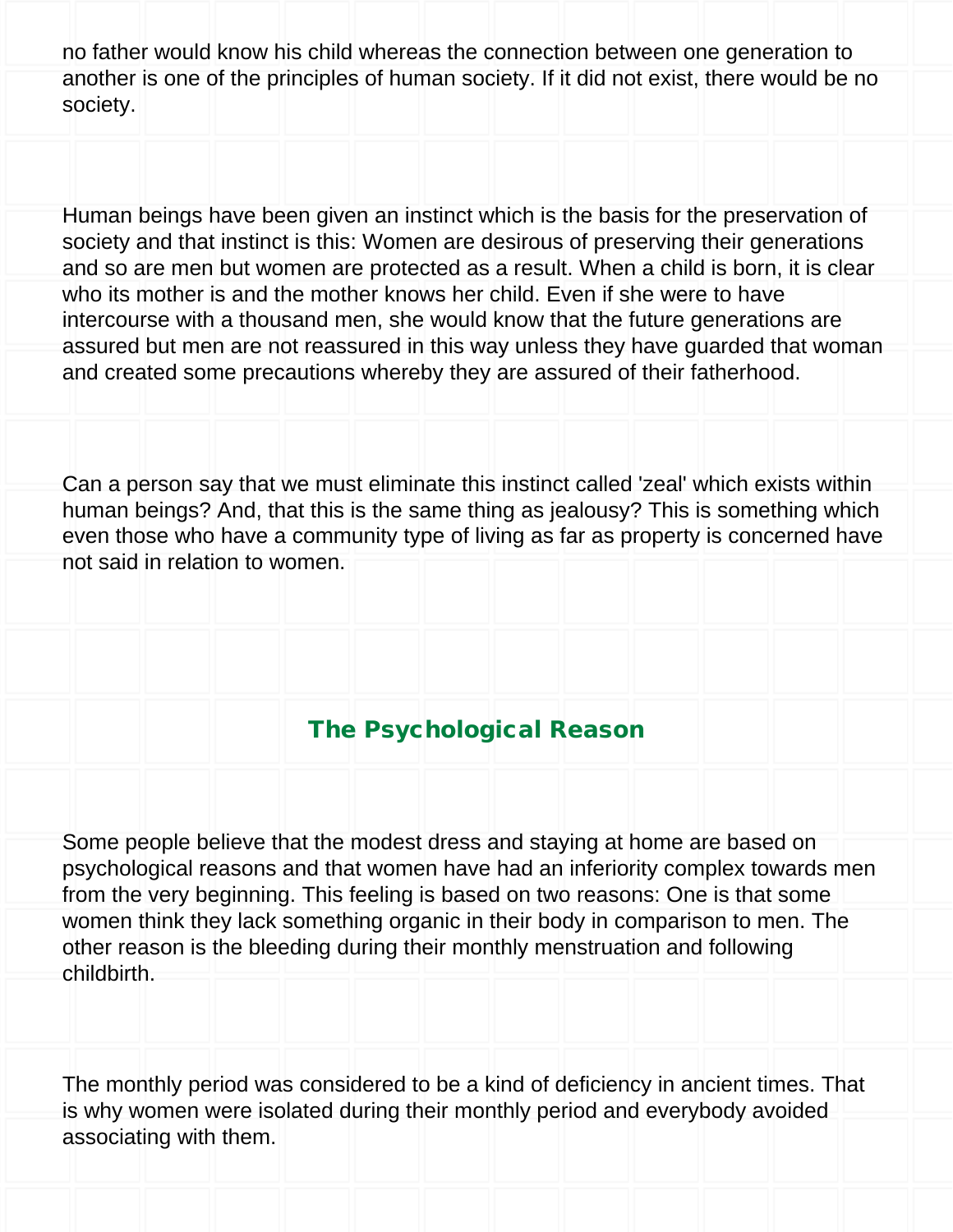Perhaps that was the main reason for asking the Holy Prophet a question on this subject. God revealed a special verse in answer to this question. The Quran does not say that menstruation is something deplorable and that a woman is to be isolated during this time and that no one should associate with her. It says that it is a kind of harm leaving the body and during this time, they should not have sexual intercourse. It does not say that they should not associate with each other. "They ask you about menstruation. Say: It is a kind of harm. Do not have sexual intercourse with women at this time." (2:222) According to the Quran, it is a kind of harm like many others and it is far from being deplorable.

Abu Dawud related a Tradition of the Holy Prophet: "Ibn Malik said that the Jewish people used to send their wives out of their home when they were menstruating. They did not eat with them and did not drink water from their glass. They did not remain in the same room with them either. For this reason, the Prophet was asked about this and the above verse descended. The Prophet forbade the isolation of women at this time and said, 'Nothing is forbidden except sexual intercourse.' [\[1\]](#page-40-0)

According to Islam, the menstruating woman is muhdis, that is, a person who does not perform the partial or total ritual ablution. Such a person is deprived from performing the ritual prayer and fasting. Every hadas is a kind of ritual impurity which is removed by ritual purification such as a partial or total ablution. By this we mean that the state of menstruation is like the state of having had a wet dream or sexual intercourse, etc. But this ritual state is not special for women and it is removed by partial or total ritual ablution.

Many ideas have been expressed about the fact that women have a sort of deficiency in their feelings and because of this, both men and women thought that women were abased. Whether they are correct or incorrect, there is no relation between this and the philosophy of Islam about women and the modest dress or 'covering'. Islamic precepts neither refer to menstruation nor the modest dress as reasons to consider women lowly or abased.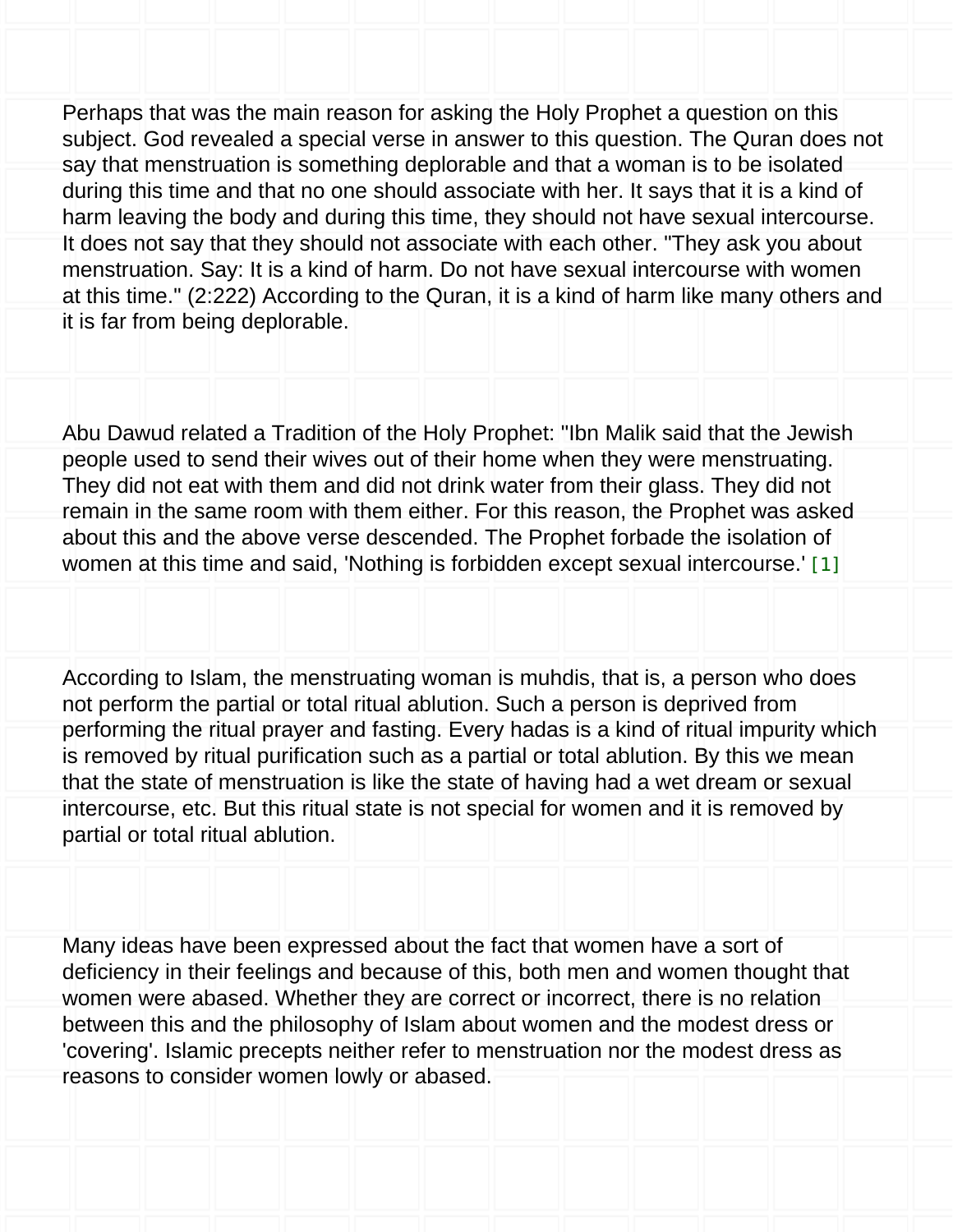These, then, are the five causes which others have more or less related and from none of the five which are mentioned is one able to say that the modest dress is no longer necessary or that it was unjust from the very beginning.

Can the modest dress have another cause or not? May we offer the fact that the modest dress in Islam has other reasons which do not compare to any of these Rve mentioned: the well-being of a person's 'self', family and society.

It is well known that the spirit of the human being, just like a person's body, can either be healthy or sick. What is the cause for its sickness? They have given many reasons. One of the reasons mentioned is frustration, the failure to attain one's desires, deprivation or disillusionment.

Some people have suggested that these sexual frustrations arise from social limitations. With the removal of these limitations, all individuals will then succeed in the area of sexual affairs and sexual frustrations will disappear. This assumption was put forward but the drawbacks to it became quite apparent. It became clear that although it is true that sexual frustration causes psychological illnesses, it cannot be eliminated by the removal of the limits because if we remove social limits, we will only serve to further stimulate sexual urges, thereby increasing demands which only lead to further disillusionment within the human being.

For instance, say that a human being had a limited number of demands, such as the demands in relation to food. Every society has a certain amount of demand for food. If a country has a population of 20 million, the amount of food required is clear. If their supply is greater than that, they cannot consume it. It should not be less but if it is more, they have to throw it away.

When demands are limited, they can be satisfied . Demands can even be decreased in relation to the supply but it has been proved that the demand of certain things in human beings are unlimited. However much they are satisfied, the desire persists. Things which have a quality which are not solely physical are like this. For instance,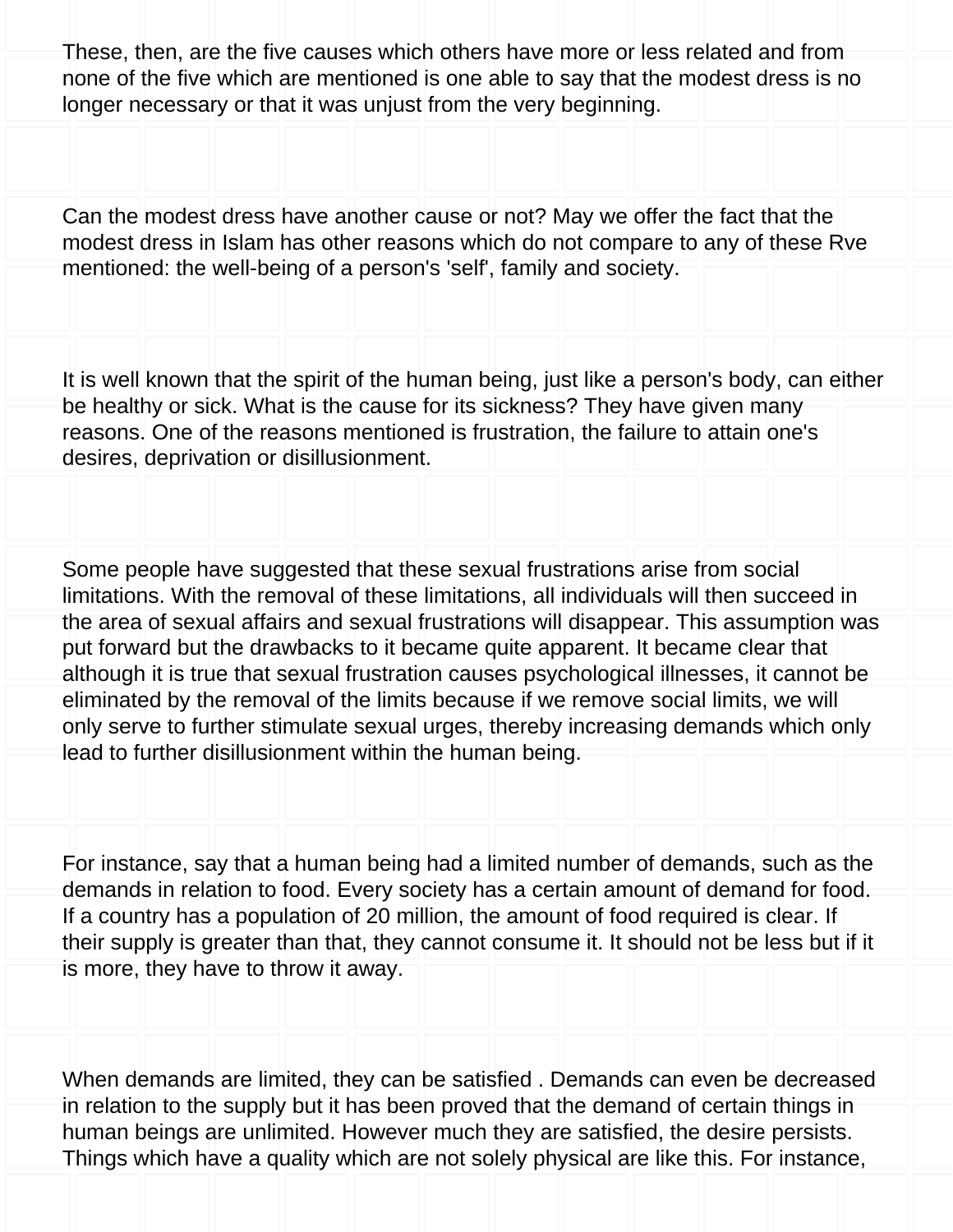in the area of material things, if we want to say how much food a society needs, we can estimate this but if we were to ask how much money a society needed, the demand would be unlimited.

We may ask, "How much wheat would it take to satisfy the people of Iran?" This is possible to estimate. But it is more difficult to estimate if we ask, "How much money would satisfy the people of the country?" If you give as much as possible to an individual, he would never say: That's enough. Knowledge is also like this.

Many of the demands of human beings are rooted in unending human desires. When you relate to them, a person still says: I want more. Wealth is also like this. It cannot be satiated. A tradition of the Holy Prophet relates to this. "There are two kinds of hunger which are never fulfilled, the hunger for knowledge and the hunger for wealth." [\[2\]](#page-41-0)

<span id="page-37-0"></span>Can one fulfil the ambition of a person? Can a society fulfil the ambition of a person? No. No matter what position a person is given, that person wants an even higher position. Even if you gave him the highest position, he still would not be satisfied . The reason for the development of ethics was because of this very thing, that is, to regulate unending human desires which have created chaos and conflicts.

Sexual enjoyment is limited from the physical point of view. A man can be satisfied from one woman, or, at the most, two. But from the point of view of attachment that a man and a woman develop, even Russell mentions the fact that physical sex differs from the attachment which can result from it. When it takes on this quality, can it be fulfilled? Given a man who has fallen into this way, a man, for instance, who has a harem of a thousand beautiful women. If someone were to say to him, "There is a beautiful woman in such and such a place", would he then say, "No. I am satisfied with my harem and my relations with the women there." There is no question of ever being satiated.

It was because of this that they readily saw that the desire for sex is like wealth. It is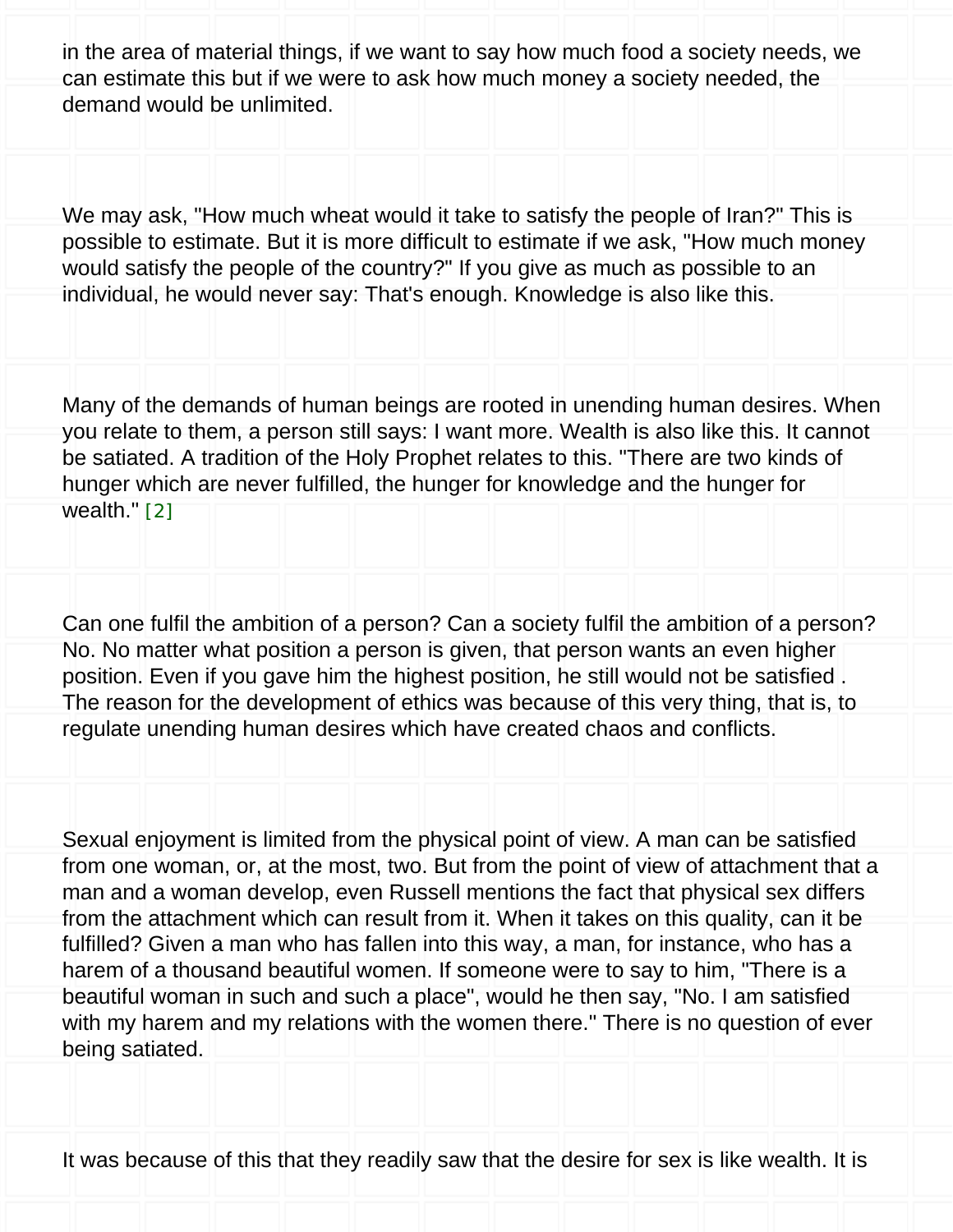insatiable. They came and gave another suggestion. The human being must be made to deviate from this way. A person must be placed upon the unending road, a road that leads no where. Freud suggested it. He first struggled against any kind of social limits and limitations. He then saw that giving people limitless sexual freedom created more difficulties and problems for them. It created far greater psychological disturbances. He said, "This spirit must be directed to other things so that it becomes preoccupied with art, literature, etc. because this way is impossible!" This spirit has to be allowed to develop without anything standing in its way.

Experience and statistics have shown that in the West where sexual freedom is very great and in some areas, there are no limitations, psychological illnesses are greater than in a society which has limitations. The greater the stimulation, the more the desires increase. They increase several times just like fire. Can a person satiate a fire with fuel? This clearly cannot be done.

They say that no matter how you try to prevent a human being from something, the greed for it increases. This is true but the point to note is that the human being develops greed for something which is both forbidden and stimulated but if it is not offered or it is offered less, the human being finds less desire for it. When it is stimulated it is impossible for everyone to satisfy their desires for it no matter how much freedom they are given.

Thus, if there is a kind of limitation and sexual desires are to be satisfied within the marital environment, if society is to be the place of work and activity, if a woman does not have the right to stimulate sexual urges nor a man have the right to seek sexual fulfillment outside the marital environment, if it takes this form, the spirit and morale of people will clearly develop in a more healthy and wholesome way.

As to the family, efforts must be made so that, to the extent possible, marital relations become more and more intimate and whatever will weaken this relationship must be resisted. The limiting of sexual fulfillment to marriage, whatever kind of fulfillment it may be, causes the married couple to develop a more profound union because a man and a woman who knows only her husband to be the source of her pleasure and happiness clearly will develop deeper and stronger ties.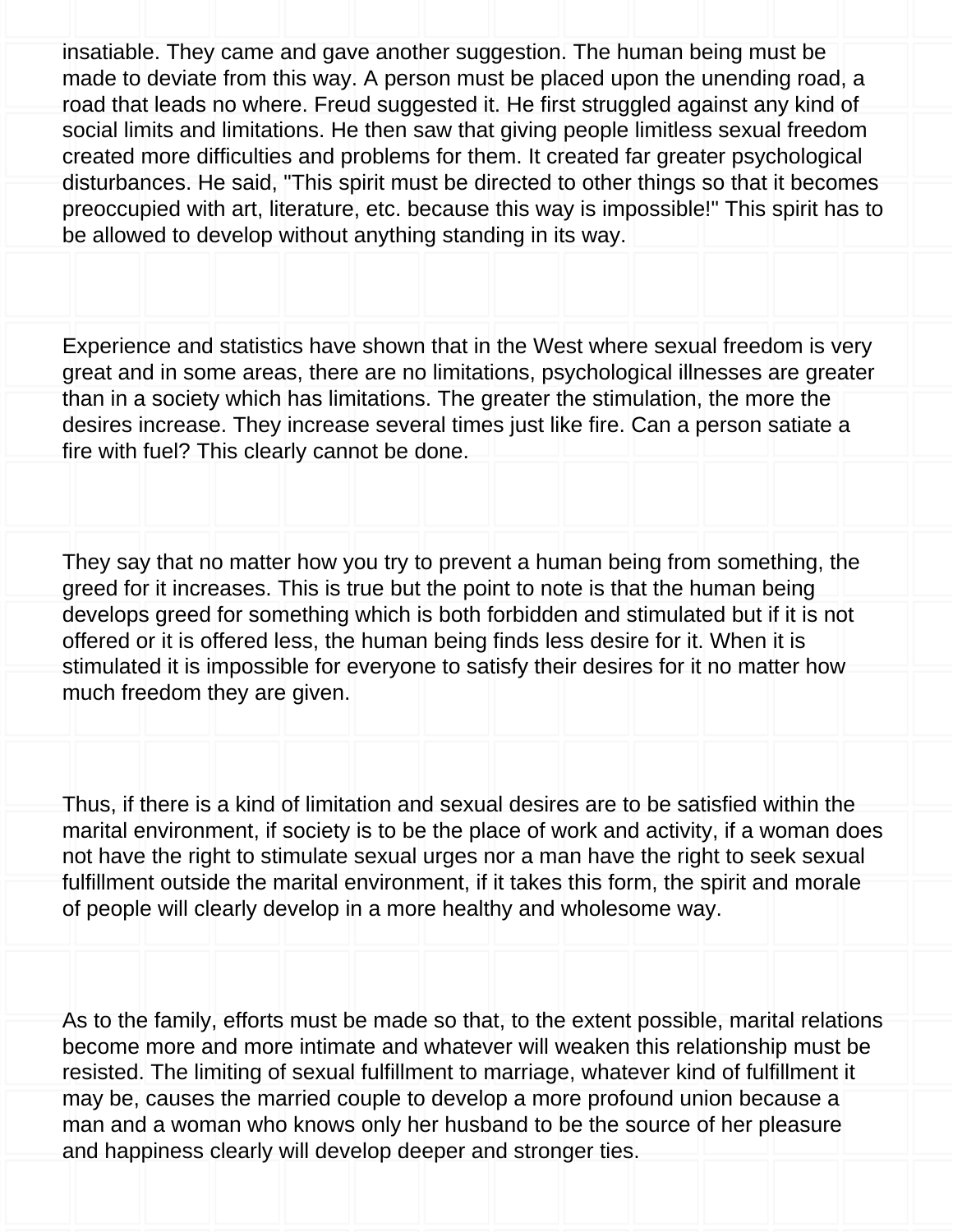For instance, some people ask why it is that sexual relations of a man without a wife and a woman without a husband are forbidden outside of marriage? Why can they not have sexual relations? We accept the fact that there is a difference but note this point which appears to be very clear to me. In the recent past and in the present among societies which live according to Islamic law, a girl who reaches puberty is not free to take sexual enjoyment from every youth even though the instinctive desire exists. When a boy reaches puberty, a desire and inclination for the opposite sex develops but there are no means to satiate it.

From the beginning he is told, for instance, that he can marry when he reaches the age of 20 and the girl knows that he will marry in a few years. Marriage for them is a very sweet and pleasurable thing. Marriage is a fulfillment of desires after a time of deprivation. That is, sexual urges may not be satisfied outside of marriage.

This boy who is facing a girl for the first time sees her as the person who will satisfy his desires, bring him pleasure and happiness and the girl who faces the boy for the first time, knowing he will bring her happiness and well-being, develop such emotions that are incomparable to anything else.

Marriage and the family center is like this. When the satisfaction of sexual urges is forbidden outside this realm, it becomes the center of happiness.

Thus this issue of forbidding the fulfillment of sexual activities outside of the family center serves to strengthen family solidarity whereas allowing such possibilities outside the family center separates the family. As we will come to point out, the Islamic modest dress is nothing more than this; the limiting or restricting the sexual needs to marriage.

Now we will look at society. It has been said that the modest dress paralyzes half of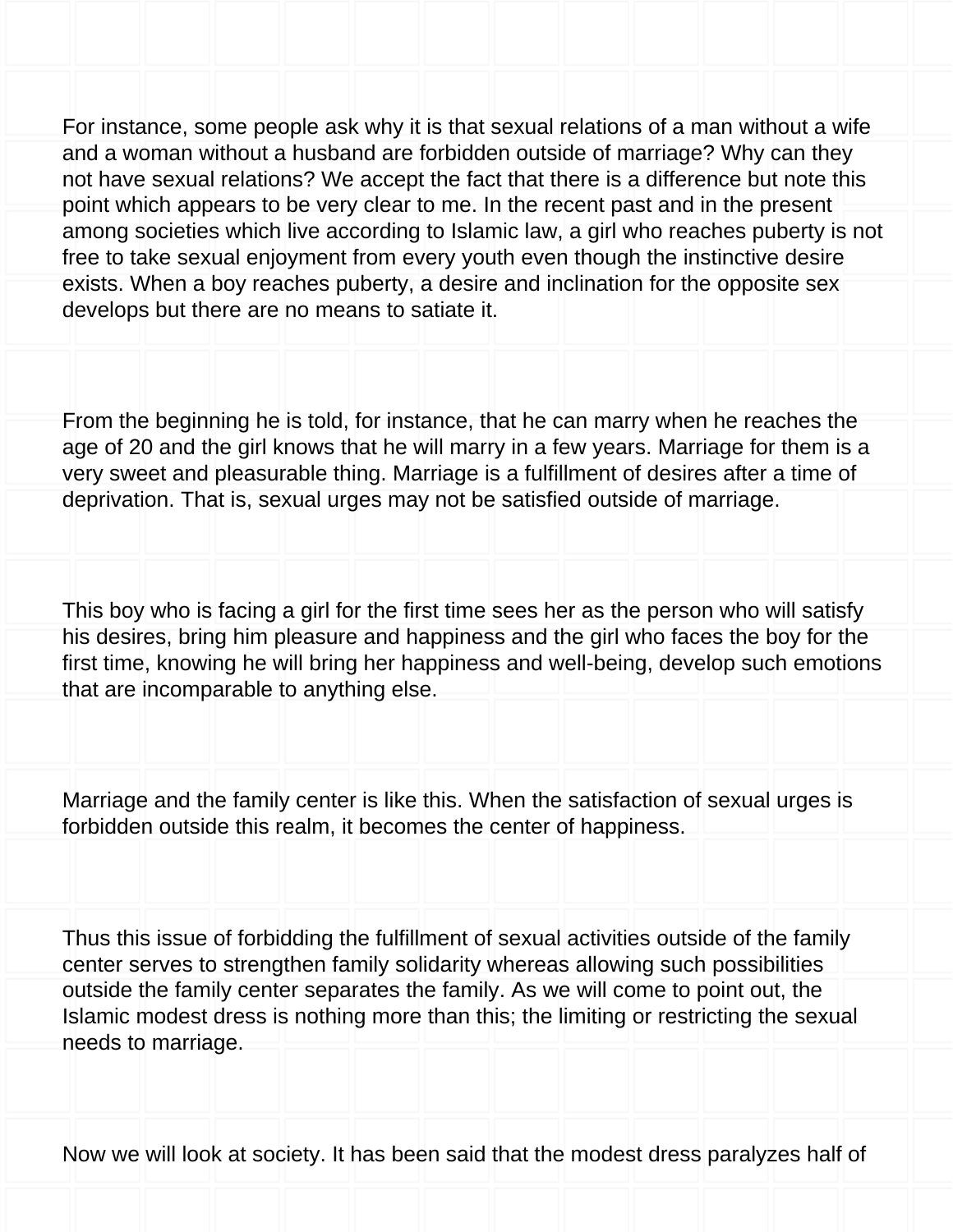the society. I accept that if the modest dress were that which they say existed among the Indians or that which existed in ancient Iran, this may be true. But the Islamic modest dress does not say that a woman should be imprisoned nor does it say that a woman has no right to leave her home or to do a particular job which is of a social or economic nature. Islamic precepts say, as we will read in the verses of the Holy Quran and in the Traditions, that a woman who leaves her home does not have the right to leave in such a way that she stimulates other men or attracts them towards herself. This is a particular duty of women. And no man has the right to cast a lustful look towards a woman who leaves her home. This is a particular duty of men.

If a woman did not speak in stimulating tones in a social situation, if this did not happen, would boys and girls not study better? If boys did not have the right to flirt, would society not function better? If a woman is wearing the modest dress and goes to buy something and the seller knows that this is not the place for games, which way is better? Clearly if there is the Islamic modest dress, the human task force will most certainly perform with more efficiency and in this manner, work productivity will improve.

That which has been created clearly prevents work from progressing as it should. Students do not study; marketing has been made to deviate from its main purpose which is selling quality goods. Instead they empty the pockets of people by showing a beautiful woman who is selling something. Men go to buy, not caring what the product is, to enable them to talk to her. Will this cause society to deviate?

Thus, from the point of view of work and social activity, the improvement of society dictates that it should not be the place for the stimulation or fulfillment of sexual urges and the Islamic modest dress serves just this purpose.

#### [\[1\]](#page-35-0) Sunnan I Abi Dawud. Al Haid, p.102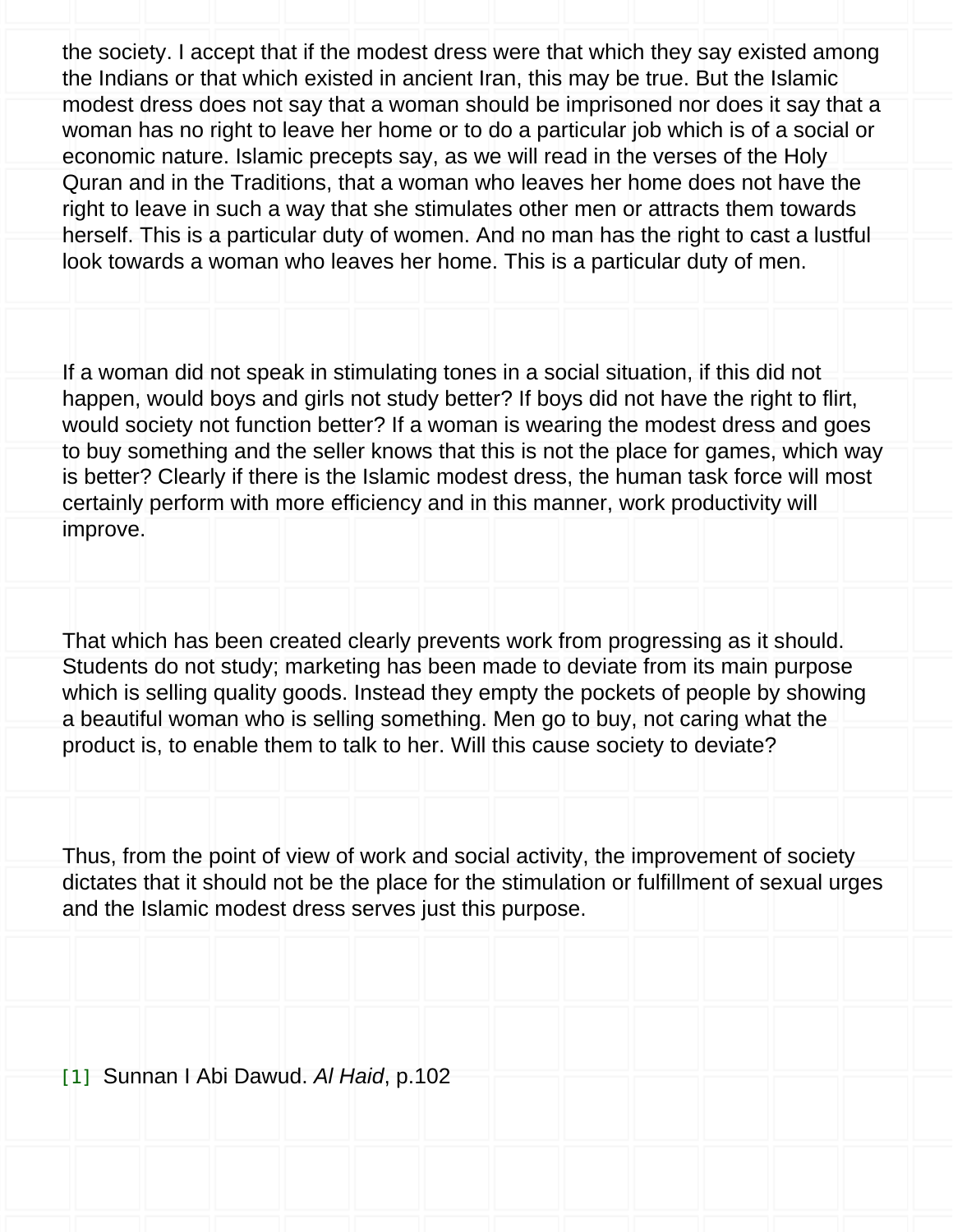<span id="page-41-0"></span>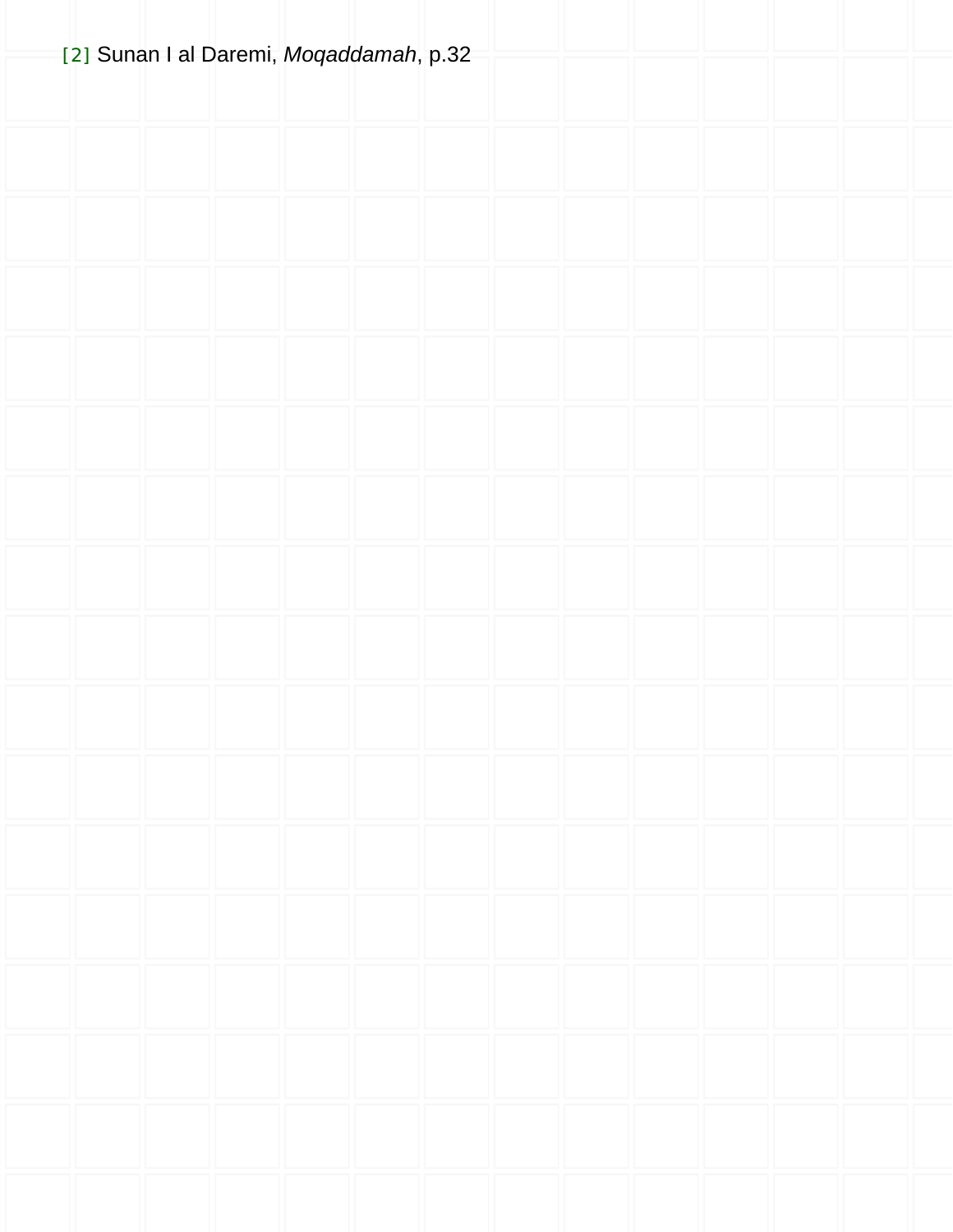

## The Modest Dress Brings Dignity to a Woman

There is one issue which remains to be discussed. It is one of the criticism they have made against the modest dress which says that the modest dress deprives the honor and respect of a woman. You know that human dignity has become one of the important goals of humanity since the words about human rights have developed. Human digluty is respected and it must be followed; all human beings share in this whether man or woman, black or white, or whatever nation or creed . Every individual has this right to human dignity.

They say that the Islamic modest dress opposes a woman's dignity. We accept the right of human dignity. The discussion is whether or not the modest dress, i.e., the modest dress which Islamic precepts mention, is disrespectful to women, an insult to her dignity. This idea came into being from the idea that the modest dress imprisons a woman, making her a slave. Enslavement opposes human dignity. They say because the modest dress was introduced by men to enable them to exploit women, men wanted to captivate woman and imprison her in a corner of her home. Thus, it is to have overlooked or insulted her human dignity. Respect, honor and nobility of a woman call for not having a modest dress.

As we have said and we will further describe later, that is, we will deduce from the verses of the Holy Quran that we have nothing which would serve to imprison a woman and the necessities of the Islamic modest dress are not to imprison a woman. If a man has duties in his relation to a woman or a woman has duties in relation to a man, the duty is in order to strengthen and solidify the family unit. That is, it has a clear purpose. In addition, from the social point of view, it has necessities. That is, the well-being of society demands that a man and a woman commit themselves to a special kind of association with each other or the ethical sanctities and ethical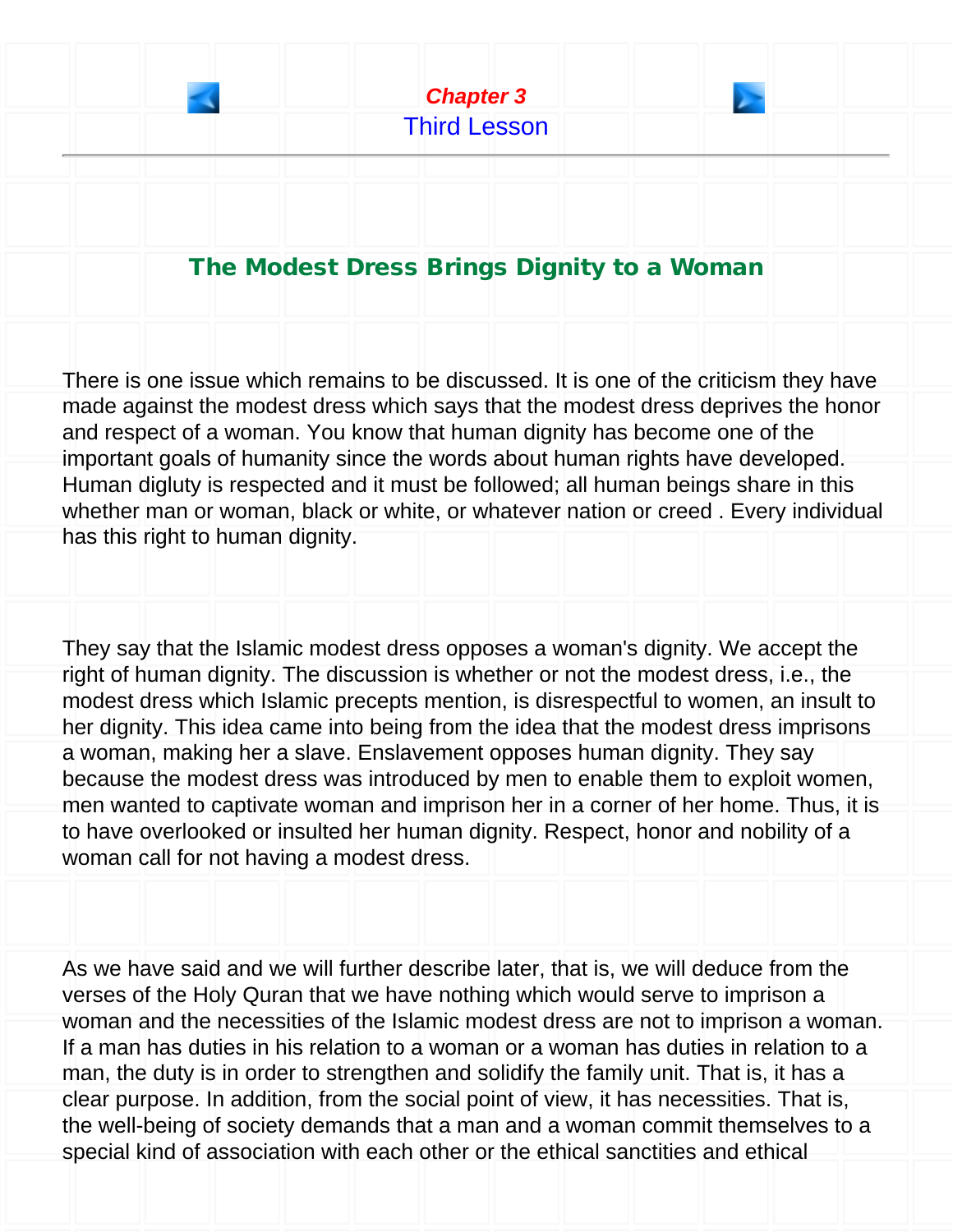balance and the tranquility of the spirit of society, demand that a man and a woman choose a special way of relating to each other. This is neither called imprisonment nor enslavement nor does it oppose human dignity.

As we observe if a man leaves his house naked, he is blamed and reproached and perhaps the police will arrest him. That is, even if a man leaves his house with pajamas on, or with just underpants, everyone will stop him because it opposes social dignity. Law or custom rules that when a man leaves the house, he should be covered and fully dressed. Does this oppose human dignity to tell him to cover himself and leave the house?

On the other hand, if a woman leaves her house covered within the limits that we will later mention, it causes greater respect for her. That is, it prevents the interference of men who lack morality and ethics. It a woman leaves her house covered, not only does it not detract from her human dignity, but it adds to it. Take a woman who leaves her home with only her face and two hands showing and from her behavior and the clothes she wears there is nothing which would cause others to be stimulated or attracted towards her. That is, she does not invite men to herself. She does not wear clothes that speak out or walk in a way to draw attention to herself or does not speak in such a way to attract attention.

Sometimes the clothes of an individual speak. His or her shoes speak. The way she or he talks says something else. Take a man, for instance, who speaks in such a way so as to say, "Fear me," or dresses in such a way opposite to that which is customary. That is, with a traditional cloak, a beard and a turban, etc., communicates to the people, "Respect me."

It is possible that a woman wears clothes in such a manner that a human being, a respected human being, would associate among people and it is possible that she wears clothes and walks in a way which stimulates; "Come and follow me." Does the dignity of a woman, the dignity of a man, or the dignity of society not cause a woman to leave her home serious, diligent and simply dressed in a manner not drawing the attention of everyone she passes by.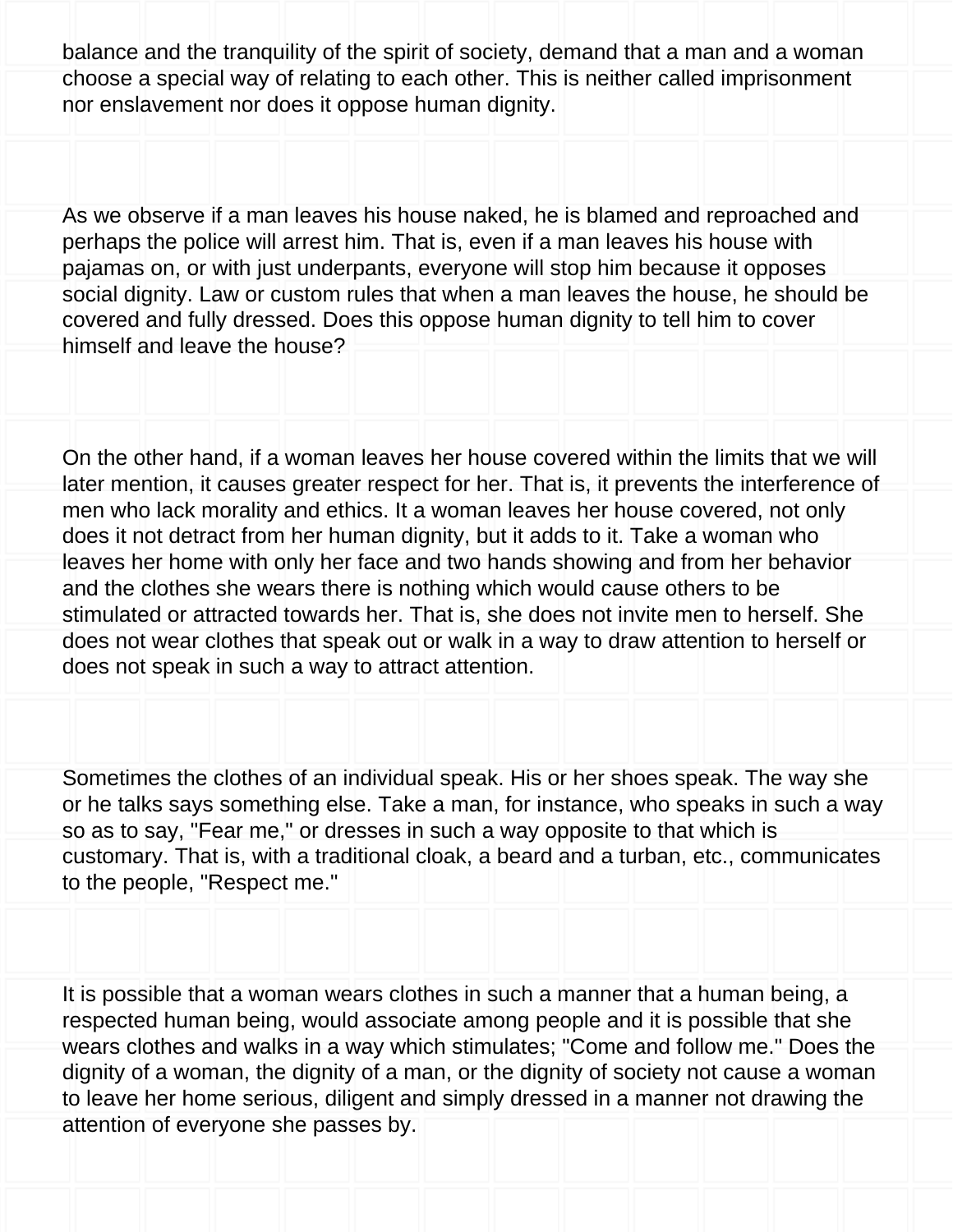She should be such that she does not distract a man and turn his attention from what he is doing. Does this oppose a woman's dignity? Or does it oppose the dignity of society? If a person says something, which existed in non-Islamic societies, that the modest dress was to imprison women, that a woman must be placed in a locked house and she should have no right of association outside the home, this does not relate to Islam. If Islamic precepts were to say that it is not permitted for a woman to leave her house; if we were to ask whether it is possible for a woman to buy something from a store where the seller be a man and they said no, it was forbidden; if a person asked, "Is a woman permitted to participate in meetings, religious gatherings?" and we were to say no, it is not permitted; if it is possible for women to meet each other?; if someone were to say all of these were forbidden, that a woman must sit in a corner of the house and never leave her home, this would be something, but Islam does not state this.

We say this is based on two things. One is based upon that which is good for the family. That is, a woman must not do anything that would disturb her family situation. For a woman to leave her house to go to her sister's house if her sister is a corrupt and licentious person or even to visit her mother wherein the effects of the visit bring chaos to the house for a week, they say not to under such circumstances. The family must not be disturbed.

The second basis is that leaving the house, according to the Holy Quran, must not be in order to flaunt oneself, to disturb the peace and tranquility of others, to prevent the work of others. If it is not these things, there is no problem.

## The Command to Announce Your Entrance to Someone's House

Now we will discuss the Quranic verses and after we clarify what traditional commentators have explained about the verses, then, with the help of traditions which have been narrated on this topic and the edicts of the religious jurisprudents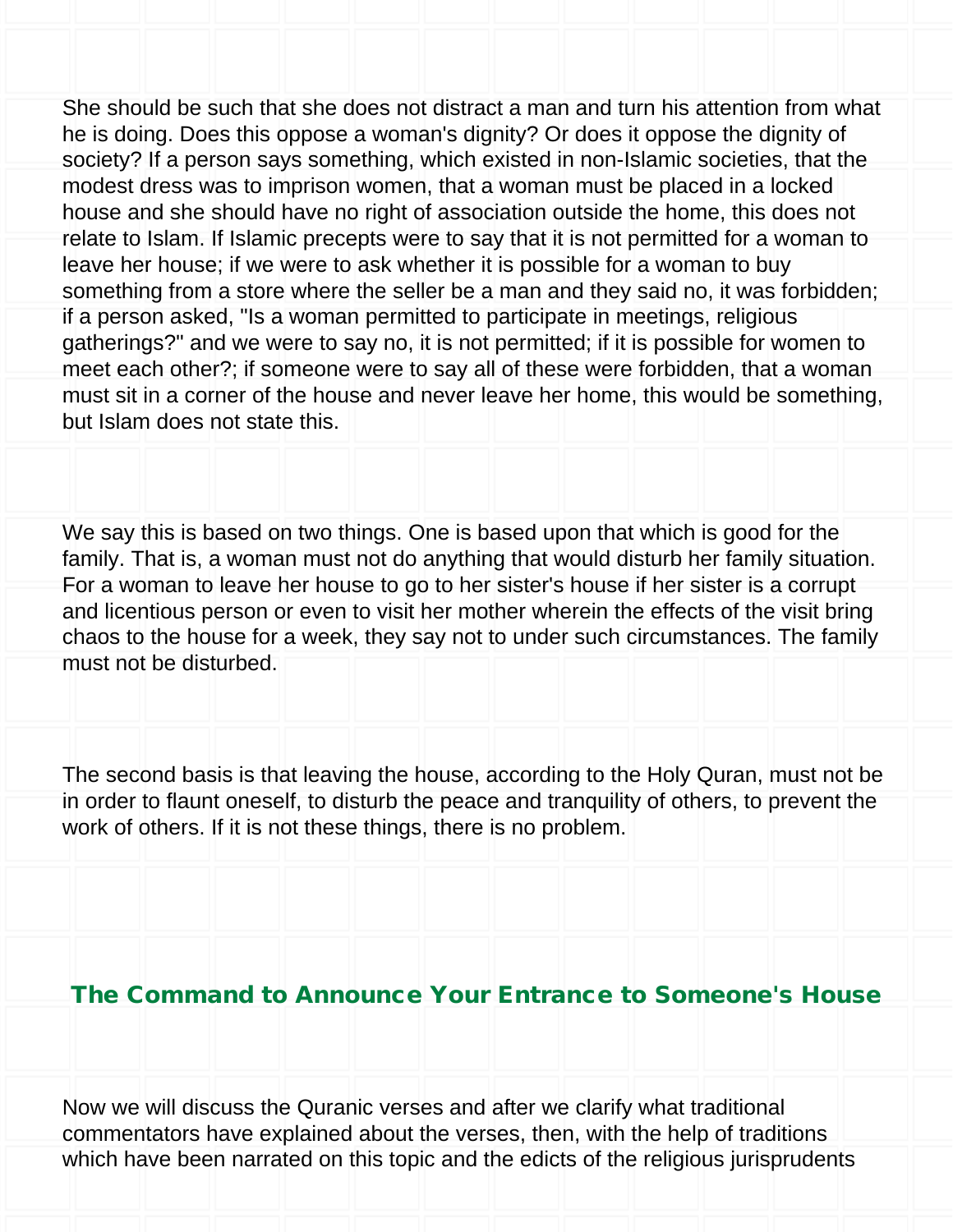on this issue, it will become clearer. The verses relating to the modest dress are found in Surah Nur and Surah Ahzab. We will mention all of them.

We will begin our discussion with the verses from Surah Nur. Of course the verses which relate directly to the modest dress are verses 30 and 31 of Surah Nur but there are three verses before this which are more or less introductory to the modest dress and relate to this issue.

"O believers, do not enter houses other than your houses unSl you first ask leave and salute the people thereof; that is better for you; haply you will remember." (24:26) This verse describes the duty of a man who is not mahram, to the house of another person, that is, the house of a person whose wife is not mahram to him. Of course, there are rules regarding those who are mahram and we will mention them later. Also there are some places where it is not particular to those who are mahram. It relates to what a person who wants to enter the house of another should do.

To begin with, let me say that during the Age of Ignorance before the Holy Quran was revealed, the present situation of houses did not exist with locks, etc. Doors are closed basically because of the fear of thieves. If someone wanted to enter, he would ring the doorbell or use the knocker. In the Age of Ignorance this situation did not exist. It was more like the situation in villages. People like myself who lived in the village know that there were basically no doors shut. The doors to the courtyard are always open. In many places it is not even the practice to lock the doors at night. In Fariman, a town near Mashhad, where I lived, I do not remember the door to the yard being closed even once and there was very little theft.

History shows that, in particular in Makkah, they often did not even put doors on a house. In Islam a law was passed that a person never owns their house in Makkah. Of course, there is a difference of opinion among the religious jurisprudents. The Imams and the Shafiis agree that in Makkah, the land cannot belong to any one person. That is, it belongs to all Muslims and the land of Makkah cannot be bought and sold. The houses belong to all the people. It has the ruling of a mosque. In Surah Hajj it says that the people who live there and the people who come from outside that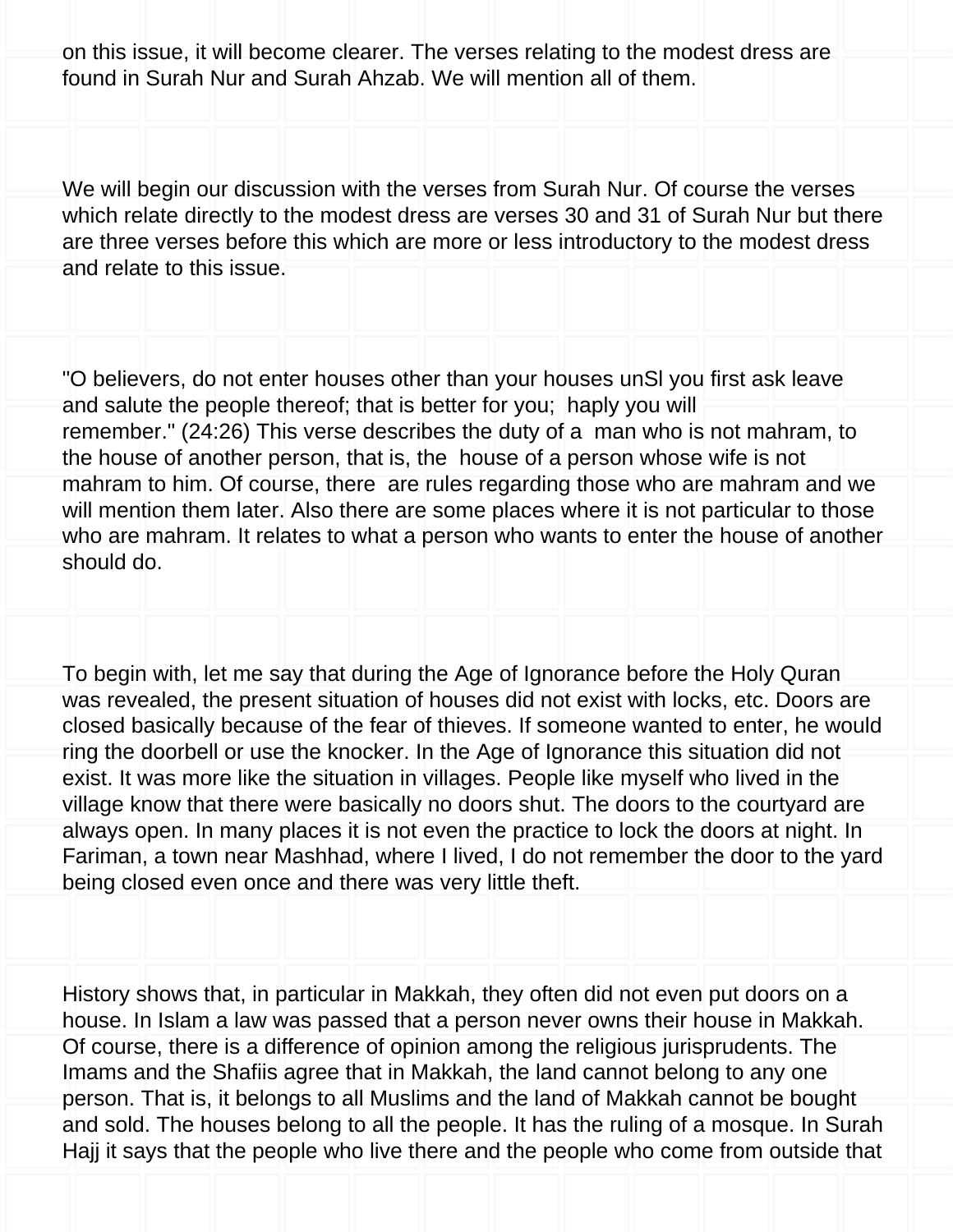These rents which people collect today in Makkah neither agrees with the Shi'ite jurisprudence nor with much of the Sunni jurisprudence. It must have an international ruling. They have no right to establish limits there and not allow a person to enter. It is like the room in a mosque, everyone can have a room there. It belongs to him but he has no right to prevent others from entering. The person has no right to close off an empty room. Of course, if a person is using it, he has priority.

The first person who gave the order for doors to be placed on the houses was Mu'awiyah. This had been forbidden to be done to the houses of Makkah. This was the general situation.

It was not the custom among Arabs in the Age of Ignorance to announce that they wanted permission to enter. They felt it was an insult to seek permission to enter. The Holy Quran says in another verse, "If you go and seek permission and it is not granted, return." This may be considered to be an insult by some but this emphasis in the Holy Quran is one of the introductory aspects of the modest dress because every woman in her own home is in a situation that she does not want to be seen or she does not want to see a person. A verse was revealed. "And when you ask his wives for something, ask them from behind a curtain ( hijab). "(33:54)

Thus, a person must first seek permission to enter and then, with the agreement of the owners, the person enters even if the other party knows that he wants to enter.

The Holy Prophet said: "In order to announce your entrance, recall God's name in a loud voice." I later realized the words 'ya Allah' that Muslims say, for instance, to enter, is the implementation of this command.

Thus, announce and how much better it is when this announcement is made by the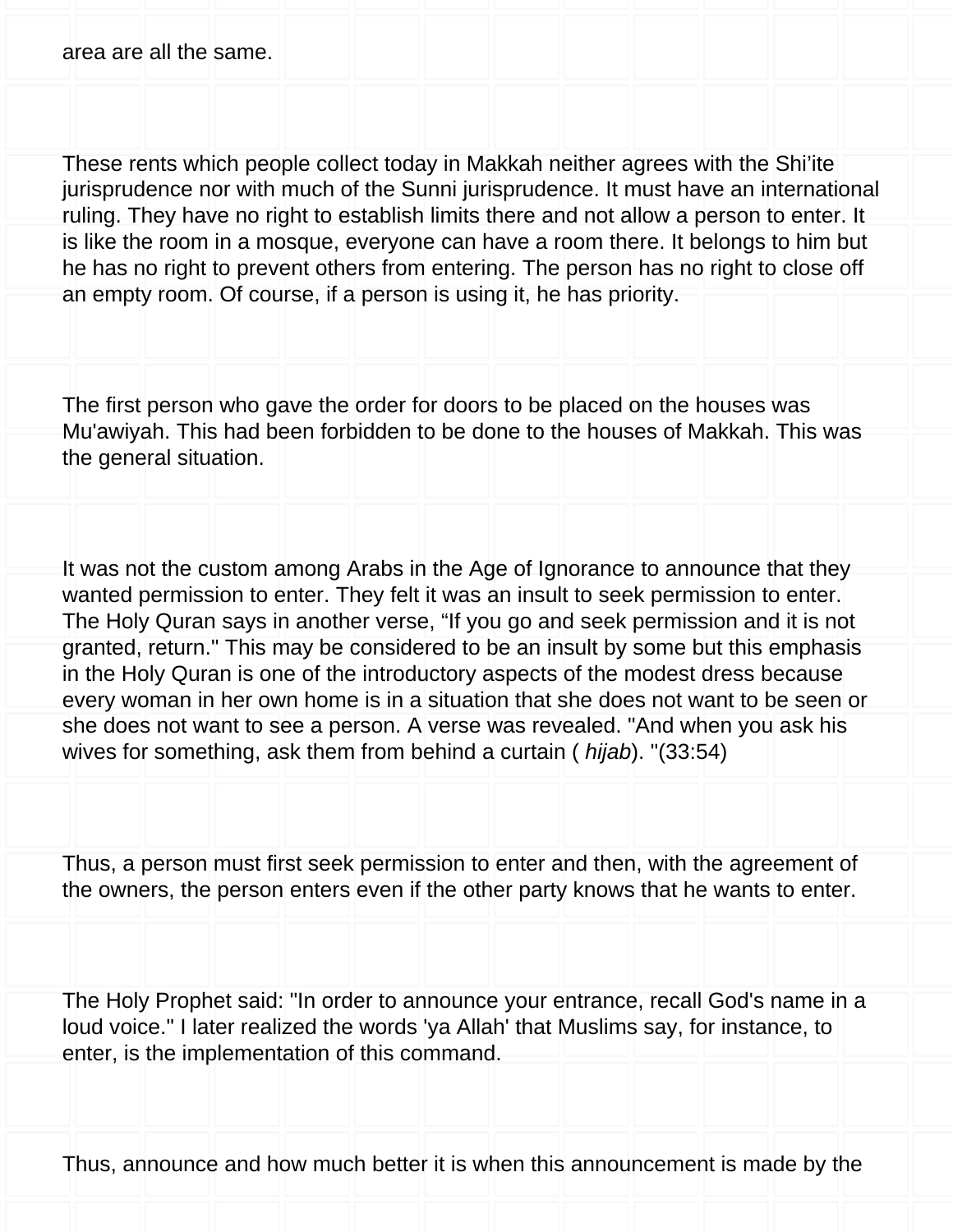recitation of God's name. The Holy Prophet continuously did this and he was asked, "Is this a general ruling that we should use when we enter our sister's house, our daughters house, our mothers house?" He said, "If your mother is getting undressed, would she want you to see her then?" They said, "No." He said, "Then this same ruling holds for one's mothers house. Do not enter without announcing your entrance."

When the Holy Prophet would enter, he would stand behind the door of the room in a place where they could hear his voice and would call out, "As-salam alaykum ya ahl al-bayt" ("Peace be upon you oh household of the Prophet"). He said, "If you hear no answer, perhaps the person did not hear you. Repeat it again in a loud voice. Repeat for a third time if you receive no response. If, after the third time that you announce yourself, you hear no response, either that person is not home or the person does not want you to enter; return." The Holy Prophet did this and many stories have been narrated about this, such as when he wanted to enter his daughter's house, he would call out salutations in a loud voice. If she responded, he would enter. If he called out three times and received no response, he would return.

There is something here to note which is the difference between dar and bayt in Arabic. Dar is that which we call courtyard. They call a room, bayt. The Holy Quran refers to bayt, that is, when you want to enter the room of a person. Since the doors to the courtyards were open, the courtyard clearly did not assume an area of privacy. That is, if a woman was dressed in such a way that she did not want anyone to see her, she would not be so dressed in the courtyard. She would go into a room. The courtyard has the ruling of a room. The door is closed and it normally has high walls. Women still consider the courtyard to be, to a certain extent, a place of privacy. Now dar has the ruling of bayt because bayt basically means the place of privacy where a woman does not want a strange person to see her.

"This is purer for you." That is, the commands We give are better for you, contain goodness, are not illogical. "Know that this is good."

"And if you do not find anyone therein, enter it not until leave is given to you and if you are told 'return'; that is purer for you; and God knows the things you do." (24:27)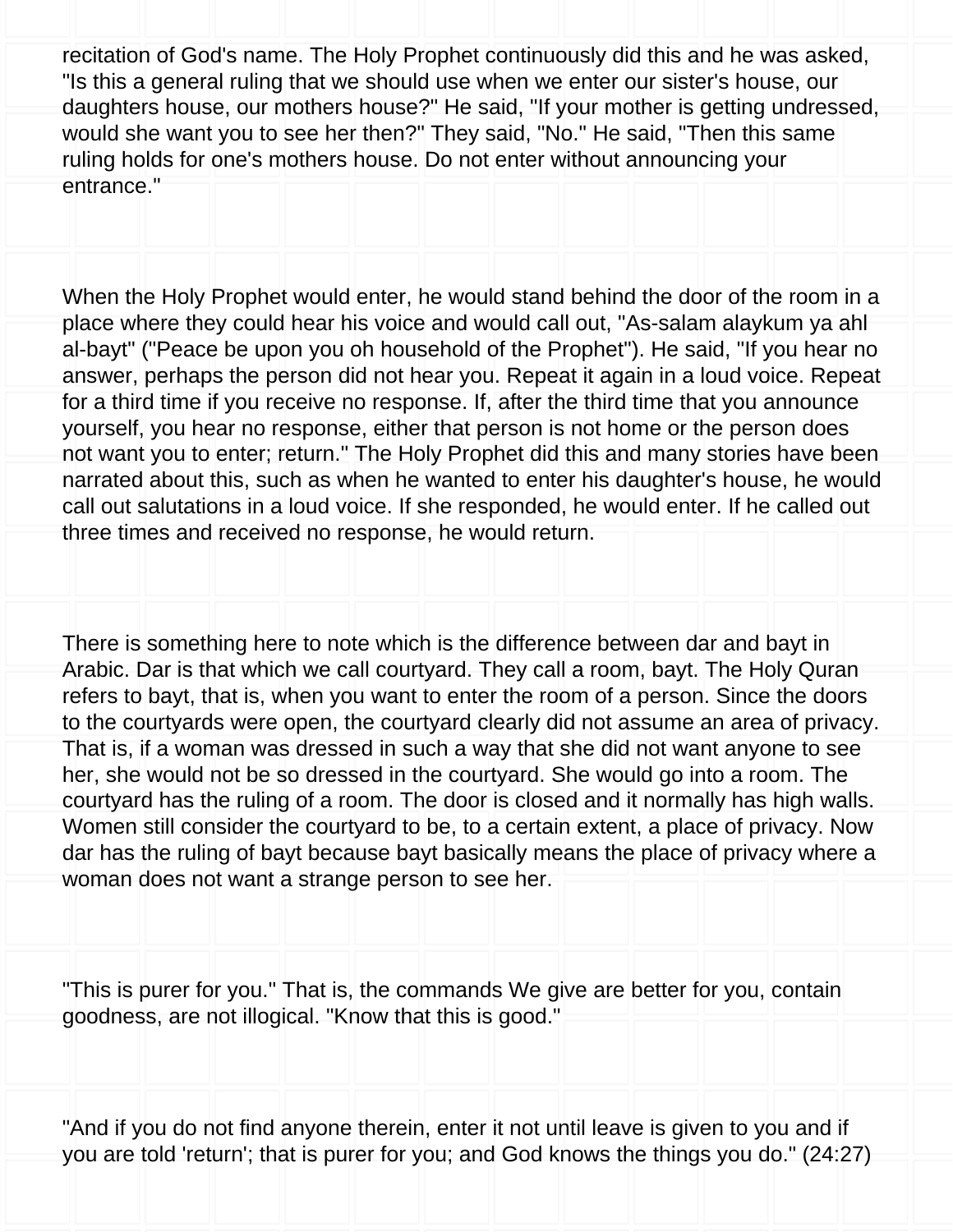"There is no fault in you that you enter uninhabited houses wherein enjoyment is for you. God knows what you reveal and what you hide." (24:28) This was very difficult for the Arabs to understand. To seek permission when they wanted to enter a house was itself difficult and then to be told to return and then to actually do so, was next to impossible. It was an insult.

In the verse, "there is no fault in you. ..", an exception arises. Does this ruling apply whenever one wants to enter anyone's home or only a person's residence. The Holy Quran says this is not a general ruling and only applies to someone's home.

A home is a place of privacy, the place of one's private life. If this were not so, there would be need to seek permission. If there is, for instance, a caravanserai and you have business, do you have to seek permission, etc? No. Here it is not necessary to enter by seeking permission. What about a public bath? There is no need here. "There is no fault in you..." if it is not a place of residence in which you have business. "God knows what you reveal and what you hide."

From the word, 'uninhabited', one can understand that the philosophy of why a person cannot enter the home of another without announcing it first is because of the wife as well as the fact that the home is the place of one's privacy. Perhaps there are things whlch one does not want someone else to see.

Thus, when a person enters the privacy of another's home, the entrance must be announced. A person must, in some way, announce that he wants to enter even if the person knows that the other has allowed him to enter. He is your friend. He knows that you are going to enter. You know that he is totally in agreement with your entering. Still, you should realize that you are entering upon his privacy.

## The Command to 'cast down their glance'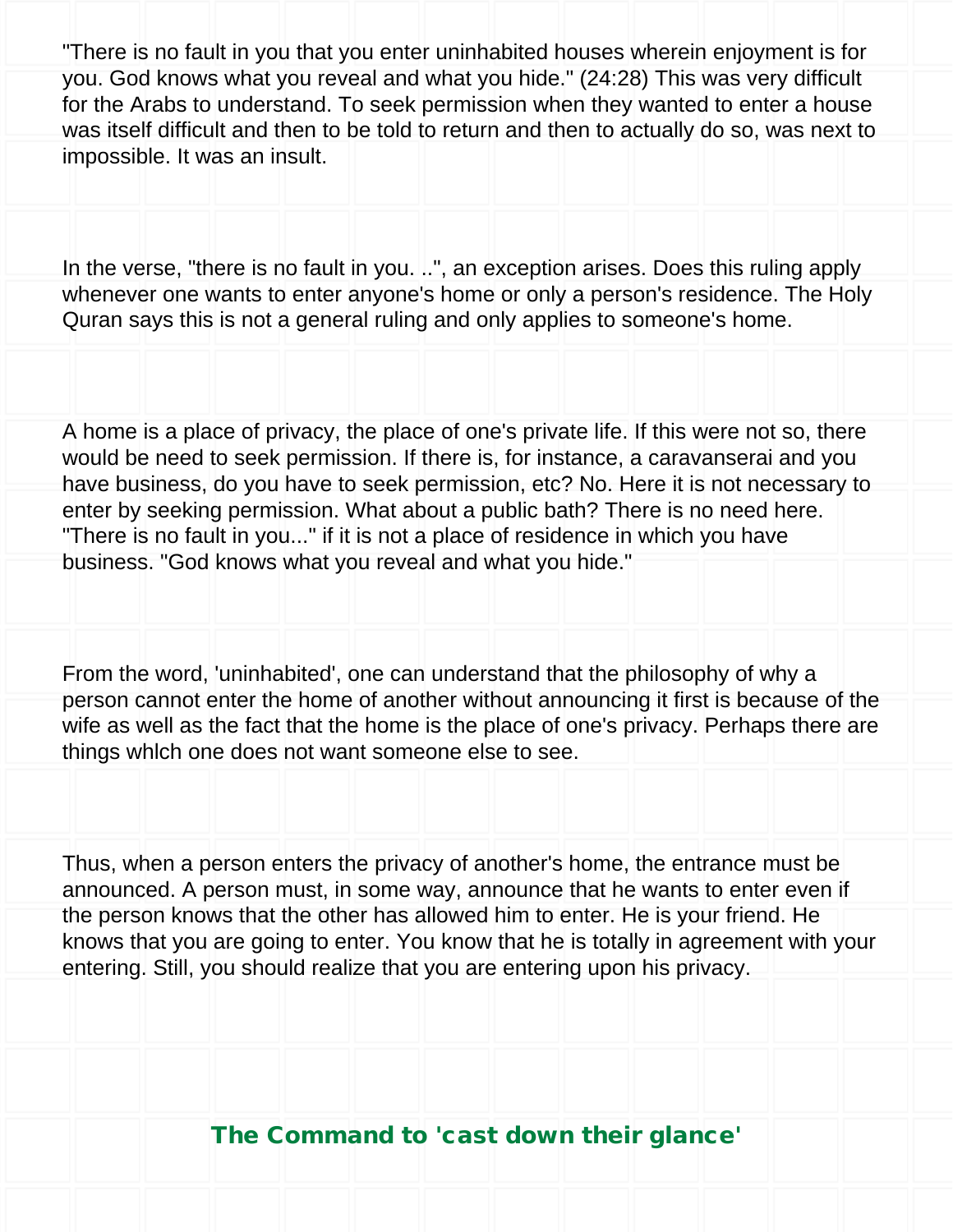"Say to the believing men that they cast down their glance and guard their private parts; that is purer for them . God is aware of the things they do." (24:30)

"Say to the believing women that they cast down their glance and guard their private parts and reveal not their adornment except such as is outward and let them cast their veils (khumar) over their bosoms and reveal not their adornment except to their husbands, their fathers, or their husbands' fathers or their sons or their husbands' sons, or their brothers or their brothers' sons, or their sisters' sons or their women or what their right hands own, or such men as attend to them, not having sexual desire, or children who have not yet attained knowledge of women's private parts nor let them stamp their feet, so that their hidden ornament may be known. And turn all together to God, O you believers, so you will prosper." (24:31)

In the phrase, "Say to the believing men that they cast down their glance," there are two words which we have to define. One isghadh and the other is absar. A person who might say absar, the plural of basar, needs no explanation because it means eyes but absar essentially means 'sight'. If it had said 'ain asin ghamdh'ain it would have meant 'close their eyes'. It would have had a particular meaning in this case. What does ghadh basar mean? Ghadh means 'lower', 'cast down', not 'cover' or 'close'. We see this in another verse, "Be modest in thy walk and lower (yaghaddwu) thy voice; the most hideous of voices is the ass's." (31:19) This does not mean to be silent. A person's voice should be moderate. In the same way, 'to cast down one's glance' means not to look in a fixed way, not to stare.

<span id="page-49-0"></span>In a famous tradition of Hind ibn Abi Halah which describes the Holy Prophet, it is recorded, "When he was happy, he would cast down his glance." [\[1\]](#page-51-0) It is clear it does not mean he closed his eyes.

Majlisi in Bihar interprets the sentence about the Holy Prophet thus: "He would cover his gaze and put down his head. He did this so that his happiness would not show."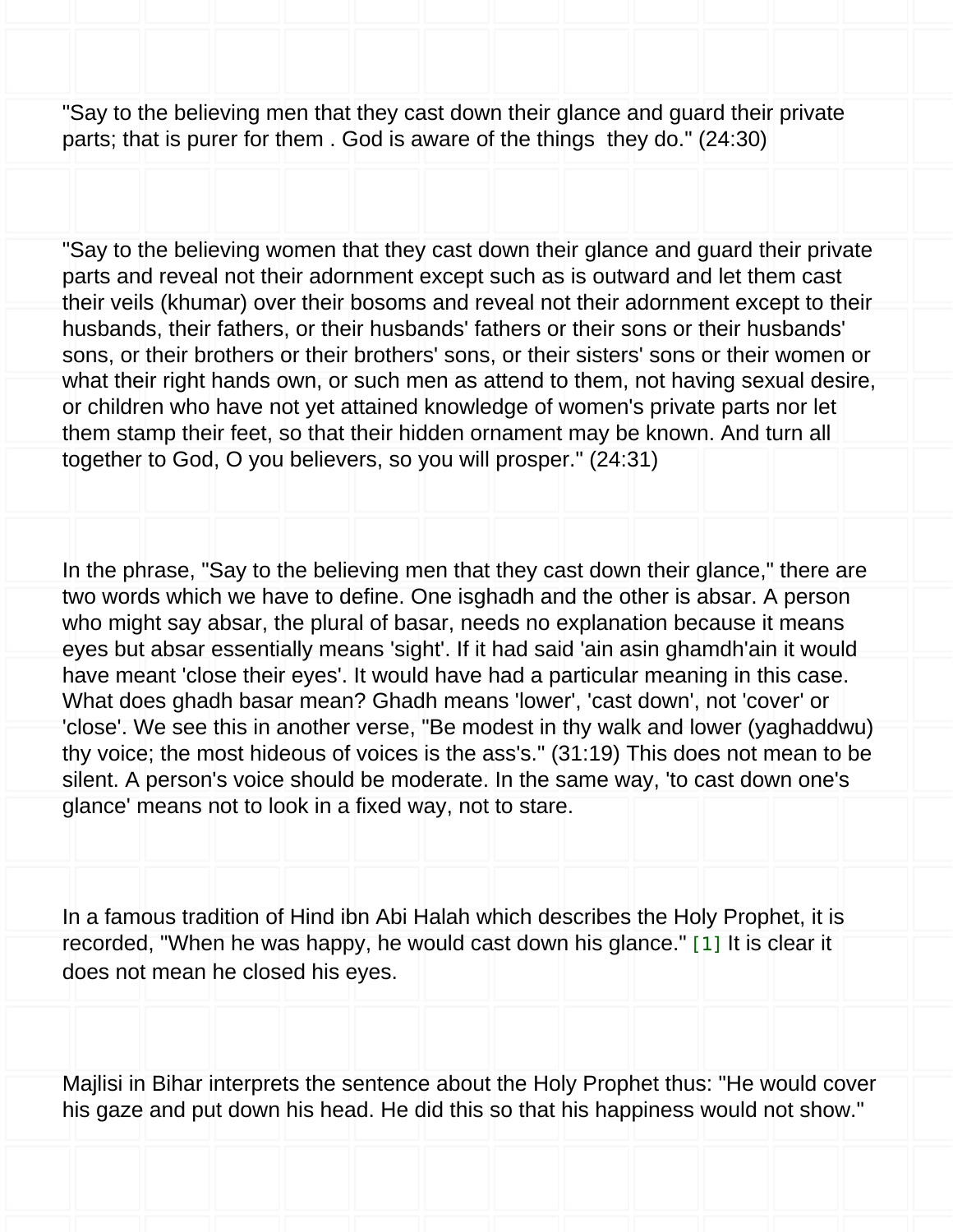Imam 'Ali in the Nahj al-Balaghah says to his son Imam Hasan, when he gave a banner to him in the Battle of Jamal 'Even if the mountains are uprooted, do not leave your place. Clench your teeth (so that your anger increases). Bare your head to God. Nail your feet to the ground. Survey the enemy's forces and cast down your glance." [\[2\]](#page-51-1) That is, 'do not fix your gaze on the enemy.'

<span id="page-50-0"></span>There are essentially two ways of looking. One is to look at another with care as if you were evaluating the person by the way he looked or dressed. But another kind of looking is in order to speak to that person and you look since looking is necessary for conversation. This is a looking which is introductory and a means for speaking. This is an organic looking while the former is an autonomous kind. Thus, the sentence means: "Tell the believers not to stare at or flirt with women."

## On the Command to Guard Their Private Parts

In the next sentence it says, "Tell the believing men. . . to guard their private parts." (24:30) To guard from what? From everything which is not correct, guard against both corruption and the glance of others.

As you know, it was not the custom among Arabs in the Age of Ignorance to hide their private parts. Islam came and made it obligatory to cover this area.

It should be noted that the present Western civilization is moving directly towards the habits of the pre-Islamic Arabs in the Age of Ignorance and they are continuously weaving philosophies justifying that nakedness is a good thing. Russell in "On Discipline," says that another illogical ethics or taboo is that a mother and father tell their children to cover themselves which only creates a greater curiosity in children and parents should show their sexual organs to children so that they become aware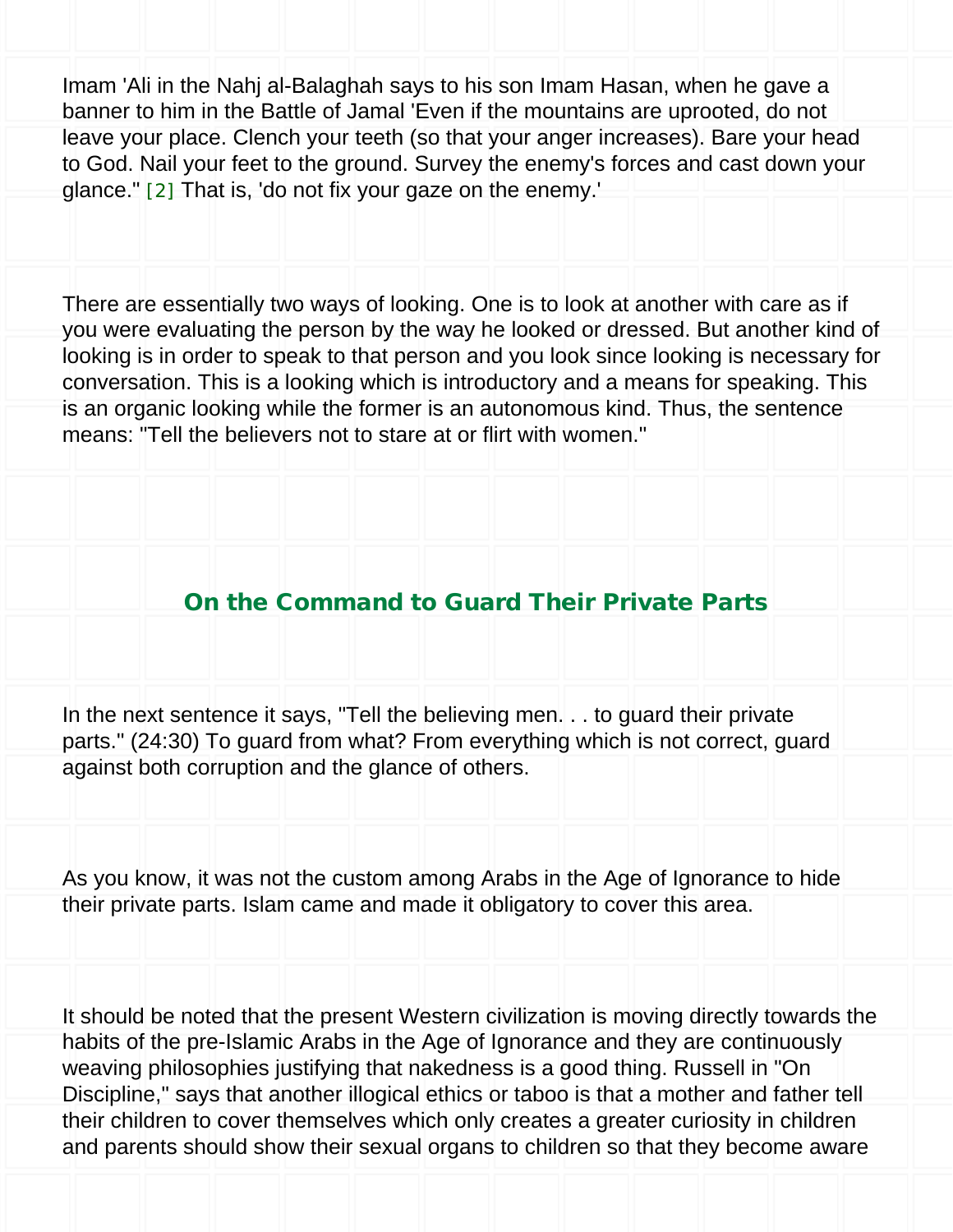of whatever there is from the beginning. Now, they do this.

But the Holy Quran says, "And guard their private parts," both from corruption and from the view of others. Covering one's private parts is obligatory in Islam except, of course, between a husband and wife and it is among the most disapproved acts for a mother to be naked before her son or a father before his daughter.3 "That is purer for them. God is aware of the things they do." (24:30).

"Say to the believing women that they cast down their glance..." (24:31) You see that in these two verses, the ruling for a man and woman is the same. This is not something particular to men. For instance, if women were forbidden from looking and not men, there would have been a distinction that such and such was all right for men but not for women. It is clear, then, that when there is no distinction made between men and women, it has another purpose which we shall discuss in the next lesson.

<span id="page-51-0"></span>[\[1\]](#page-49-0) Tafsir ul Quran, Safi, 24:31, marrated from a tradition of 'Ali ibn Ibrahim Qummi

<span id="page-51-1"></span>[\[2\]](#page-50-0) Nahj al Balaghah, Sermon 110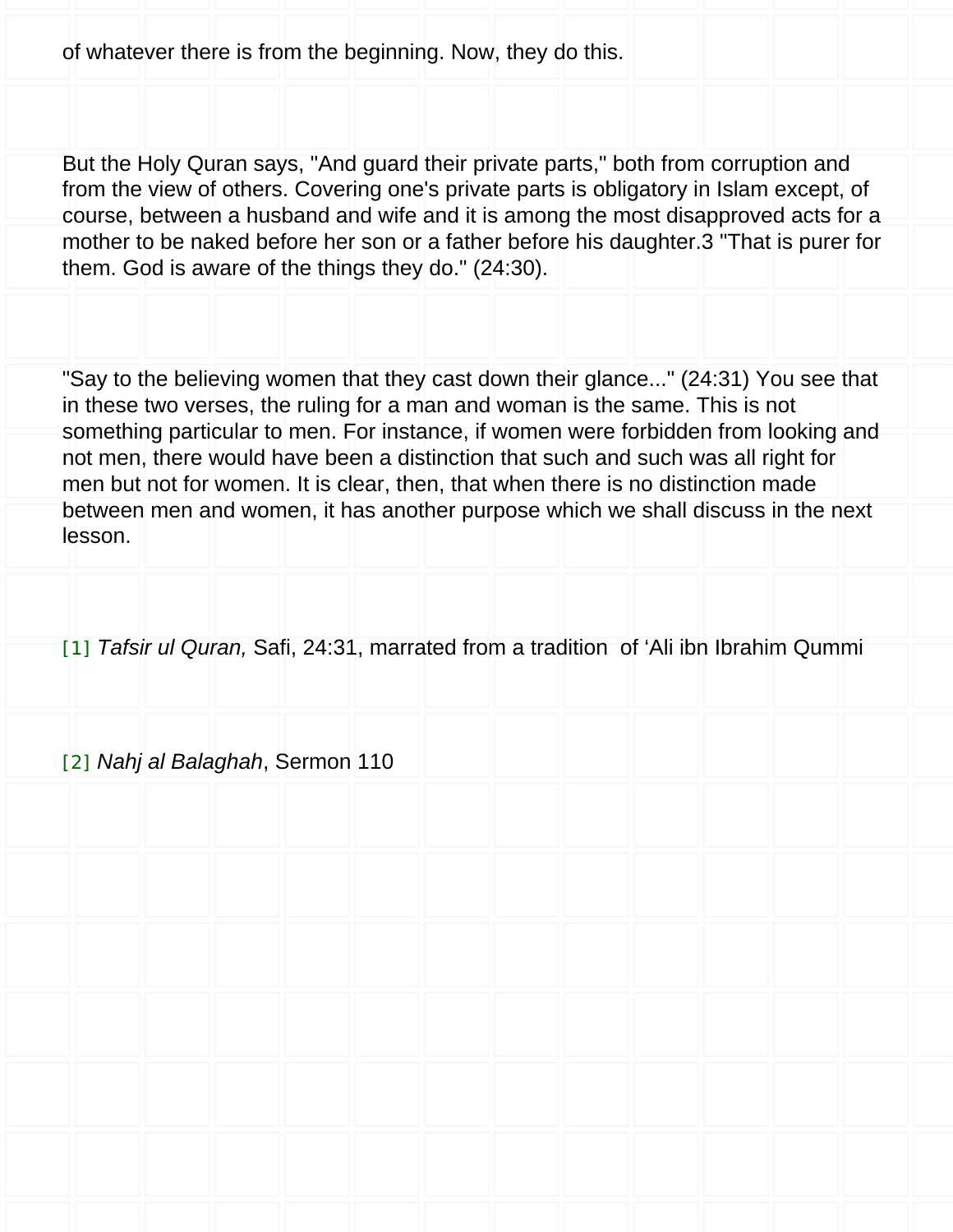

### The Command "not to reveal their adornment"

"And to guard their private parts." The word farj is used in Arabic to refer to both a man and a woman's private parts. The fact that men and women have both been commanded to guard their modesty, to guard their private parts is in relation to two things: the view of others and this includes everybody except a husband and wife, and the other is that one should guard one's modesty from corruption, from adultery. If we look at the external form of the verse, perhaps we would conclude that it only refers to corruption but because, from the time of the Prophet's Companions and the very first commentaries on the Holy Quran, it has been clearly recorded that wherever the Holy Quran says, "guard their private parts," it means from adultery except in those verses where it is to guard the private parts from the view of others. Thus, this verse, either refers to the collective view or it refers to the view of others if we take the traditions into account. There is no difference of opinion here.

The third duty is not to reveal "their adornment..." which refers to that which is separate from the body like jewels and gold as well as things that are attached to the body like henna or collyrium.

## The Exceptions

As to the fact that they should "reveal not their adornment," there are two exceptions in the Holy Quran. The first is "except such as is outward" and the second is "except to their husbands...etc." Both of these have to be discussed further, in particular, the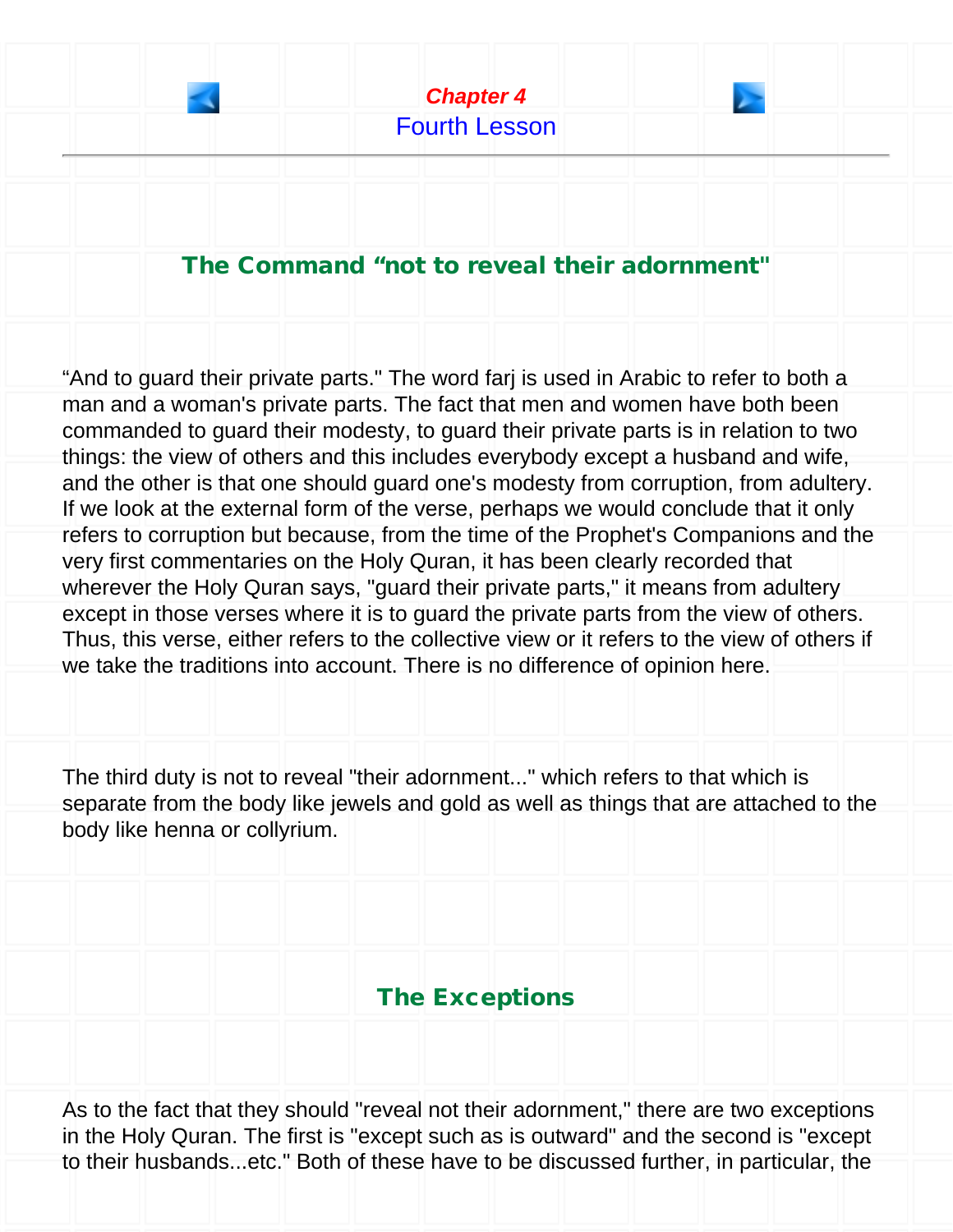Women should "not reveal their adornment... except such as is outward." What does this refer to? Is it beauty which is most often hidden under clothes that must not be revealed? Then what is that which "is outward?" From the beginning of Islam, many questions arose in relation to "except such as is outward" which were asked from the Companions of the Holy Prophet and the Helpers and many Shi'ites asked the pure Imams. There is almost total agreement regarding this point. That is, whether one is a Sunni who refers to the Companions and Helpers of the Holy Prophet or one be a Shi'ite who refers to the recorders of those traditions, there is more or less agreement that which "is outward" is collyrium, a ring and, in some, an anklet.

That is, adornments which are used on the two hands and the face. This then shows that it is not obligatory for women to cover their face or their hands. Things which adorn them may appear as long as they are part of common usage. The adornments which are applied to the hands and the face are not obligatory to be covered.

<span id="page-53-0"></span>There are great many traditions in relation to this. It was asked from Imam Sadiq what may be displayed of adornments. That is, those things which are not obligatory to cover. He said, "It refers to collyrium and a ring and they are on the face and hands." [\[1\]](#page-59-0) Abi Basir said he asked Imam Sadiq about the exception and he said a ring and bracelet." [\[2\]](#page-59-1)

<span id="page-53-1"></span>There is a tradition recorded by a person who was not a Shi'ite but because of his reliability, he is referred to and quoted by the ulama. He says that he heard from Imam Ja'far, peace be upon him, that the exception is the face and the hands. These are all similar in what they say. When the face and hands do not need to be covered, then their adornment, even more so.

There is another tradition narrated by Ali ibn Ibrahim from Imam Baqir, peace be upon him. He was asked about this exception and he said it includes a woman's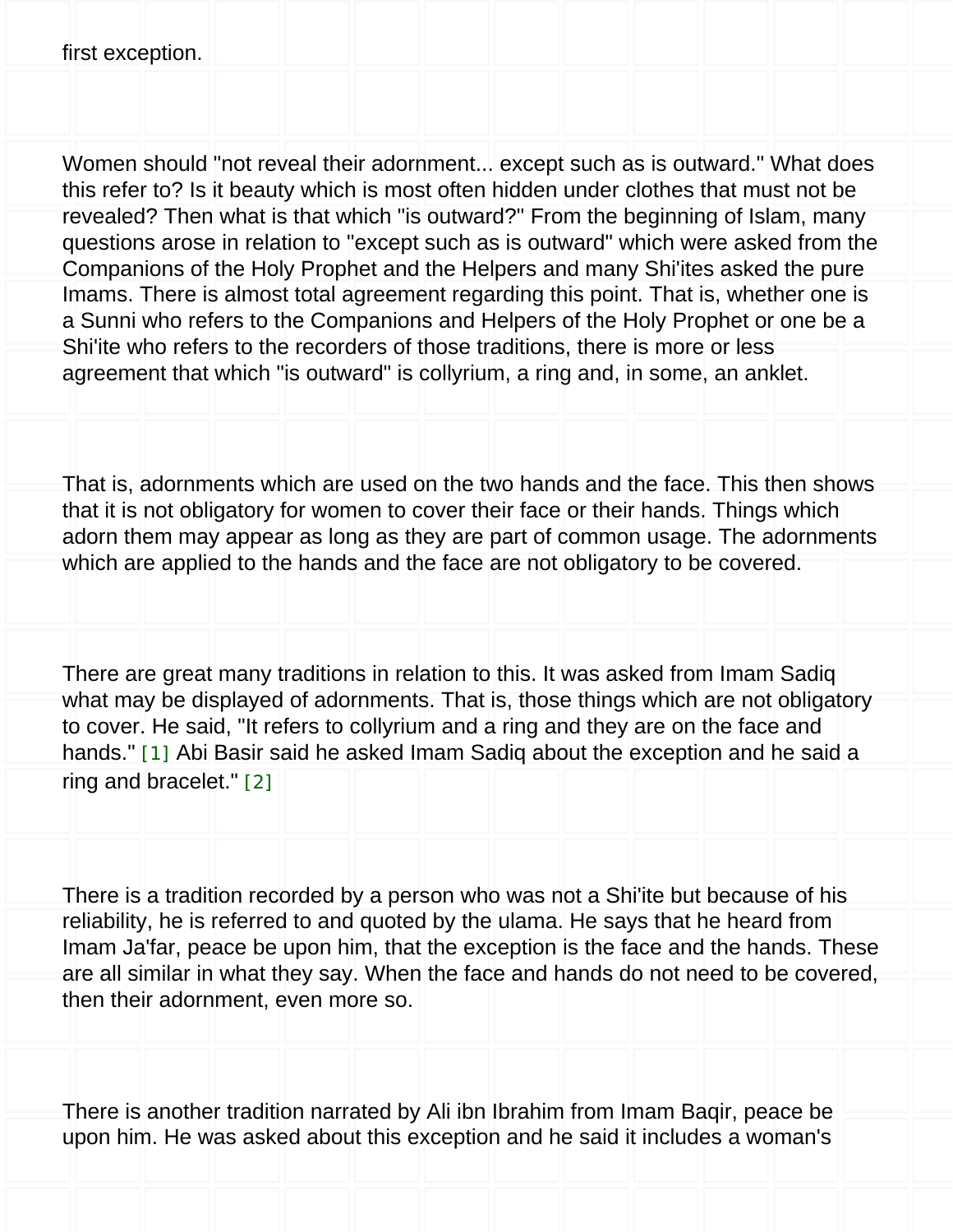<span id="page-54-0"></span>clothes, collyrium, ring and coloring of the palms of the hands and a bracelet." [\[3\]](#page-59-2)

Then the Imam said that we have three levels of adornment, the adornment all people may see, the adornment which mahram may see and the adornment for one's spouse. That which may be displayed for the people is the face and hands and their adornment such as collyrium, a ring, a bracelet but the adornment which may be displayed before someone who is mahram is the neck and above including a necklace, an armlet, hands plus an anklet and anything below the ankles.

There is, of course, a difference of opinion as to what can be revealed before someone who is mahram. That which can be concluded from the totality of the traditions and according to the edicts of the religious jurisprudents is that no one is mahram other than one's husband from the navel to the knees. That is, a woman must cover herself from the navel to the knee from even her father or brother and from the navel above, it must be covered from everyone except one's father. But for the husband, a woman may display her whole body.

We have other traditions in this area as well such as the fact that women must 'cast their veils over their bosoms'. Before the revelation of this verse, women would wear a scarf but they would place the ends behind their head so that their earrings, neck and chest would show since their dresses were most often v-necked. With the revelation of this verse, it became clear that they had to cover their ears, neck and chest with their head covering. There is a traditional recorded by Ibn Abbas, the well known transmitter of traditions, that it is obligatory for women to cover their chests and neck. [\[4\]](#page-60-0)

<span id="page-54-1"></span>The first exception we have referred to relates to what is not obligatory to be covered. The second exception refers to those before whom it is not obligatory to cover such as fathers, husbands, children, etc.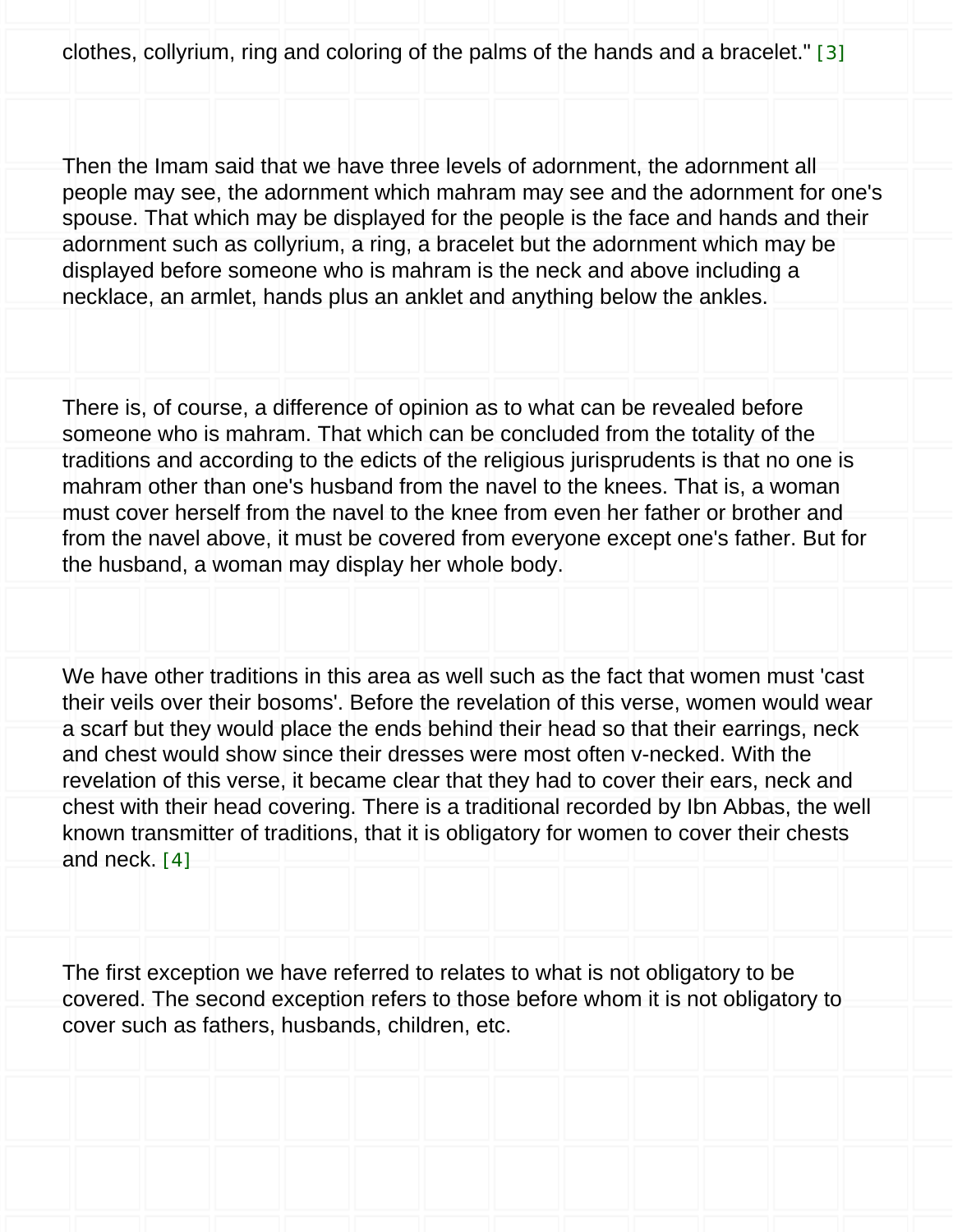#### Is 'Looking' Permissible For Men?

In this area there are two points to be recognized and separated, at least mentally. One is what is obligatory for women to cover and what is not. If we say that it is not obligatory for women to cover their face and hands, does this agree with the saying it is advisable for men to lower their gaze? Or is that something separate? Is it something which needs to be discussed separately? Is it possible that it is not obligatory for women to cover, even though this is definite in jurisprudence, but that it be advisable for men to lower their gaze?

We know from the life-style of the Holy Prophet that it is not obligatory for men to cover their head, hands, face or neck. Does this mean that it is also not advisable that men lower their gaze if they are walking down the street and women are passing? These are two different issues and must be discussed separately.

Another issue is that in areas other than the ones we mentioned as exceptions which the traditions have commented upon and in which the verse itself states what the limitations are, the face and the hands are among the absolute necessities of Islam whereby covering everything but them is obligatory for women. Of course, this itself has an exception which we will discuss in the next verse which is that if women reach beyond a certain age, it is no longer obligatory for them. But in general, covering the hair of a woman is among the compulsory precepts of Islam. It is clear that much of the hair which shows by which one would conclude that a woman's head is 'uncovered' is clearly not permissible to show in Islam. Covering the neck, the chest, the arms above the wrists, the feet (which is debated) from the ankles above are all among the obligatory aspects of Islam. There is no controversy here.

But there is another point. We said that we have to discuss separately whether or not lowering the gaze is advisable. If the look is of a flirting nature, looking with the anticipation of pleasure, this is another clear issue which is among those which are forbidden. Not only is it forbidden to look at strangers or persons to whom one is not mahram, but even those who are mahram as well. If a father was to flirt with his daughter, it is forbidden and perhaps an even greater sin. It is forbidden for a fatherin-law to look at his son's wife with lust. That is, in Islam, lust is exclusively allowed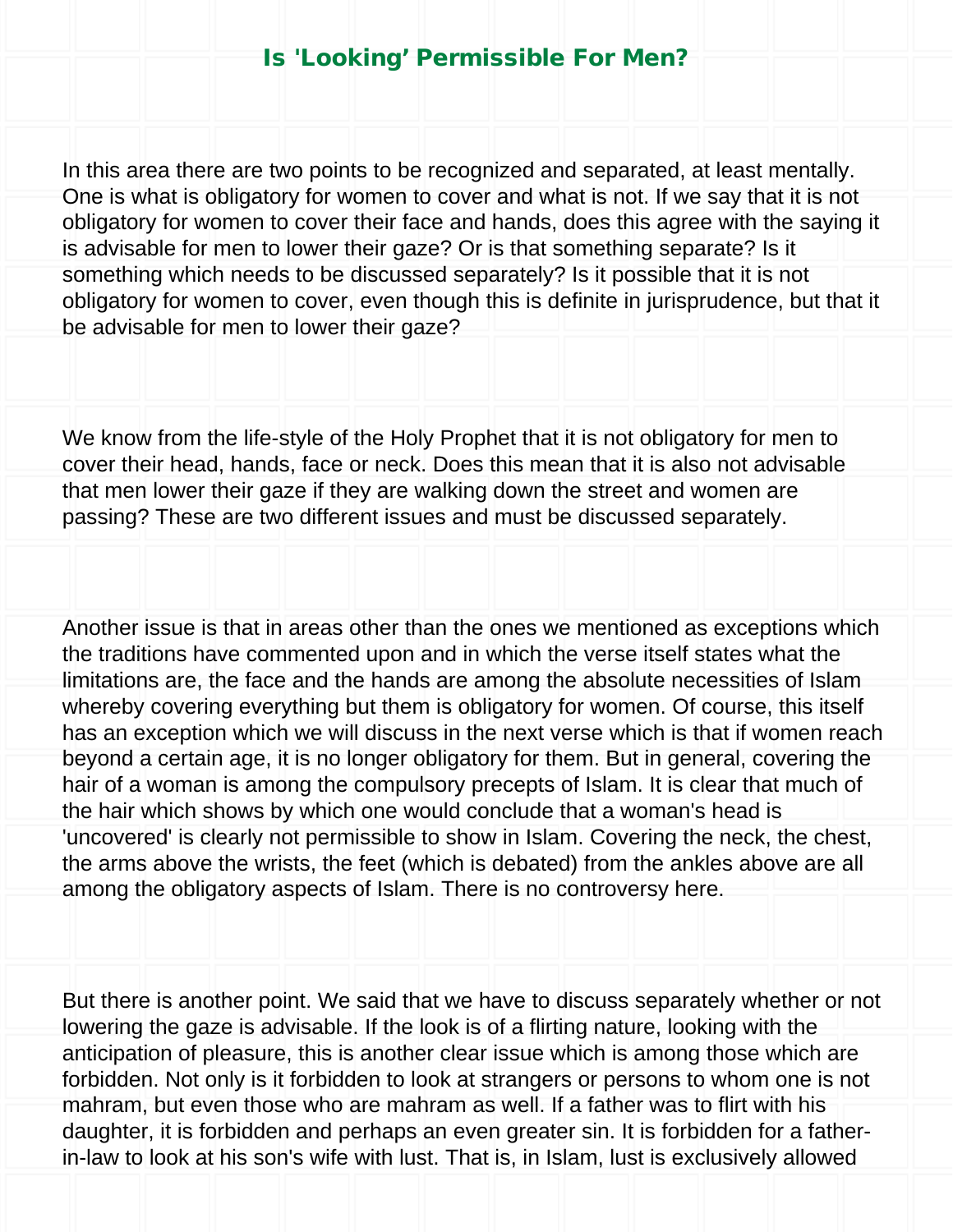between marital partners. It is not permissible in any form anywhere else between anyone else.

But this should be distinguished from riba' which means to look but not with the intention of lust nor to really see or view the other person. It is a special state which could be dangerous. That is, the fear exists that the look will cause a person to deviate to a forbidden state. This, then, is also forbidden and there is no difference of opinion on this.

Thus, if a person says it is advisable to look, a lustful look is not meant or a look which holds the fear that it may lead to something forbidden.

<span id="page-56-0"></span>Now we will discuss 'looking'. We have a tradition recorded by Ali ibn Ja'far, the brother of Imam Riza. He asks to what point a man can look at a woman who is not permissible to him? He said, "Her face and her hands and her feet." [\[5\]](#page-60-1) Of course, face and hands are clearly so but the jurisprudents have not issued edicts about the feet.

There is another tradition about a man who is on a trip and dies. There is no man present to give him the obligatory bath for the dead nor are any mahram women present. What should be done for the obligatory ritual bath? The opposite has also been questioned, a woman on a trip who dies and there are no mahram men present to give her bath. When in both cases they asked the Imam, Imam Sadiq said about the first case, "Those women may touch and wash that part of the man's body which was permissible for them to see when he was alive." The same thing is said about a woman who has died. The Imam said that if they touch the face and wash her face and her hands, this is sufficient. It is not necessary to wash her whole body. Thus, a man may look at a woman's face and hands when she is alive.' [\[6\]](#page-60-2)

<span id="page-56-1"></span>We also find this in the tradition in Mustamsak which Ayatullah Hakim relates about Fatimah, peace be upon her. One is the tradition regarding the Companion Salman who once entered her house and saw that she was grinding barley and her hands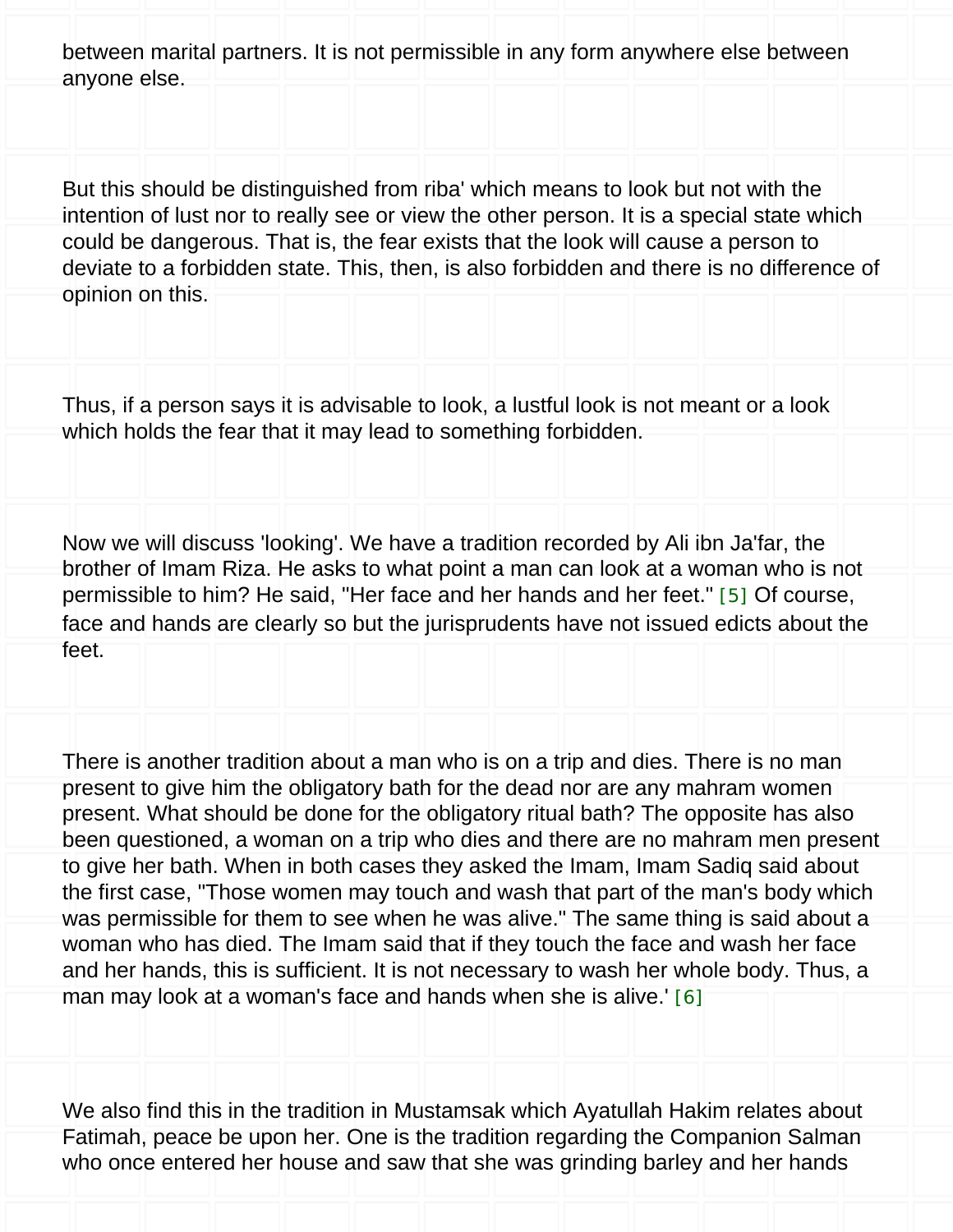were bleeding. This tradition makes it clear that the hands were not covered and that it was not forbidden to look at her hands because if it had been, neither would Salman have looked at them nor would she have left them uncovered.

More authentic than this is a tradition of Jabir that appears in Kafi, in Wasa'il and in all of the reliable books on traditions which the ulama narrate. Jabir narrated that he went with the Prophet of God to enter the blessed Fatimah's house. The Holy Prophet had said that a person should seek permission to enter another's house, even if it belonged to one's mother and that the only exception is that one need not seek permission to enter one's wife's room. "When he arrived at her house, he did not enter but called out, 'Assalam alaykum ya ahl al-bayt'. She answered from inside the house. The Holy Prophet asked, 'Do you allow us to enter?' She said, Yes enter.' He asked, 'Should the person with mc enter?' She said, 'No. Then wait until I cover my head.' Then she said, 'Enter.' Again the Holy Prophet asked 'Should the person with me enter?' And she said, 'Yes.' Jabir says that when he entered he saw that her face was sallow colored. 'I became very sad when I realized it was because of lack of food. I said to myself, 'Look at how the caliph and a king's daughter is brought up and the daughter of Prophet of God!"' [\[7\]](#page-60-3)

<span id="page-57-0"></span>This shows that the Prophet's daughter neither covered her face nor her hands. Otherwise Jabir's look would have been forbidden.

Among the traditions, we have a great many which, when they ask of the Imam, he says that one cannot look at the forearm of a woman or at a woman's hair. All of these are mentioned but nowhere does it say anything about the face and hands.

Another issue is ihram (the pilgrim's clothes) where it is forbidden for women to cover their face and therefore we realize that it is not obligatory. It could not be that there be something which is obligatory but not so in the ihram and forbidden here.

"Let them cast their veils over their bosoms." The verse itself expresses the limits and does not include the face and hands. On the other hand, those who say looking'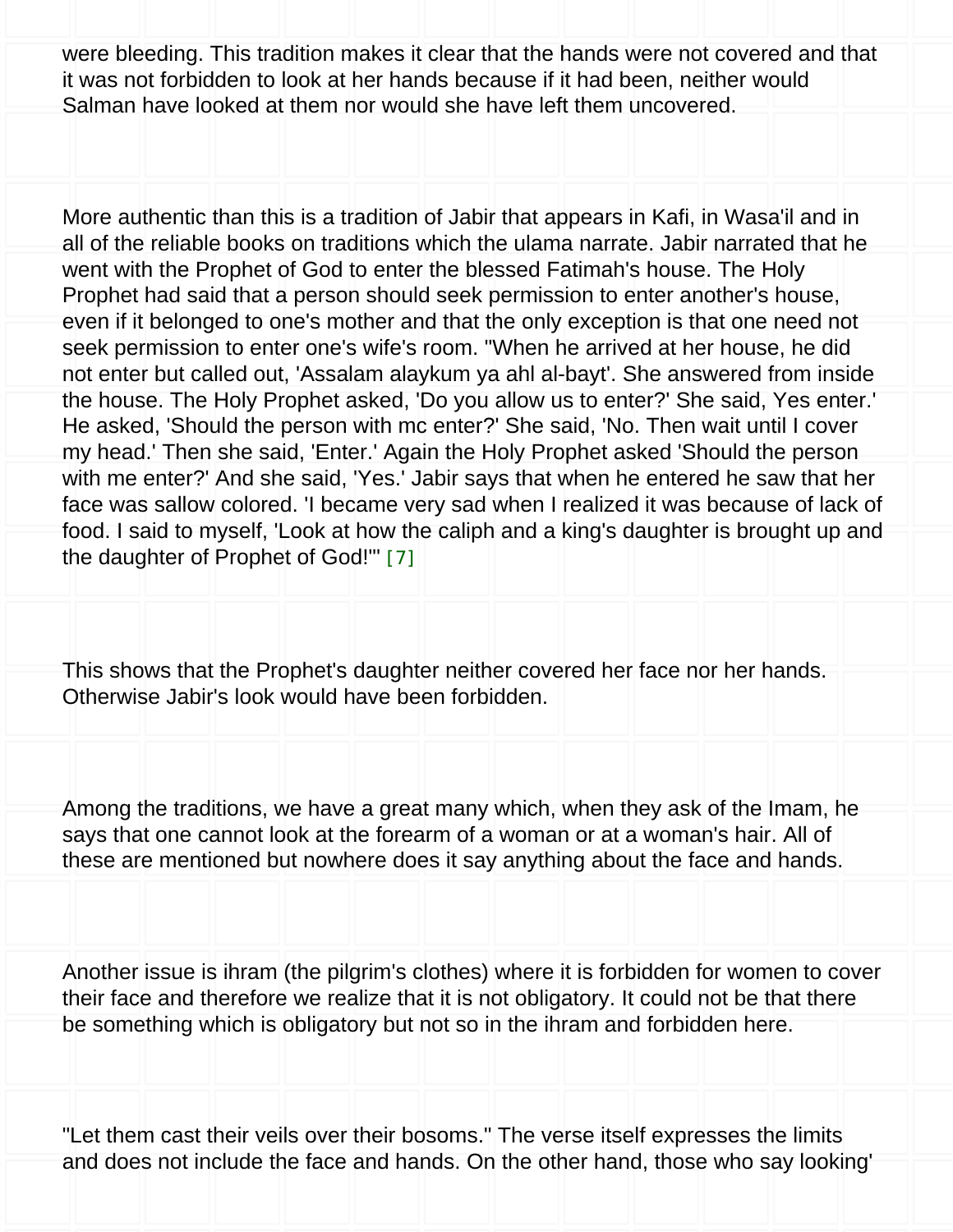is absolutely forbidden have given a reason, the very reason which has been given for it not being forbidden. They refer to the verse, "say to the believing men to cast down their glance." He answers that in the first place, the verse does not say what not to look at. Secondly, it says min which mean 'from something', and thirdly, ghadd means 'cast down' or 'lower'.

There is another tradition which is referred to and those who say that it is forbidden to look should note it. A man wrote a letter to Imam Askari, peace be upon him, where he said that there is a woman who wants to confess something and others want to listen to her confession to bear witness to it. Must she confess behind a curtain and the others listen from behind a curtain to then justly say that it was her voice? The Imam said, "No. She should come forward to bear witness but she should cover herself so that only the roundness of her face shows.

Another tradition which they present is an often quoted tradition. It is called Sa'd Iskaf in reference to a man who went to the Prophet with his face bleeding and said that he had a complaint to make. The Holy Prophet told him to speak. He said he was walking down the street of Madinah and saw a woman coming towards him who was very beautiful and who had tied her scarf behind her head and her chest was visible. As she passed, he turned his head to look at her and did not see what was in front of him. Something was sticking out of the wall and it struck his face and injured him. The verse was then revealed, "Say to the believing men to cast down their glance." [\[8\]](#page-60-4)

<span id="page-58-0"></span>Another reason they give is that it says in the traditions, "Is there anything which has not committed an illicit act for the illicit act of the eyes is to look?" The answer is that this is referring to looking with lust, not just looking; like the tradition which says, "looking is like an arrow of satan," and, of course, it refers to looking with lust.

There is another tradition which I have read in the books on traditions of the Sunnis. It says the Holy Prophet was on a journey, probably the Farewell Pilgrimage. Ibn Abbas, a young boy then, was behind him. He continued to look at the women who passed back and forth in the ihram. The Holy Prophet realized that he was doing this and he turned the boy's face away. Ibn Abbas then began to look from that direction.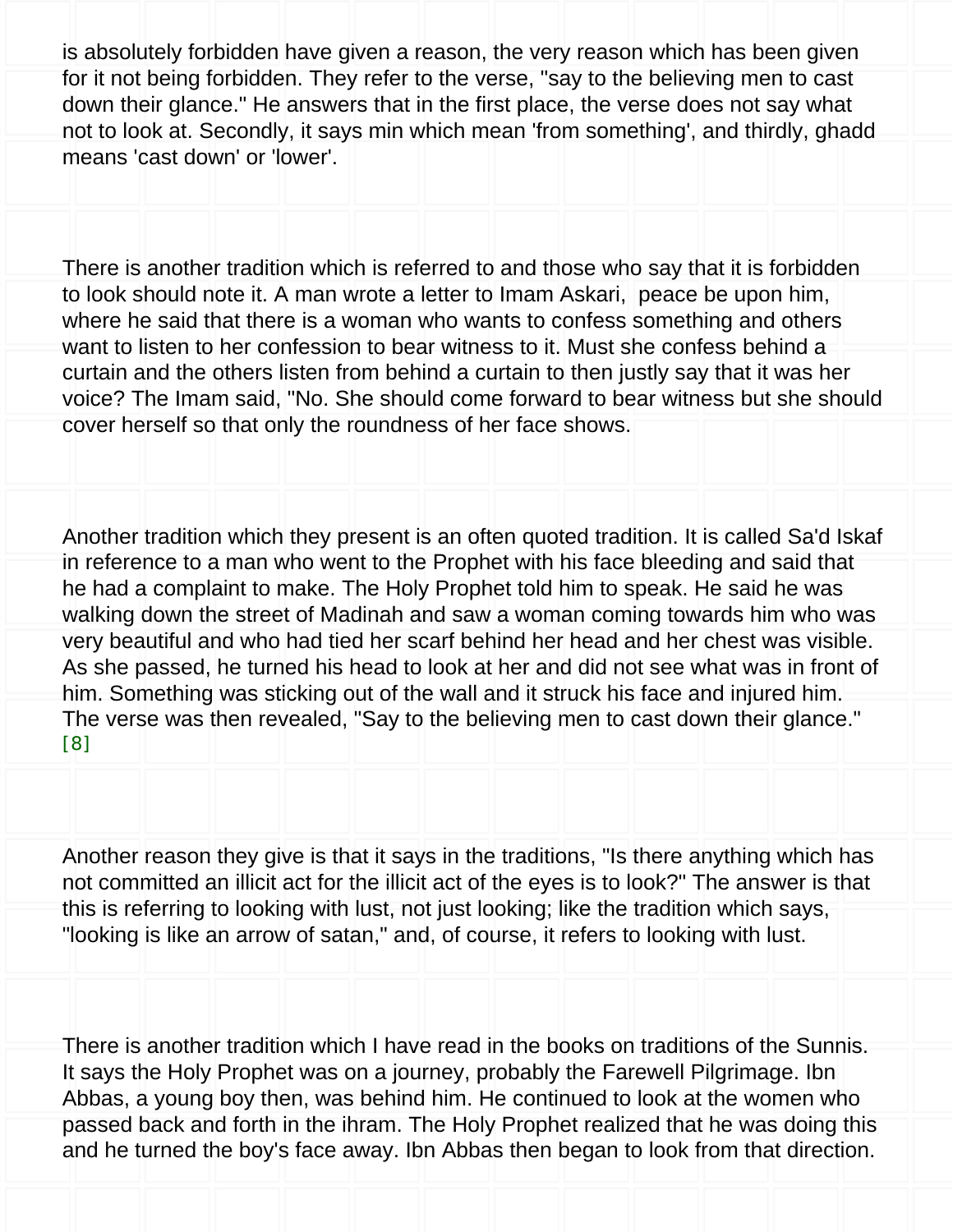The Holy Prophet again turned the boy's face away.

According to the Shi'ite sources, the tradition differs. It says that he was a very handsome young boy and the Holy Prophet was riding, probably on a camel. A woman from the Khasamiyyah tribe came to ask the Holy Prophet a question. She asked and the Holy Prophet answered. Then the Holy Prophet realized that her eyes were fixed upon Fazl ibn 'Abbas and Fazl ibn 'Abbas was staring at her. The tradition states that the Holy Prophet turned Fazl's face away saying, "A young woman and a young man, I am afraid satan will enter." [\[9\]](#page-60-5)

<span id="page-59-3"></span>They say that because of this, it is clear that it is forbidden to look like this. There is no doubt about it. This is love making and it is forbidden. Shaykh Ansari says that from this tradition it is clear that it was obligatory for women to cover themselves and it was not forbidden in general for men to look. Otherwise, the Holy Prophet would not have looked but he was looking at her as he was answering her questions and saw that her eyes were fixed on Fazl ibn 'Abbas and his on hers.

Ayatullah Hakim narrates another tradition. A man by the name of Ali ibn Salah said to Imam Riza, peace be upon him, "I have a problem. I look at beautiful women and it makes me happy to do so but I have no bad intentions." The Imam said, "There is no problem as God is aware of your intentions and you have no ill intentions but fear an illicit act."

<span id="page-59-0"></span>[\[1\]](#page-53-0). Kafi, vol. 5, p. 521 and Wasail, vol. 3, p. 25.

<span id="page-59-1"></span>[\[2\]](#page-53-1). Ibid.

<span id="page-59-2"></span>[\[3\]](#page-54-0). Tafsir ul Quran, Safi, 24:31.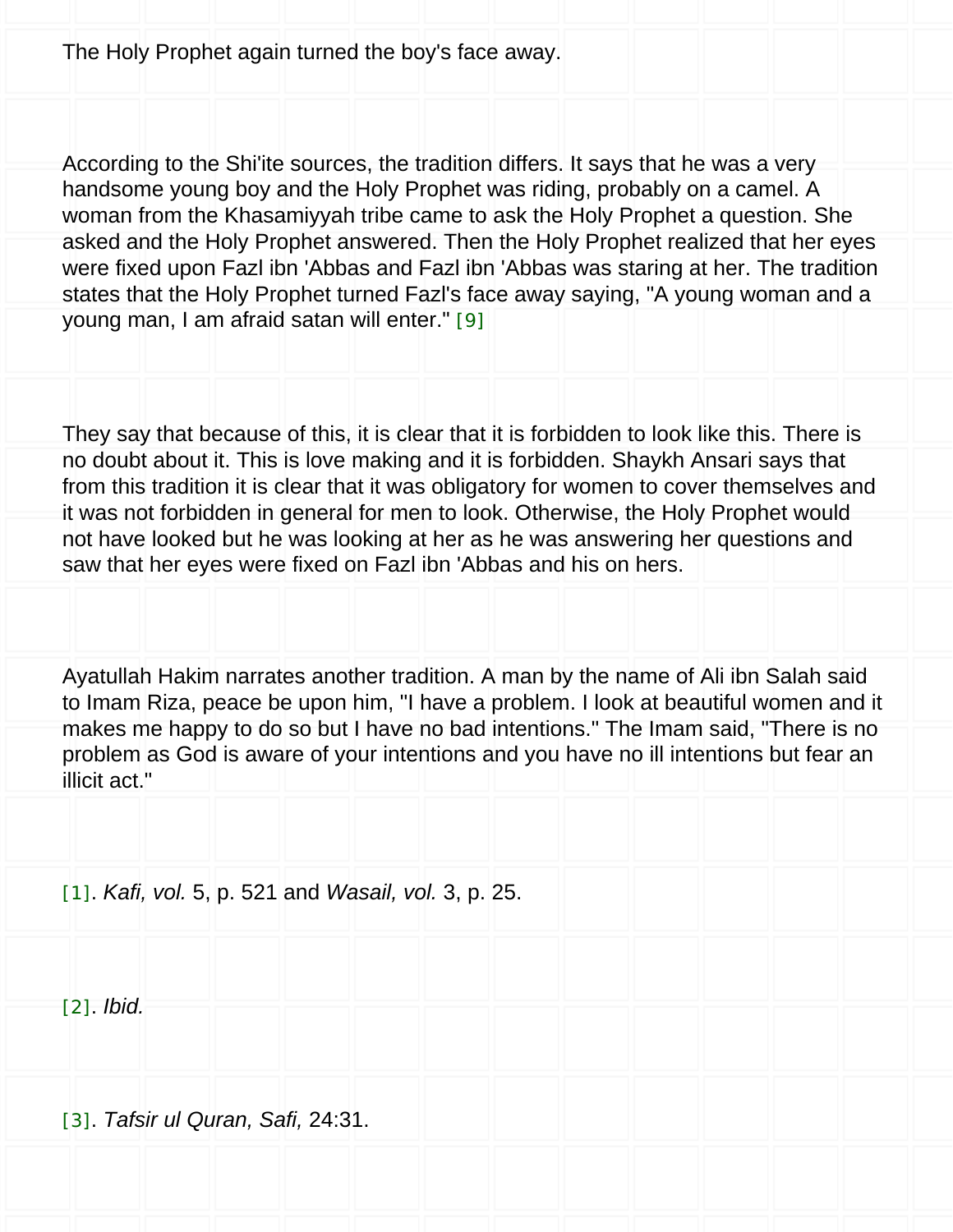<span id="page-60-0"></span>[\[4\]](#page-54-1). Majma 'al-Bayan, Quran 24:31.

<span id="page-60-1"></span>[\[5\]](#page-56-0). Qurb al-Asnad, p.102.

<span id="page-60-2"></span>[\[6\]](#page-56-1). Wasa'il, vol. 17, p. 135.

<span id="page-60-3"></span>[\[7\]](#page-57-0). Kafi, vol. 5 p. 528 and Wasa'il, vol. 3, p. 28.

<span id="page-60-4"></span> $[8]$ . Kafi, vol. 5, p. 521; al-Wasail, vol. 3, p. 24. It should be noted that most often this Tradition which refers to a woman who tied her scarf around the back of her neck, lust and a man in general is also presented for verse 24:31. It would appear that it better relates to that verse.

<span id="page-60-5"></span>[\[9\]](#page-59-3). Sahih Bukhari, vol. 8, p.63.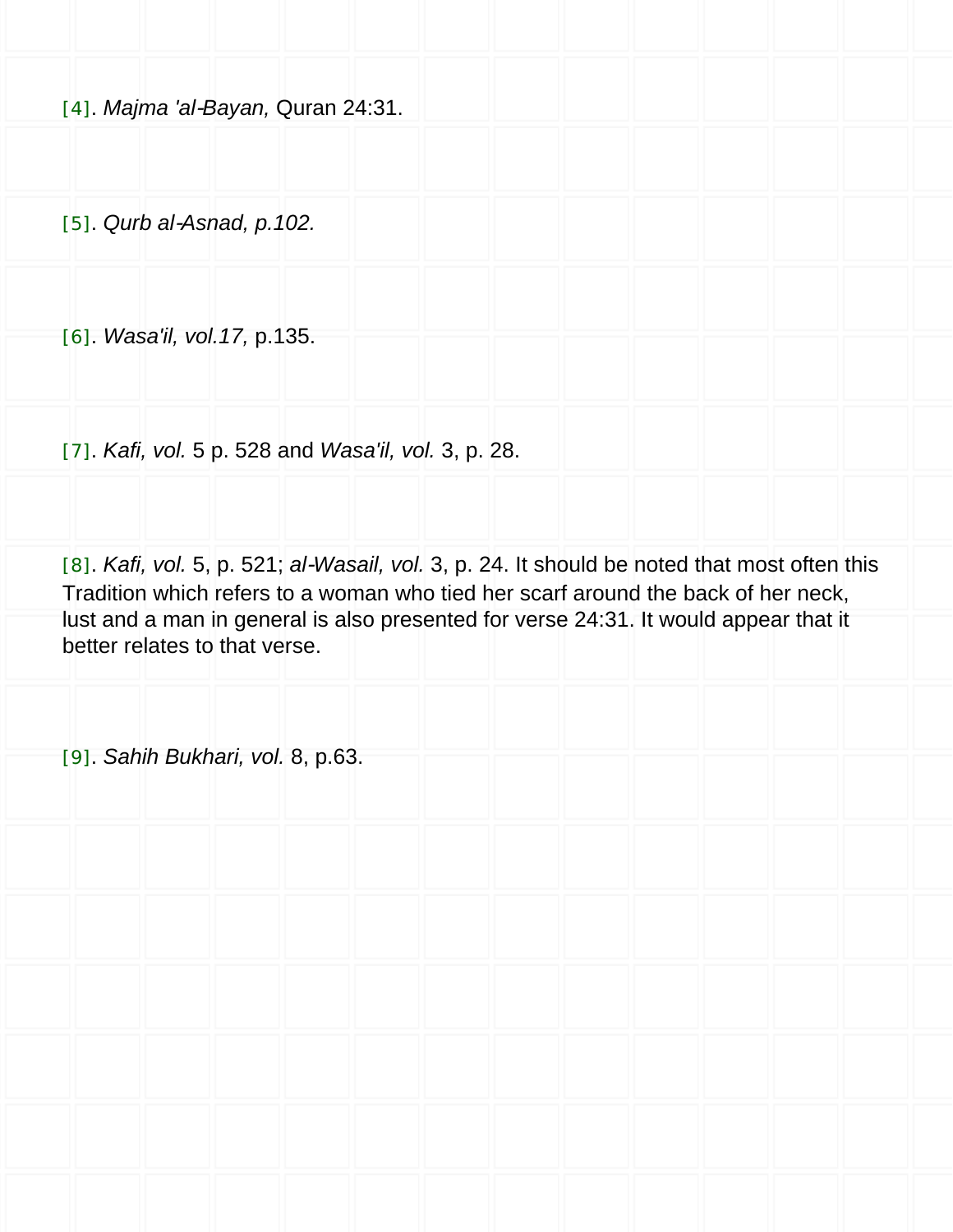

We have said that there are two issues involved here. First, what is obligatory upon women and what is permissible for men. Those points which are clear are that it is obligatory upon women to cover themselves except for their face and hands. This is neither compulsory nor in the Holy Quran; nor in the traditions can we find reason to believe that it is obligatory upon women to cover their face and hands.

But as to whether it is permitted for men to look, it is clear and definite that if the look is a lustful one, that is, a look with intention of lust, there is no doubt that this is forbidden. If a look is not a lustful one but the surrounding conditions and situation are such that a fear exist that one may be led to deviate, that too is forbidden. These two are both forbidden, not only towards women to whom men are not mahram but to women they are mahram with, as well, other than their wife. It is even forbidden for a man to look in this way at another man.

Thus there are only these two questions. Is it obligatory upon a woman to cover her face and hands and secondly, is it permissible or not for a man to look without lust or fear of deviation?

## From the View Point of Traditions

From the point of view of the traditions, and the external aspects of the verse, it is more or less certain that it is not necessary for women to cover the face and hands and it is not forbidden for men to look at a woman's face or hands if his look is not one of lust or fear of deviation.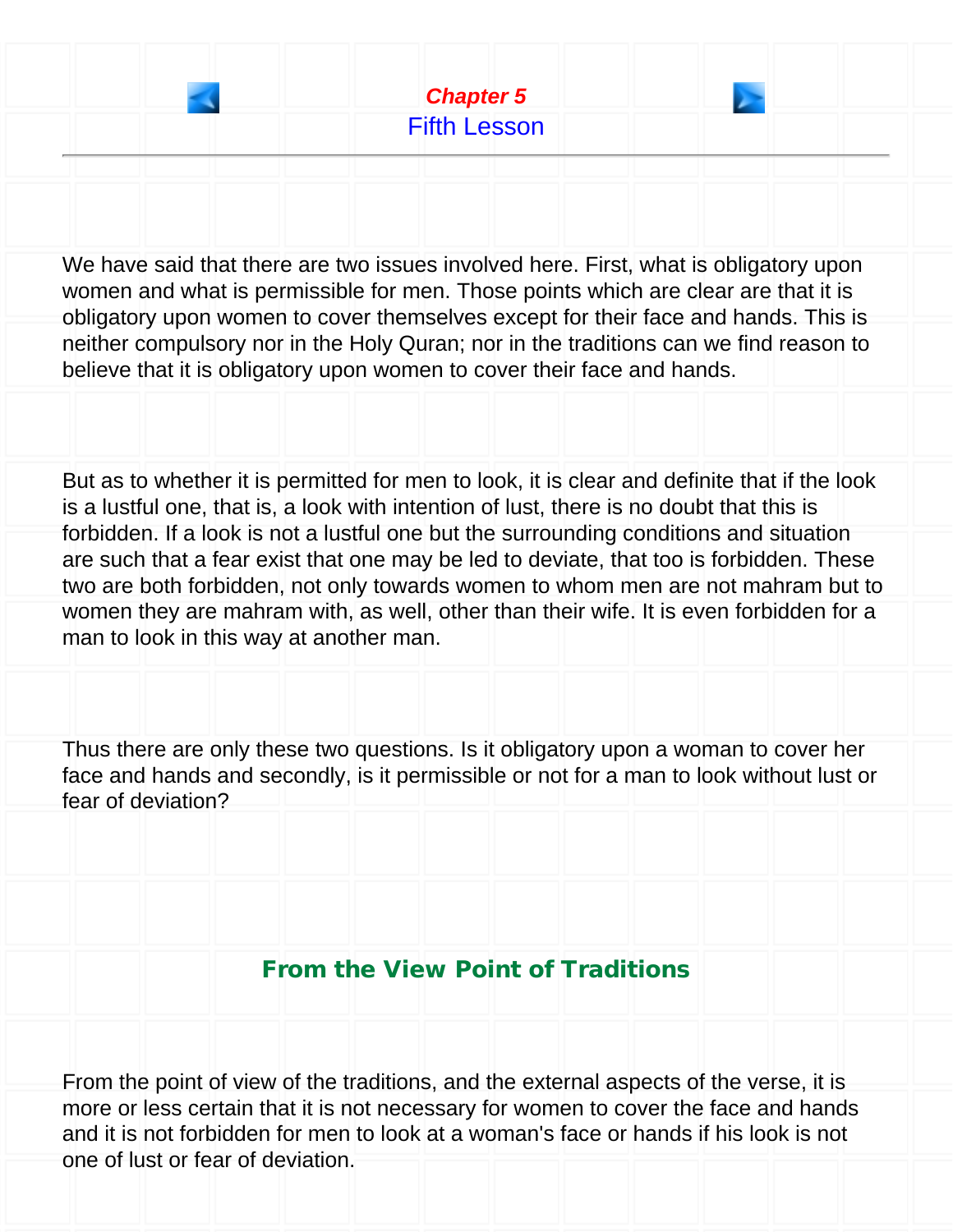The traditions are numerous and we have only referred to a few and a few more will be mentioned. One is a tradition from Imam Riza, peace be upon him, who is asked, '1s it permissible for a man to look at the hair of his wife's sister?" "No. It is not permissible unless she be a woman who is past child-bearing age. A wife's sister is just like any other woman that you are not related to according to the Divine Law and you can only look at her and her hair if she is beyond child-bearing age." [\[1\]](#page-75-0)

Thus whenever the Imams are asked if it is permissible to look at a woman's hair, etc., they are never asked if it is permissible to look at a woman's face when the look is not one of lust or fear of deviation.

There is another tradition from Imam Riza, peace be upon him, about a young boy. "Must a seven-year old boy be encouraged to recite the ritual prayer?" He said it is not obligatory but to encourage is a good thing. It is not necessary that a woman hide her hair from him until he reaches puberty. [2] We see that again it is covering the hair which is referred to and not covering the face.

# Concerning 'What Their Right Hands Own'

Again concerning "What their right hands own, " if a female slave is mahram to a man, is a male slave mahram to his female owner or not? I am using the term 'mahram' here erroneously with a purpose because this is an interpretation that others have. There is a difference when we say 'mahram' meaning, for instance, they are not permitted to marry. It is permitted for him to look at her hair but he is not mahram in the usual sense such as the father-in-law and his son's wife. Some have interpreted it this way. When a question is asked about this, the answer given is that there is no problem if a male slave look at his female owner's hair. Again, hair is mentioned, not the face.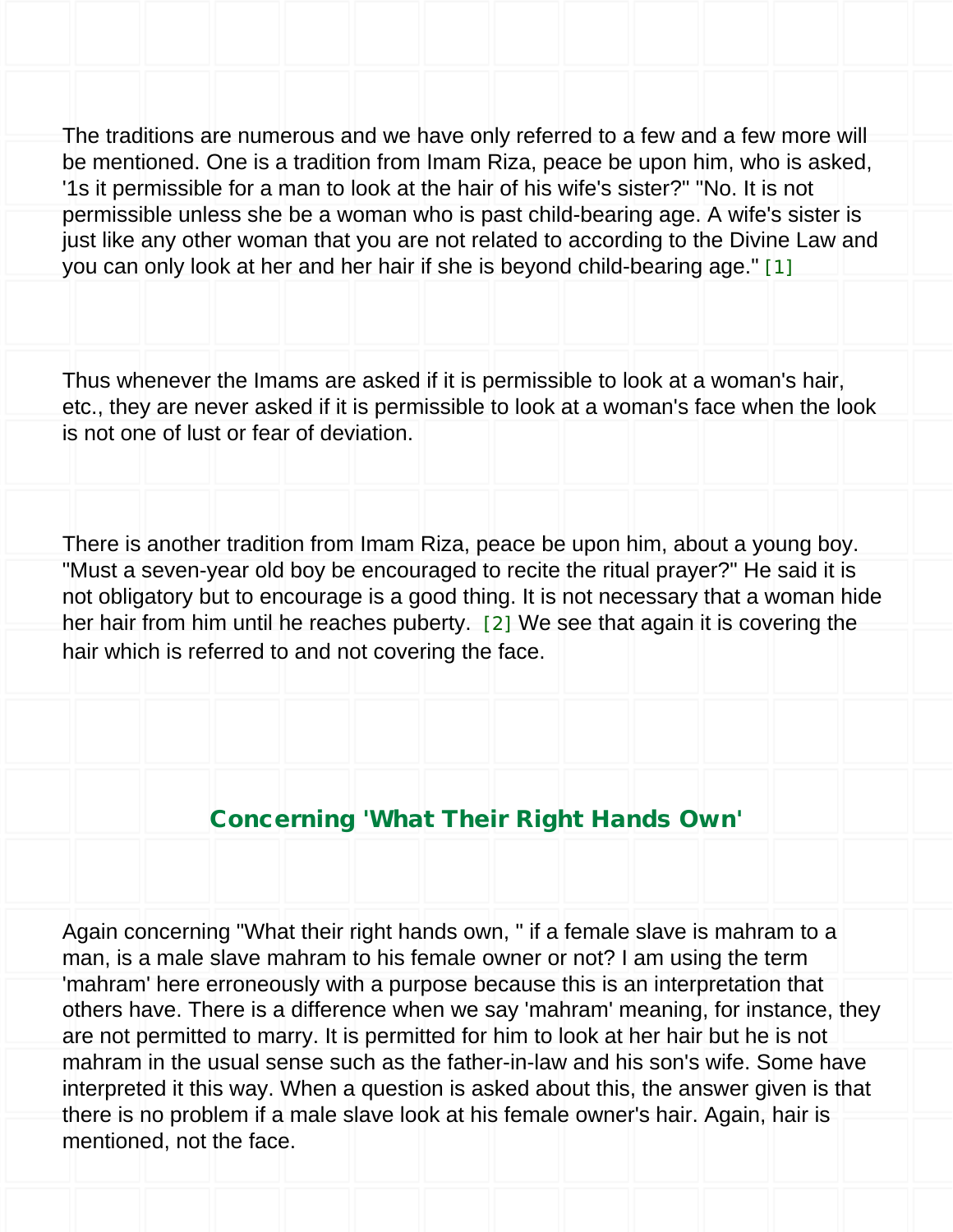There is a discussion concerning a khwajah (eunuch) and whether or not he is a male slave or a woman. The ruling was that he was like a woman and there was no problem if he looked at a woman's hair. A person asked Imam Riza if is was necessary to cover before a khwajah and the Imam said it was not. "They used to enter my father's house and women did not cover their hair before them." [3]

As to "the women of the Book," of course, they do not need to be dhimmah. There is no problem with looking at the hair of a Jewish woman or a Christian or a Zoroastrian woman or a woman who is none of these. The Holy Prophet said, "It is not forbidden to look at the hands and hair of dhimmah women." [4]

Wherever you look you see that the issue which is an exception is referred to or questioned and the face and hands are not questioned. Whereas if it had been forbidden to look at the face and hands of a woman, they would have been referred to in the exceptions.

As to dhimmah women, some of the ulama believe that we must look and see what the situation was at the time of the Holy Prophet; what extent of the body was not covered? Clearly the dhimmah women did not cover their hair or their hands to a certain point. There was no problem, then, in looking at them.

I have mentioned that in every exception, it is permitted to look without lust except under one condition. That is, it is permissible to look at a woman in lust when one wants to see a woman to decide whether or not to marry her, as a serious suitor for marriage. [5] Of course, it is clear that a man cannot spend years looking at women in this way to determine whether or not he wants to get married. There are other conditions as well. How much education should she have? Where does she come from, etc. After all of the other conditions are met and the only one remaining is to see if one wants to marry her, it is this situation that the exception refers to. If the purpose is only lust, it is clearly not with the intention of marrying.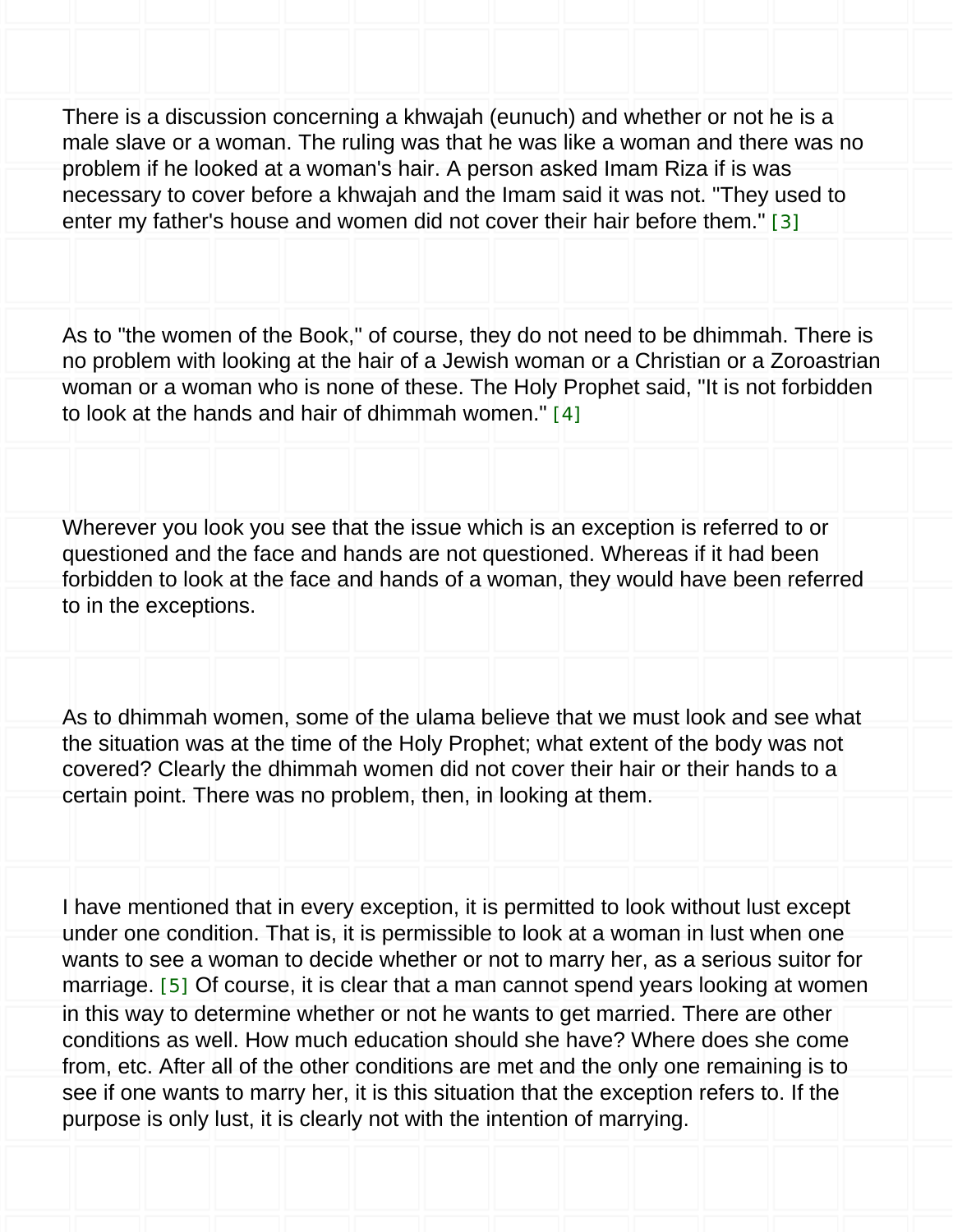These, then, were some of the traditions but there are many more from both Sunni and Shi'ite sources.

The traditions say it refers to Muslim woman and not the dhimmah but not with lust or with a look which holds the fear of deviating within in. It is permissible to look at her in what she customarily wears outside of her home. Ayatullah Burujerdi says that one must suffice to look only at that which was common in those days. Perhaps customs have changed today and even more areas of their body are uncovered.

There is another point to mention following this. There is an edict, based on a tradition which some ulama find difficult to accept. It is concerned with a tradition where the Imam said that there is no problem to look at the hair of a bedouin woman, a woman from suburb of Kufah or Ilj (non-Arab bedouin women). Why? Because it is their custom to dress in their particular style and they refuse to cover their heads. So it is not forbidden to look at them, but, of course, not with lust.

Some of the ulama have issued edicts just as the tradition states but the late Ayatullah Mohammad Kazim does not issue one because he says what is perhaps meant is that in places where these kinds of women are, it is not obligatory for men to curtail their comings and goings. There is no problem if their eyes fall on these women's hair. There is no problem if the women are told to cover themselves and they do not listen. Therefore, he felt it was an exceptional situation, not one that needed a religious edict.

Another religious jurisprudent says the same thing holds for urban women. If they are told they should cover themselves and they do not, there is no problem if men look at their hair.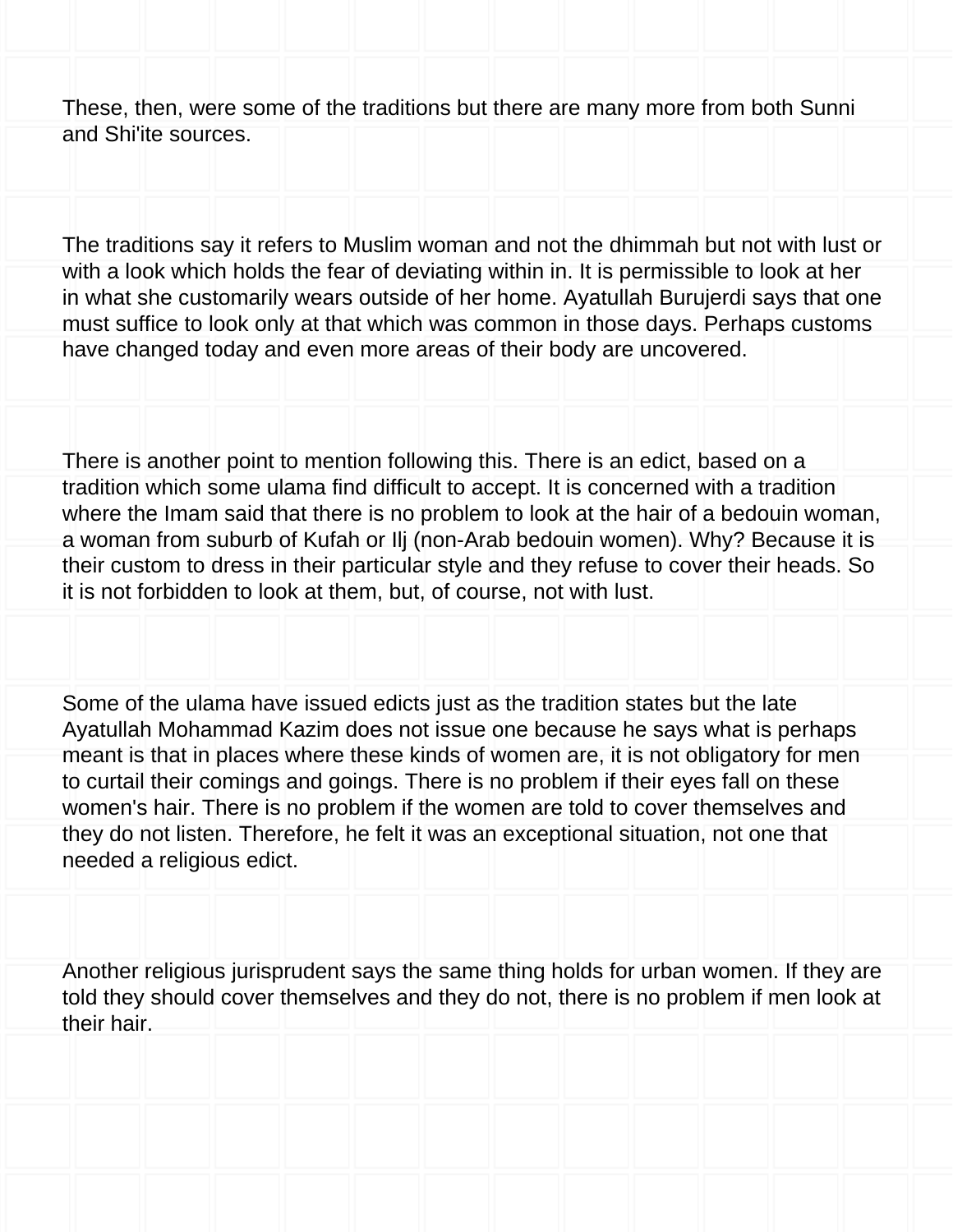## Hearing The Voice of A Non-Mahram Woman

Another issue is that of hearing the voice of a non-mahram woman. Is this forbidden or not? This is clear from the edicts that it is not forbidden as long as it is not for lust or in fear of deviating. There is no problem between a blind person who is hearing another. However, there is, caution. Where it does not concern a man, he should avoid it. But it is forbidden for a woman to make her voice very pleasant and attractive so as to cause confusion in a man whereby a man who has a sickness in his heart hears her voice, and gets attracted to it through lust. [6]

This is among the things which are very clear. It is permissible to hear the voice of a non-mahram woman as long as her voice is normal and not one to cause lust or arouse the fear of deviating.

The verse of the Holy Quran is clear. It does not say women should not speak. No. It says they should not change the tone of their voice. Women continuously went to the Holy Prophet and to the Imams and asked the questions they had. This is clear.

### Shaking Hands

Another issue is shaking hands. Of course, all of these issues arise only when there is no lust or fear of deviation present; otherwise they are clearly not permitted. Again, the traditions and religious edicts confirm one another in this matter. The Imam was asked if it is permitted to shake hands with a non-related woman. He said, "No, unless the hands be covered or the woman be mahram." One must not shake the hands with a woman who is not mahram unless her hand is covered and even then, pressure should not be applied.' [7]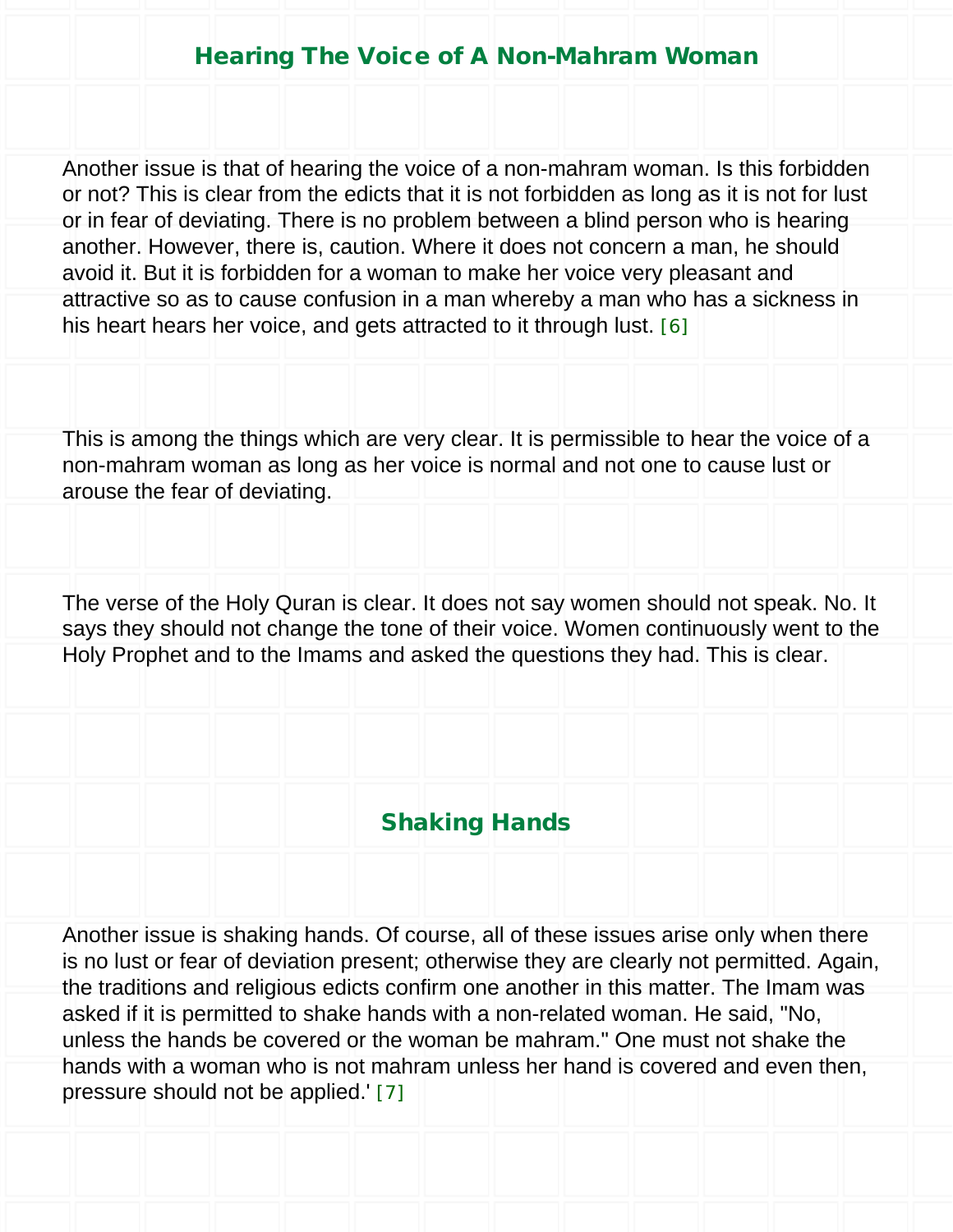## These Are Issues Of Religious Edicts

Here there are two more points which should be mentioned. The first is that the issues mentioned up to this point were all referred to within the contents of the verses and the traditions. Perhaps no further questions would occur to a person up to this point, but these are some of the issues which have occurred to me. Since this is a matter of an edict, everyone must note that I have mentioned my own point of view and referred to these proofs because of their necessity but the issue is one which must be followed according to the Divine Law. The second point is that edicts exist which are comparable to the ones mentioned that include the religious edicts of the great ulama but these are the edicts of the minority, not the majority.

For instance, Shaykh Tusi gave such an edict as well as Shaykh Hedayat and Shaykh Ansari. All three are among the most learned Shi'ite scholars. The others mention these reasons like Ayatullah Hakim in Mustamsak but when it comes to issuing a religious edict they hold back. The actions of Muslims, to this point, have been opposed to these views so the religious jurisprudent moves beyond the issue.

#### **Muslim Custom**

This itself is an issue that the customs and habits of Muslims oppose something which is clear from the verses of Quran and the traditions. The customs of the Muslims are not something which can be easily put aside. There is a need for an analysis as to what it is.

If we assume that Muslims have acquired a custom from the beginning of Islam whereby it is discovered to be from the customs of the Holy Prophet and the Imams,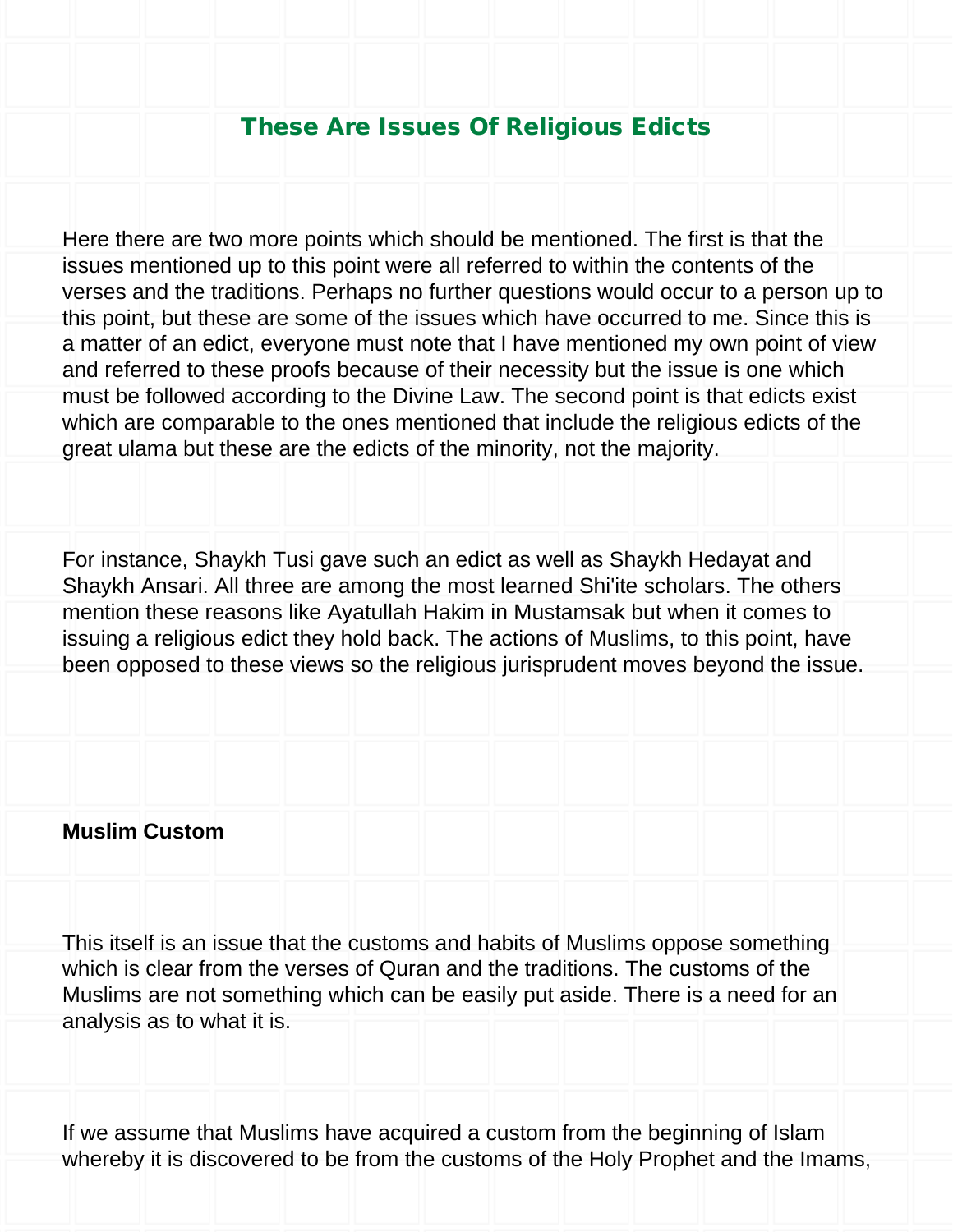it should be preserved. However, a custom of the people is not proof in itself except when it is discovered to be among the customs of the Holy Prophet. Then it becomes proof and must be observed.

For instance, take the beard. Some people say that the real proof for it is that men from the time of the Holy Prophet and later all had beards. Thus, we rely upon this.

Now note what they answer. If someone had said that it is forbidden to grow a beard we would have said that people in the past, according to custom, have a beard and this existed from the time of the Holy Prophet. Thus, it was not forbidden to have a beard. If it had been forbidden, it could not have become the custom. But the question then arises whether growing a beard is obligatory or recommended. We assume the possibility that it is a part of custom which is, at least, recommended or unspecified. Custom only dictates when there is a lack of respect involved. Therefore, it is either obligatory or recommended.

A thought has occurred to me here which is a historical social point and most often the reason why the religious authorities become fixed here is because they do not attend to the social issue. The modest dress did not exist among the pre-Islamic Arabs. Islam brought the covering of the head, neck, and chest, etc. and the forbidding of looking with lust. But a part of that which Islam brought existed in non-Arab areas. It was a very strong influence in Iran, in particular, among the Jews and people were influenced by their way of thinking.

Islam did not make it obligatory to uncover the face. It said it is obligatory to cover the hair, not to display the face. Clearly, those nations which came to accept Islam were following their own customs because Islamic precepts did not say it was obligatory to display the face, except in the harem. Nor did they say it was forbidden to cover the face. It gave a choice. It left it up to the various nations to practice their own customs of the modest dress if they so desired.

History shows that non-Arabs felt it was obligatory to cover the face. Thus, this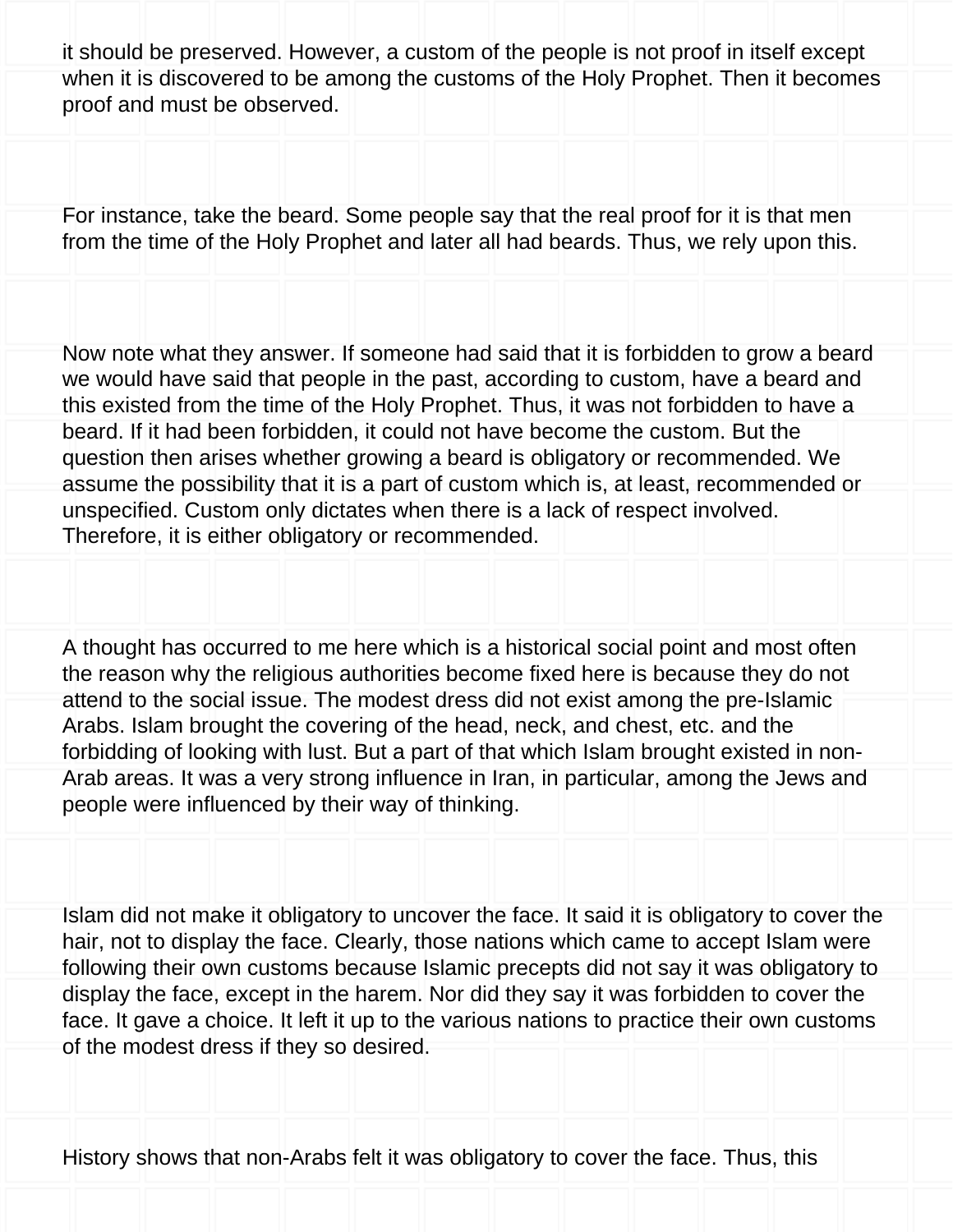custom of covering the face, as we find it now, is not a custom of the Holy Prophet and the Imams.

Another point which is very sensitive and should also be considered, relates to caution. Every religious jurisprudent speaks this way out of caution. They all know that these two things exist, one in a woman and one in a man. That which exists within a woman is the desire to show herself off, it is a part of her nature. That which exist within man is an inclination towards looking, not just looking but flirting and receiving pleasure from it. Both of these exist. Will Durant says that there is nothing in the world more firm and more persevering that a man's desire to look at a woman. It exists no matter how much it is restrained and it is referred to in the traditions. It is because of this that a religious jurisprudent does not find the courage, in spite of the fact that all of these reasons and proofs exist, to issue a religious edict. They say caution should not be put aside. The caution relates to human nature itself.

This brings up another issue. Some people follow a philosophy and that philosophy is that in those areas which are ruled by customs, whatever one does not say to the people is better. It is better not to say it than to say it.

I may have mentioned that I once received a letter in praise of the book I wrote called Stories of Good People. The ritual prayer leader in Khuzistan read the book. He said that he looked up all of the stories. Although not one idea was changed and they had been presented in a very readable, pleasant style, he had two criticisms. The first criticism related to a story about the blessed Fatimah and Ali, peace be upon them. Their work had been divided so that Imam Ali did the work outside of the house and she, the work within the house, a division which the Holy Prophet had made at the very beginning of their marriage. When Imam Ali was home, he helped her within the house and when he was not at home, she did the work outside the house as well. One day she was covered from head to toe in soot from having started the fire and because there was no flowing water in Madinah, it had to be carried from the wells, often at some distance away, the pressure applied by the straps of her water bag remained on her body because of all the water she had carried to her house. This man said that even though this story was true and was part of the traditions, I should not have mentioned it because it could be misused.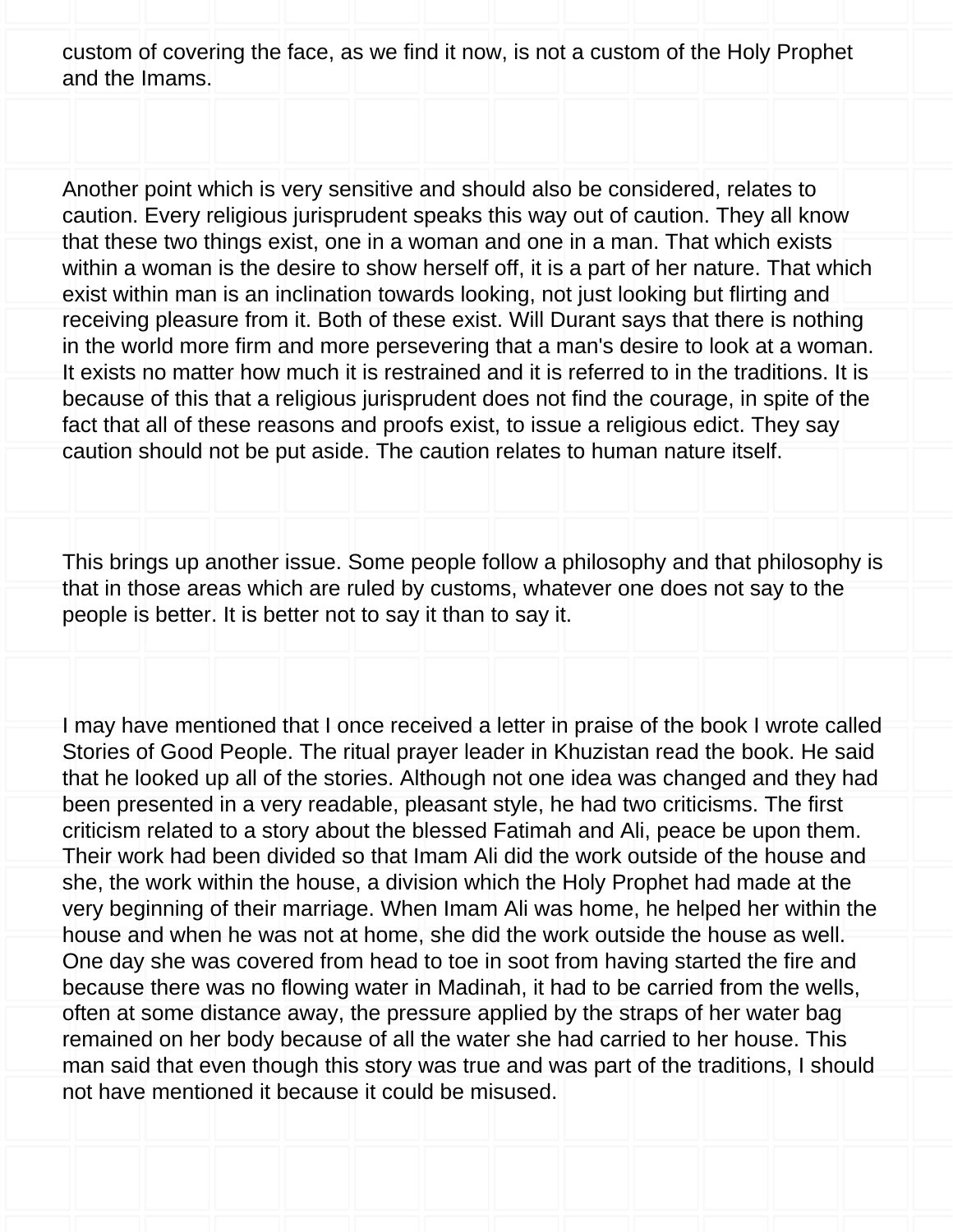I do not deny the general principle that if telling the truth will cause the people to deviate; it should not be said because the reason for telling the truth, in the first place, is to guide the people, not to turn others away from it. Of course, the Holy Quran tells us, "Those who conceal the clear (Signs) that we have sent down and the Guidance after We have shown them clearly in the Book ... on them shall be God's curseand the curse of those entitled to curse ..."(2:159)

The tone of this verse is very strong. There are very few verses in the Holy Quran where such a strong and angry tone is found. At the same time, I believe the purpose to be that people should not conceal the truth because of their own interests but to conceal the truth because of the truth itself under very limited, temporary and definite conditions so that it is not misused and does not fall under this verse. In other words, it is forbidden to lie but it is not always obligatory to speak the truth. That is, there are occasions when one must remain silent.

I am of the belief that this kind of prudence, when it is based upon the real issue of the truth, has no problem but, when it is based on individual, personal or group interests, it is a different story. Now the point is whether or not it is prudent thinking not to issue a religious edict about buying or selling a radio or that it is not obligatory for a woman to cover her face and hands. Is it a correct kind of thinking? Is it intelligible? Does it produce the correct result or not? Will some women who cover their face and hands then uncover their face and hands and finally their whole form by saying this truth? Or is the opposite true?

That is, many men and women think that the bases of the religious viewpoint is that the face of a woman should not show for when the face shows, there will be no stopping the rest. On the other hand, the covering of the face is impractical and, from the point of view of logic, it is indefensible. No reasoning or deduction can be given for it being so. Therefore, they will then completely uncover themselves.

Some sociologists believe that the cause for the extremity in women's dress and their lack of modesty is because of the erroneous belief that society had about the modest dress. Yet the error was that the truth was not spoken! If it had been expressed just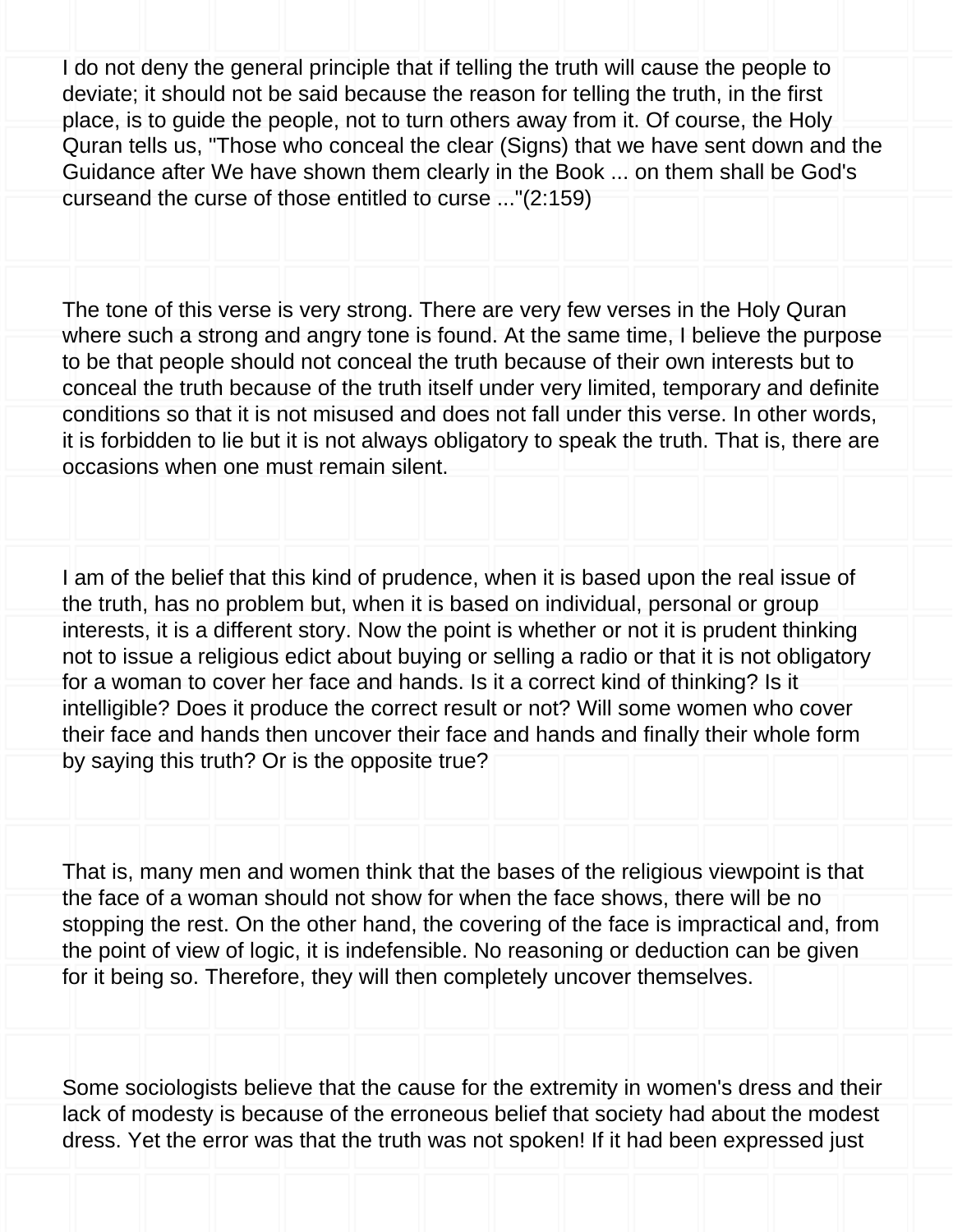as the Islamic precepts express it, things would never have reached this point. It is here that one should refer to the proverb, "being, more Catholic than the Pope," or "jumping from the frying pan into the fire."

The Holy Quran says in Surah Hujarat, "O believers, advance not beyond God and His Messenger " (29:1). What is meant by 'advance' is a point beyond which God and His Prophet said one needed to go, thereby, 'advancing beyond God and His Messenger'.

Imam Ali, peace be upon him, said, "God has given limits. Do not aggress beyond them. That is, he has specified the forbidden, do not disobey. He has specified the obligatory and the precepts; do not shun them and as to the things for which He remained silent about neither forbidden nor obligatory it was not because He forgot them but rather He wanted you to be free in regard to them. Therefore, do not restrict yourself there and make something your duty in the name of God's religion and God."

The Holy Prophet said in a tradition recorded in Jama'al-Saghir, "Just as God dislikes that which He prohibited, people should obey and He likes them to do what is allowed; whatever is without any problem should be considered to be such and they should not forbid anything which God has not forbidden..."

This tradition has also been recorded as the following, "God loves people who allow whatever He has allowed and prohibit whatever He has prohibited."

Perhaps I am mistaken. As I have mentioned, in areas covered by religious edicts, each person must follow the edicts of their own mujtahid.

But, in regard to that which is mentioned as prudent thinking and saying it is not advisable to mention something even though it is the truth, I disagree with this prudent thinking. I believe it is advisable to express the truth and that which is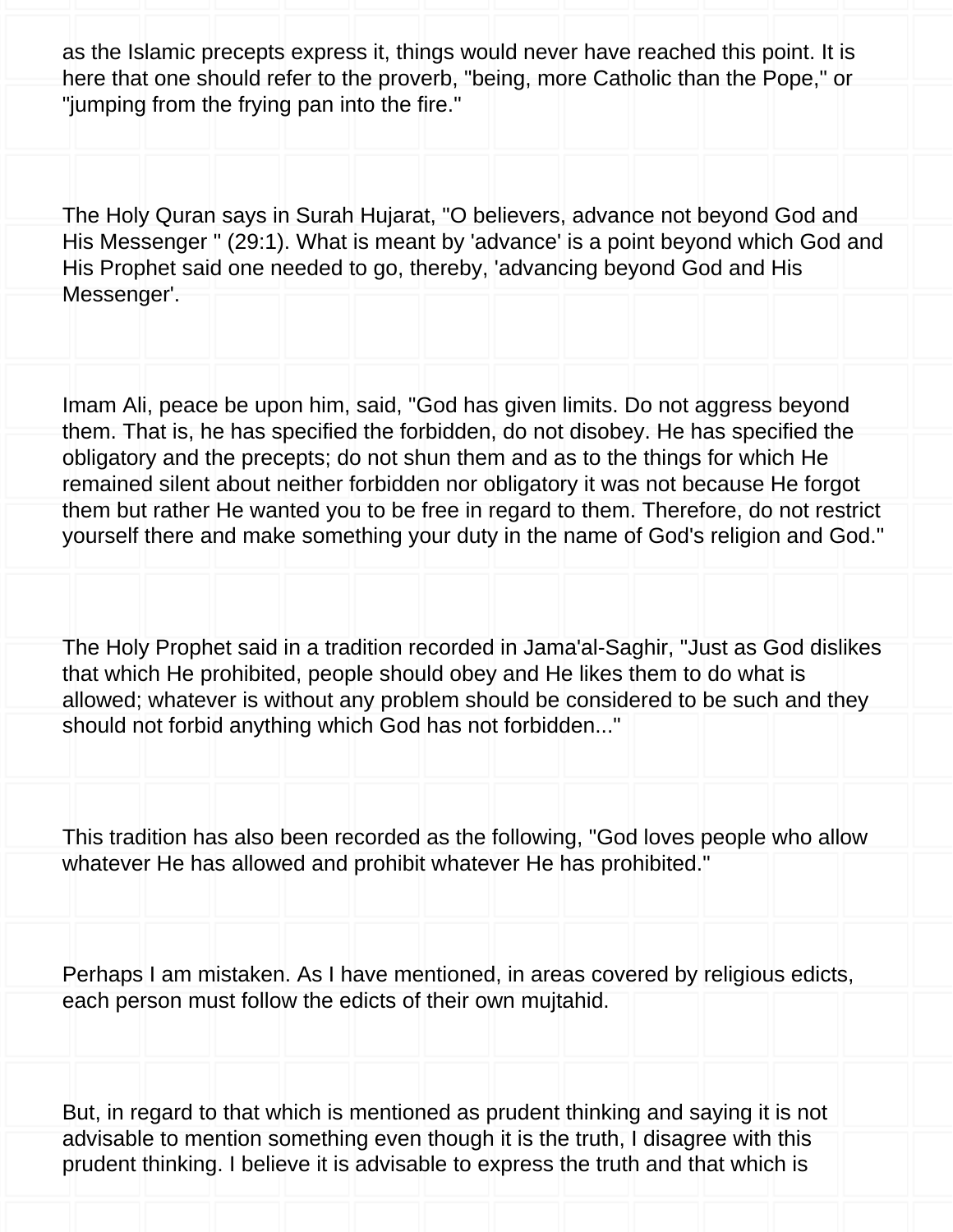advisable is to counteract the concept that women today express, "The modest dress is impractical." We must prove to them that the Islamic modest dress is logical and practical.

Secondly, we must make efforts to establish cultural, social, and health activities, particular to women, and resist the mixed activities which are imitated from Europe. It is only in this way that women will rediscover their real personality and the possibility that they will no longer be a tool, a toy and a means to men's lust in the name of freedom and equality.

# The Religious Edicts on These Issues

We have seen through these lessons that according to the precise and moderate precepts of Islam, in regard to the relations of a man and a woman based upon the reliable sources and practices of the Holy Prophet and pure Imams, it is documented that it is not obligatory to cover the face and hands as well as the fact that they strengthen the permissibility for men or women to look at each other upon the condition that it is not for lust (unless they are husband and wife) nor fear of deviation. Now we will briefly refer to the edicts of the religious jurisprudents because it is important to know how they have interpreted this issue from the beginning of Islam to the present. [8]

To begin with, what is the opinion of religious jurisprudents as to the covering of the face and hands and secondly, what edicts have they issued in regard to looking?

As to the fact that it is not obligatory to cover the face and hands, there appears to be no difference of opinion among all of the religious jurisprudents, Shi'ite or Sunni. There was only one Sunni who disagreed. He was Abu Bakr ibn 'Abd al-Rahman ibn Hisham and it is not clear if his opinion related solely to the ritual prayer or if it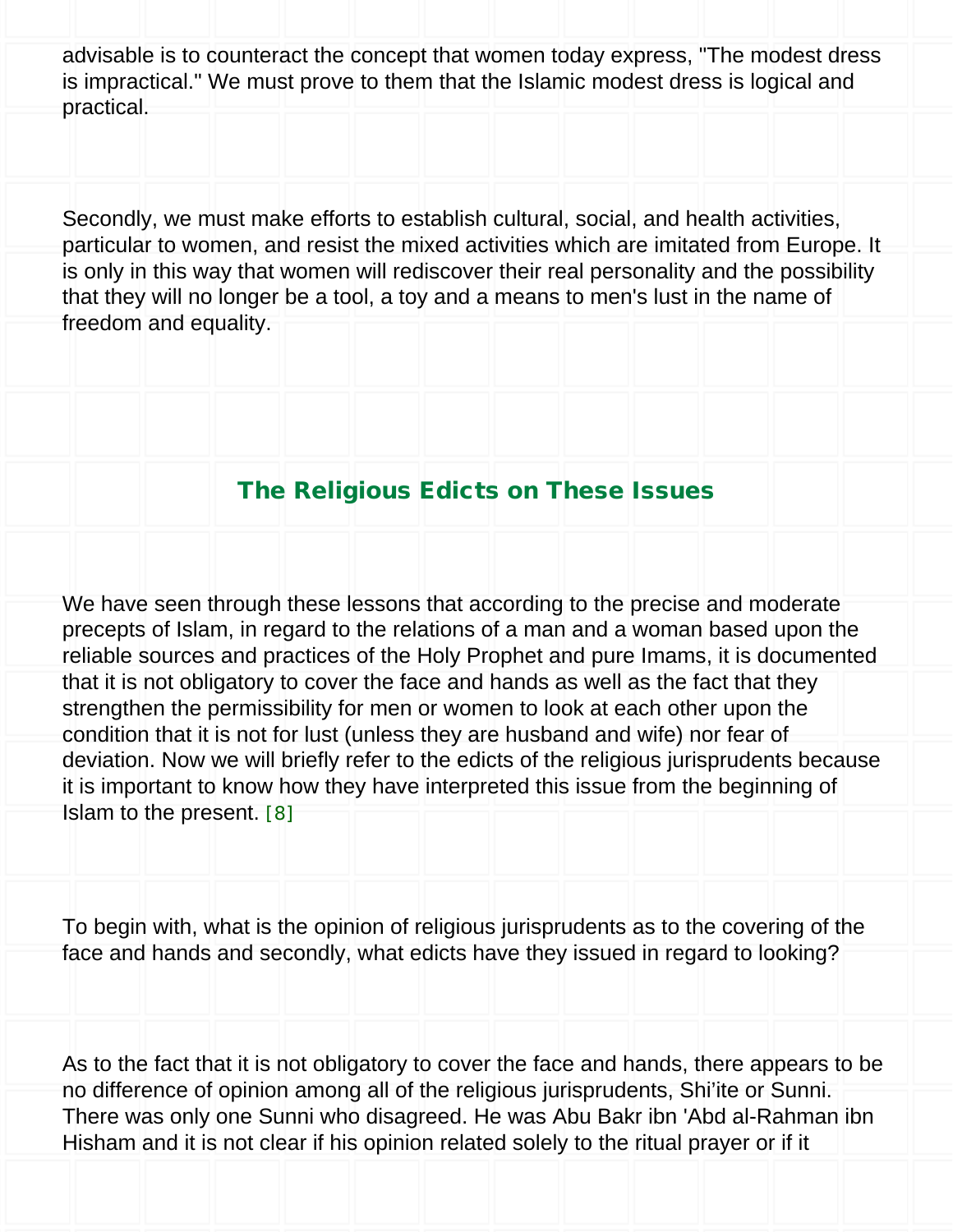included those people who were not mahram, as well.

There is no difference of opinion as to the face but some differences have appeared with regard to the hands to the wrist and the feet to the ankles as to whether or not they are included among the exceptions. Before mentioning what they have said, two points should be noted. First, the issue of covering is dealt with in two places in jurisprudence. One is in relation to the fact that it is obligatory in the ritual prayer for women to cover all of their body, whether or not a non-mahram is present. Here the question arises whether or not the face and hands must also be covered . The second place the issue is discussed is in relation to marriage and to what extent a suitor has the right to look at the woman he may decide to seek permission to marry. Here, there is most often a general discussion about covering and the permissibility or impermissibility of looking.

Thus, from the point of view of jurisprudence, we have two kinds of covering. One is the covering which is obligatory for the ritual prayer which has certain rules such as the clothes worn must be ritually pure, not usurped, etc. The other is the covering which is obligatory, other than for the ritual prayer, before men with whom a woman is not mahram and which does not have the special requirements of the covering for the ritual prayer. As we will later point out, there appears to be no difference as far as extent of covering before a mahram.

The second point to be noted is that the religious jurisprudents employ a term which refers to the body other than the face and two hands. This term is 'aurah', 'exposed' or 'bare' or 'naked'. It is possible that this term appears unattractive to some people in the sense that nakedness may be considered to be unattractive. We then ask if a woman's body, other than her face and hands, be something which is considered to be ugly or unattractive from the point of view of Islamic jurisprudence?

The answer is that the word aurah in no way refers to something ugly or unattractive. In the first place, not every ugly or undesirable act is referred to as aurah and the opposite is also true. The word aurah is often used in reference to something which has nothing to do with ugliness.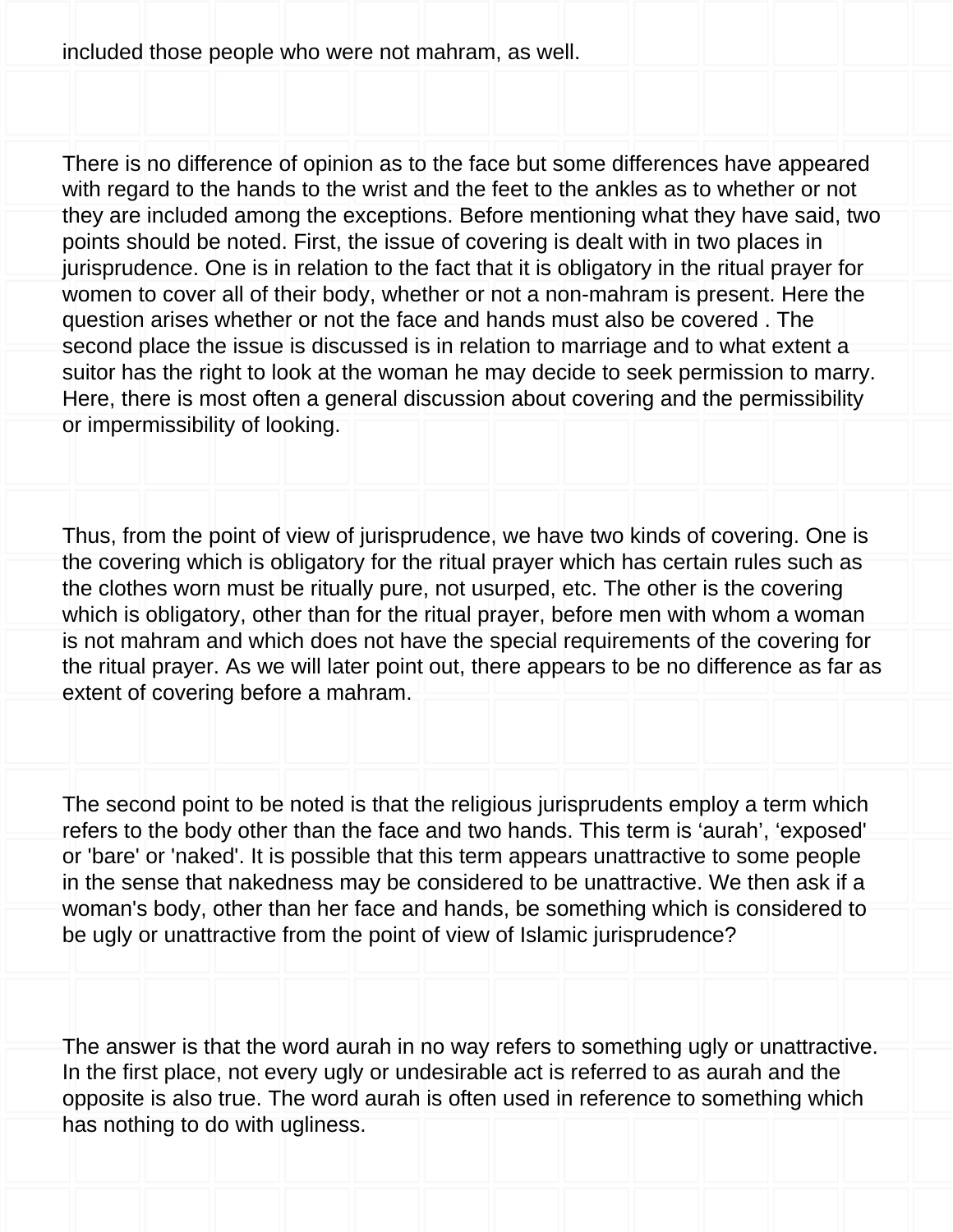In the Holy Quran, the word is used in verse 33:12, "Truly our houses are open "(exposed, vulnerable, aurah) ,by which excuse they hoped to be exempt from fighting. It is clear that no ugliness is referred to in relation to their houses. In verse 24:59, which will be referred to, three times are mentioned where even a mahram needs to seek permission to enter an area of another's privacy (except a husband or wife) and these are called the time of "three aurah".

In the Majma' al-Bayan the author, who is incomparable among the commentators in his ability to cleave apart the meanings of words in reference to the use of the word aurah in verse 33:14 says, "aurah refers to anything which can easily be harmed which one is concerned about like the borders or frontiers of a country or something related to a war. A bare or exposed or naked place or house is a house which is vulnerable and easily harmed." [9]

<span id="page-73-0"></span>Thus, it becomes clear that the word is not used by the religious jurisprudents to abase or weaken. The body of a woman is referred to as vulnerable because it is like a house which contains no walls and can be easily harmed and must be covered by some kind of an enclosure.

Now let us look at what the edicts say. Allamah in Tazkirat ul fuqaha' wrote, "The totality of woman's body is aurah (vulnerable) other than her face." All of the ulama in the various cities confirm this other than Abu Bakr ibn Abd al-Rahman Hisham who believes all of the body of a woman is vulnerable. His opinion is in the minority.

In the opinion of Shi'ite ulama, the two hands up to the wrist are like the face and are not considered vulnerable (aurah). Malik ibn Anis Shafe'i, Uwaz'i and Sugyan Thawri agree with the Shi'ite ulama because ibn Abbas had recorded from the Holy Prophet who said, "The face and two hands are included in the exception." But, according to the view of Ahmad Hanbal and Dawoud Zahiri, the two hands must be covered. The words recorded by ibn 'Abbas are sufficient to disregard this opinion.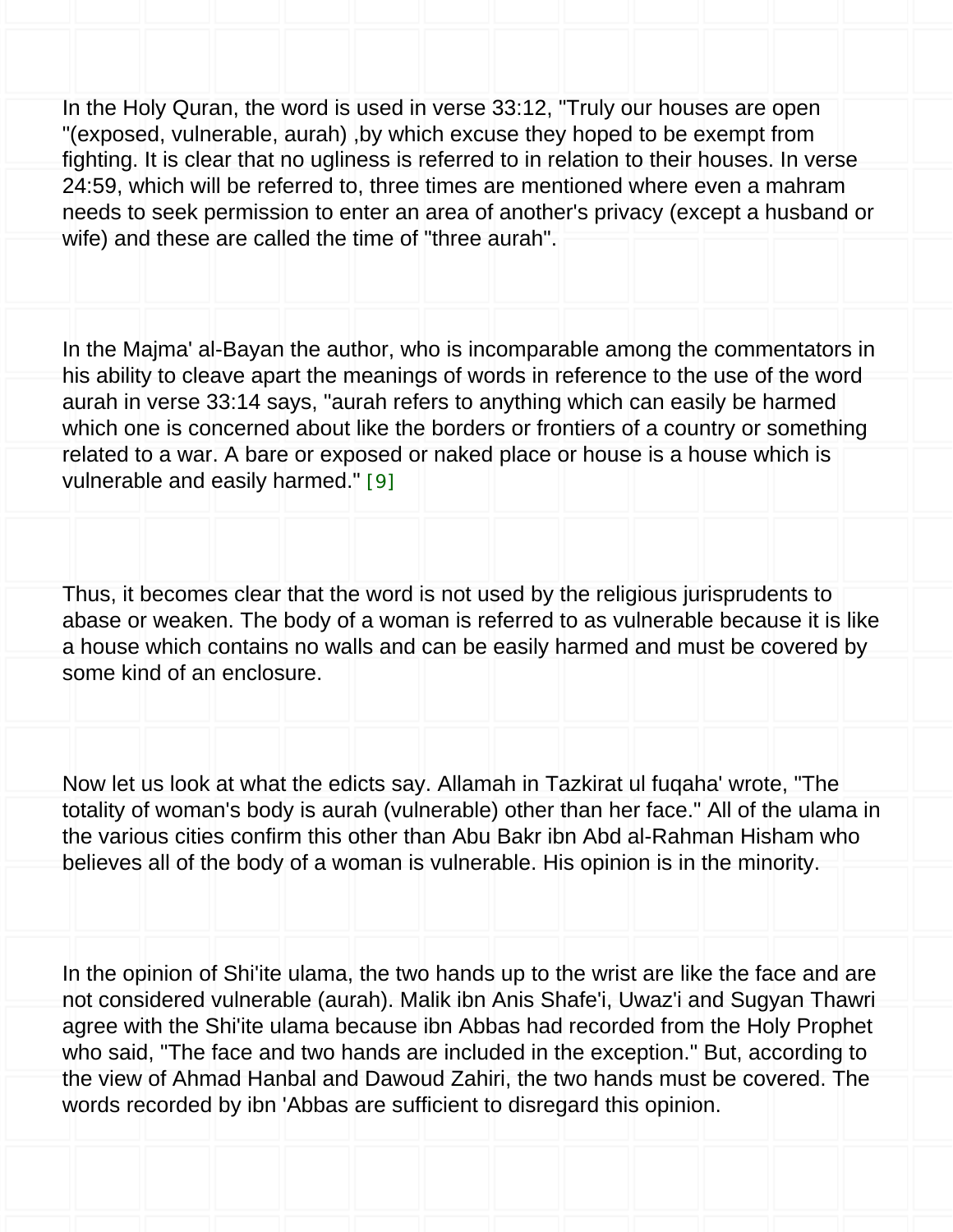Allamah refers to the two feet saying, "As can be seen, the religious jurisprudents refer to Surah Nur for the covering required for the ritual prayer yet it does not refer to the ritual prayer. That which must be covered in the ritual prayer is that which must be covered before a non-rnahram and if there is a difference of opinion, it is about whether or not more areas need to be covered for the ritual prayer. But, as to the fact that which is not obligatory to cover in the ritual prayers is the same as that which is not obligatory to cover with a non-mahram, there is no difference of opinion." [\[10\]](#page-76-0)

<span id="page-74-0"></span>Ibn Rushd, the famous Andulusian religious jurisprudent, physician and philosopher wrote, "It is the opinion of the majority of ulama that the body of a woman, other than her face and two hands, is vulnerable, aurah. Ahmad Hanifah believes that the two feet are also not included. Abu Bakr Abd al-Rahman Hisham believes that the total body of woman is aurah without any exceptions.

Shaykh Jawad Mughniyah wrote in his book al-Fiqh ala Mazahib al-khamsah, "All of the Islamic ulama agree that it is obligatory for men and women to cover that part of the body for the ritual prayer which they cover outside of the ritual prayer. The difference arises as to how much needs to be covered. The question in regard to women is whether or not it is obligatory for her to cover her face and hands to the extent necessary for the ritual prayer and the question in regard to men is if it is obligatory for them to cover more than the navel to the knee." Then he says, "According to Imamiyah Shi'ite ulama, it is obligatory for women to cover that much in the ritual prayers which she covers before non-mahram other than during the ritual prayer."

What is strange is that some contemporary ulama have thought that the view of the ulama in the past was that it was obligatory to cover the face and this is wrong.

As to the permissibility of looking, Allamah wrote, "A man looking at a woman or a woman looking at a man is either necessary (like the look of a suitor) or not. If there is no necessity, it is not permissible to look at more than the face and hands and if there is fear of deviating, this much is also not permissible. If there is no fear of deviating, according to Shaykh Tusi, there is nothing to prevent it but it is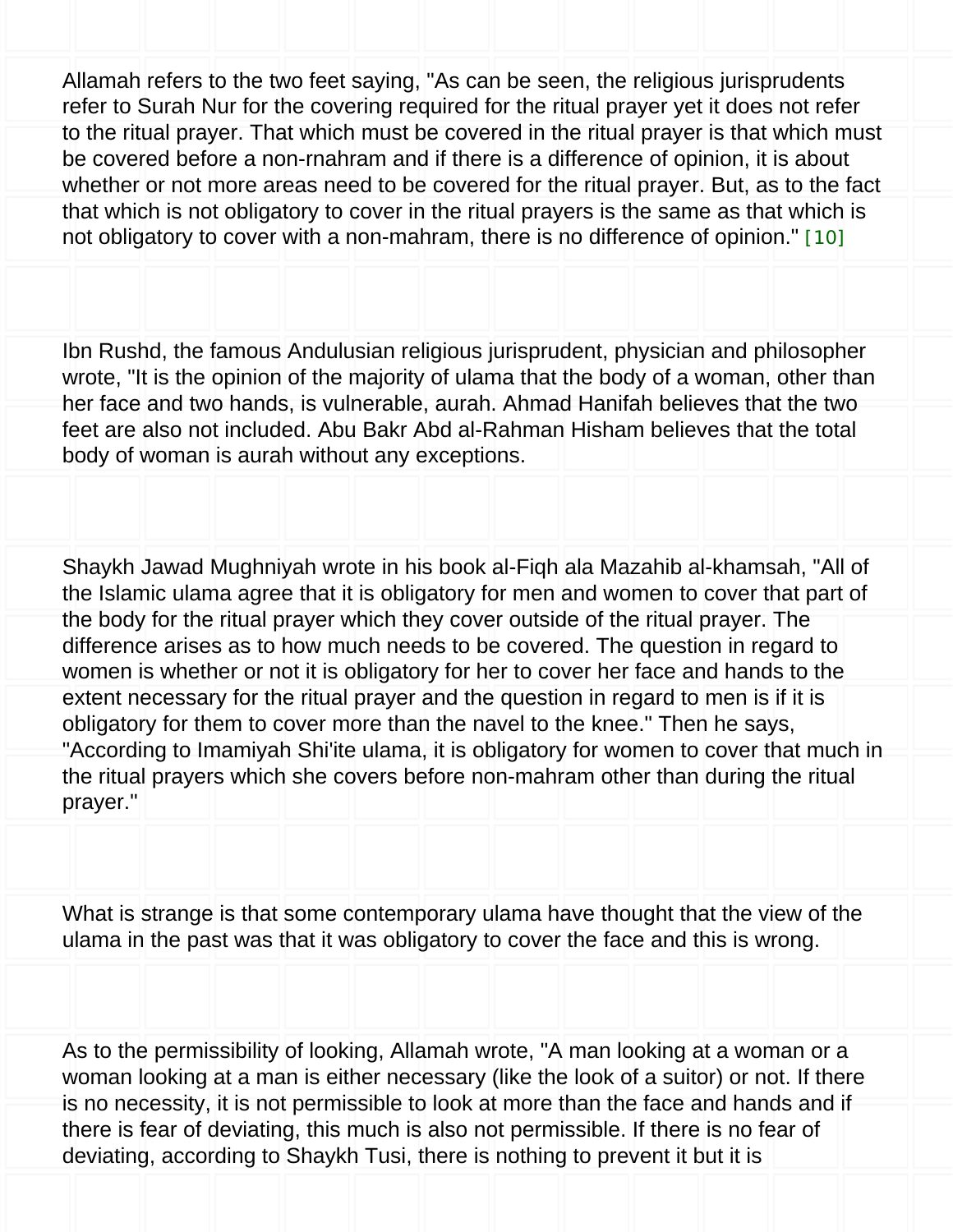disapproved. The majority of the Shafe'i believe the same but some believe that it is forbidden to look at the face and hands."

In regard to looking at the face and hands, there are basically three opinions. First, the opinion that it is absolutely forbidden according to Allamah and a few other people including the author of the Jawahir. Second, it is permissible to look once and what is forbidden is repeated looking. Muhaqiq in Sharae', Shahid Awwal in Lum'ah and Allamah in his other books hold this view. Third, it is absolutely permissible according to Shaykh Tusi, Kulayni, the author of Hada'iq, Shaykh Ansari, Naraqi in Mustamad and Shahid Thani in Masalik. Shahid Thani dismisses the reasoning of the Shafe'i which Allamah had accepted but he says at the end, "There is no doubt that caution should prevail."

<span id="page-75-0"></span>The above were the views of the past jurisprudents. Most contemporary jurisprudents do not refer directly to these two issues and, most often, cover it over by means of 'caution'. But among the contemporary jurisprudents, Ayatullah Hakim in his recital Minhaj al-Salihin, [11] in the section on marriage, gives a direct edict in which he states the face and hands are an exception. "It is permissible to look at a person one intends to marry as well as dhimmah women as long as there is no lust in the glance including women whom one cannot prevent from not covering and women who areb rnahram. It is forbidden to look at any other woman, other than their face and two hands to the wrist, and that only if there is no lust involved."

[\[1\]](#page-62-0). *Wasail, vol.* 3, p. 25.

[\[2\]](#page-62-1). Ibid., vol. 3, p. 29.

[\[3\]](#page-63-0). *Ibid., vol.* 3, p. 29.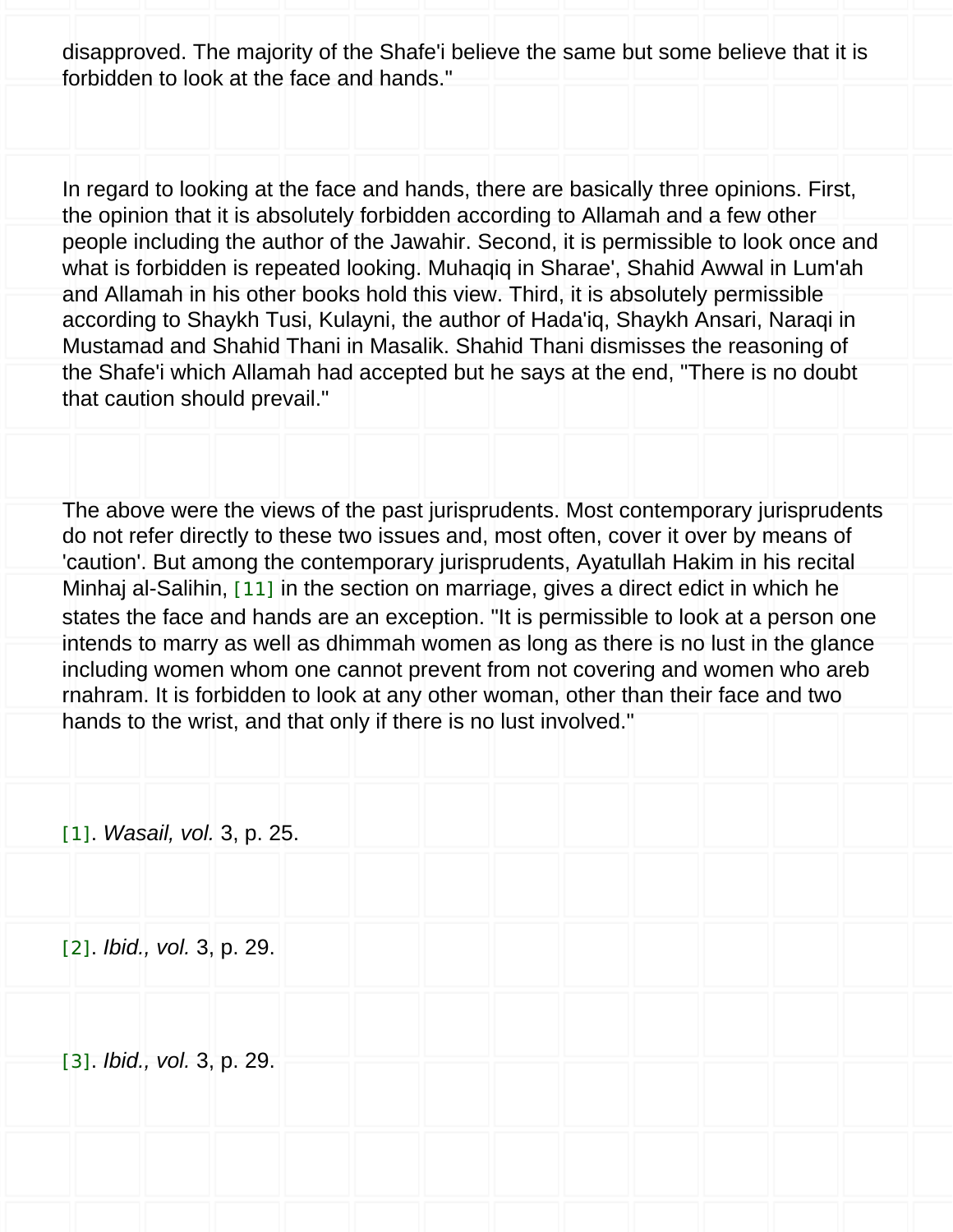[\[5\]](#page-63-2). There is clearly a difference between laws made by people or a law-making body and God's Laws. If a person wants to follow the laws of a country, one can play a bit with them. "The law is such and such and I did not do that." But when it comes to God's Law there is a difference and one's intention is known.

[\[6\]](#page-65-0). Ayatullah Sayyid Muhammad Kazim Tabatabaie Yazdi, Urwatul Wusqa, Section on Marriage, Chapter One, Issue 39.

[\[7\]](#page-65-1). Ibid.

[\[8\]](#page-71-0). The last section of this lesson was added later by Murtaza Mutahhari and is not on the tapes but because of the importance of the issues referred to, it has been translated and appears here.

[\[9\]](#page-73-0). Majma'al-Bayan, Commentary upon the Quran, 33:14.

<span id="page-76-0"></span>[\[10\]](#page-74-0). Bidayat al Mujtahid, vol.1, p.111.

[\[11\]](#page-75-0). Minhaj al-Salahin, 9th edition, issue 3.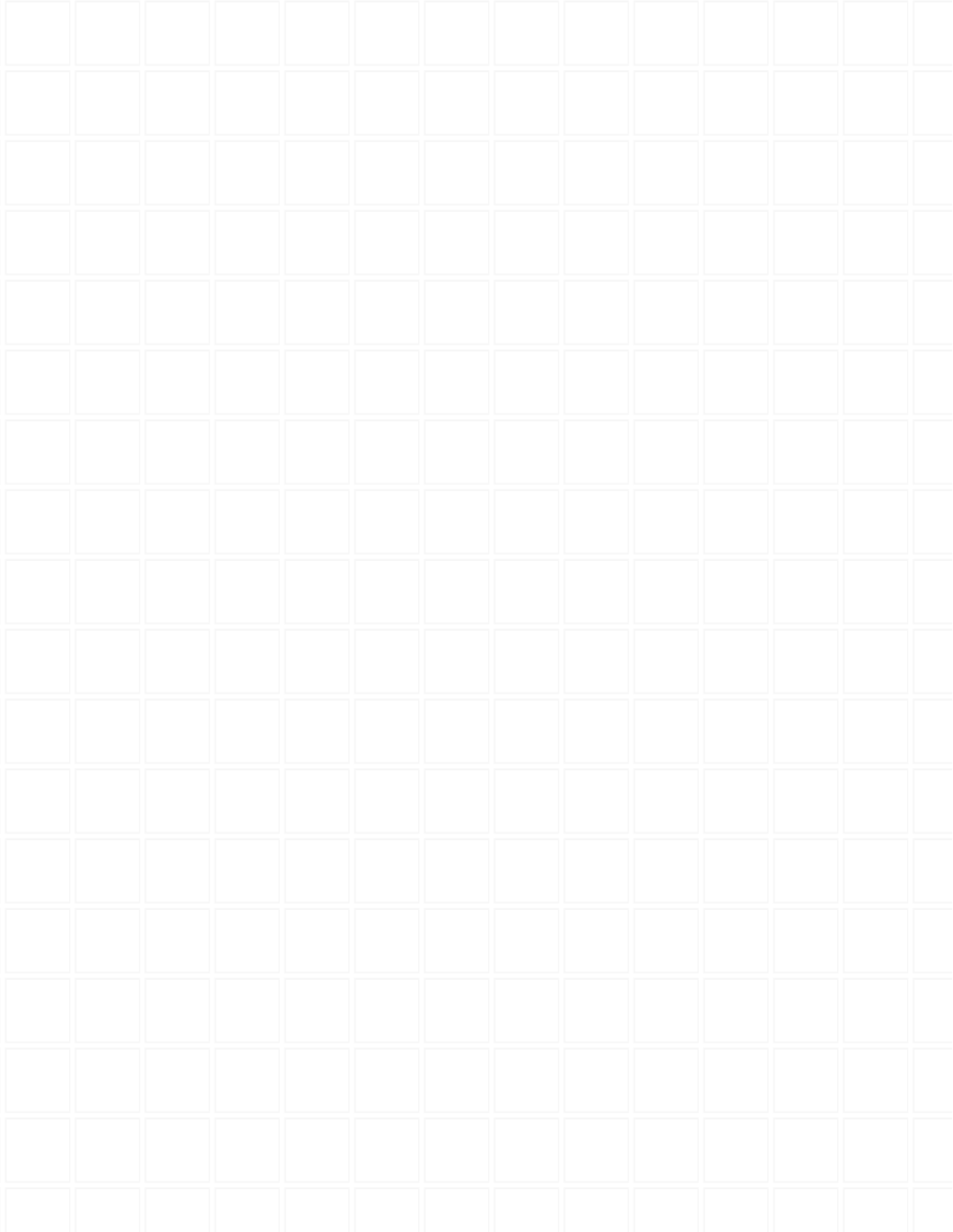

## Allowable Expediences and Non-Expediences

As a conclusion to our previous discussion, there are two points to be mentioned. One is that the science of the principles of religious jurisprudence has two expressions which are of use to us here. Some things do not have the advisability to make them obligatory nor do they have the maliciousness to be ruled as forbidden. As they do not contain the criteria to oblige or forbid, they are allowable and because of this they are called allowable non-expediences (mubah la-iqtidati). Perhaps most of the allowables are of this type.

But there are others. The reason for their being allowable is because of certain wisdom which releases them. That is, if the Divine Law did not allow them, a necessary malice would have appeared. These kinds of allowables are known as allowable expediences. It is possible that with these allowables, an advisability or a maliciousness exists in activating or shunning these deeds but in order to obey a higher advisability which permitting then brings about, the Divine Law rules it as allowable and overlooks the other criteria.

Those allowables, which have been allowed because of not wanting to have fault or blame (haraj), are like this: Religious jurisprudents consider the fact that if they want to forbid some deeds, the life of people will become very difficult so they do not forbid them.

Perhaps the best example is divorce. The Holy Prophet said, "Among all of the permissibles, divorce is the most detested." Someone may ask, "If it is detested then why is it permissible? Divorce should be forbidden." But no. At the same time that it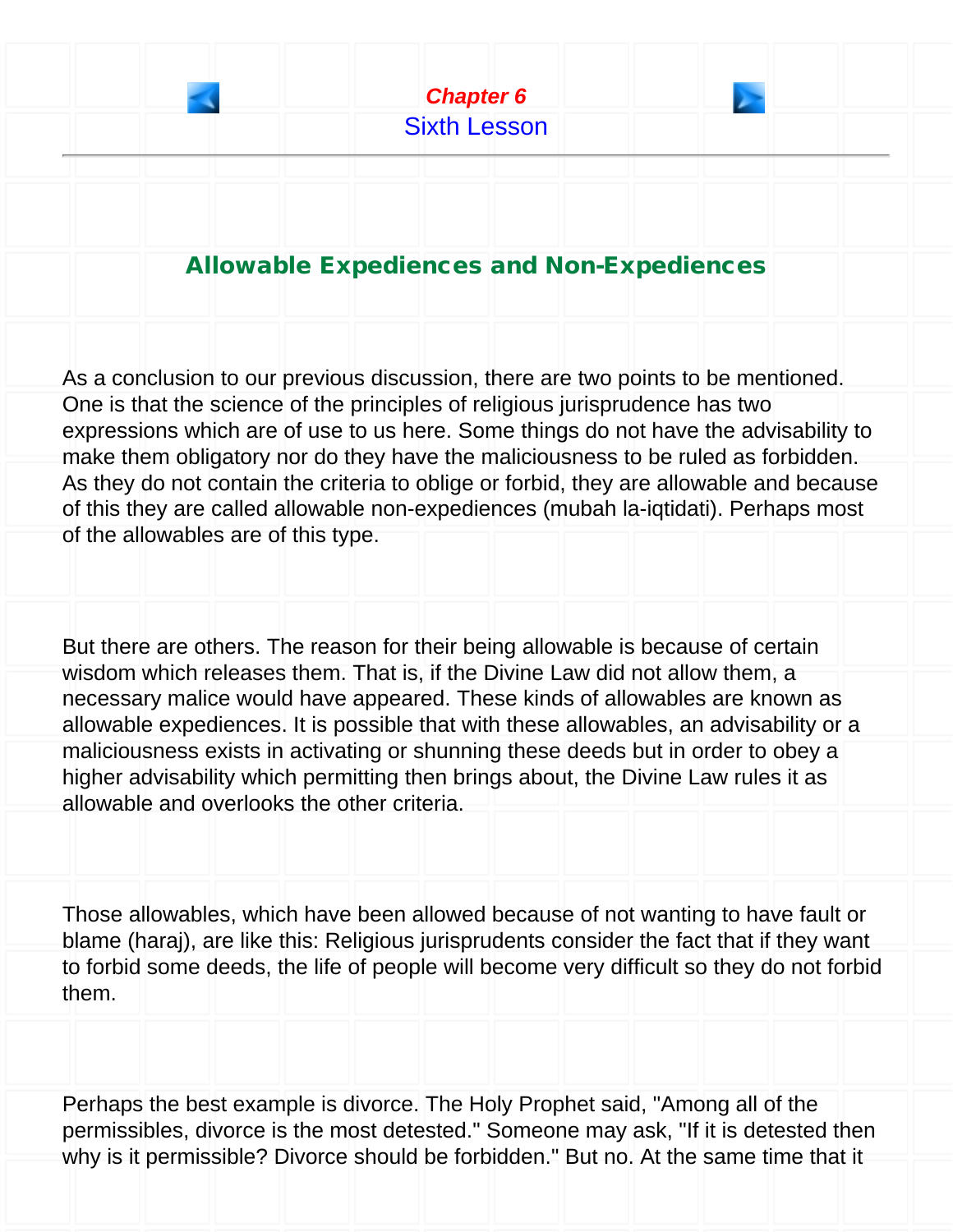is a detested act and the issuing of a divorce causes the heavens to shake, it is not forbidden. When Abu Ayyub Ansari wanted to divorce his wife, the Holy Prophet said "Divorcing Umm Ayyub is a sin." But, if Abu Ayyub had divorced his wife, the Holy Prophet would not have said it was invalid. That is something which is not forbidden at the same time it contains as many aspects as a forbidden thing contains and perhaps more. Because of this, it is detested but not forbidden.

The reason is that Islam does not want marriage to be compulsory. That is, to oblige a man, who must be the support and protector of a woman, to keep his wife at all costs. Efforts are made towards a divorce not occurring but that a man should keep his wife because he is so inclined and not grow cold towards his wife. But the situation goes beyond this and a man wants to divorce his wife. It is a hated deed so that one is only obliged to do it. This is one example of allowable expedience.

These exceptions exist in the area of the modest dress, as well. In relation to the extent of the modest dress, like the fact that it is not obligatory for a woman to cover her face, it is not forbidden for a man to look at a woman's face as long as it is not a look of lust. The difference between leaving the face uncovered or covered is one of the allowable expediences. That is, the very criterion which exist in relation to hair, exists in relation to the face. The criteria which exists in relation to the rest of the body, exists in relation to the face. There are many parts of the body which, even if they are not more stimulating, they are not less so than the face, but at the same time, this exception has appeared . The criteria is the same but if a woman is told to cover her hair, it is not difficult for her to do unless it is a woman whose rebellious nature and ego insists that her hair must remain uncovered.

It is a duty which does not cause difficulty. It does not in any way interfere with her life. But if a woman is told that she must cover her face as well, this prevents her from doing many things. It prevents her freedom of action.

For instance, many of the work available in society depends upon this very religious edict as to whether or not it is obligatory that a woman cover her face. Is it permissible for women to drive a car or not? The question has to be approached from the point of view of duties that a woman has whether or not it is permissible.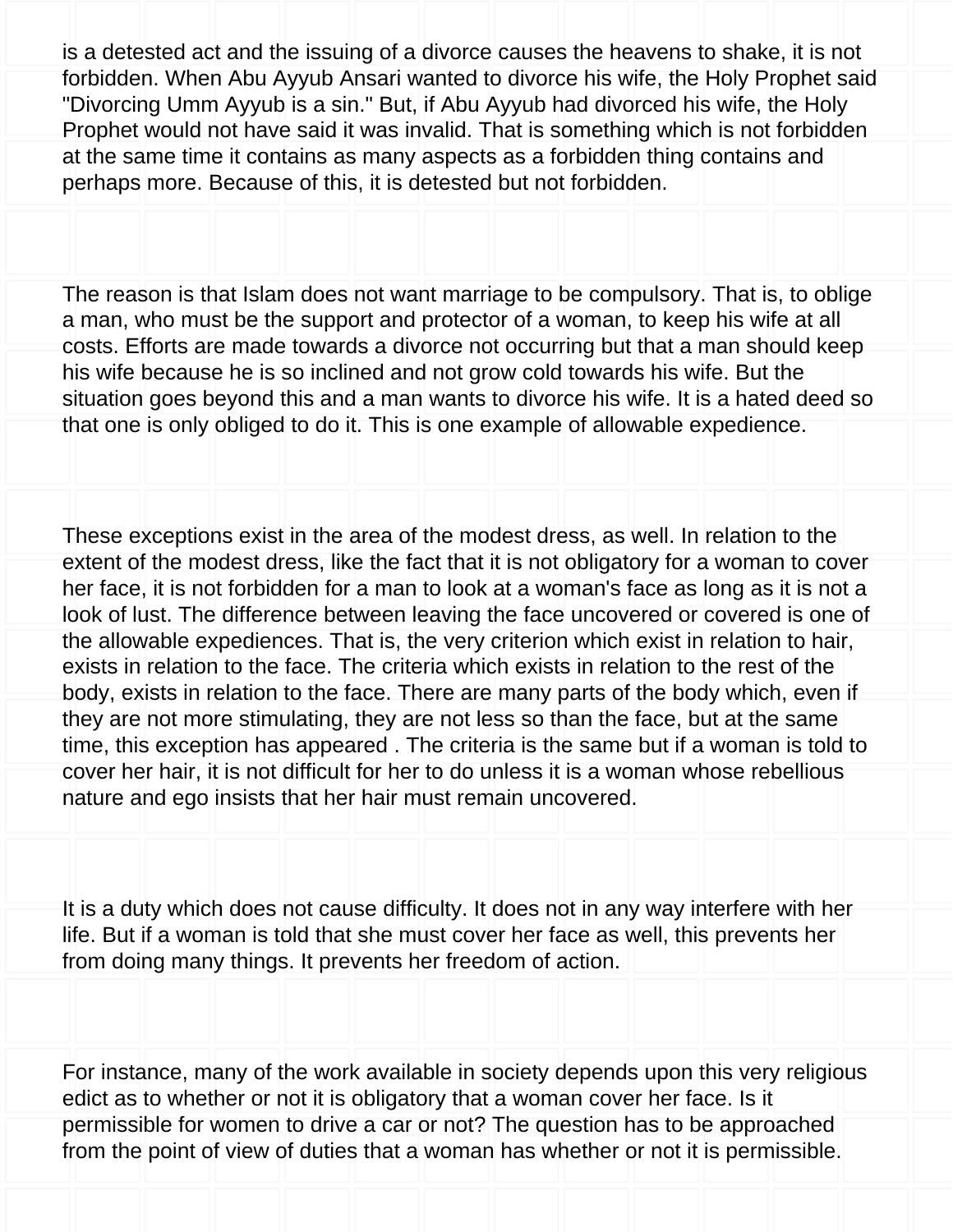Can she maintain her duties and drive, or not? If it is obligatory for women to cover their face and hands, is it not possible for them to drive a car? That is since driving would cause the non-performance of a duty, she must not do so.

But another says, "No. It is not obligatory for women to cover her face." This then means that she can drive and driving does not mean that other parts of her body be visible or that she wear makeup or that her hair be uncovered. Just as long as the roundness of her face is visible, she can drive.

For instance, is it permissible for a woman to be a teacher and teach male students? After we said that hearing the voice of a non-mahram woman is not a problem and that it is permissible for a man to look at the face of a non-mahram woman as long as it is not a lustful look, then she may be a teacher of male students. That is, the limits are this very face and hands. The truth is that the real question is whether or not women have to be limited to the home or not. This is not a small issue.

If we deduce that the view of Islam is that the face and hands of women must be covered along with the rest of her body, which is obligatory to be covered and if we say that a woman must be covered from head to toe, this means that the activities of a woman must be limited to her home because it is not possible for her to be active outside of her home. But if we say, no, it is not obligatory for women to cover their face and hands, we have not limited her activities with this. For instance, women who believe that they are obliged to cover themselves completely cannot ever leave their homes to go shopping for vegetables. She has to send a male servant or her husband to do this. Thus there is a great difference in whether or not it is obligatory for a woman to cover her face and hands. The area of her activities could become extremely limited.

We have deduced from the verses of the Holy Quran and the traditions. The only thing we found a lack of was religious edicts and this was not in relation to it being compulsory to cover the face and hand. Most edicts agree that it is not.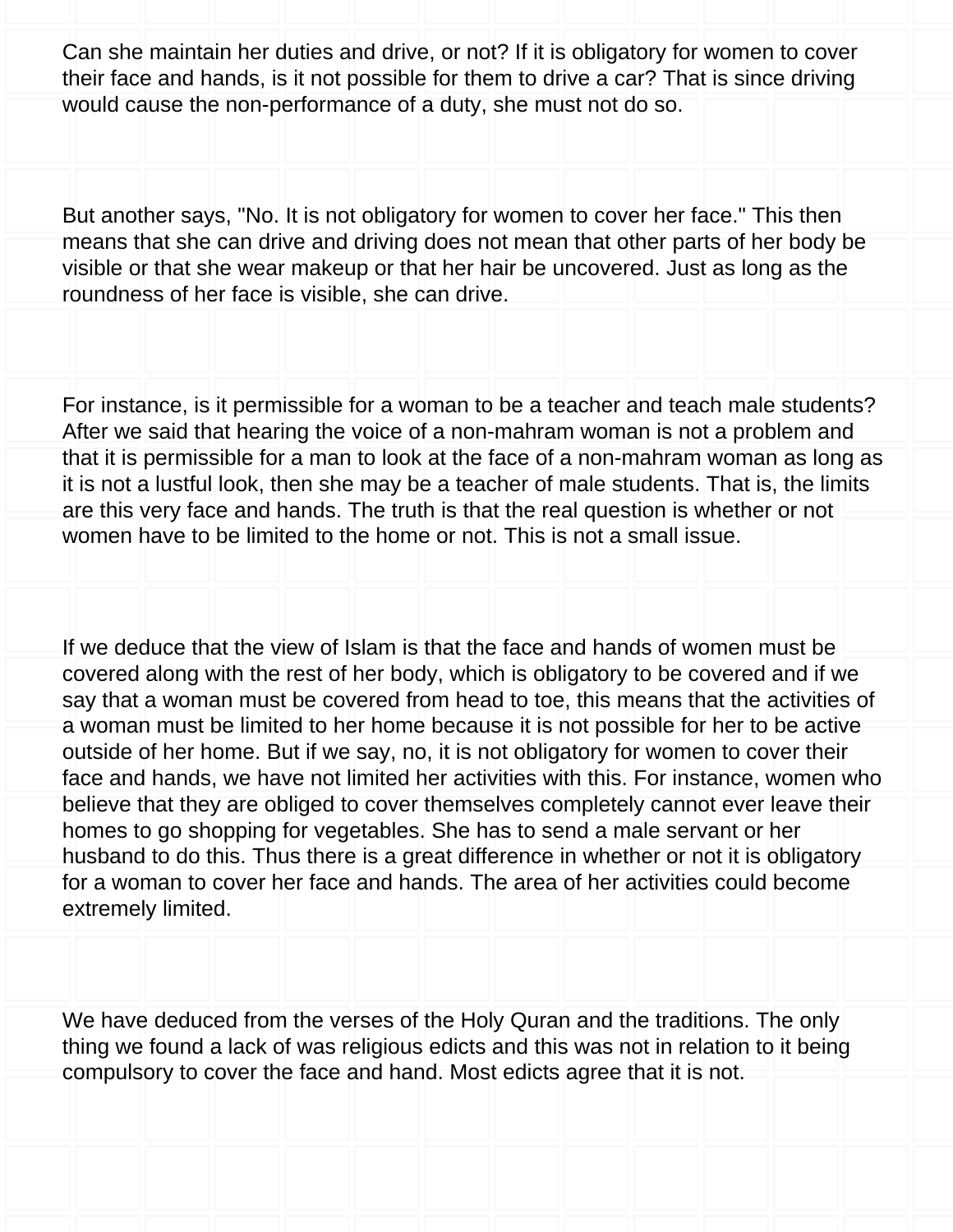The area in which there is a lack of religious edicts sensed is in the area of whether or not it is permissible for a man to look at the face of an un-related women as long as his look is not of lust. The majority says it is not permissible but there are people like the great Alim Shaykh Ansari who say it is permissible and in the verse itself and in the traditions, it was very clearly permissible. Thus if we are asked, "What is the difference between the face and the hair? Does not the criterion which exists for the hair exist for the face? For the eyes and eyebrows? These criteria even carry more weight here." The answers are that it is an allowable expedience, not an allowable non-expedience, that a criterion which exists for one does not exist for another.

Also, in the exception which exists in relation to individuals, there are two exceptions which we will discuss later. Covering from one's father, one's children, the sons of one's husband, brothers, father-in-law, etc. is not obligatory. Here two criteria exist. First the look of a father and even an uncle differs from that of a non-mahram. It is natural that a father does not look at his daughter with lust or with the fear of deviating nor a son at his mother. Among brothers and uncles the same is true. But there are some relationships which cannot be said to be this way. For instance, the son of a husband. Can the son of a husband naturally have the same feelings that a father has for his daughter? Even if his daughter is among the most beautiful women of the world? If a man takes a young wife who is of the same age as his son, will it be this way? Clearly not. Perhaps it can be said that a father-in-law is the same way. Here again the reason why it is not necessary to cover before these relations is because of difficulty. A man marries and his son lives in the same house, where the son is a part and parcel of the home. The wife wants to become a part of the home. If they are to live within one place and the wife has to cover, it will cause great difficulties. This is one point.

From here we can draw a conclusion which is just as we said in relation to divorce. Divorce is permissible but it is detested. It is not forbidden but it is detested. So that if a man were to ask, "If I want to divorce my wife, will I have earned God's satisfaction? Should I divorce her or not? " It is best not to divorce her. In this same area, looking at a non-mahram woman when it does not stem from lust or arouse a fear of deviating, is permissible. But, if someone were to ask, "Is it better to look or not to look?" It is, of course, better not to look. The Divine Law allowed it so people would not be put to undue difficulties but the criteria still exist. Is it better for a woman to cover her face or not? It is better to cover her face but because covering her face causes her great difficulties, it has been allowed to be uncovered. The same is true of looking at the face of a non-mahram woman which, at the same time though permissible, not doing is better.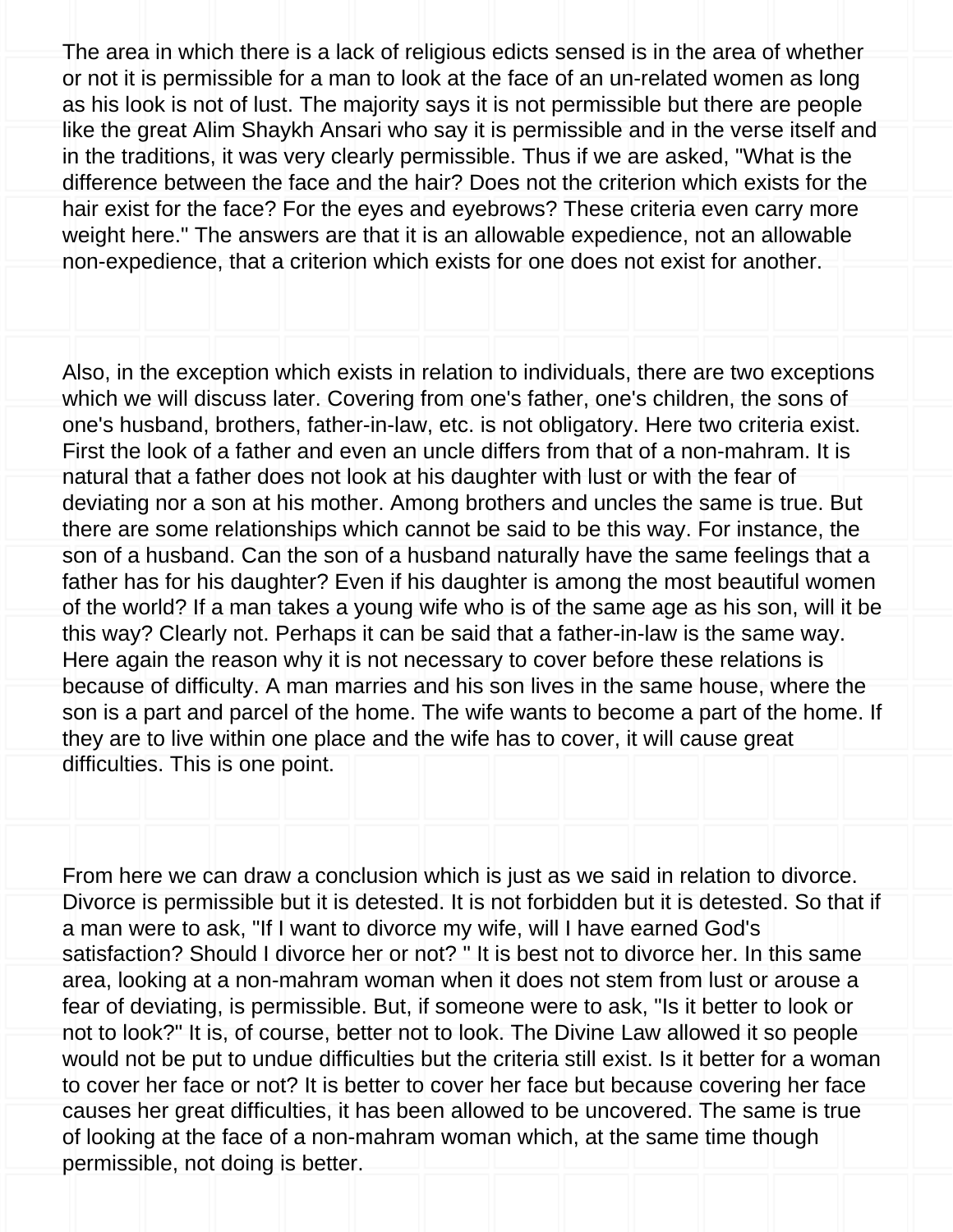## Traditions and Narrations

There are a series of traditions in this area which completely explain this issue. In the previous lesson we presented the traditions that basically stated it was forbidden for a man to look at the face of a non-mahram woman. Thereare another series of traditions whose transmissions are questionable and are not relied upon by the ulama but they do explain things and offer good ethics.

There is the famous letter of Imam Ali to Imam Hasan which is a letter of advice, "To the extent possible keep your wife or wives away from mixing with others. Nothing protects a woman better than the home." The tradition contains the word ihtijab. It means to be hidden by a curtain. He said to Malik Ashtar, "Do not continue to separate (ihtijab) yourself from the people."

Where the Imam says to avoid women having to mix with non-mahram' men, this is more healthy for women. This is truth. However much she is separated from nonmahram men, the danger of deviation lessens, whereas today we see how the danger has increased with their system in the modern world. Therefore, we cannot say that men and women mixing together creates less chances of danger.

<span id="page-82-0"></span>There is another tradition which is reliable. Religious jurisprudents rely upon it. [\[1\]](#page-87-0) The Holy Prophet said, "The first look is yours but the second is to your loss." Is this giving a ruling or taking a position? Some have said this is giving a ruling. They say the Holy Prophet said that one may look once at a woman but a second look is forbidden. Others say what is meant is that the first time when your eyes unintentionally fall on a woman's face it is possible, but a second time when it is done intentionally is not permitted. But still others say that it is neither a ruling nor taking a position. The first time is unintentional but the second time it is with lust and this is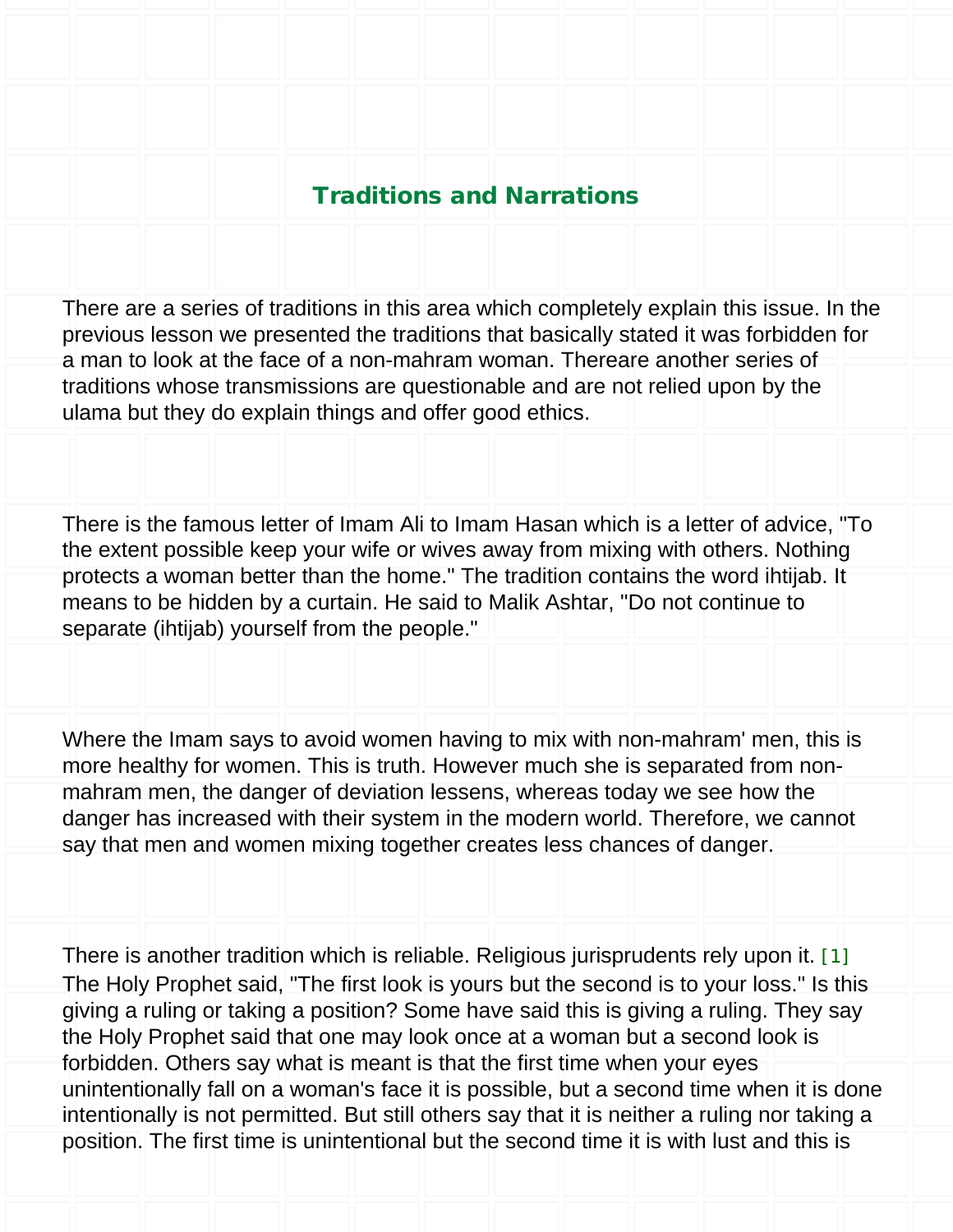why the Holy Prophet said the second time is to your loss.

<span id="page-83-0"></span>There is another tradition which is a good lesson although it is not relied upon in jurisprudence. It is good ethics. It says the Holy Prophet asked, "What things are better than any other for women?" No one answered. Imam Hasan, still a child, went home and asked what the answer was. Fatimah, peace be upon her, said, "That she sees no man and no man sees her." [\[2\]](#page-87-1) This shows that for a woman looking at a man is also dangerous. It is safer and better if she does not meet non-mahram men. There is no question that this is so. What we are referring to is what is allowed so that a woman will face less difficulty and not what is safer and more secure. Clearly this is safer. [\[3\]](#page-88-0)

<span id="page-83-3"></span><span id="page-83-2"></span><span id="page-83-1"></span>There is another tradition, "A look is an arrow of satan." [\[4\]](#page-88-1) This, of course, refers to a look of lust. Or, "Everything has its adulterous form and the adultery of the eyes is to look," [\[5\]](#page-88-2) referring to a look of lust and one which holds the fear of deviating.

## The Exception of a Suitor

In the traditions we have many which relate to the time when one is a suitor for marriage at which time it is permitted to look. Does this not mean, then, that it is not permitted if one is not a suitor? Not only is it permitted but it has been stressed that it is better if one looks. For instance, they said a man wanted to marry a daughter of one of the Companions who was a resident of Madinah. The Holy Prophet said to him, "Go and look and then marry. There is something in the eyes of the Companions." [\[6\]](#page-88-3) The Holy Prophet told him to look first because the Companions were from just one or two tribes and most of them had some kind of an eye defect. He told him to look first and then marry so that later he would not be disappointed.

<span id="page-83-4"></span>Mugharyar ibn Shu'bay said, "I had sought to marry. The Holy Prophet said to me,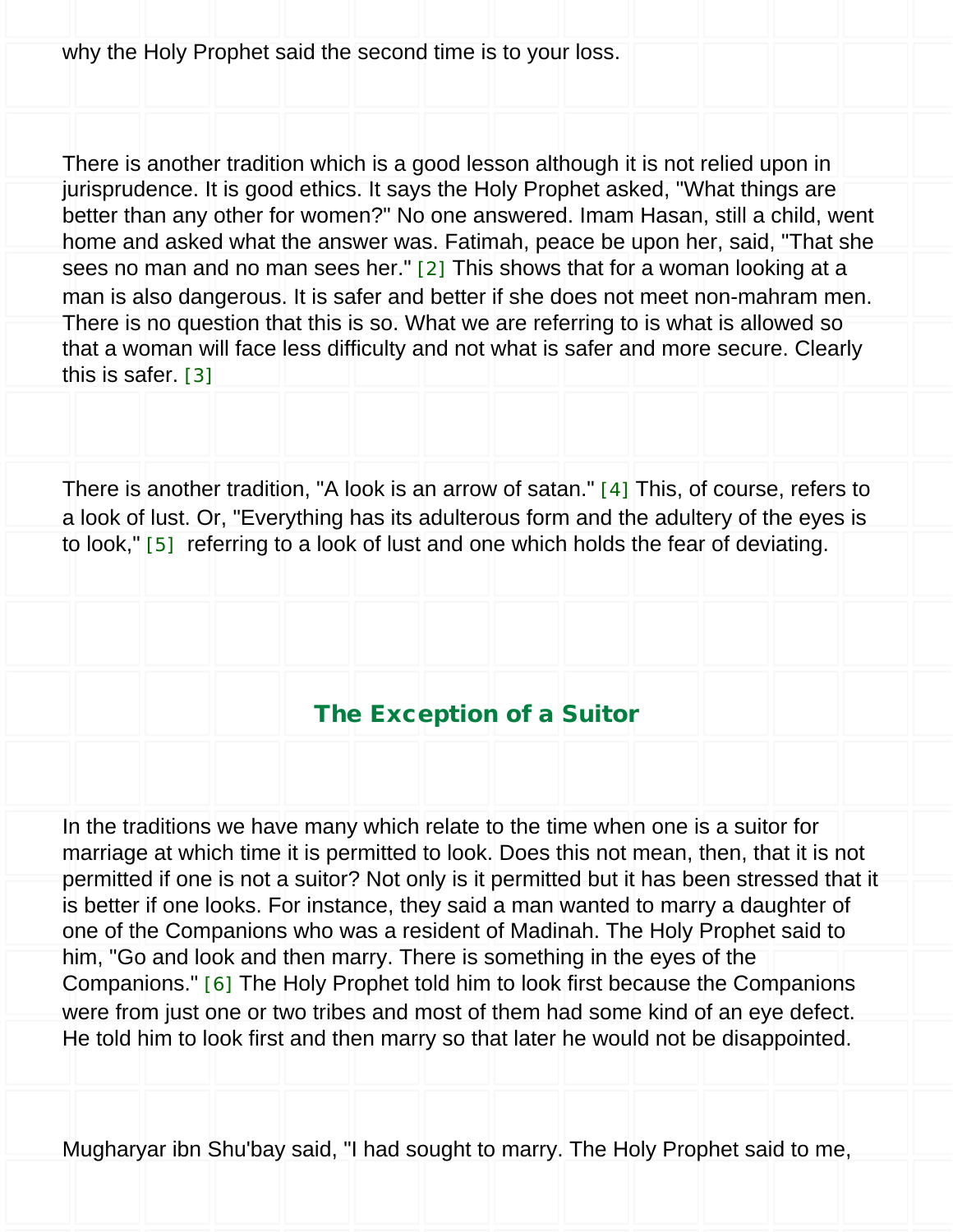<span id="page-84-0"></span>'Have you seen her?' I said, 'No. I have not.' He said, 'Go and see her because it will give strength to your marriage. [\[7\]](#page-88-4)

<span id="page-84-1"></span>Imam Ja'far, peace be upon him, said, "If one of you sought a woman for marriage, it is better if you see that woman, if your look is one of a suitor." [\[8\]](#page-88-5)

When a tradition says that it is permissible as a suitor, then does this mean it is not permitted when one is not a suitor? If 100king' as a suitor means that only the face and hands can be seen and nothing more, then it is limited to its not being lustful in anyway. This would mean that looking at other times is not permitted but this is not the way it is. It is permitted for a suitor to look at the face and hair of a woman and even the outline of her form, things that effect the form of a woman's body. It is more extensive and it is clear that which is permitted for a man who is a suitor is not permitted at other times. They have also said that if a suitor be a serious one, even if he looks with lust, there is no problem.

### Other Exceptions Referred to in the Holy Quran

Now we will discuss the other exceptions. Some relate to the extent of the modest dress. There is another exception which relates to the number of individuals. Some have no debate and others require a bit of explanation. The phrase, "reveal not their adornment," appears twice and both times it is accompanied by an exception. The first time it relates to the extent of the modest dress and that which is not necessary to cover. The second relates to people before whom it is not necessary to cover, including those that are not exceptions, such as hair, neck, chest, etc.

It first says, "Reveal not their adornment except such as is outward." I have explained this. "To cast their veils over their bosoms." We have also explained this. Again, "Reveal not their adornment except to their husbands..." There is nothing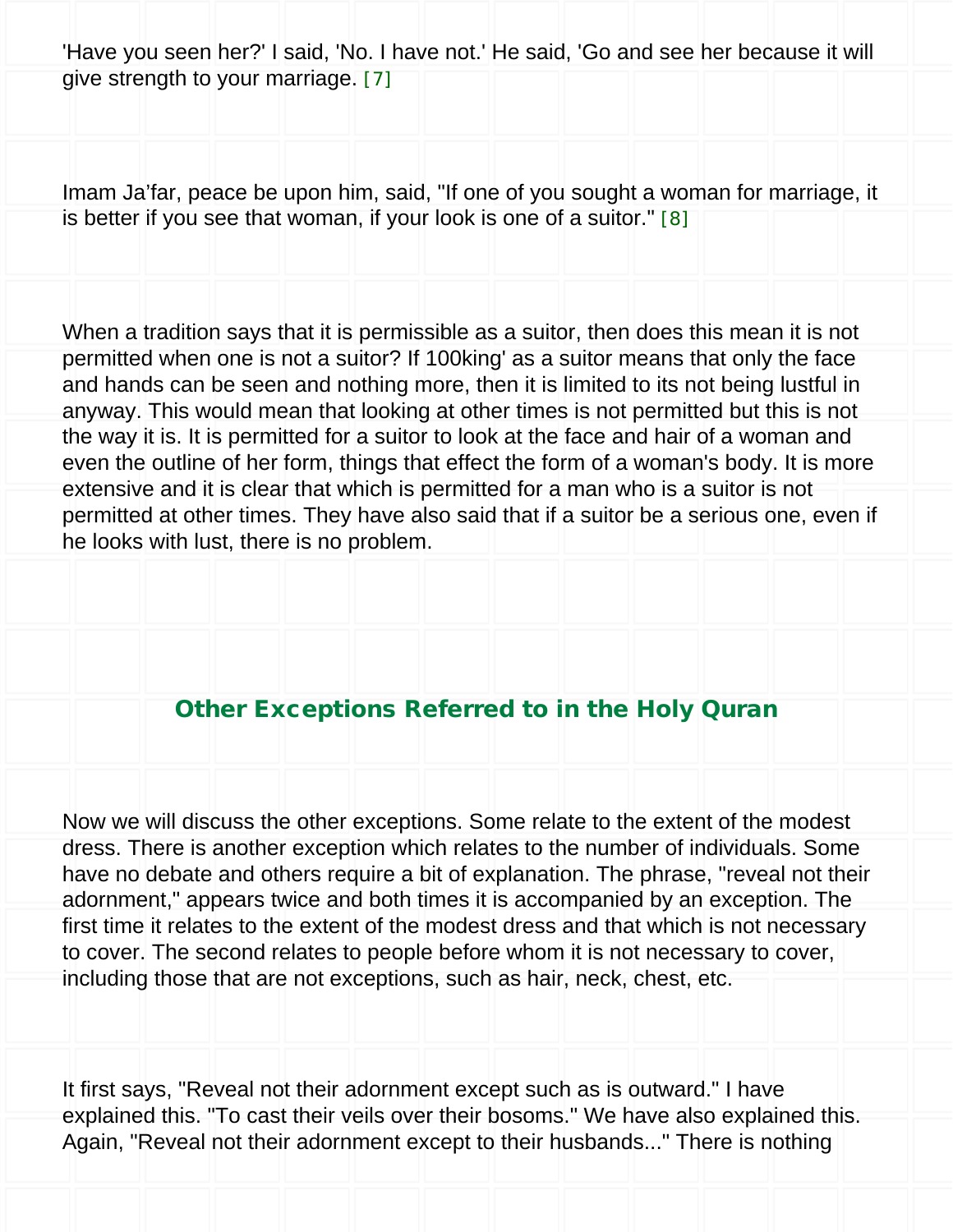which is obligatory to cover before a woman's husband. "...their fathers, their sons, the sons of their husbands, their brothers, their brothers' children and their sisters' children." It is clear up to here. There is no debate about the relations mentioned. 8ut, then, four more relations are mentioned and there is a discussion as to what is meant. "Or their women or what their right hand owns or such men who attend to them not having sexual desire or children who have not yet attained knowledge of women's private parts."

Does "or their women" mean all women? Or only Muslim women? Or women who live in their home and serve them? The third is highly unlikely and the possibility should not even be allowed that it be this because it makes no sense that among all women it only refers to women who work in their house. It would mean they would need to cover before women who are not their servants and clearly this is not so. One of the things which is certain from the beginning of Islam is that a woman is mahram to another woman. Thus one of the first two possibilities remain. First, "their women," refers to all women. Thus there is no woman who is not mahram for another woman. But, if it is the second one, that is, Muslim women, then non-Muslim women are not mahram.

Of course this is something for which perhaps some have issued a religious edict about but it is not this way. Some say it is forbidden for a Muslim woman to become naked before a nonMuslim woman. The reason is that it is not permitted for any woman to describe the body of another woman for her husband. This duty itself is sufficient for Muslim women but other women do not follow this. It is either obligatory or approved for a Muslim woman not to become naked before a non-Muslim woman who may go to her own husband and describe the Muslim woman's physical qualities.

At any rate, this is disapproved. It is difficult to say if it is forbidden because the verse itself does not say directly: Muslim women. Or who "what their right hands own" is. Here there are two possibilities. One is that female slaves are referred to. That is, it is not necessary for women to cover themselves from their female slaves or that it is not necessary for women to cover themselves from their slaves even if it be a male. This would mean that a male slave is mahram. Of course, this should not seem strange. If this were to be considered strange, stranger than this is that it is absolutely not obligatory for female slaves. That is, a female slave does not need to cover here head before anyone, her master or anyone else.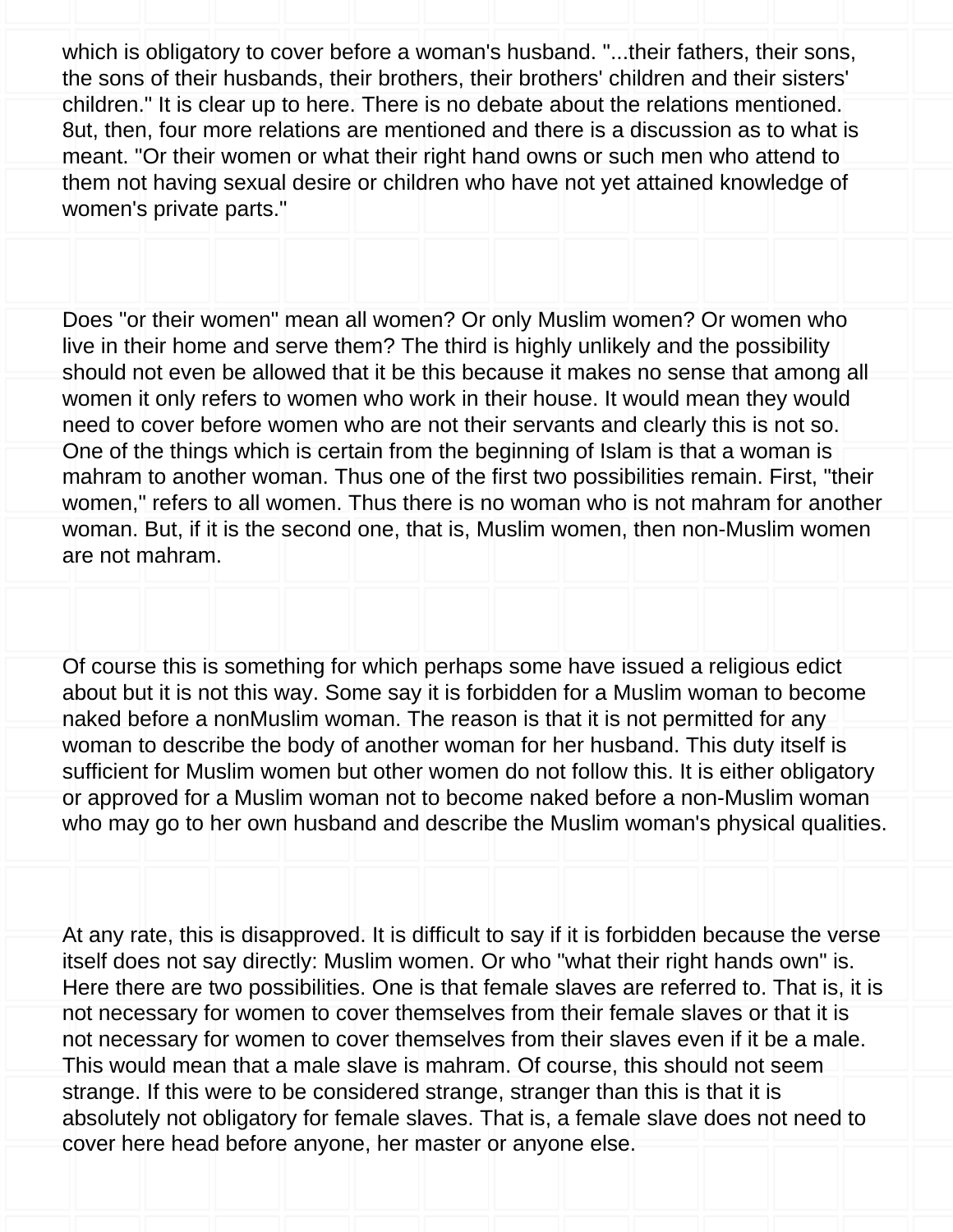Here the verse refers to a woman and her own male slaves. If a woman has a male slave, is it obligatory for her to relate to him as a mahram or a non-mahram? This is one of those places where the traditions and the external form of the verse dictates that it is not obligatory to cover but the religious edicts lack harmony in this area. We say 'external form' of the verse because it is very difficult to consider female slaves in this verse. What about the female slaves of others? Her husband's female slaves? Others? What about women who are not female slaves? No. We could say other women are included in "their women." If we allow that it be related to free women, the meaning would be that among female slaves, only her own female slaves are mahram.

See where this would lead. Female slaves are mahram for men but a free woman has to cover herself from these very slave women. It is clear that this is not so. The verse means both male and female slaves. The reason is clear. Since the male slaves work inside the house and covering before them would cause great difficulty, they are mahram. There are a great many traditions to this effect.

"Or suck men as attend to them, not having sexual desire," are men who have no designs on women, men who are impotent. It is like mentally retarded individuals who do not distinguish these things. Another possibility has been given by commentators. Some have said those who have no physical needs for women include the eunuchs and they are mahram. There are many traditions to this effect. They were allowed within the harems and were considered as women because they had no sexual need for women.

Some have said that this also includes the poverty-stricken and the needy. What was the criterion? Those who said that the mentally retarded or ill were meant was because they do not distinguish between the sexes and they do not comprehend the attractive force which exists in women. They are like children. Those who said it also includes the eunuchs have said that the main emphasis is upon 1ack of sexual need'. That is, the criterion is not being retarded but rather not having the sexual need for women. Those who said it includes the needy and poverty-stricken have said those who have no physical need for women. They are like the eunuchs or if not eunuch, they are under such circumstances that theyhave forgotten sexual desires. Of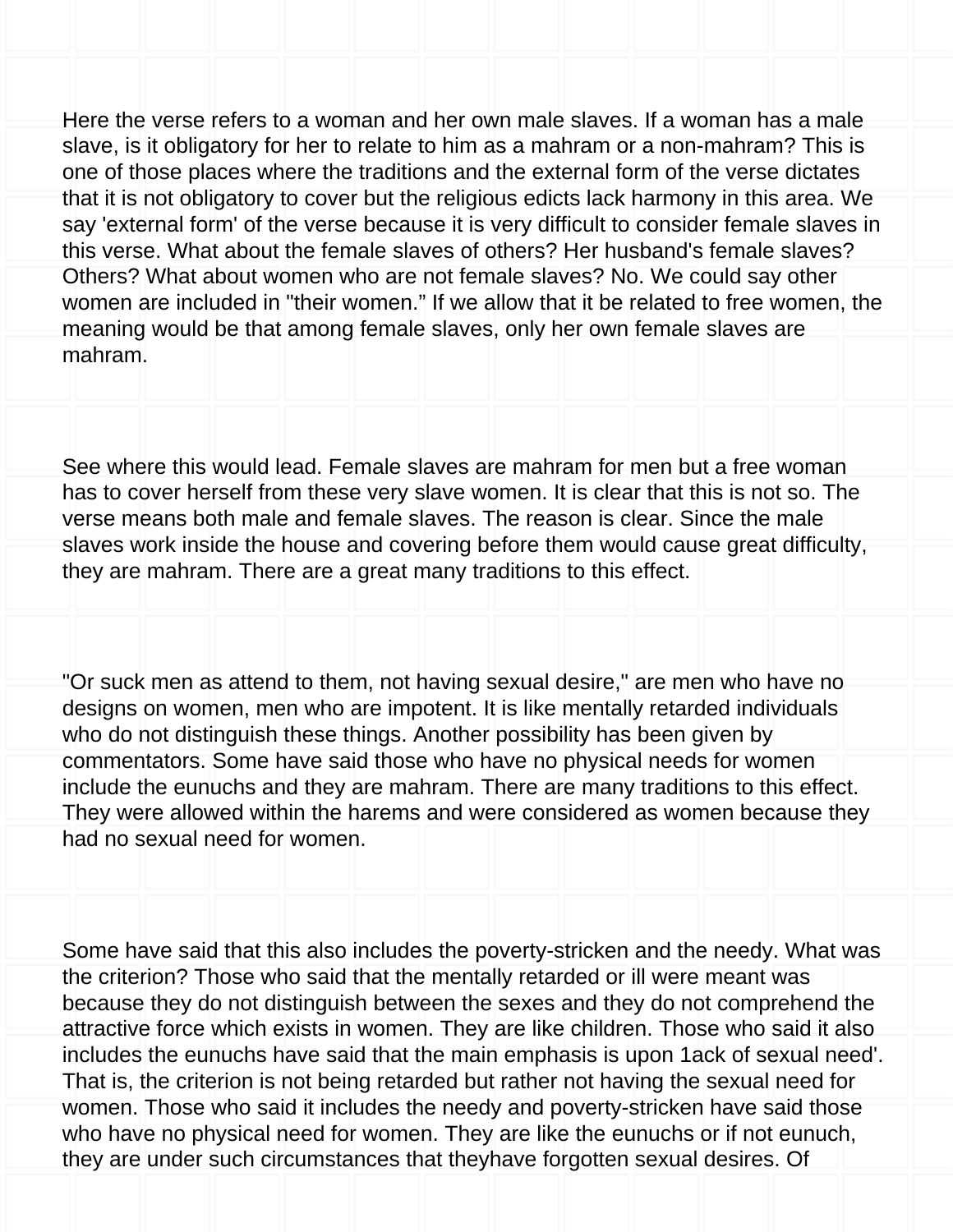course, it is very unlikely that this latter group be accepted. It is clear that there are mentally ill who have no sense of discernment. The highest form would be those who become like an eunuch.

"Or children who have not yet attained knowledge of women's private parts." Does this mean the children of the ages of 7 or 8 or 10? Or does it mean children who still do not have power? That is, have not reached puberty? The second has been taken by the religious jurisprudents and edicts issued accordingly. Until the time of puberty, they are mahram and after that time they are not mahram.

## The Conclusion of Verse 24:31

"Nor let them stamp their feet so that their hidden ornament may be known." Arab women stamped their feet so that their silver or gold anklets would make sounds and things hidden would appear. They are told not to do this, not to do something to draw the attention of others towards them. Thus in women's relations with unrelated nonmahram men, they should not do anything to draw attention towards themselves whether it be in the way they walk, in the way they talk, in their perfume or cosmetics. We had mentioned collyrium, for instance. It was an exception but it should not be so severe that it stimulates men and attracts them towards her and all should return to God, a command from God. Remember God. Return to God. God is aware of intentions. If we consider exceptions they are all under the condition that one's intentions be pure.

<span id="page-87-0"></span>[\[1\]](#page-82-0). Wasa'il, vol. 3, p. 24.

<span id="page-87-1"></span>[\[2\]](#page-83-0). Ibid., vol. 3, p. 9.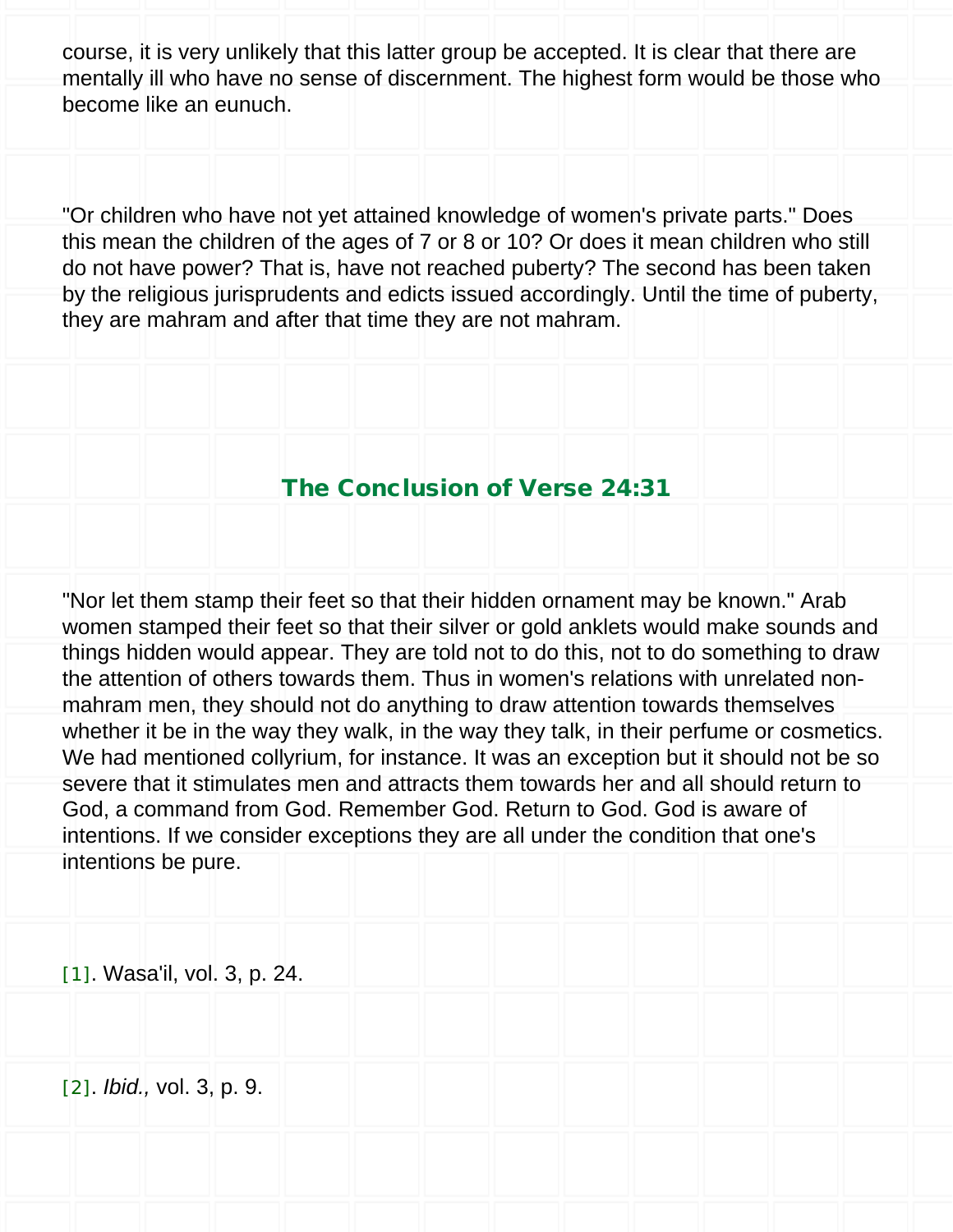<span id="page-88-0"></span>[\[3\]](#page-83-1). It is possible that someone presents an intellectual reason which nullifies this deduction by saying, for instance, what differ-ence is there between the hair and face that one is obligatory to cover one and not the other. Thus, we reason by practice and someone else presents an intellectual reason. It is sufficient for the person who is referring to practice, even if it be through presenting a possibility, that they invalidate it. There is a difference. If it were practical, Islam would have clarified it, but it did not want people to fall into difficulty.

<span id="page-88-1"></span>[\[4\]](#page-83-2). Op. cit., vol. 3, p. 24.

<span id="page-88-2"></span>[\[5\]](#page-83-3). Kafi, vol. 5, p. 539 and op. cit., Wa'sa'il, vol. 3, p. 24.

<span id="page-88-3"></span>[\[6\]](#page-83-4). Sahih Muslim, vol. 4, p.142.

<span id="page-88-4"></span>[\[7\]](#page-84-0). Jama' Tirmizi, p. 175.

<span id="page-88-5"></span>[\[8\]](#page-84-1). Wafi, vol.12, p. 58; Wasa'il, vol. 3, p.11; Kafi, vol. 5, p. 365.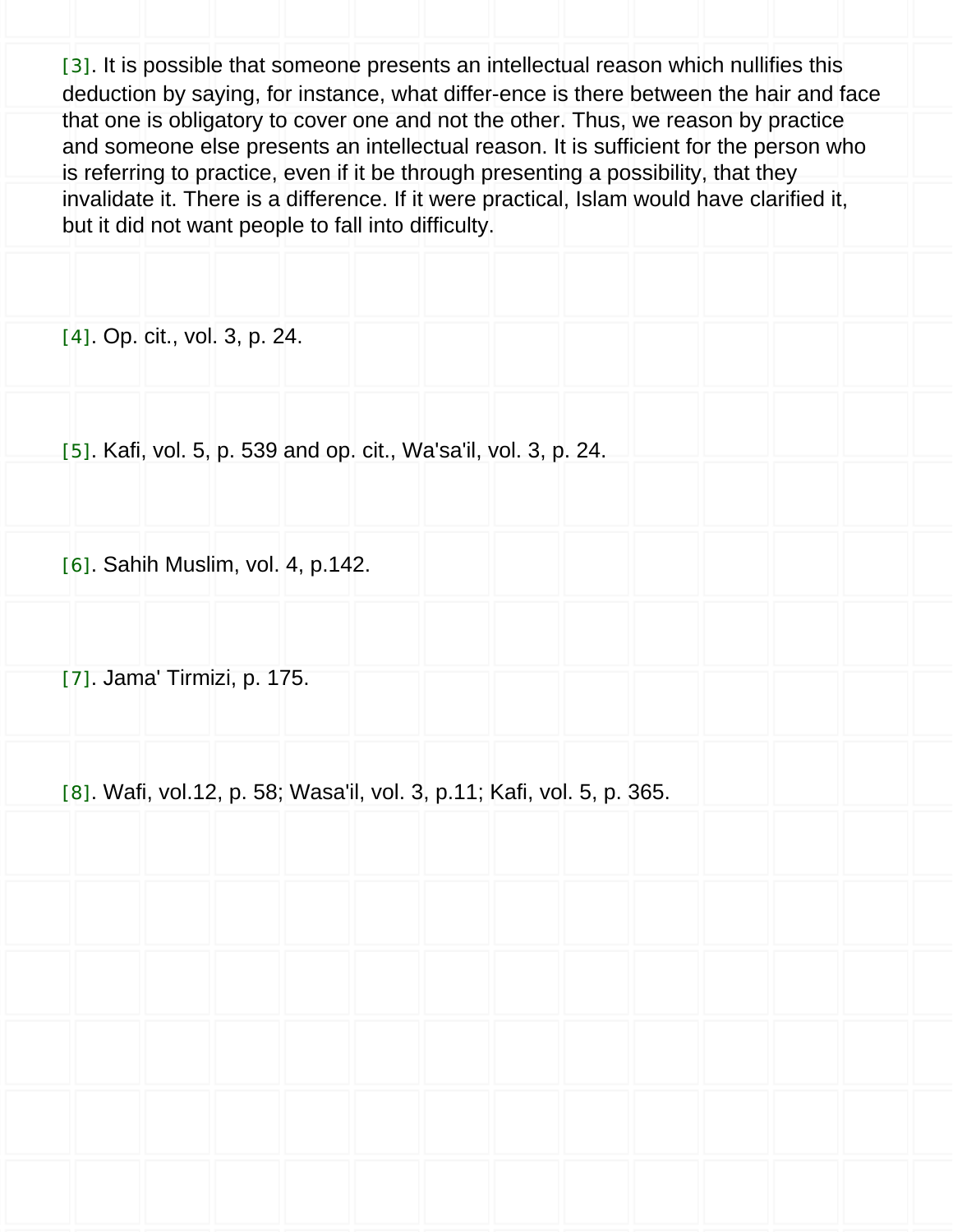

#### **"Seek permission to enter on three occasions..."**

"O believers! Let those your right hands own and those of you who have not reached puberty ask permission (before they come to your presence) at three times: before the ritual prayer of dawn and when you put off your outer garments at noon; and after the late night prayer; three times of undressing for you. Outside these times it is not wrong for you or for them to move about attending to each other; thus does God make clear the Signs for you, for God is All-knowing, All-wise. "But when your children reach puberty let them (also) ask for permission as do those senior to them (in age). Thus does God make clear His signs for you for God is All-knowing, Allwise. Such women as are past childbearing age and have no hope of marriage, there is no blame on them if they put aside their (outer)garments, provided they make not a wanton display of their beauty; but it is best for them to be modest and God is Allhearing, All-knowing." (24:58-60)

These three verses mention two or three exceptions. One of the exceptions is in the first verse which we had previously related, "If you enter houses, say, 'Peace' ." No one has the right to enter the house of another without first announcing one's entrance and receiving permission; even a child has no right to enter the house of his mother or sister without permission. It is only the husband who does not need to announce his arrival. Home is a place which a woman considers to be her place of retreat and she is usually dressed in such a way that she does not want anyone but her husband to see her as such.

In the past, the doors of homes were kept open and they were not considered to be places of retreat. The places of retreat were particular only to the rooms. It can be said that the ruling which previously related to rooms now rules for a house. It is customary now to have the door or the home closed and a woman may even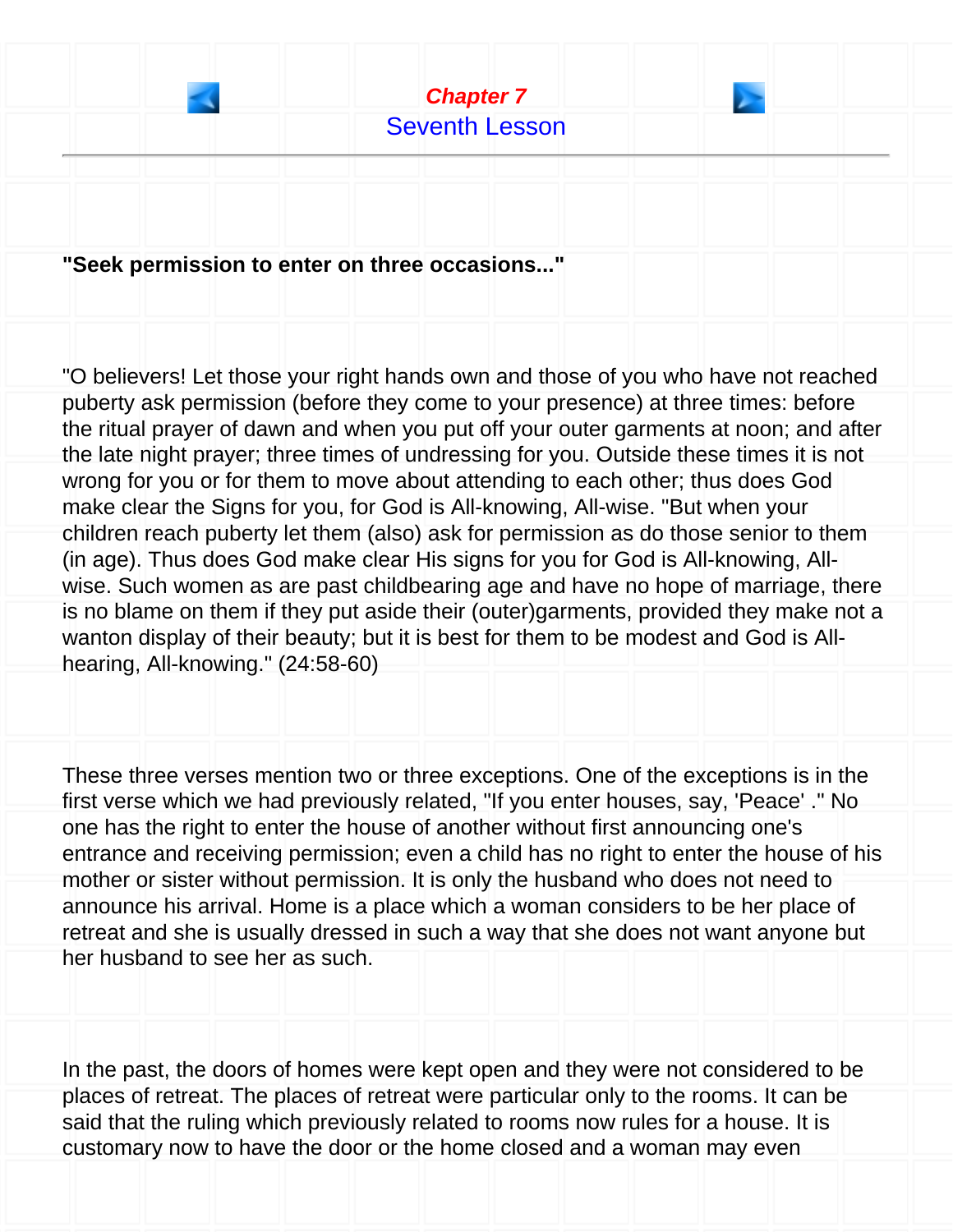consider her courtyard to be part of her place of retreat unless others have a view into it.

We have previously mentioned this ruling. There is no exception to it, whether a son is going to his mother's house or a daughter is going to her father's house, they must receive permission to enter the part that is considered to be a retreat.

We had another issue in the next verse about people who are exceptions so that women do not need to cover before them. The amount of the modest dress that is required for people who are not mahram, "their fathers...or their women or what their right hands own or children...," and then we discussed whether it meant only male slaves or included female slaves as well. We pointed out that the external form of the verse reveals those who are the exceptions. Traditions, in particular, Shi'ite traditions, have said that they are the male servants. But the other problem is that among the Islamic scholars, perhaps, there are very few people who have issued an edict saying that male slaves are mahram within the home. That is, the ruling is that it is not necessary for women to cover themselves before them because they are taken as mahram but the external meaning of the verse is clear and the traditions say the same.

In these verses there are other exceptions about what the right hand owns and children because we had the exception that in the place of retreat of women, everyone, except her husband, must seek permission to enter. Here two other groups are mentioned as exceptions to this rule other than at the special times mentioned in the Holy Quran; first is "what their right hands own" and second are "children before they reach puberty."

Now as to "what their right hands own," let no one think that because there are no longer any slaves, there is no need to discuss this. No. We do not want to mention a duty of a slave here, but Islamic precepts in regard to slaves should be understood and if a person wants to reason from the verse itself, he can expand this ruling to include other than slaves.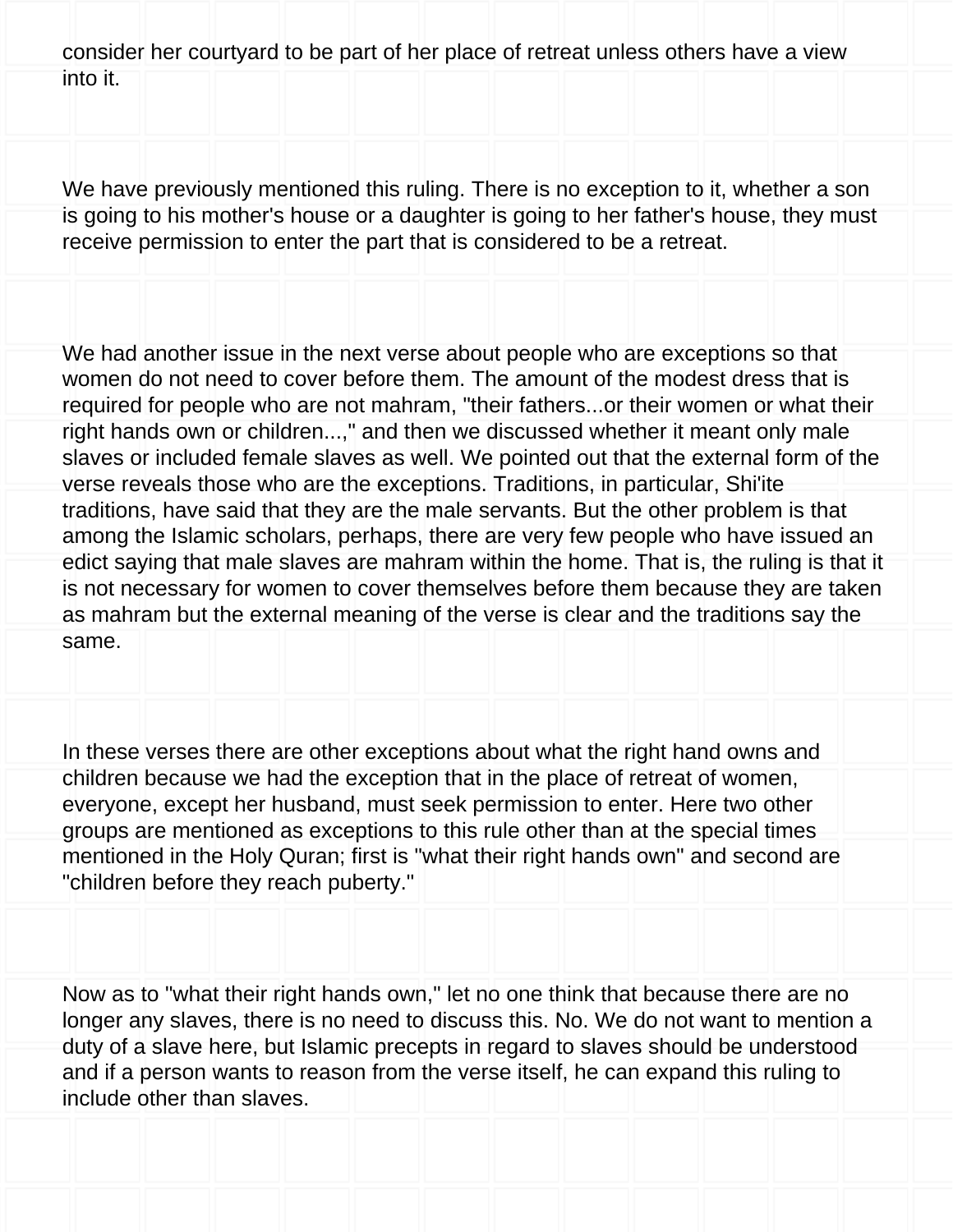As we pointed out, the verse said no one has the right to enter the home of another without first announcing it except those who are your slaves and children who have not yet reached puberty. These people are exceptions to seeking permission to enter a woman's retreat unless it occurs at the three special times mentioned.

The three times mentioned are times when a woman is most often not wearing her normal clothes. One of the three times is before the dawn prayer when she has first woken up and has not yet fully dressed . They have no right to enter without announcing their entrance. Another time is the middle of the day when it is very hot, when you come home and take off your clothes. They must seek permission to enter. The third is at night after the night prayer which is the time for going to sleep.

To sum up, at times other than when a woman normally takes off her clothes, and is a time of rest, they can enter without permission. Then the verse itself analyzes this. If you recall, two weeks ago, we mentioned these exceptions other than the husband; perhaps a father can also be included who is mahram, a woman's father-in-law and perhaps one's husband's son for which exceptions exist for covering various areas such as the face and hands. It is not the criterion that, at other times, are stimulating areas and a man whose eyes fall on the body of a woman or on her face presents a danger. But if we extend these criteria further, we will create difficulties. We have mentioned this.

Here, there is one sentence which shows why these are exceptions because it is their work to "move about attending to each other." A child who has not yet reached puberty, who is within the house, is continuously moving about. If the child has to continuously seek permission, it is very difficult. Thus, only at the special times should these exceptions seek permission.

And, now another issue. In the verse, "what their right hands own," are they female or male slaves? We said male slaves. In this area, again, the traditions have said this. In Kafi it has been recorded from Imam Sadiq, "What is meant is male slaves who do not have to seek permission except at the three times." Not female slaves because women are mahram to women. They asked, "Do women need to seek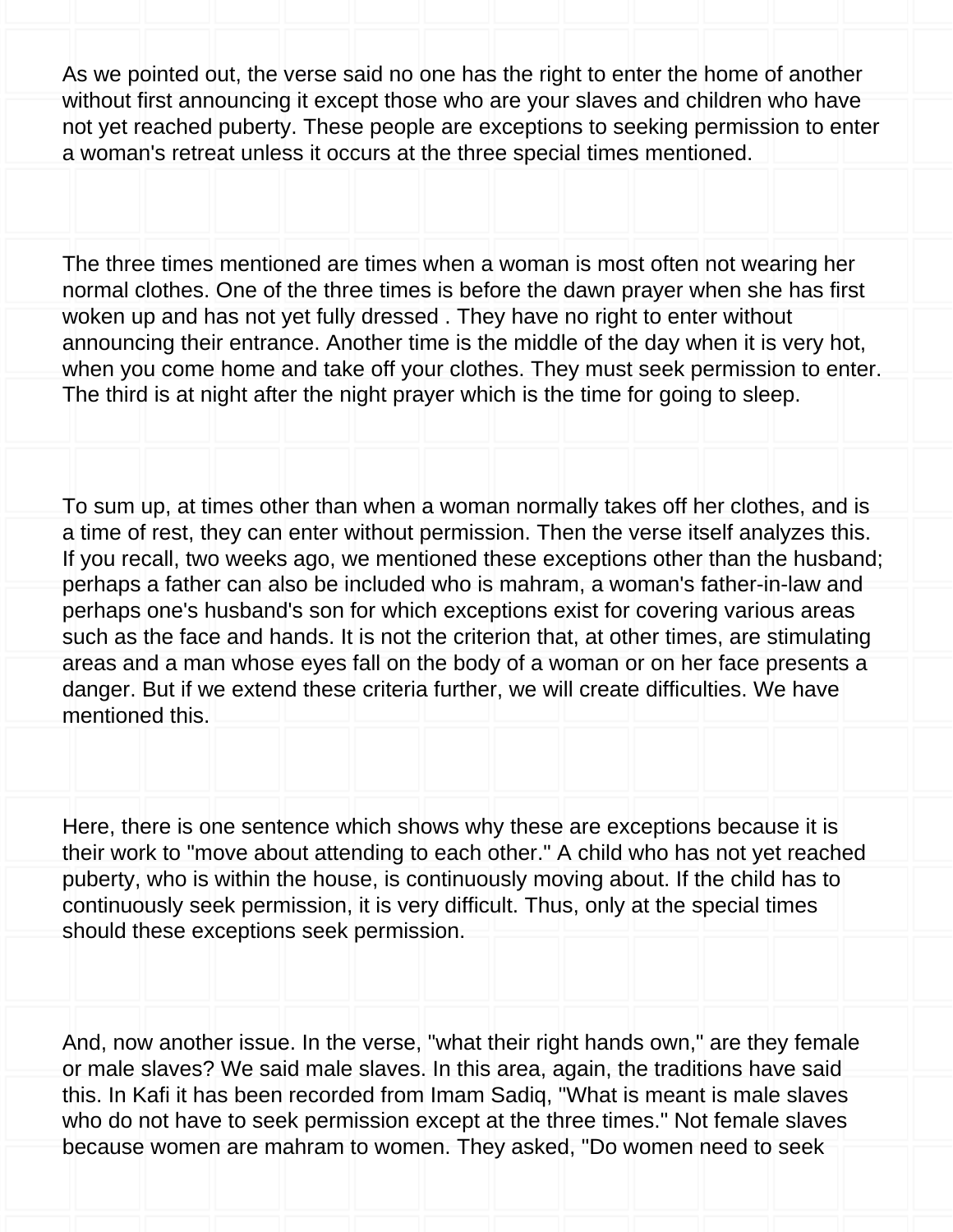permission at these three times?" He said, "No. It is not necessary."

There is another tradition in which it is questionable if female slaves are meant but male slaves are clearly indicated.

It can be said that men are meant and not women in this verse because here the pronoun is exclusive to the masculine. They are the slaves of these women and we could say, perhaps, only women are meant but here the masculine plural appears. That is, those men who are your slaves do not need to get permission other than at those three times. Thus they are clearly; mahram and does this abrogate the other? No. Whatever is said in the other verse that male slaves and children who have not reached puberty are mahram is the same here. These two, then, correspond and this also corresponds with what has appeared in the traditions, in particular, Shi'ite traditions. Of course, they do not con form with the religious edicts.

Let us move beyond this. Those who are "what their right hands own," must not seek permission and also sons who have not reached puberty except at three times. The masculine plural is referred to and not women. Their work is to move about attending to each other; thus does God make clear the signs for you..."

"When your children reach puberty," they must always seek permission to enter. "Thus does God make clear His signs for you ." The two exceptions which we had, one was in relation to male slaves and the other in relation to children who have not attained puberty. The third exception is "such women as are past child-bearing age."

**"Such women as are past child-bearing age..."**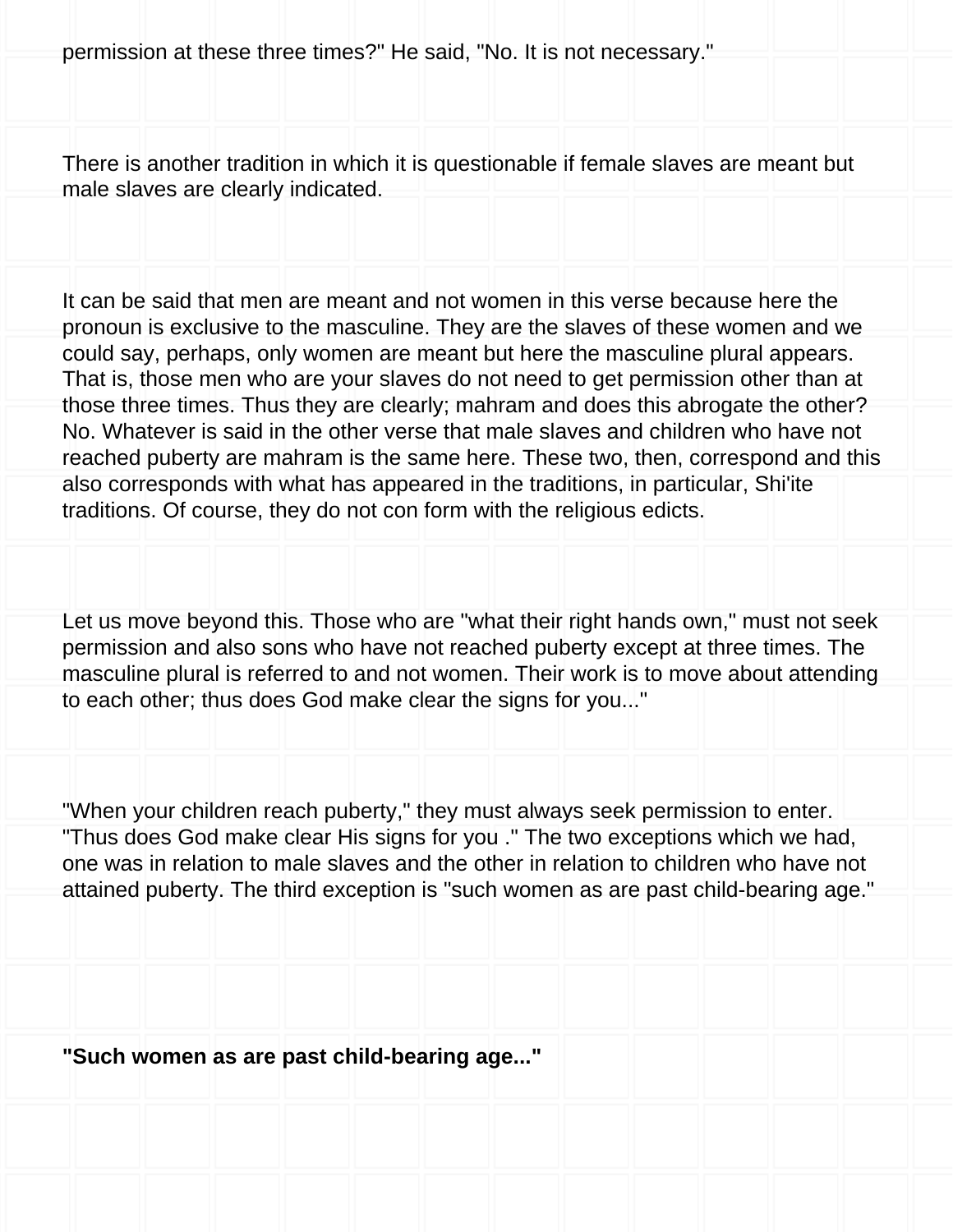In the previous section, it was said that women had to cover themselves and not reveal their adornment except that which is outward and what is meant is the face and hands. In the next sentence, they are told to cover their necks with their scarf except women who are past child-bearing age.

If we compare this verse to the previous one, it is clear that women have two layers of clothes, the outer and the inner. In the former verse, "When you take off your outer garments," is again referred to here. Thus a woman can take off her outer garment. Beyond this? No. They can take off their outer clothes but they must not draw attention to themselves.

Even though all of these exceptions exist, it is better if a woman does not show herself to a man. It is better if a man does not look at a woman. These exceptions are because of needs that may arise. Islam is not a religion which wants to cause fault or blame to its followers. When there is no necessity or need or difficulty, it is better to observe the modest dress.

As I mentioned before, perhaps there is a class that men and women want to attend. Both will benefit from it but they do not need to be in the same room. It is better if they are in separate rooms. Here, at the same time that women have reached a certain age is an exception, it it still better if they do not, for instance, take off their outer garment and they remain like other Muslim women. God is All-knowing.

#### **In Particular Reference to the Wives of the Holy Prophet**

We have two more verses in Surah Ahzab which we will refer to and then we will end our discussion on the modest dress.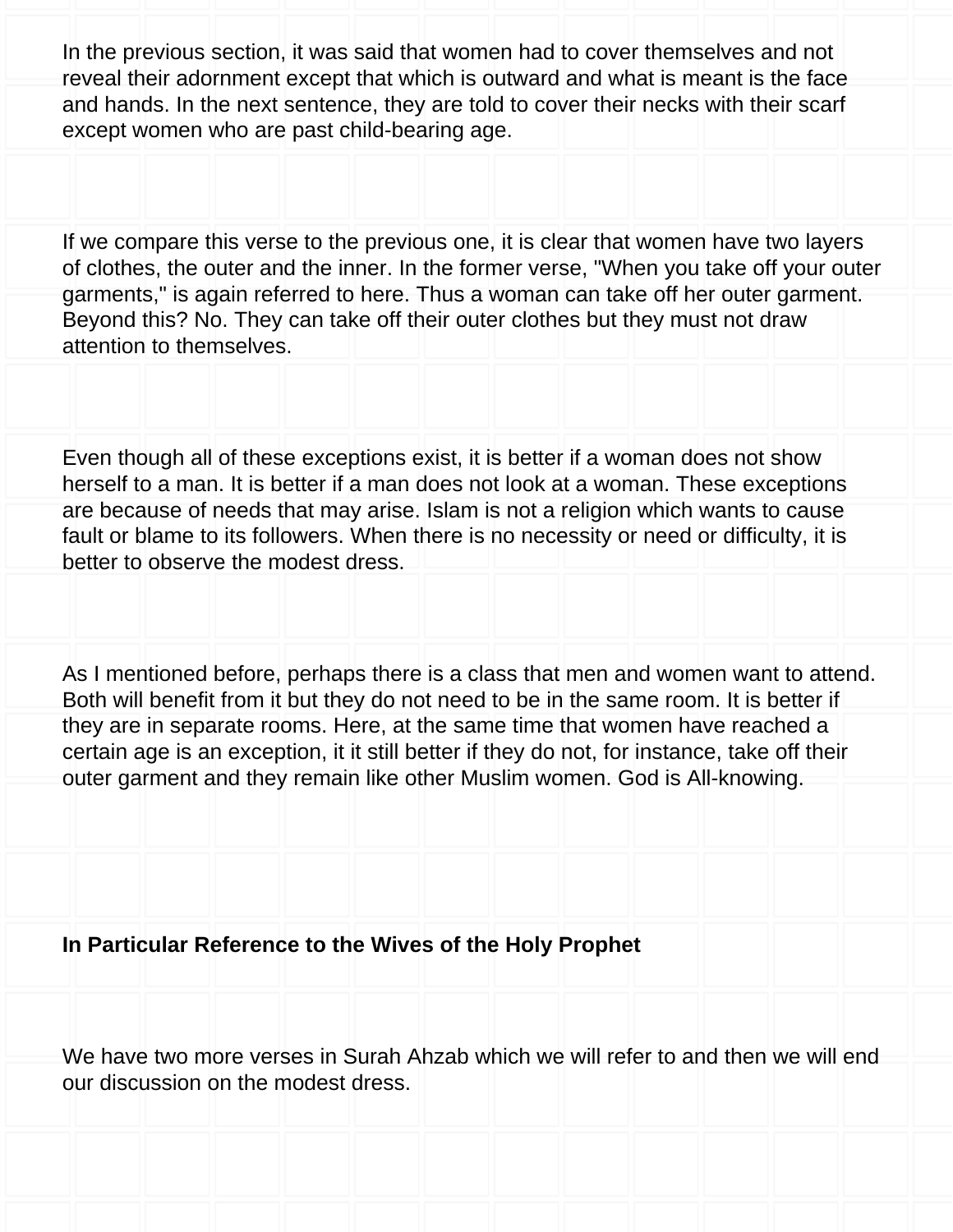One verse relates to the particularities of the wives of the Holy Prophet. Before Islam, in the houses of the people, according to the custom, there was no modest dress. There was complete intermixing of men and women. The people were, then, not accustomed to announcing their entrance. They would enter the home of the Holy Prophet unannounced and go through all of the rooms and if they were invited to dinner, it would be hours before they left. I8hey would stretch out their legs and begin to hold long discussions. This bothered the Holy Prophet and he was embarrassed to ask them to leave. Then verse 33:53 was revealed: "And when you ask (his wives) for something you want, ask them from behind a curtain (hijab). That makes for greater purity for your hearts and theirs." (33:53)

Whenever the ulama referred to the verse on the modest dress they meant this verse. This is what the word hijab means. The word hijab here has nothing to do with the word hijab which we refer to when we say women should cover such and such parts of their body. Thus this has nothing to do with our discussion and refers to people who should not enter the house of the Holy Prophet without announcing their entrance and if they want something, they should take it from behind a curtain.

### **The Verse on the Outer Garment (jilbab)**

But there is another verse in this Surah which relates to our discussion. "O Prophet! Say to your wives and daughters and the believing women that they draw their outer garments (jilbab) close to them; so it is more proper that they may be known and not hurt. God is All forgiving, All-compassionate. Now, if the hypocrites do not give over and those in whose hearts there is a sickness and they make commotion in the city, We shall assuredly set you against them and then they will be your neighbors there only for a little while." (33:59-60)

All of the commentators agree that there were certain events occurring to which this verse is related to in Madinah. There was a group of hypocrites and corrupt people who bothered people and, in particular, slave women. Then when they were asked why they were doing this, they said, "We thought they were slave women."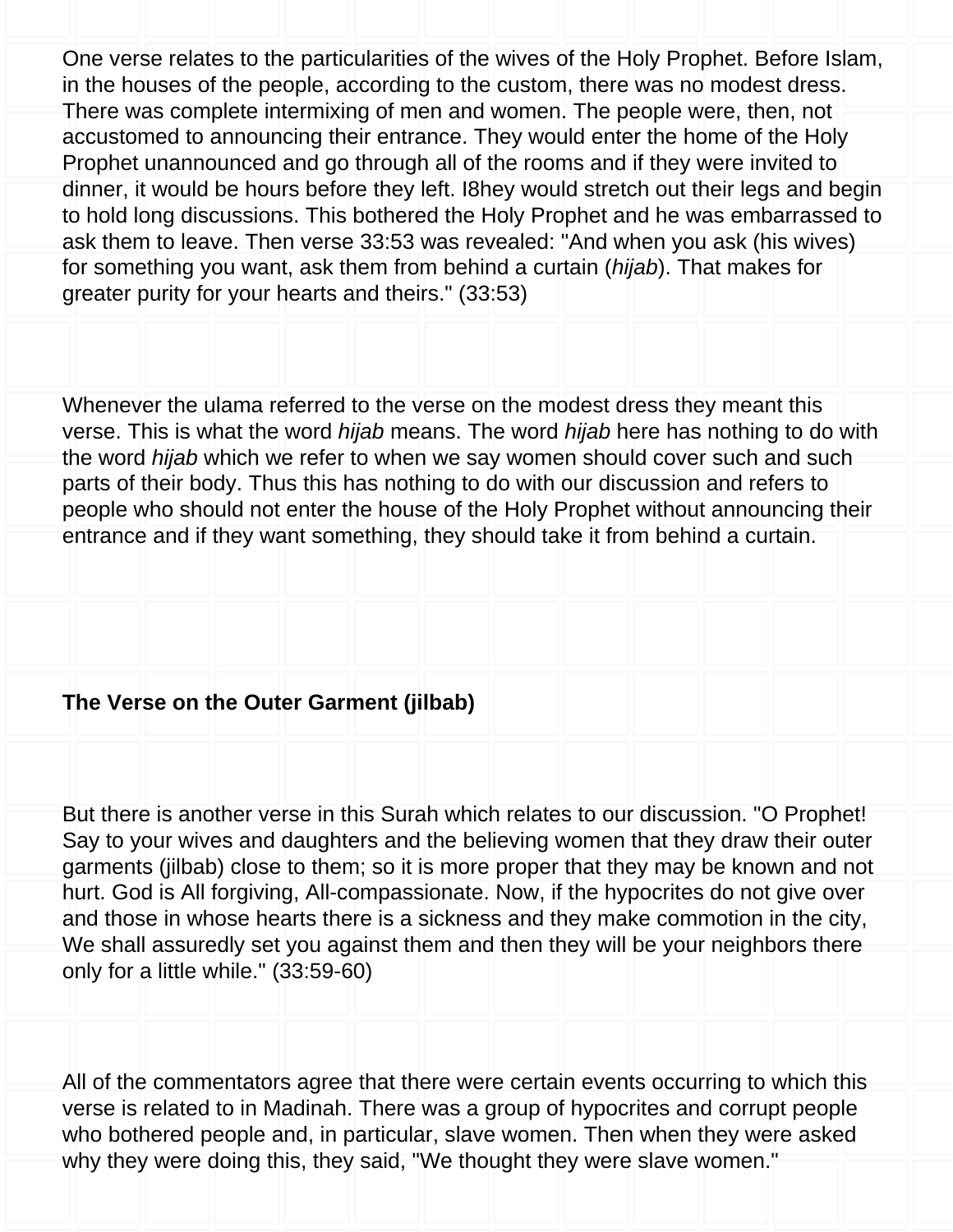Slave women are among the exceptions. They do not need to cover themselves from non-mahram men and if they had outer garments, they did not wear it in a way to cover their hair. Very often Muslim women would walk down the street at night and this group of hypocrites would bother them. When they were caught, they would always use the excuse that they thought the women were slave women.

The verse was revealed for them to cover themselves and in this way be recognized so the hypocrites would not bother them or, at least, they would no longer have that excuse.

Some have commented on this verse in a different way. They say that it means that the women be recognized that they are not this way (to be bought and sold) because they say if a woman maintains her honor and respect and has a serious attitude about herself, even hypocrites will show her respect. If they know that she is not among the other women and if she conducts herself with dignity, they will not bother her.

Thus this verse refers to particular events which had occurred (and they are told to make their clothes a sign so that they be recognized apart from slave women). Then the verse threatens those who bother others, that if they do not desist, "We will set you against them."

Now let us see what limits were set so that they are recognized as being separate from the slave women. The verse says, "Draw your outer garments close to them." How close? They said they must cover their heads and some even said their chins so that this be their sign of difference with slave women.

It is not very clear exactly what the jilbab looked like. In the Munjid it says it is a loose flowing dress. If it were a dress, this verse would not then be telling them to cover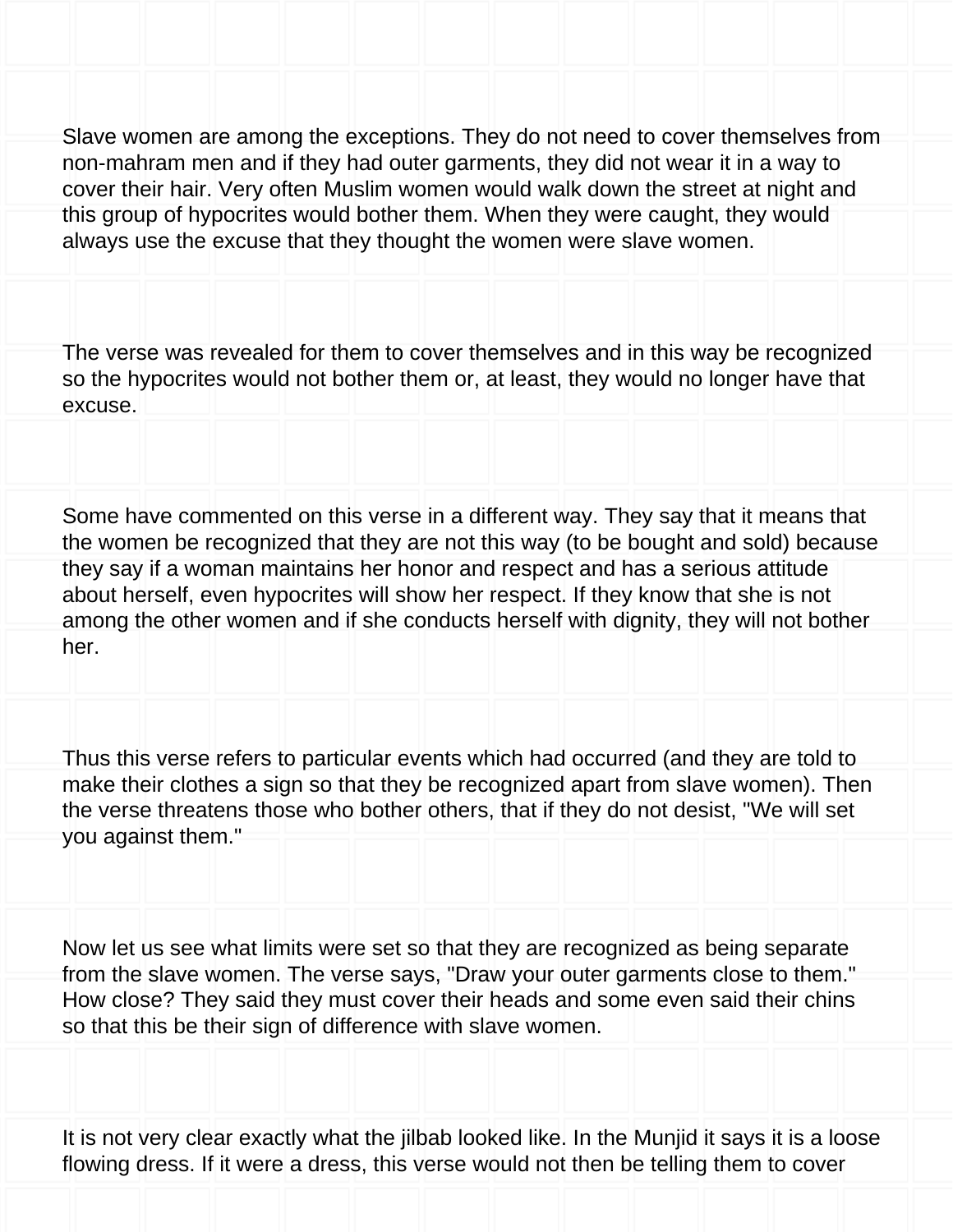their hair. Raghib Isfahani in the Mufridat, which is a very reliable book on the definition of words, having defined the words of the Holy Quran very well, says that it means both dress and scarf.

There is a tradition from Imam Riza, about women who are beyond a certain age, from which it becomes clear that it was something which covered the head. He said they may put aside the jilbab; there is no problem if one looks at the hair of an old woman. Here it is not clear if the jilbab covered the hair and the head.

In another tradition it would appear that the jilbab differed from the khamur but the difference is not clear. Perhaps it was larger. Imam Sadiq was asked what these women can take off and he said their jilbab and khamur, i.e., their outer garment and scarf.

There are two points which can be made use of in this verse. The first is that this verse adds nothing more to the verse from Surah Nur. Why? Because the verse refers to particular events which were occurring at that time, not a total ruling for all times and secondly, the verse just says to draw the jilbab closer to themselves.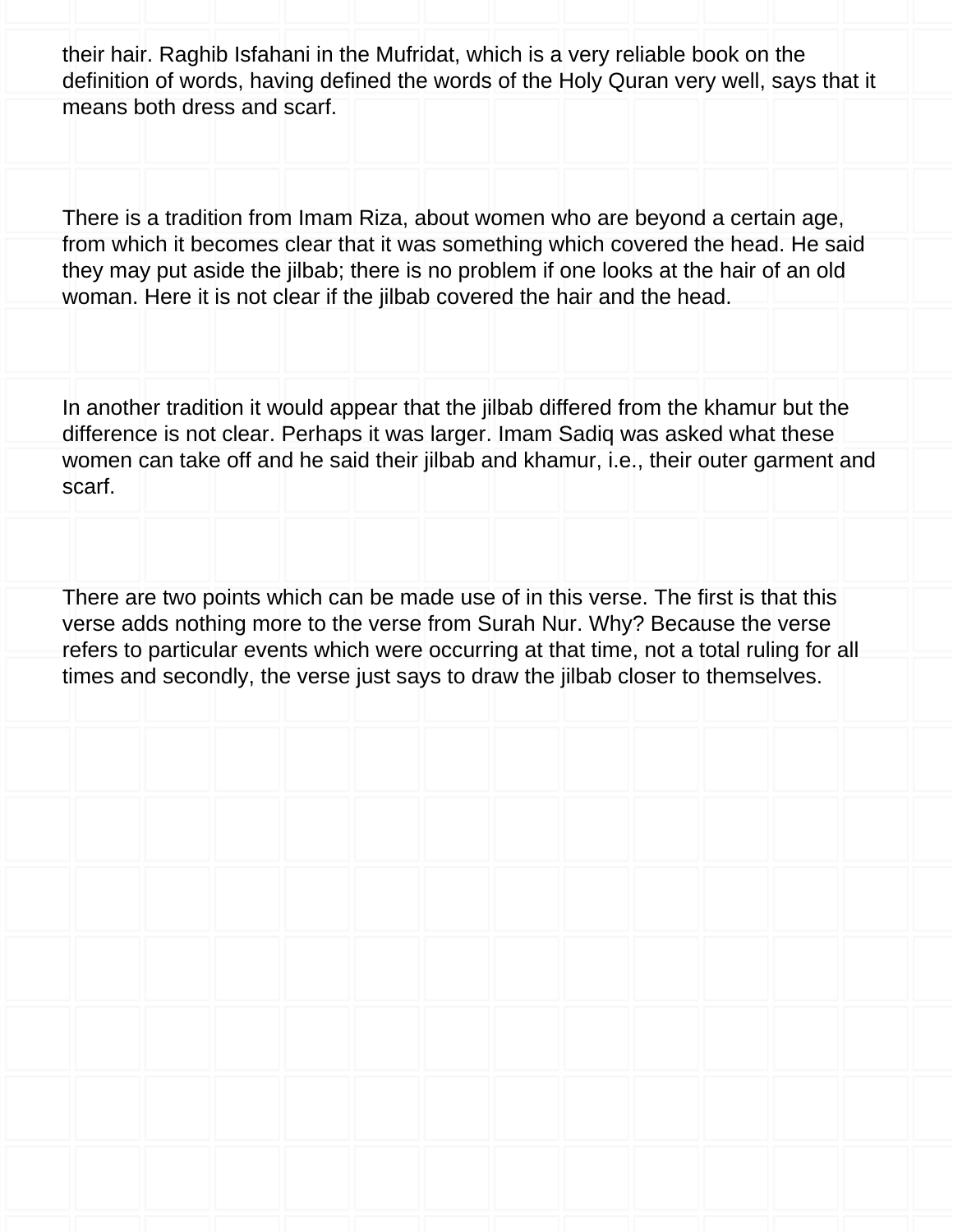



## **Epilogue**

# The Participation of Women in Meetings and Gatherings

From what has been referred to in these lessons, it can be seen that, in the first place, Islam is concerned with and is attentive to the importance, extraordinary value and necessity for the legitimacy of sexual relations between men and women, whether it be concerned in their touching each other, hearing each other or living together. It is such that Islamic precepts would never allow the slightest detriment in whatever form it may take to be applied to it. But the world today overlooks this extraordinary human value and consciously chooses to ignore this point of view.

The world today, in the name of freedom of women, and, more directly, the freedom of sexual relations, has only served to corrupt the morale of the youth. Instead of this freedom helping to develop the amazing potentialities which exist within every human being, it wastes human energies and talents, in a way which did not exist in the past. Women have left their homes, but for what? For the cinema, the beach, the streets, and evening entertainment! In the name of freedom, women today have destroyed their homes without having effectively cultivated schools or universities or places of work.

As a result of this unrestrainedness and ignoring of any restrictions, the educational efficiency of young people, in general, has decreased. Young people run away from school and education and sexual crimes have increased at enormous rates. The cinema market is doing a brisk business and the pockets of capitalists who deal in cosmetics are overflowing.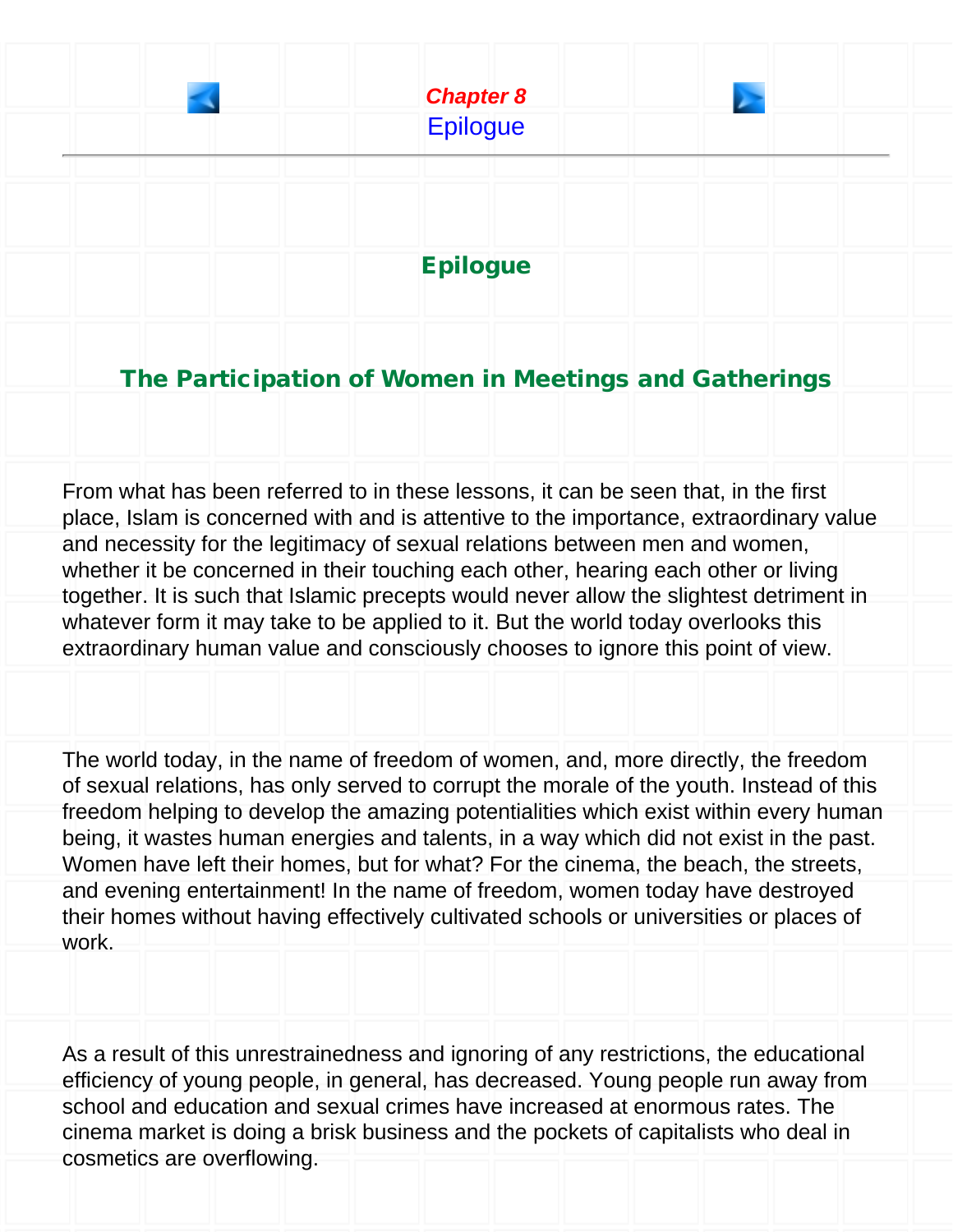The second point is that in spite of the dangers which result from the breaking of the barriers of sexual modesty, the Divinely bestowed religious precepts of purity have not been heeded by them, as they guide the ummah towards moderation, far from any extremity. To the point that women are not drawn towards corruption, the Islamic precepts do not prevent her active participation in society. In some cases, it is even obligatory that she should participate, like in the Hajj rituals which is equally obligatory upon men and women. No husband has the right to prevent it.

<span id="page-98-0"></span>As we know, it is not obligatory for women to participate in the jihad unless a city or an area of Muslims has been attacked and the jihad has a totally defensive nature. [\[1\]](#page-101-0) Then, just as the edicts of the religious jurisprudents state, the jihad becomes obligatory on women as well. Otherwise, it is not obligatory. Even so, the Holy Prophet gave some women permission to participate in the battles to help the soldiers and the wounded. There are many stories of this in the history of Islam. [\[2\]](#page-101-1)

<span id="page-98-2"></span><span id="page-98-1"></span>It is not obligatory upon women to participate in the congregational ritual prayers but if they go, it becomes obligatory upon them to participate and not to leave. [\[3\]](#page-101-2)

<span id="page-98-3"></span>It is not obligatory for women to participate in the Festival ritual prayers but they are not forbidden from participating. It is disapproved for women of great respect or beauty to participate in such prayers. [\[4\]](#page-101-3)

<span id="page-98-4"></span>The Holy Prophet cast lots among his wives and would take them with him on his journeys and some of his companions also took their wives. [\[5\]](#page-102-0)

The Holy Prophet would accept the allegiance of women but he did not shake hands with them. He would order a bowl of water to be brought. He would put his hand in the water and order the women offering her allegiance to do the same thing. She was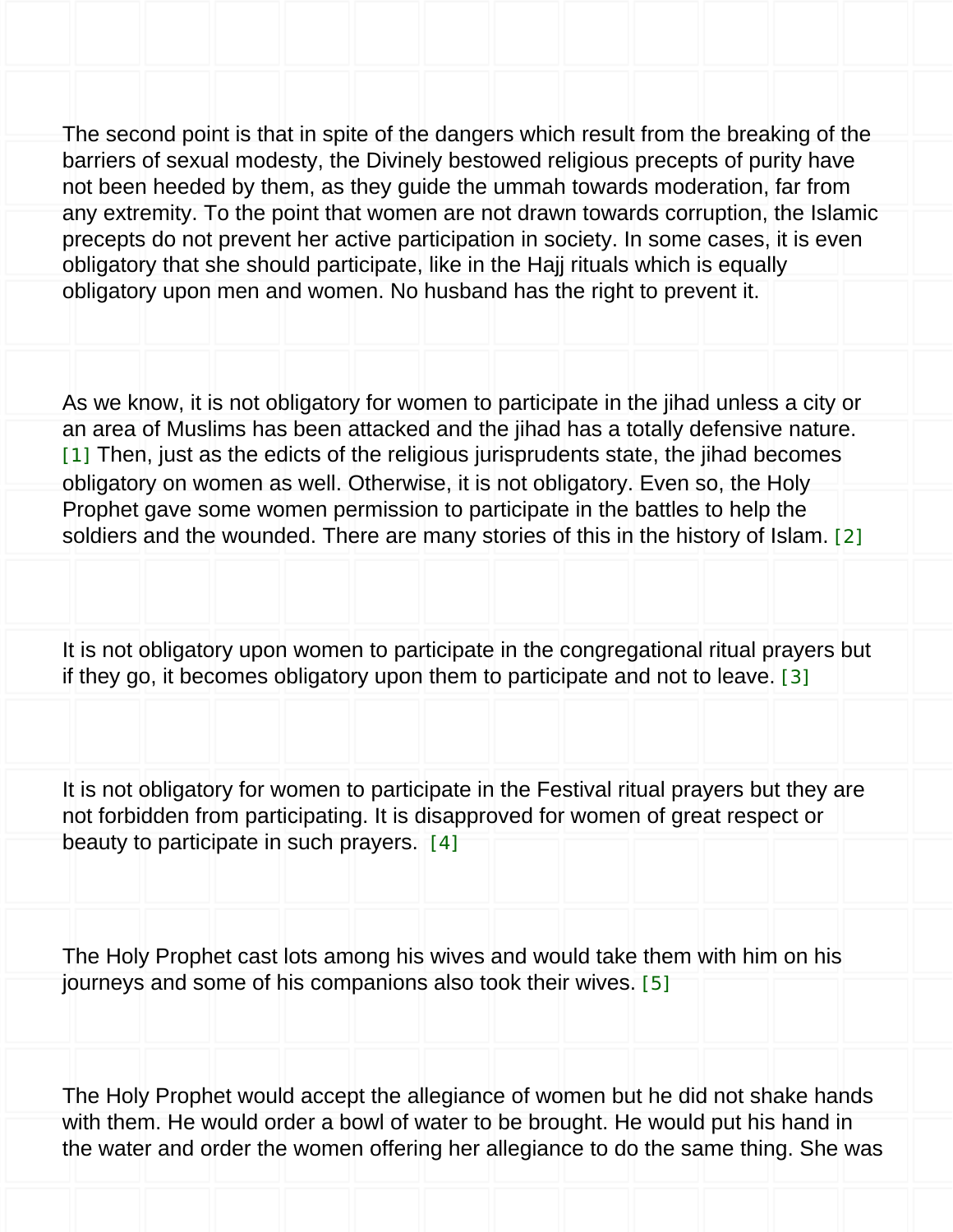<span id="page-99-0"></span>considered as having pledge her allegiance. [\[6\]](#page-102-1) Ayesha said that throughout his lifetime the Holy Prophet never touched the hands of a woman who was not mahram.

He did not forbid women from participating in burial ceremonies although he also did not feel it was necessary. He preferred that they do not participate although, under special circumstances, they did so and possibly participated in the recitation of the ritual prayers. It has been narrated in our traditions that when Zaynab, the oldest daughter of the Holy Prophet died, Fatimah, peace be upon her, and other Muslim women came and recited the ritual prayer for her. [\[7\]](#page-102-2)

<span id="page-99-1"></span>According to Shi'ite traditions, it is disapproved foryoung girls to participate in mourning ceremonies. Sunni scholars have recorded from Umm Atiyyah who said that the Holy Prophet encouraged women not to participate in mourning processions but he did not forbid it. [\[8\]](#page-102-3)

<span id="page-99-2"></span>Asma, the daughter of Yazid Ansari, was selected by the women of Madinah as their representative to go to the Holy Prophet to tell him of the complaints of the women of Madinah and receive his answer. When Asma entered, the Holy Prophet was seated among a group of the Companions. She said, "May my mother and father be sacrificed for you. I am the representative of the women of Madinah to you. We women say that God almighty sent you as a Prophet to both men and women. You are not just the Prophet of the men. We women also found faith in you and God Almighty. We women sit in our homes meeting the sexual needs of men. We nourish your children in our wombs but we see that all of the sacred duties, great and valuable deeds which are regarded by God, are given to men alone and we are deprived. Men are allowed to gather together. They visit the sick. They participate in funeral processions. They repeatedly perform the Hajj rituals and above everything else, they are allowed to participate in the jihad in God's Way. Whereas when a man goes on the hajj or the jihad, it is we women who stay behind and protect his poverty. We weave cloth for his clothes. We train his children. How is it that we are partners of you men in difficult tasks but when it comes to sacred duties and deeds for which God gives spiritual reward, we are not partners and we are deprived of all of them?

"The Holy Prophet looked at the Companions and asked, 'Have you ever heard a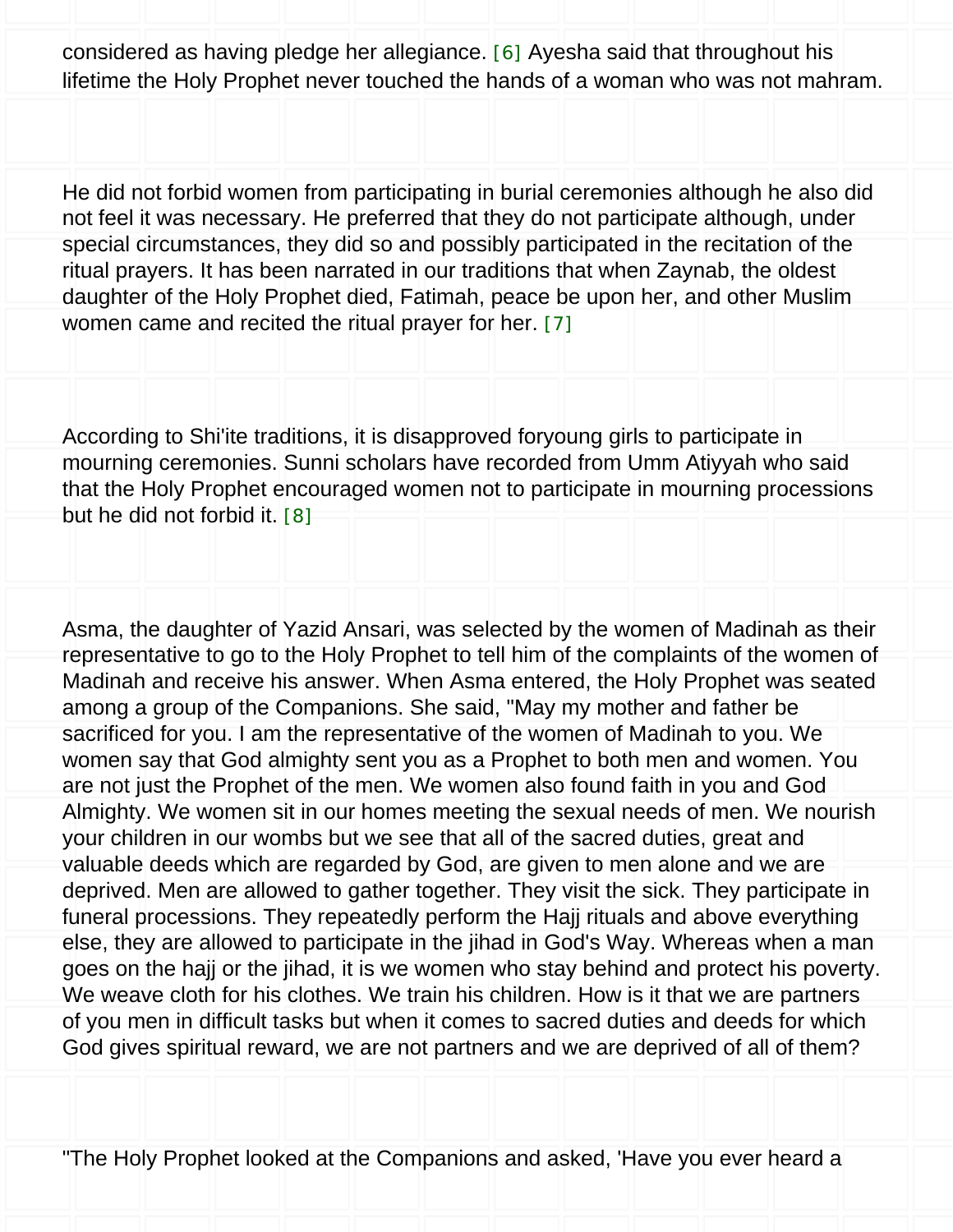woman speak so well, so logically and so clearly about religious affairs?'

'The Holy Prophet, turned to Asma and said, Woman! Try to understand what you are saying and explain to the women who sent you. Do you think that every man receives spiritual rewards and virtues for doing these things and women are deprived of them? No. This is not so. If a woman takes good care of her family and husband and does not allow the pure environment of her home to become polluted by the dust of darkness, she will receive spiritual rewards, virtues and successes equivalent to all of the work that men do.' "

Asma was a woman of faith. Her requests and those of the women who thought like her came from the depths of their faith, not out of lust or greed which we most often see today. She and the women who sent her were concerned that perhaps the duties which they performed had no value and that all of the sacred duties were particular to men. She and the women she represented wanted equality, but in what? In implementing the Divine commands and carrying out their religious duties. That which never entered their minds was a confrontation to gain individual egotistical desires in the name of a 'right'. Thus when she heard the response of the Holy Prophet, her face lighted up with pleasure and she returned in great happiness to her friends. [\[9\]](#page-102-4)

<span id="page-100-1"></span><span id="page-100-0"></span>As to the participation of women in these things, the traditions contradict one another. Some completely forbid it, but the author of Wasa'il, who was himself a reliable transmitter, noting the total collection of Islamic traditions, said, "It can be concluded from the totality of Islamic traditions that it is permissible for women to leave their homes to participate in mourning ceremonies or to see to the rights of the people [\[10\]](#page-102-5) or to attend a funeral procession and to participate in these gatherings just as Fatimah, peace be upon her, and the wives of the pure Imams, peace be upon them, participated in these kinds of ceremonies. Thus, the totality of the traditions rule that we ignore that which forbids it." [\[11\]](#page-102-6)

<span id="page-100-2"></span>The Holy Prophet allowed his wives to leave their homes to meet the needs they had and do what they had to do.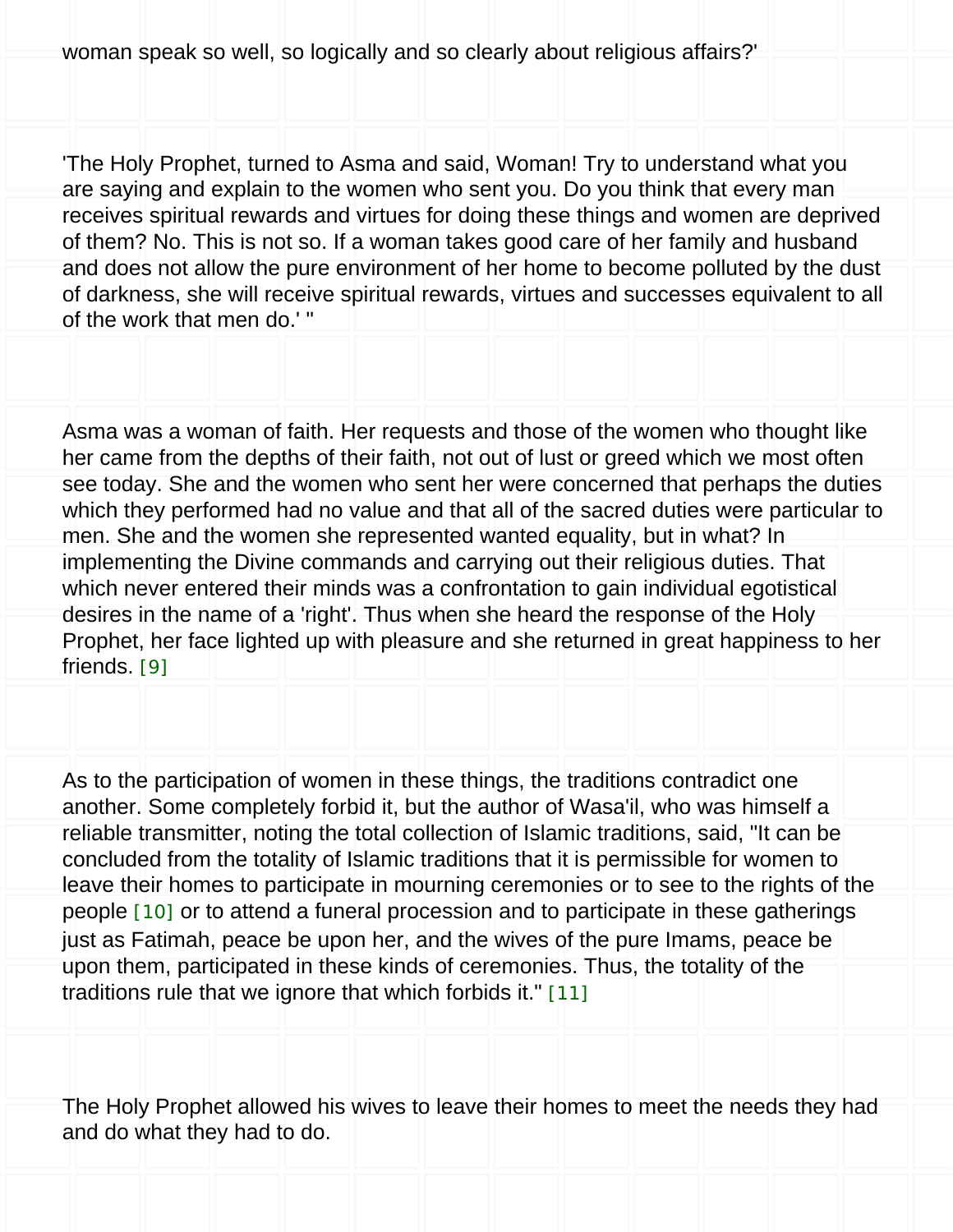<span id="page-101-4"></span>It is recorded that the Holy Prophet ordered the door to the mosque for women be separate from the men's door so that men and women would not be obliged to go and come through the same door. He forbid men from using that door. [\[12\]](#page-102-7)

<span id="page-101-5"></span>It is also recorded that the Holy Prophet commanded that after the night prayer, women be allowed to leave the mosque first so that they would not have to mix together. [\[13\]](#page-103-0) In order that no contacts prevail, he said that women should walk down the side of the street and men, down the middle. [\[14\]](#page-103-1)

<span id="page-101-6"></span>It is because of this that religious jurisprudents issue edicts that it is disapproved for men and women to mix together. Ayatullah Sayyid Muhammad Kazim Tabatabai Yazdi wrote, "In truth, if a person were to look at Islam with an open mind, he or she would confirm that the way of Islam is the way of moderation. At the same time that Islamic precepts have provided the greatest extent of precautions to protect the purity and sanctity of sexual relations, in no way do they prevent the human talents of women from blossoming. As a matter of fact, these precepts provide for both the spirit to remain healthy and for family relations to be more intimate and serious as well as better preparing men and women for a healthy social environment, far from any extremes." [\[15\]](#page-103-2)

<span id="page-101-7"></span><span id="page-101-0"></span>[\[1\]](#page-98-0). Masalik, the section on *jihad.* 

<span id="page-101-1"></span>[\[2\]](#page-98-1). Sahih Muslim, vol. 5, pp.196‑97; Sunan Abu Dawud, vol. 2, p. 17; Jama Tirmizi, p. 247.

<span id="page-101-3"></span><span id="page-101-2"></span>[\[3\]](#page-98-2). Wasail, vol. 1, p. 456.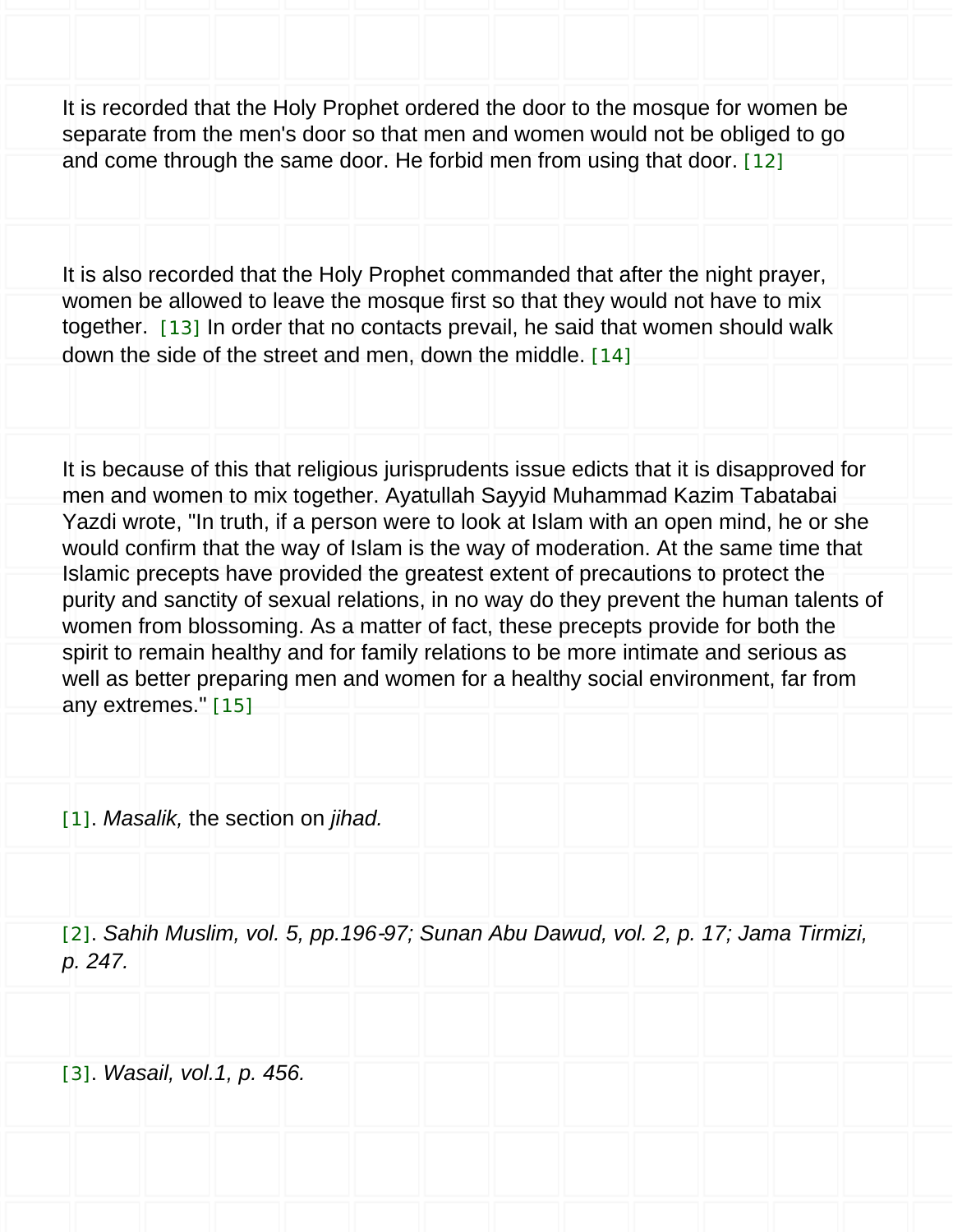[\[4\]](#page-98-3). *Ibid.*, vol.1, p. 474.

<span id="page-102-0"></span>[\[5\]](#page-98-4). Op. cit., Sahih, vol. 7, p. 437.

<span id="page-102-1"></span>[\[6\]](#page-99-0).All historians and commentators have recorded this. Histo-rians recorded it in recalling the events of the victory of Makkah and commentators have referred to it when commenting upon the verse, "O Prophet! When believing women come to you to take the oath of allegiance..." (60:12). See also Kafi, vol. 5, p. 526.

<span id="page-102-2"></span>[\[7\]](#page-99-1). Op. cit., Wasa'il, vol. 1, p. 156.

<span id="page-102-3"></span>[\[8\]](#page-99-2). Op cit., Sahih, vol. 3, p. 47; Bukhari, vol. 2, p. 94; Sunan, vol. 2, p.180.

<span id="page-102-4"></span>[\[9\]](#page-100-0). Asal al-ghabah, vol. 5, pp. 338-399.

<span id="page-102-5"></span>[\[10\]](#page-100-1). See Bihar al-Anwar, vol. 11, p. 118 where a tradition is recorded from Kafi from Musa ibn Ja'far, peace be upon him, who said: "My father, Imam Ja'far, peace be upon him, would send my mother and his mother to attend to the needs of the poor in Madinah<sup>"</sup>

<span id="page-102-6"></span>[\[11\]](#page-100-2). Op. cit., Wasa'il, vol. 1, p. 72.

<span id="page-102-7"></span>[\[12\]](#page-101-4). Op. cit., Sunan, vol. 1, p. 109.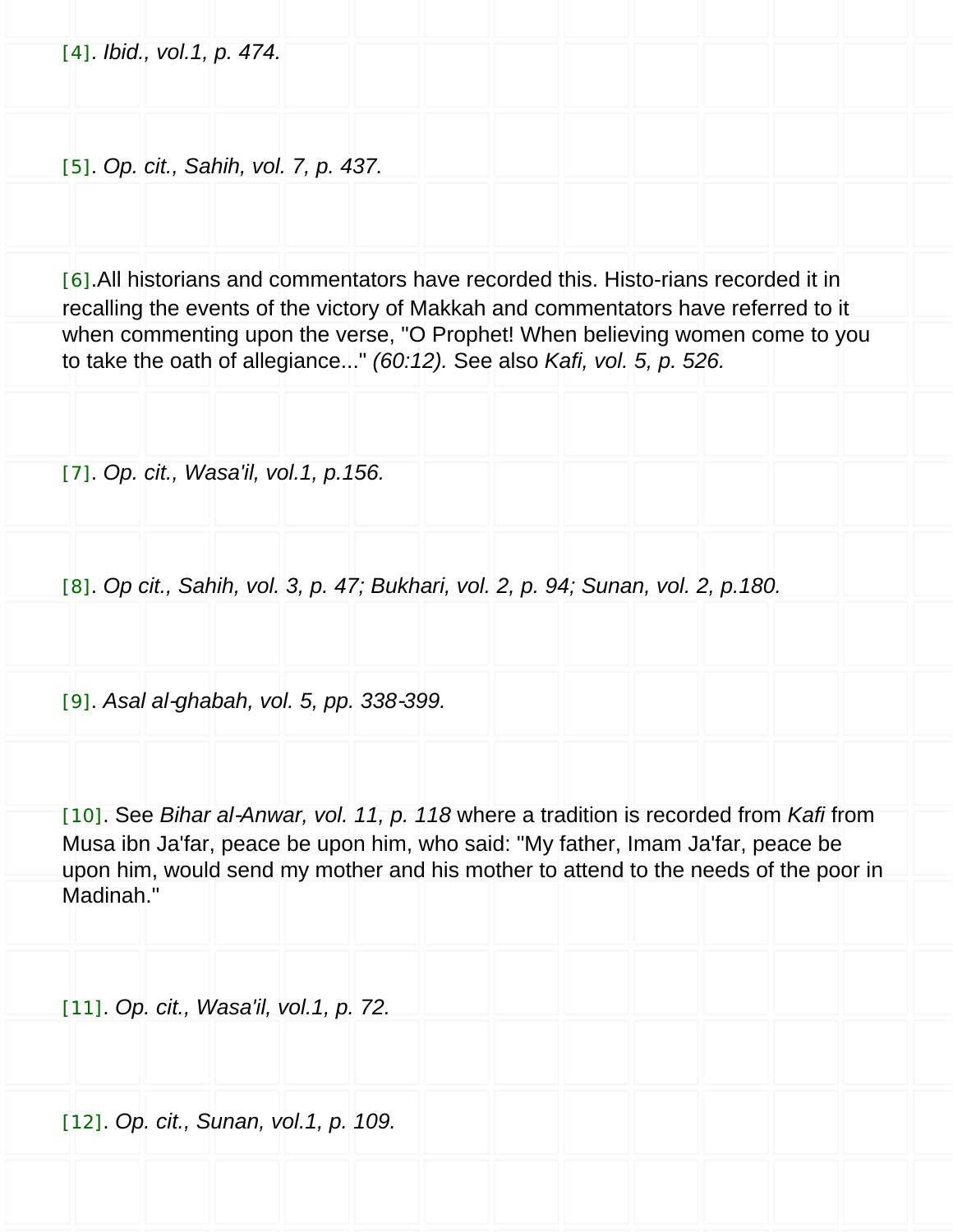<span id="page-103-2"></span><span id="page-103-1"></span><span id="page-103-0"></span>

| [13]. Op cit., Kafi, vol. 5, p. 519.       |  |
|--------------------------------------------|--|
| [14]. Op. cit., Sunan, vol. 2, p. 658.     |  |
| [15]. Urwat al-Wusqa, chapter i, issue 49. |  |
|                                            |  |
|                                            |  |
|                                            |  |
|                                            |  |
|                                            |  |
|                                            |  |
|                                            |  |
|                                            |  |
|                                            |  |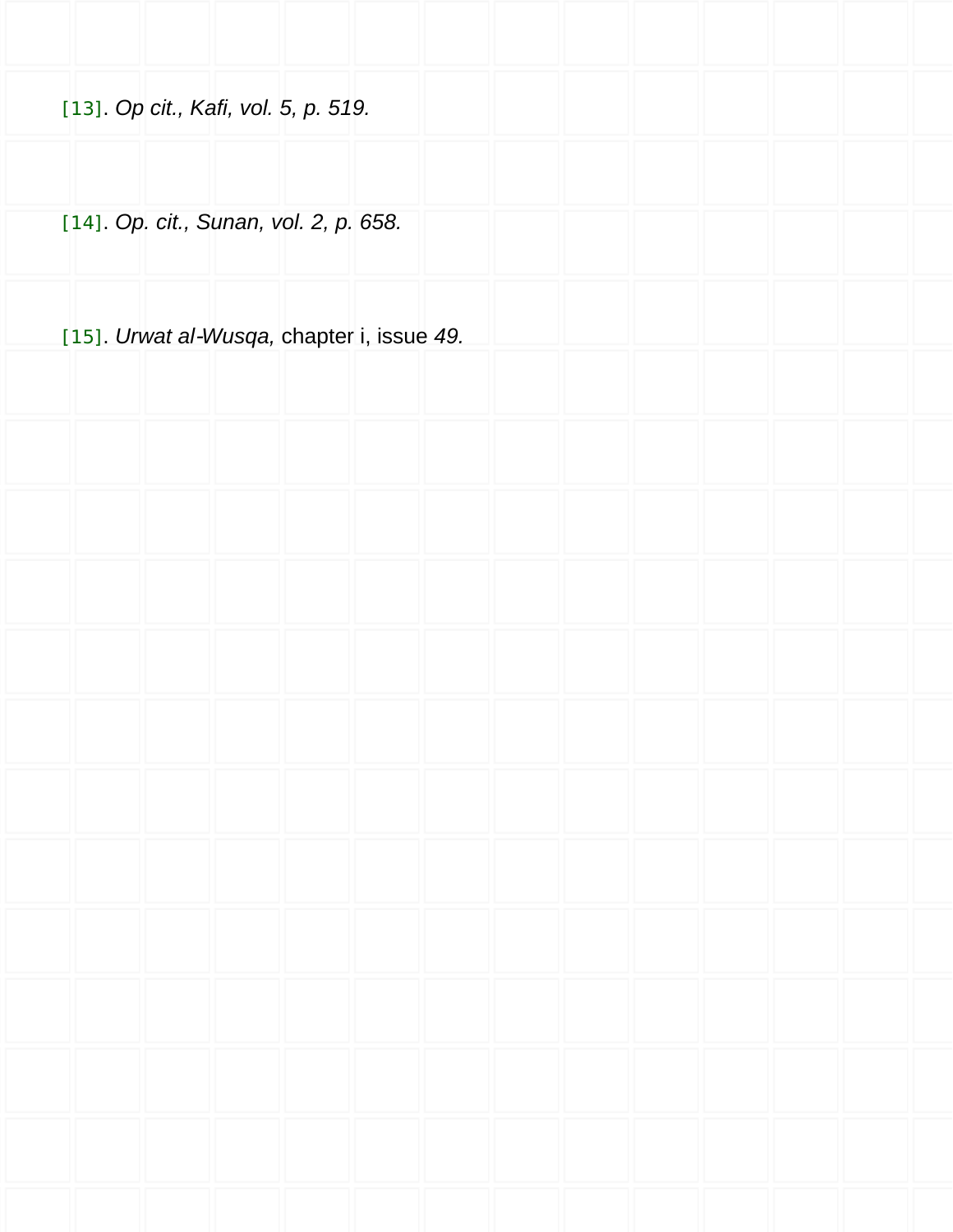

**Ali Abu Talib, Imam:** (600‑661 AD) The cousin and son‑in‑law of the Prophet, he was the fourth rightly-guided caliph and first pure Imam. The *imamate* (leadership) orginates with him and he and eleven of his descendants are representatives of both the exoteric and esoteric dimension of Islam. According to the Shi'ites, he was selected at a place outside of Makkah called Ghadir Khumm by the Prophet as his 'entrusted' (wasi) and successor just after the Fare-well Pilgrimage of the Prophet.

Age of Ignorance: The period of multitheism, kufr and idolatry before the appearance of Islam and the revival of monotheism.

**Ali Rida, Imam:** (765‑818 AD) The eighth pure Imam who was chosen as the successor to the caliphate by the Abbasid al‑Ma'mun but due to his immense popularity among the people, he was martyred by the caliph. He is buried in Mashhad which is a center of pilgrimage in Iran.

dhimmah: People of the Book who live in Muslim lands and are accorded hospitality and protection by Islam on condition of ac-knowledging Islamic political domination and paying the *jizyah* tax.

**Hasan Askari, Imam:** (846-874 AD) He was the eleventh pure Imam who lived in extreme secrecy in Samarra because of the continuous survelliance of the caliph's security forces. He married the daughter of the Byzantine Emperor, Nargis Khatun,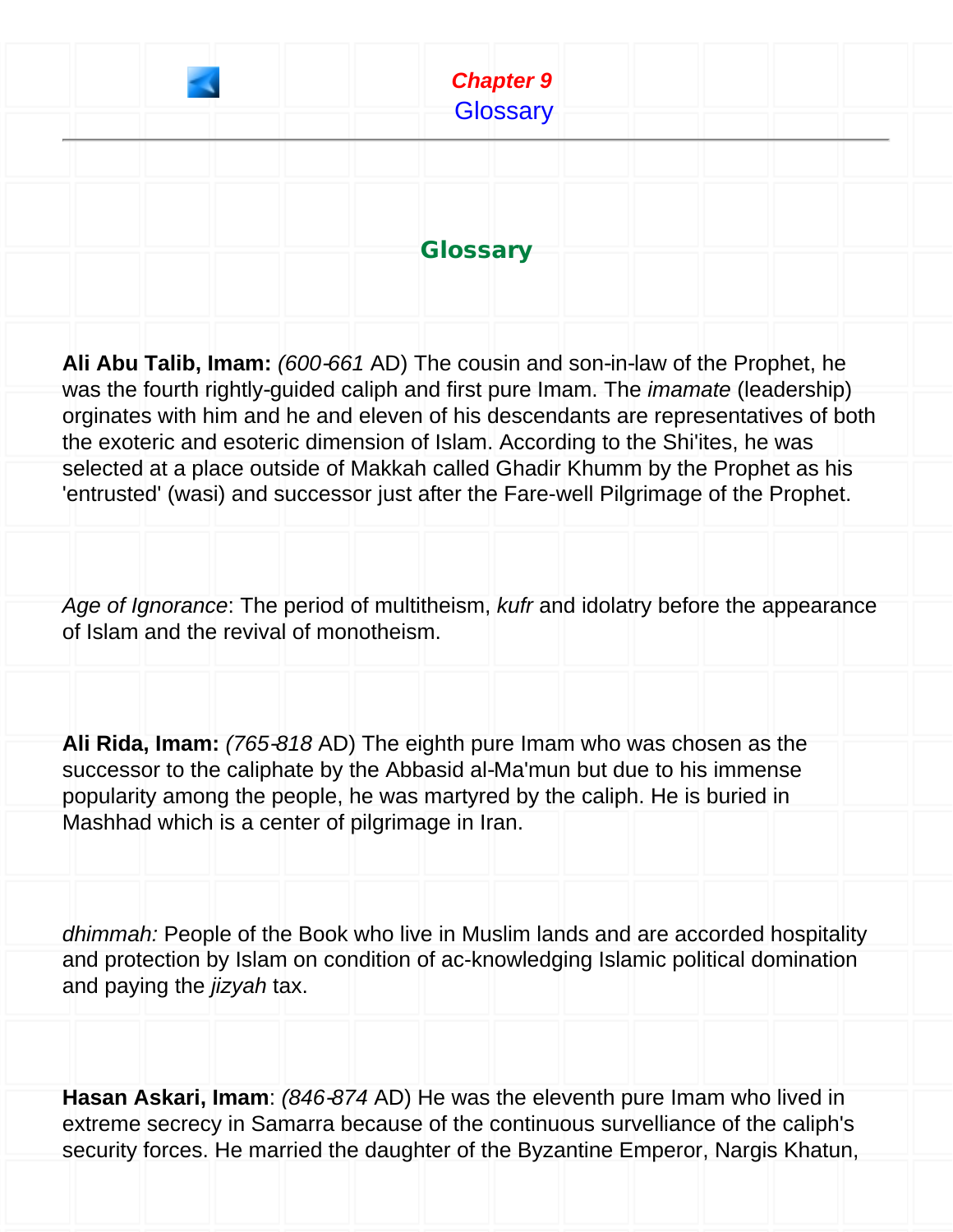who had embraced Islam and sold herself into slavery in order to enter the household of the Imam. From this marriage the twelfth Imam was born.

**Hasan ibn Ali, Imam:** (625‑670 AD) The second pure Imam who was caliph for a short period of time before the caliphate was usurped by Mu'awiyah, the founder of the Umayyid dynasty.

**Ja'far Sadiq, Imam**: (702‑765 AD) The sixth pure Imam who contin-ued the propagation of Shi'ite sceinces to the extent that Shi'ite law is named after him. He taught over 4000 students including Abu Hanifah, the founder of one of the four Sunni schools of law.

**Malik Ashtar**: The governor of Egypt during the caliphate of Ali, peace be upon him, who wrote him a famous letter about how to rule people in a fair and just way.

minbar. The place within a mosque from which a sermon is deliv-ered, it is most often made of wood and consists of stairs leading to a flat seat upon which the speaker sits.

**Muhammad Baqir, Imam**: (676-733 AD) The fifth pure Imam who was a well-known teacher of the religious sciences.

mujtahid: A person who engages in strenous endeavor to reason a religious issue (ijtihad).

**Musa ibn ja'far, Imam:** (746‑799 AD) The seventh pure Imam who faced extreme hardship due to the renewed opposition of the Abbasid caliphate against the Shi'ites.